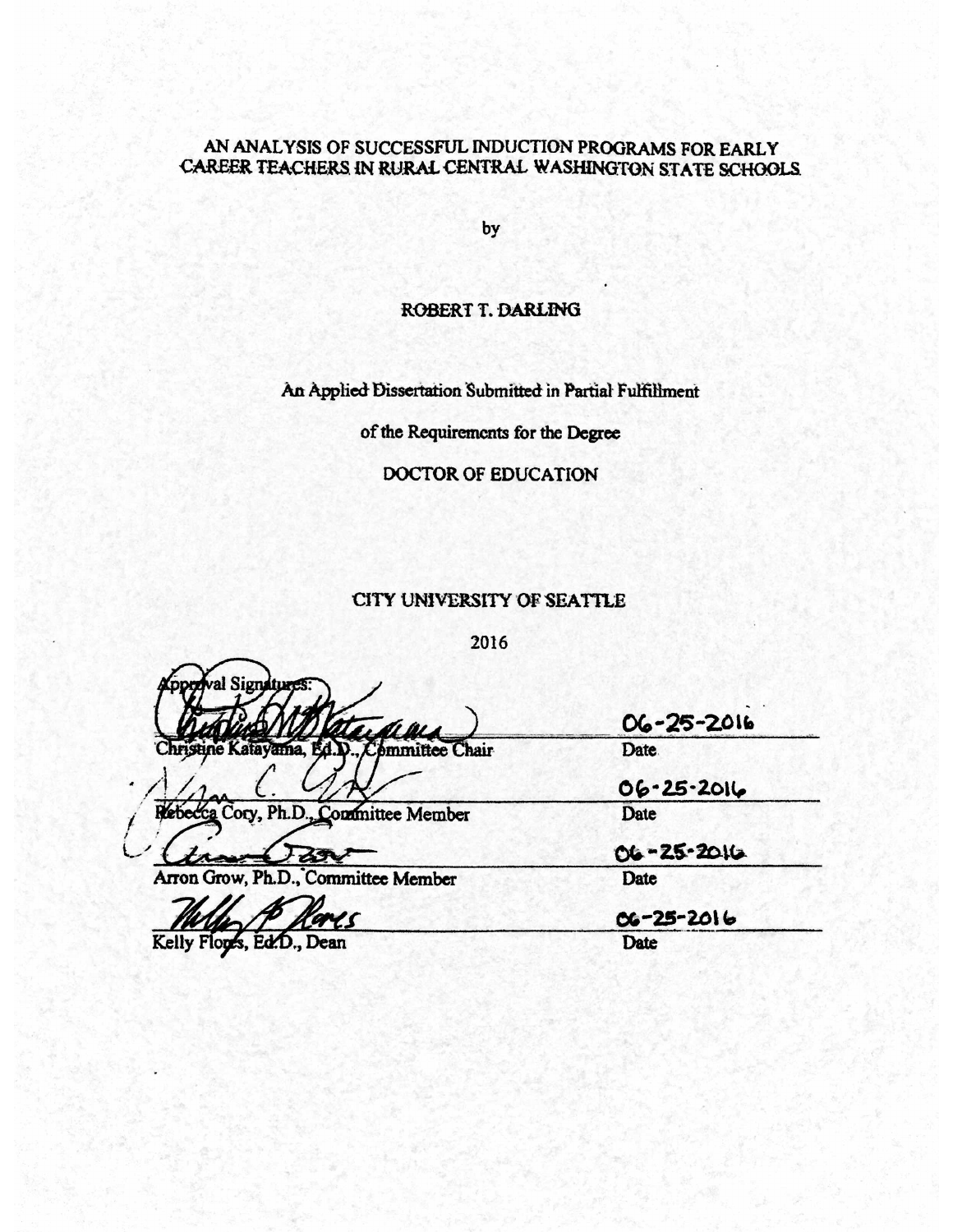© Copyright by ROBERT T. DARLING 2016 All Rights Reserved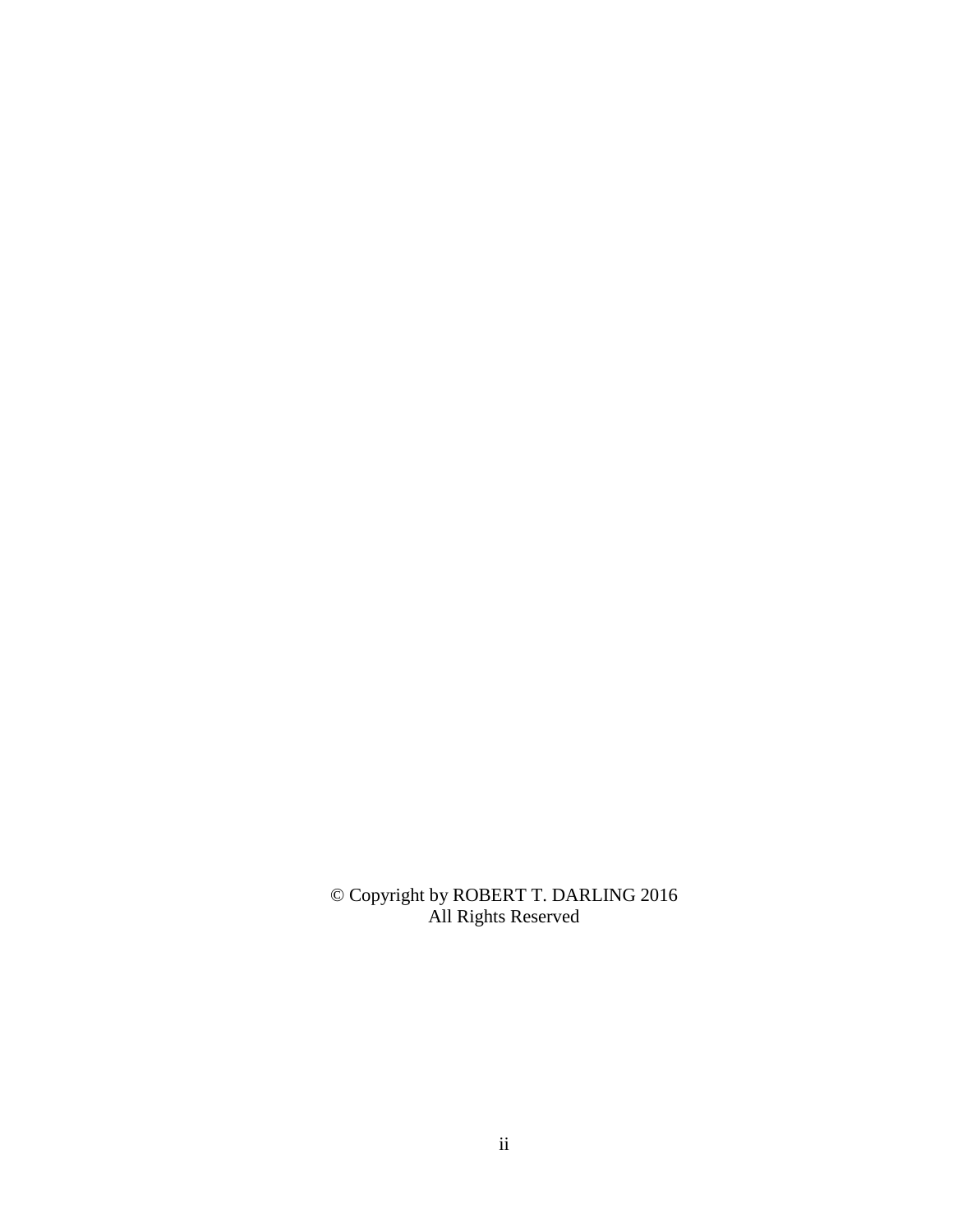# ABSTRACT

This qualitative applied research study addressed the challenges public school principals in rural school communities face with regard to retention of provisional teachers. The two research questions that guided this study were: (a) What are principals in some rural schools in Educational Service District 105 in Central Washington State doing to successfully retain provisional teachers? (b) What support did provisional teachers from those schools in ESD 105 report as having the biggest impact on their decisions to remain teaching at their respective schools? Principals and teachers from five schools with high retention rates for provisional teachers were interviewed to identify components implemented in their schools to support provisional teachers. The teachers revealed the impact that induction program components had on their decisions to remain teaching at their respective schools beyond their provisional status years. Relationships between induction program components and teacher retention were identified. Teachers also identified other factors that influenced their decisions to continue working in the same school. Responses were categorized using the constant comparative method and categorized by themes: professional development, time to interact with colleagues**,**  supportive school leadership, positive school culture, and location and community. Teachers identified common leadership style among the five principals that can be classified as Responsive Leadership. The singular factor unrelated to induction or principal impact identified by teachers was their desire to work and reside in the same rural community.

iii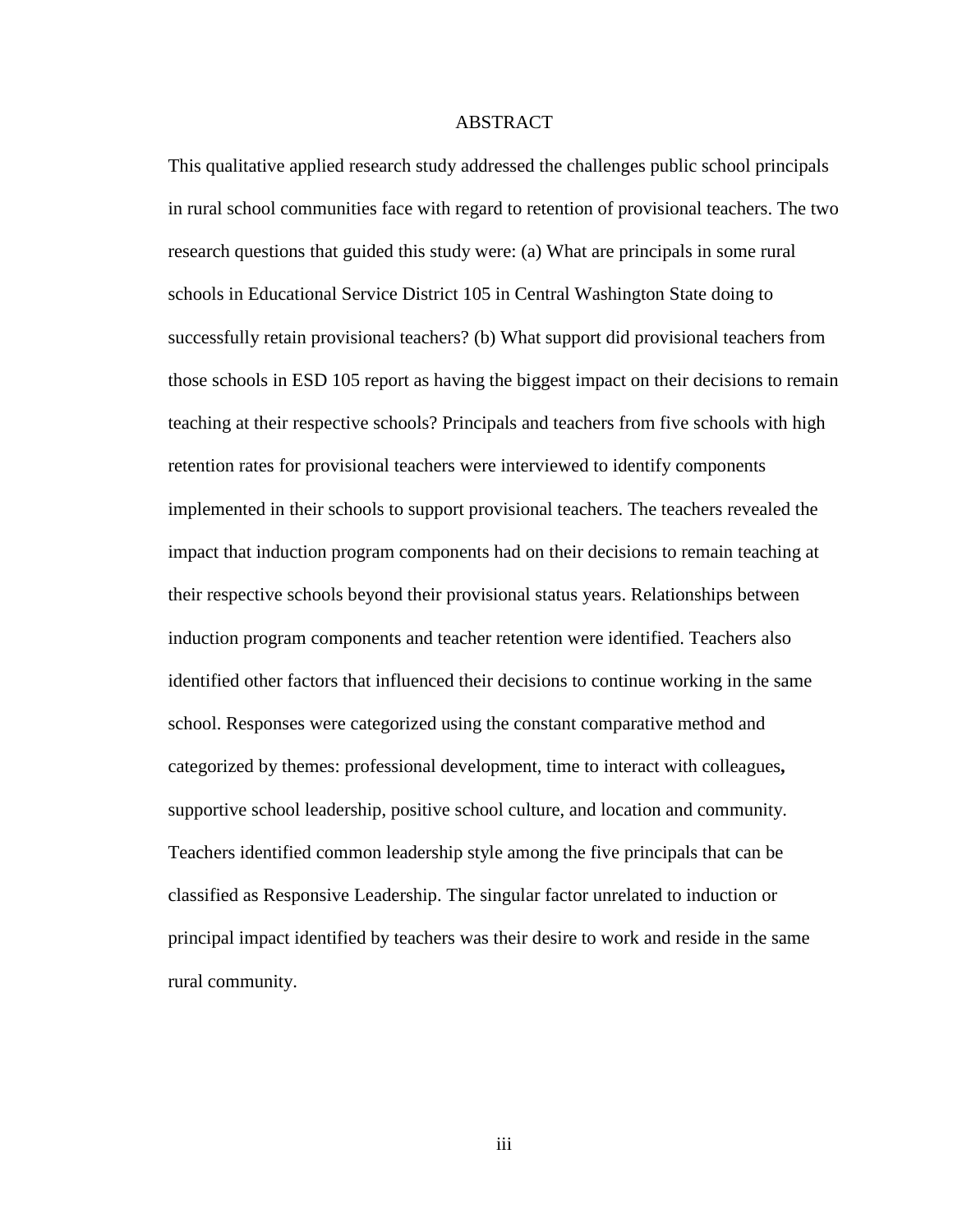# **TABLE OF CONTENTS**

# Page

| <b>The Committee of Committee Committee</b> |
|---------------------------------------------|
|                                             |
|                                             |
|                                             |
|                                             |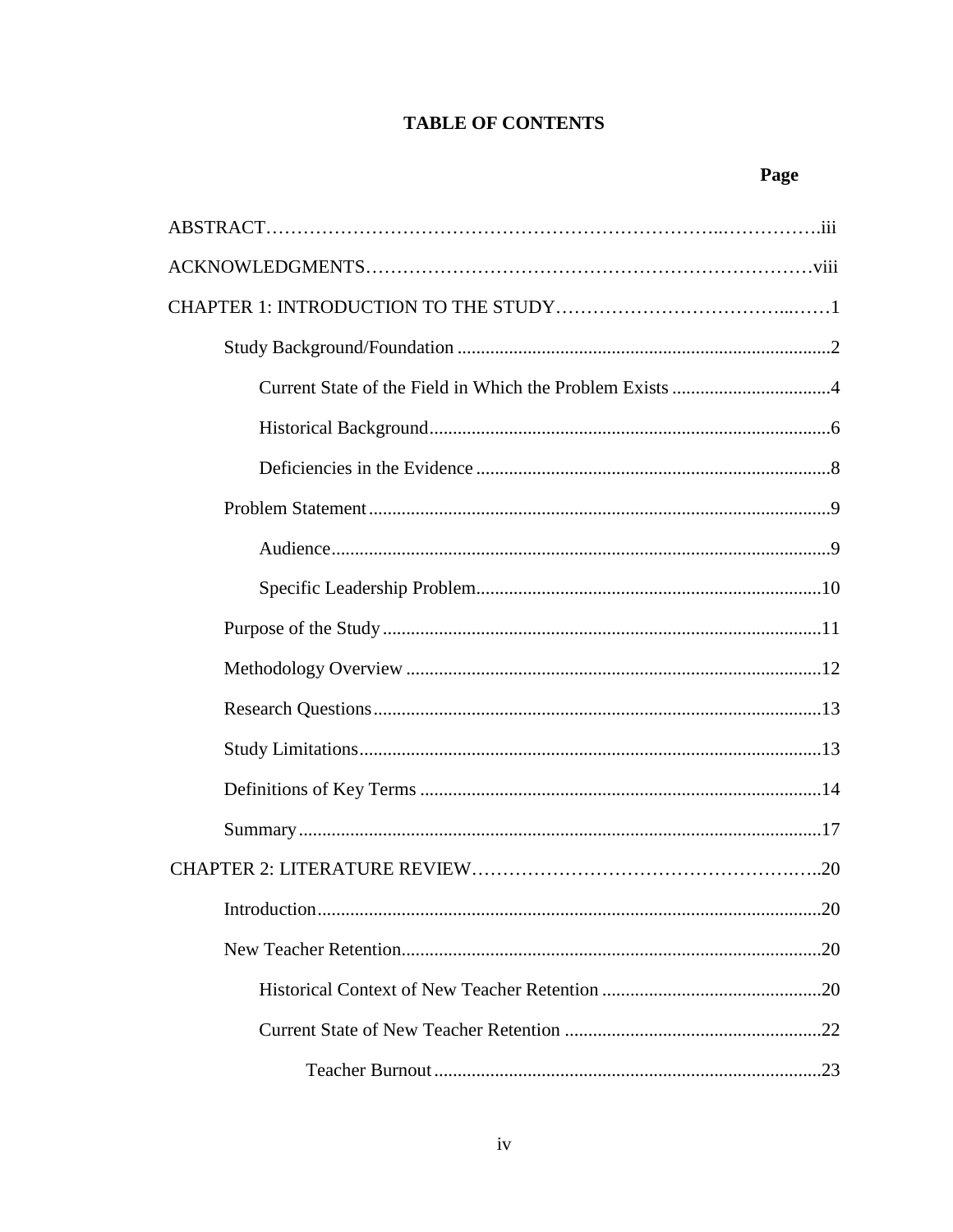| Time to Interact with Supportive Educational Leaders39    |  |
|-----------------------------------------------------------|--|
| Opportunities to Provide Input Regarding Student Learning |  |
|                                                           |  |
|                                                           |  |
|                                                           |  |
|                                                           |  |
|                                                           |  |
|                                                           |  |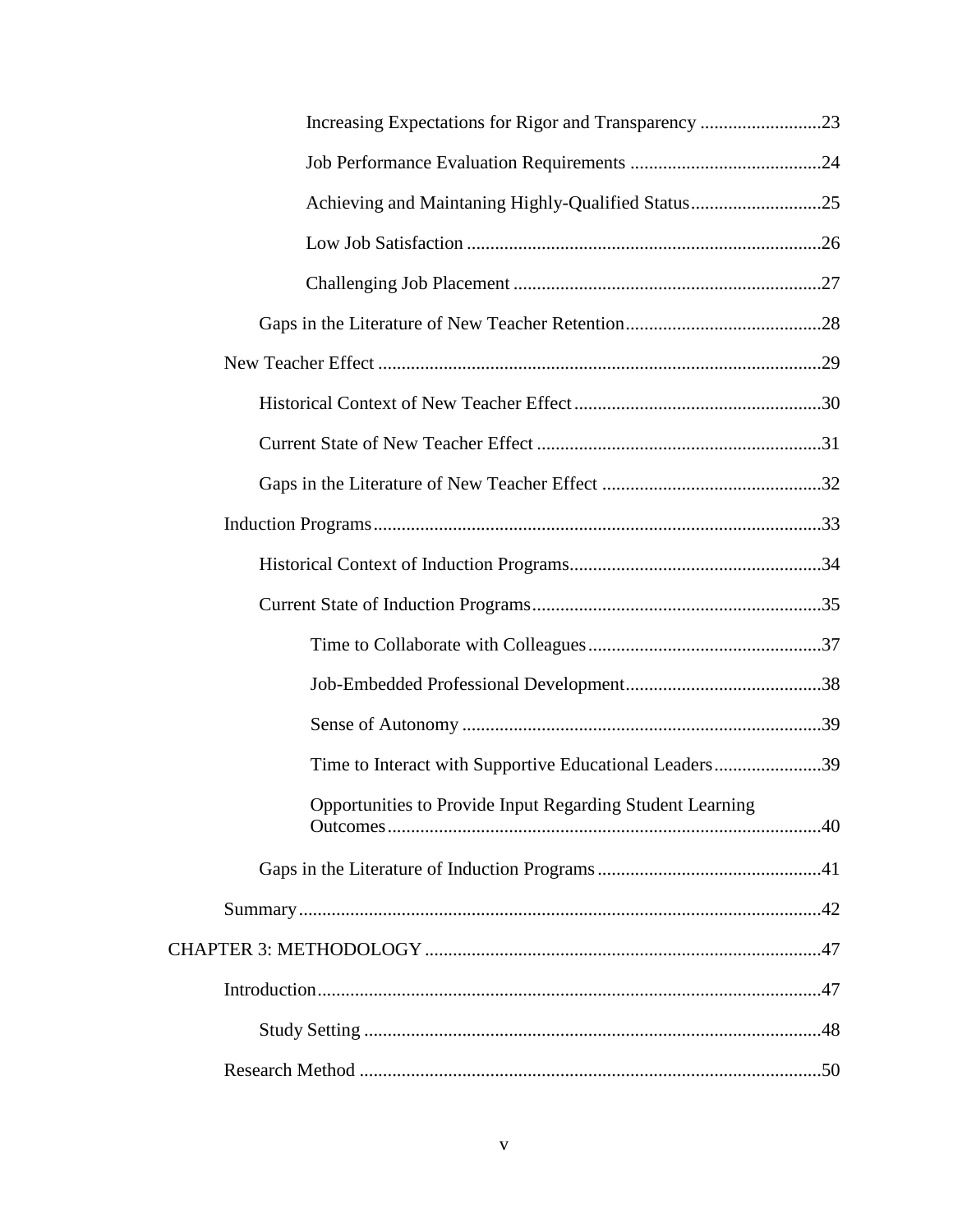| Selection Process | 65 |
|-------------------|----|
|                   |    |
|                   |    |
|                   |    |
|                   |    |
|                   |    |
|                   |    |
|                   |    |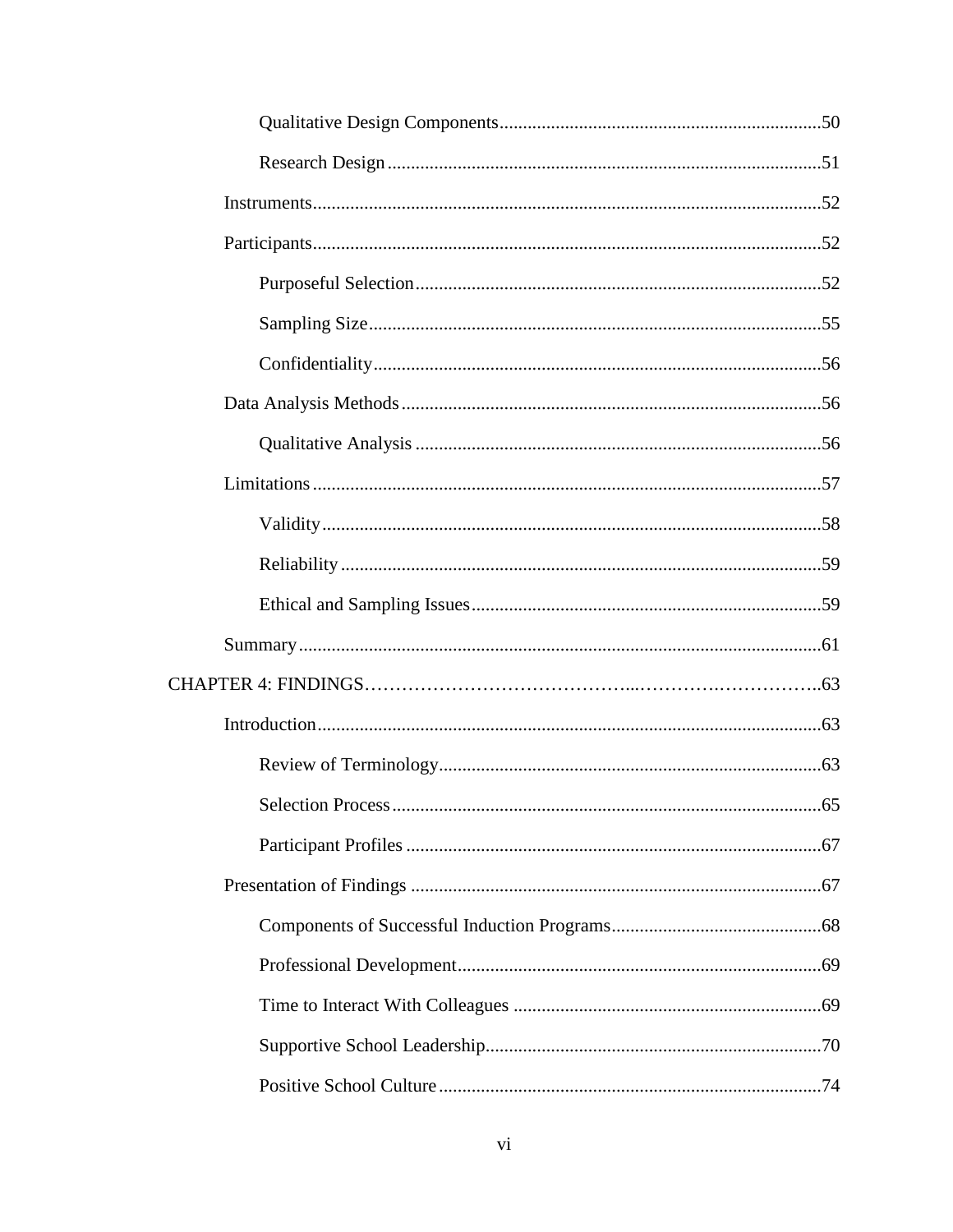| What are Principals in Some Rural Schools in ESD 105 Doing to                                                                       |  |
|-------------------------------------------------------------------------------------------------------------------------------------|--|
| What Support did Former Provisional Teachers From Those Schools<br>Report as Having the Biggest Impact on Their Decisions to Remain |  |
|                                                                                                                                     |  |
|                                                                                                                                     |  |
|                                                                                                                                     |  |
|                                                                                                                                     |  |
|                                                                                                                                     |  |
|                                                                                                                                     |  |
|                                                                                                                                     |  |
|                                                                                                                                     |  |
| Interview Questions for Principals and Teacher122                                                                                   |  |
|                                                                                                                                     |  |
|                                                                                                                                     |  |
|                                                                                                                                     |  |
| Washington State Leadership Standards Certification Levels:                                                                         |  |
|                                                                                                                                     |  |
|                                                                                                                                     |  |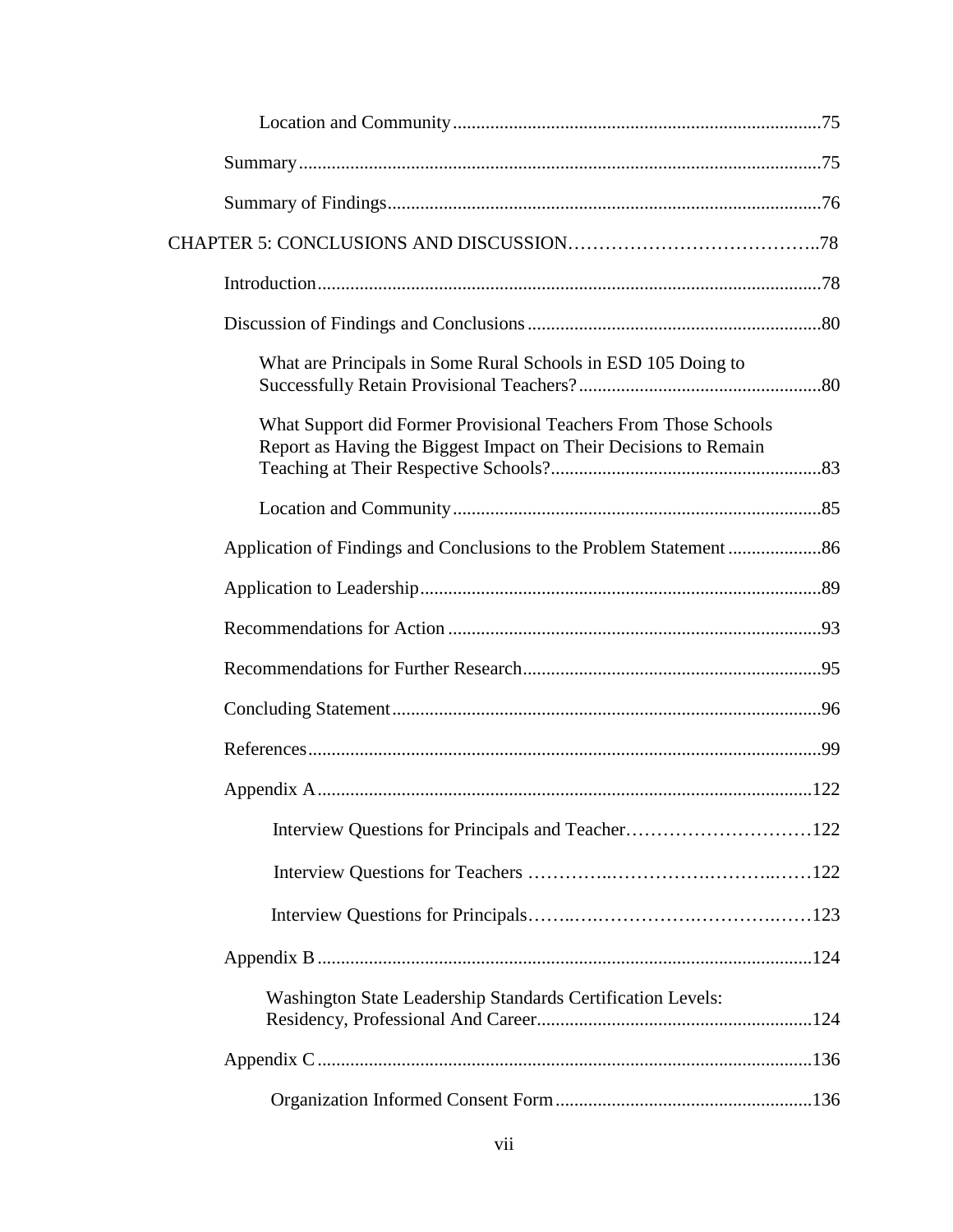# ACKNOWLEDGMENTS

I would like to express my deepest appreciation to Dr. Christine Katayama, who has been the epitome of the phrase "gentle pressure, applied relentlessly." Years of emails, texts, phone calls, and in-person work sessions have finally paid off. Thank you, Dr. Arron Grow, Dr. Rebecca Cory, and Dr. Pressley Rankin. You went above and beyond in providing timely feedback and continually checking in on my progress.

To my parents, thank you, thank you, thank you! You have always supported me, and this was no exception. Dad, you taught me grit, to never quit and to always take pride in my work. Mom, among many things, you taught me patience and where to place my priorities. Katie, Derek, Mandy, Jeremy, and Cory: You make me proud to be their favorite child. I could not have handpicked anyone better to grow up and old with than my siblings. I love and miss you guys. To my precious children, Kollin, Braeden, Dalton, Tyler-Ann, Simon, Oscar, and Milo Augustus, thank you so much for not minding all of those family movie nights when I had my face stuck in the computer. *You are my motivation for doing all I can to improve the education of our youth.* I love you guys and cannot wait to see how you impact the future! Lastly, the idea of continuing my education never would have crossed my mind had it not been for my amazing wife, Erin. You have been my constant support, by both leading me and pushing me. And as much of an accomplishment as it was to complete this dissertation, Winston Churchill said it best, "My most brilliant achievement was my ability to be able to persuade my wife to marry me." Thank you, Beautiful!

viii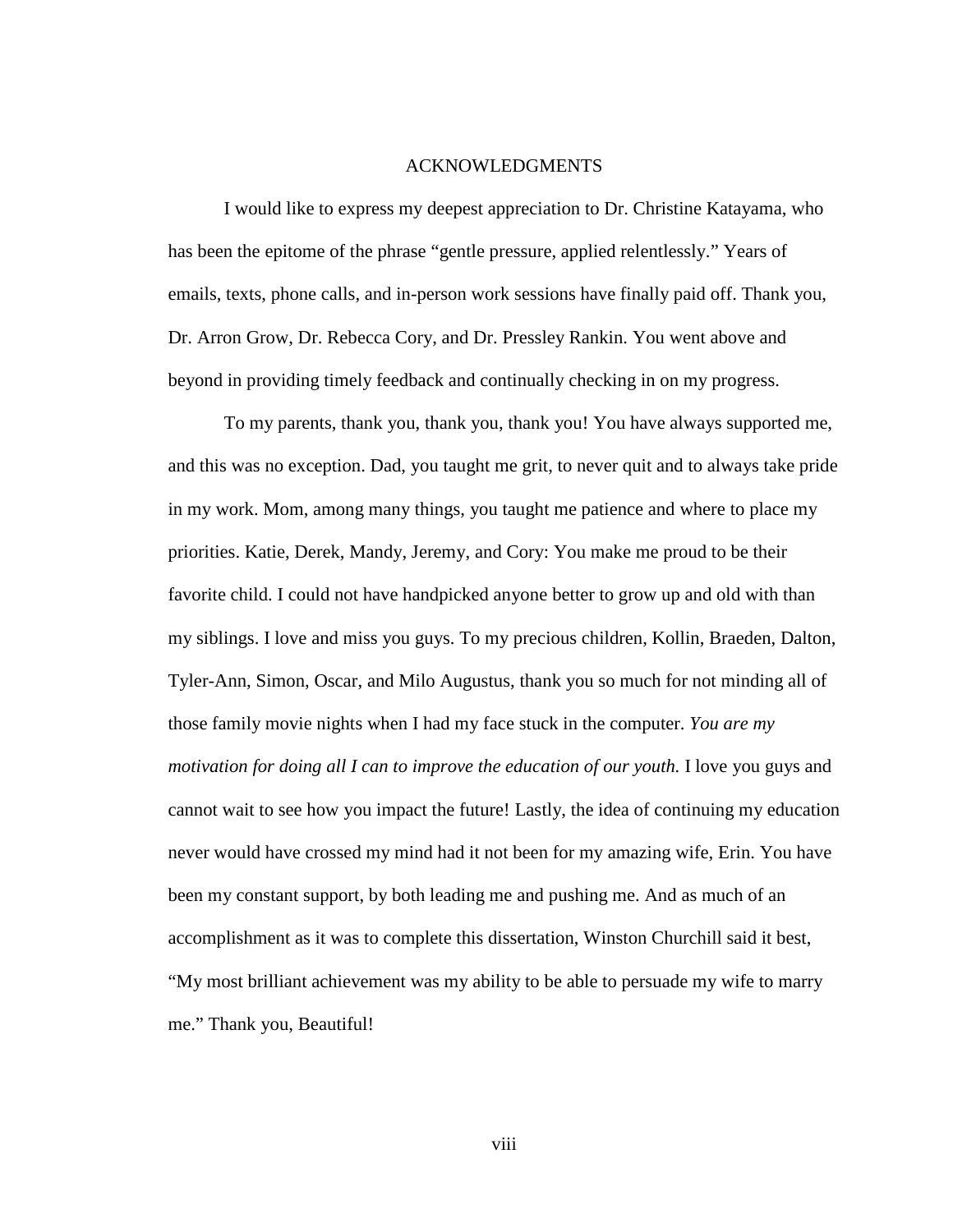### **CHAPTER 1: INTRODUCTION TO THE STUDY**

Induction programs for new teachers have been shown to increase teacher retention (Wechsler, Caspary, Humphrey, & Matsko, 2010); yet, new teachers in public education are leaving at an alarming rate (Henry, Bastian, & Fortner, 2011; Kaiser, 2011). New teachers face the pressures of learning new curriculum and working with new colleagues and administrators (Beavers, 2011). They may have the frustrations of not feeling adequate or competent that come with starting a new career and the constant demand to increase their efficacy (Parkay, Stanford, & Gougeon, 2010). New teachers are expected to be vigilant with their communication to parents, attend before- and afterschool meetings, learn how to administer state-mandated testing, address special education requirements and student accommodations, and plan for unfamiliar lessons (Butcher, Bezzina, & Moran, 2011). They bear the task of using their emerging skills and content knowledge to show substantial growth in each of their students (Jackson, 2014).

Schools with under-performing student populations experience the greatest teacher turnover, with teachers either leaving the profession within five years or seeking positions with other schools whose students perform better (Allensworth, Ponisciak, & Mazzeo, 2009; Henry et al., 2011; Kaiser, 2011). Teacher turnover is a significant issue in rural school districts. School principals in rural districts face the struggle of recruiting, training, and retaining teachers while addressing diminished financial support, a lack of personnel resources, and knowing they are assigning these new teachers in classrooms with at-risk students. Therefore, more than ever, new teachers need support. They need training and access to individualized professional growth opportunities to assure they remain confident in their abilities, current in their knowledge and pedagogy, and feel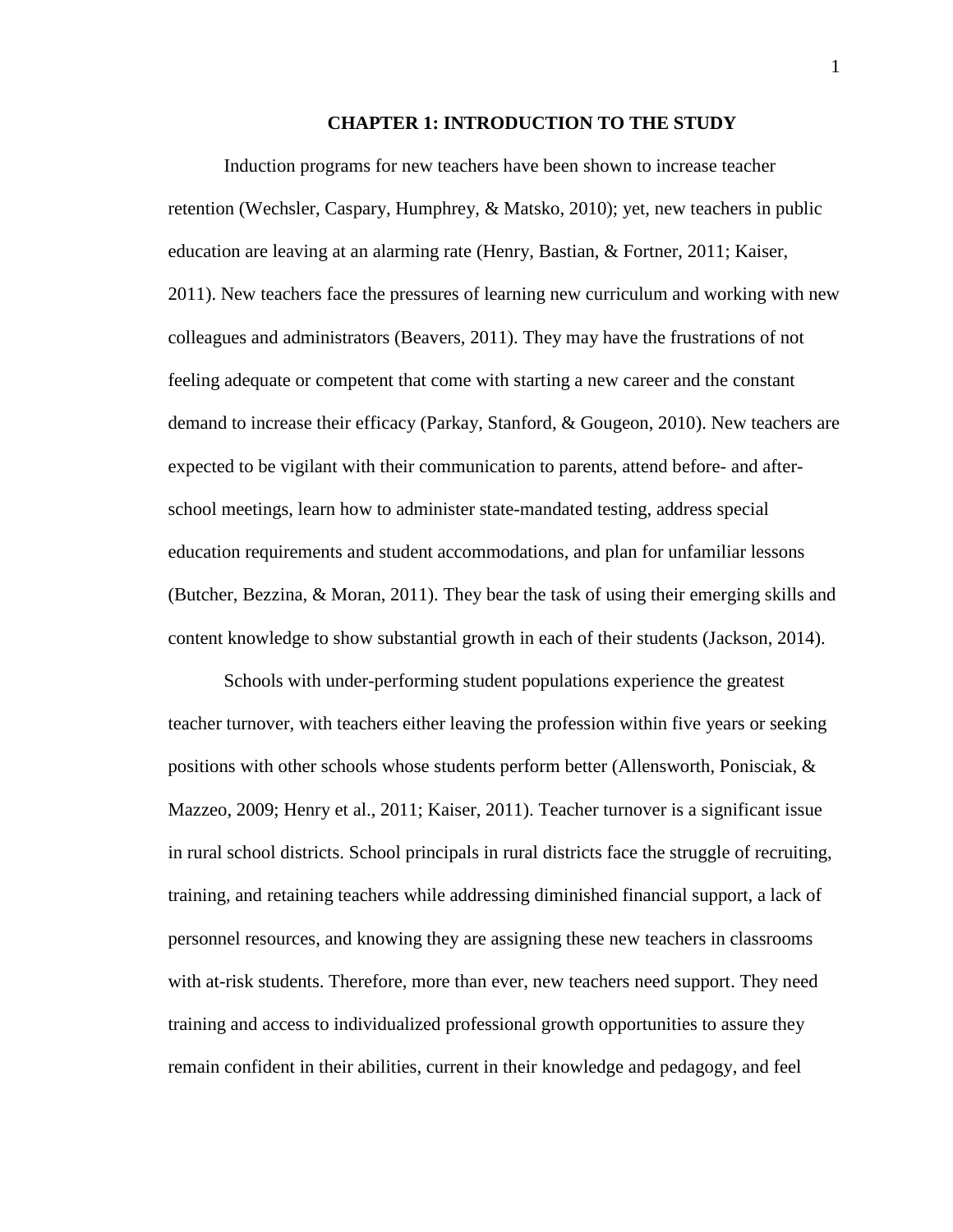valued. To increase teacher retention, research shows that school principals need to establish and sustain a systematic teacher induction program (Richter et al., 2013; Roberts & Pankake, 2012, Weschler et al., 2010).

# **Study Background/Foundation**

Teacher attrition has become a significant issue for educational leaders. Between 33-56% of teachers leave the profession within three years (Allensworth et al., 2009; Darling-Hammond, 2010; DeAngelis & Presley, 2011; Ingersoll, 2012; Martin, Andrews, & Gilbert, 2009), and some researchers found as high as 70% leave teaching within six years (Carroll, 2007).

Of the nearly 300,000 teachers in the workforce, approximately 25% of all U.S. teachers have less than five years of teaching experience. This number is three times the number of new teachers there were in 1987-1988 (Hussar and Bailey, 2013; Ingersoll & Merrill, 2012). Teacher turnover rates are greater than in professions such as lawyers, engineers, pharmacists, and architects; about the same turnover rates as police officers and correction officers; and lower turnover rates than child care workers, secretaries, and paraprofessionals (Ingersoll & Perda, 2010). The teaching profession has an extremely vulnerable clientele with public demands for performance expectations but 25% of the field is made up of new and inexperienced employees (Rubie-Davies, Peterson, Irving, Widdowson, & Dixon, 2010).

Turnover of early career teachers creates a situation where administrators are continually hiring new teachers. This is a problem because new teachers are usually much less effective than veteran teachers, even to the point where new teachers may have a negative impact on student achievement (Chiu & Klassen, 2010; Ingersoll & Strong,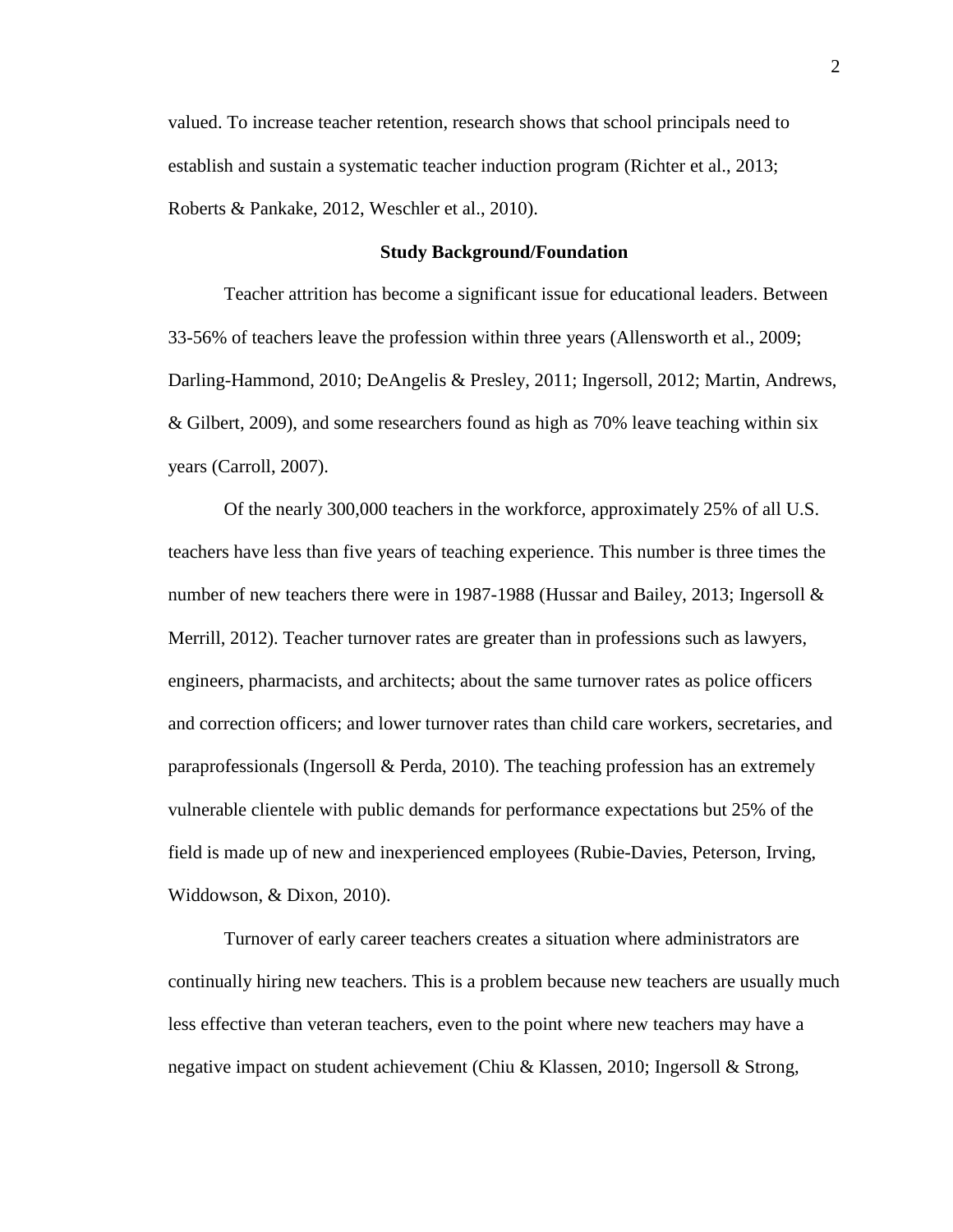2011). Increasing content knowledge, classroom management skills, and pedagogy of new teachers are ways to minimize the negative impact of new teachers and increase new teacher efficacy (Bullough, 2012; Hattie, 2009; Nasser-Abu & Fresko, 2010; Roberts & Pankake, 2012; Trickett et al., 2012). Mentorship is a key component of induction programs that address early career teacher support and retention (Bleach, 2013).

New teacher induction and mentoring programs also increase new teacher efficacy (Hattie, 2009; Rots, Kelchtermans, & Aelterman, 2012). A teacher induction program may include veteran peer mentorship, collegial collaboration, additional support from administration, individualized professional development, release time for peer observations, ideal job placement, and a professional growth plan (Bullough, 2012; Nasser-Abu & Fresko, 2010; Roberts & Pankake, 2012; Trickett et al., 2012). Components of teacher induction are designed to provide new teachers with extra resources, a colleague-based support network, and increased exposure to teaching and classroom management strategies (Rots et al., 2012). Subsequent sections in the literature review in Chapter 2 identify which components researchers found to have the biggest impact on instructional efficacy.

There have been several research studies on the impact of teacher induction programs. One example of how an induction program had a positive impact on new teacher retention came from a 2011 survey published by New Teacher Center. In 2011, 81% of 917 new teachers surveyed in Chicago Public Schools reported that they believed their instructional abilities improved from receiving induction services. That percentage increased to 99% when teachers had two years of induction support (New Teacher Center, 2011).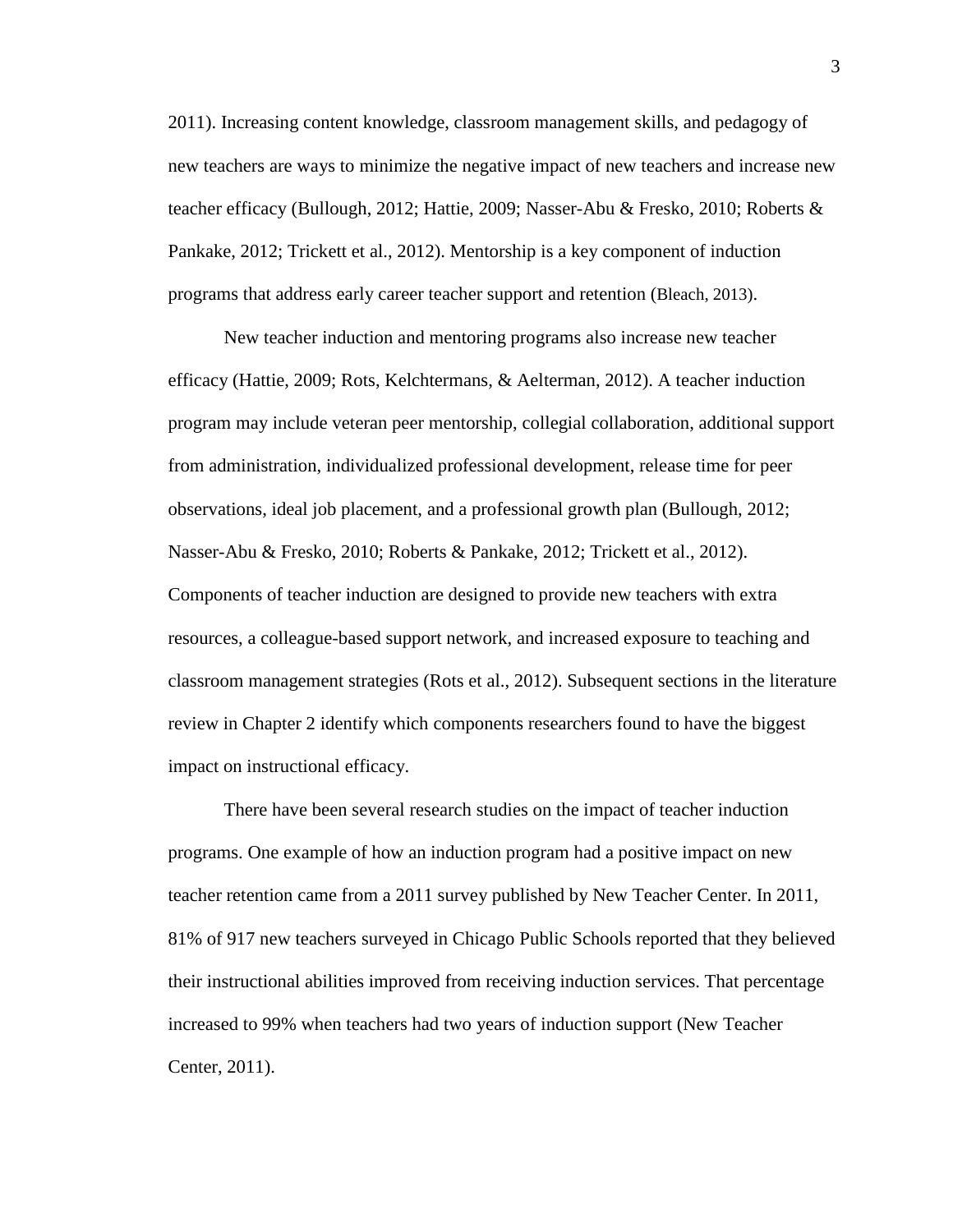## **Current State of the Field in Which the Problem Exists**

The increasing number of new teachers in the field presents negative consequences. When compared to teachers with more than five years of teaching experience, new teachers have the lowest levels of effect with teaching strategies, student engagement, and classroom management (Chiu & Klassen, 2010; Ingersoll & Strong, 2011). This means that students of new teachers often receive instruction that is less engaging to meet their broad range of academic and behavioral needs than what they would receive from more experienced teachers.

The impact a teacher has on student academic achievement can be measured and quantified. This impact, or effect size, has been studied in such detail that the impact can be identified by specific teaching strategies (Hattie, 2009). Hattie's (2009) synthesis of 800 meta-analyses, which included over 50,000 studies from the last 20 years, presented a ranking (and corresponding impact) of teaching strategies and other factors on student achievement. These rankings are based on the standard deviation of each strategy and factor. Hattie's (2009) research found that the average student's maturation of one year has a standard deviation of 0.10. This research revealed that one year of instruction from an average teacher has a standard deviation, or the positive impact on the student's academic performance, of 0.40. In other words, the average student can be expected to academically improve 0.40 if he or she regularly attends the class of an average teacher for one school year (Hattie, 2009).

Hattie's (2009) research showed that students in classrooms of effective teachers may have one-half to one full year of growth in school more than students with loweffect teachers. This difference between low- and high-effect teachers equals nearly 10

4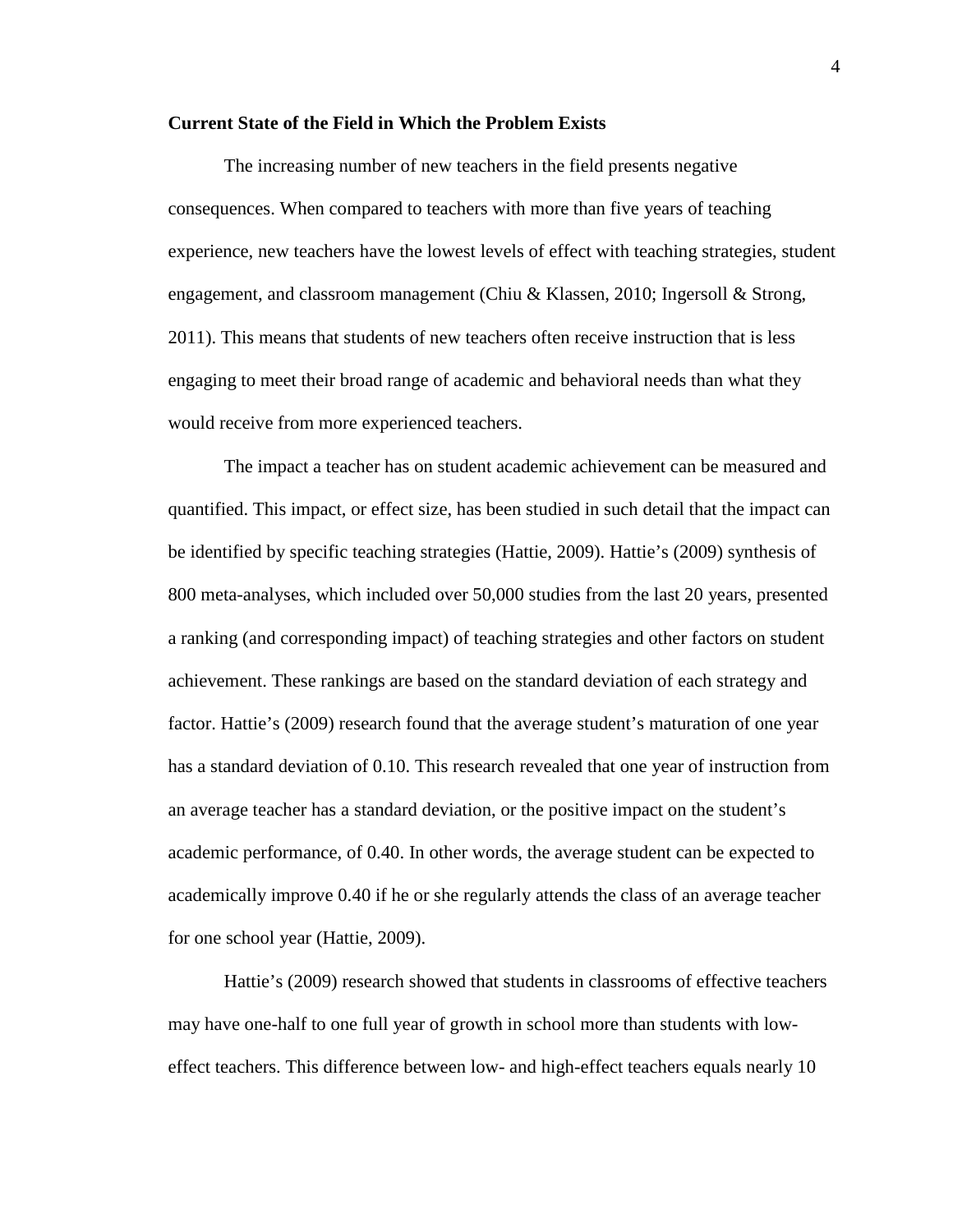percentile points on the Iowa Test of Basic Skills (ITBS), the difference of two American College Testing (ACT) college readiness test score points, or 50 Scholastic Aptitude Test (SAT) college readiness test score points. If a student has a low-effect teacher for two consecutive years, s/he could be one to two grade-levels behind a peer in the classroom of a high-effect teacher for those same two years. Experienced teachers can have a greater impact on students than their socioeconomic status, home environment, or parent involvement (Boyd, Lankford, Loeb, Ronfeldt, & Wyckoff, 2011; Darling-Hammond, 2010; Hattie, 2009; Hanushek, Rivkin, Figlio, & Jacob, 2010; Kukla-Acevedo, 2009).

Students from poverty, from homes that lack academic support, or from communities with increasingly culturally and linguistically diverse communities are considered *at-risk*, and are often taught by the least experienced teachers (Buddin & Zamarro, 2009; Donaldson & Johnson, 2010; Watlington, Shockley, Guglielmino, & Felsher, 2010). For the purpose of this research, the definition of *at-risk student* was adapted from work by Professor Arthur Pearl (Laguardia & Pearl, 2009) and refers to a student who is unlikely to graduate on time or leave school with the skills and confidence necessary to implement meaningful options for work, inter and intrapersonal relationships, culture, leisure, and civic affairs (Laguardia & Pearl, 2009; Valencia, 2012). The national teacher turnover rate is 16.8%, but in schools where a significant number of students are categorized as at-risk, the average teacher turnover rate is 20% (Carrol, Fulton, & Doerr, 2010).

Teacher turnover and the consequent increase of new teachers often has a negative impact on school culture and grade-level team efficacy (Roberts & Pankake, 2012; Rots et al., 2012). This is, in part, because new teachers are less effective,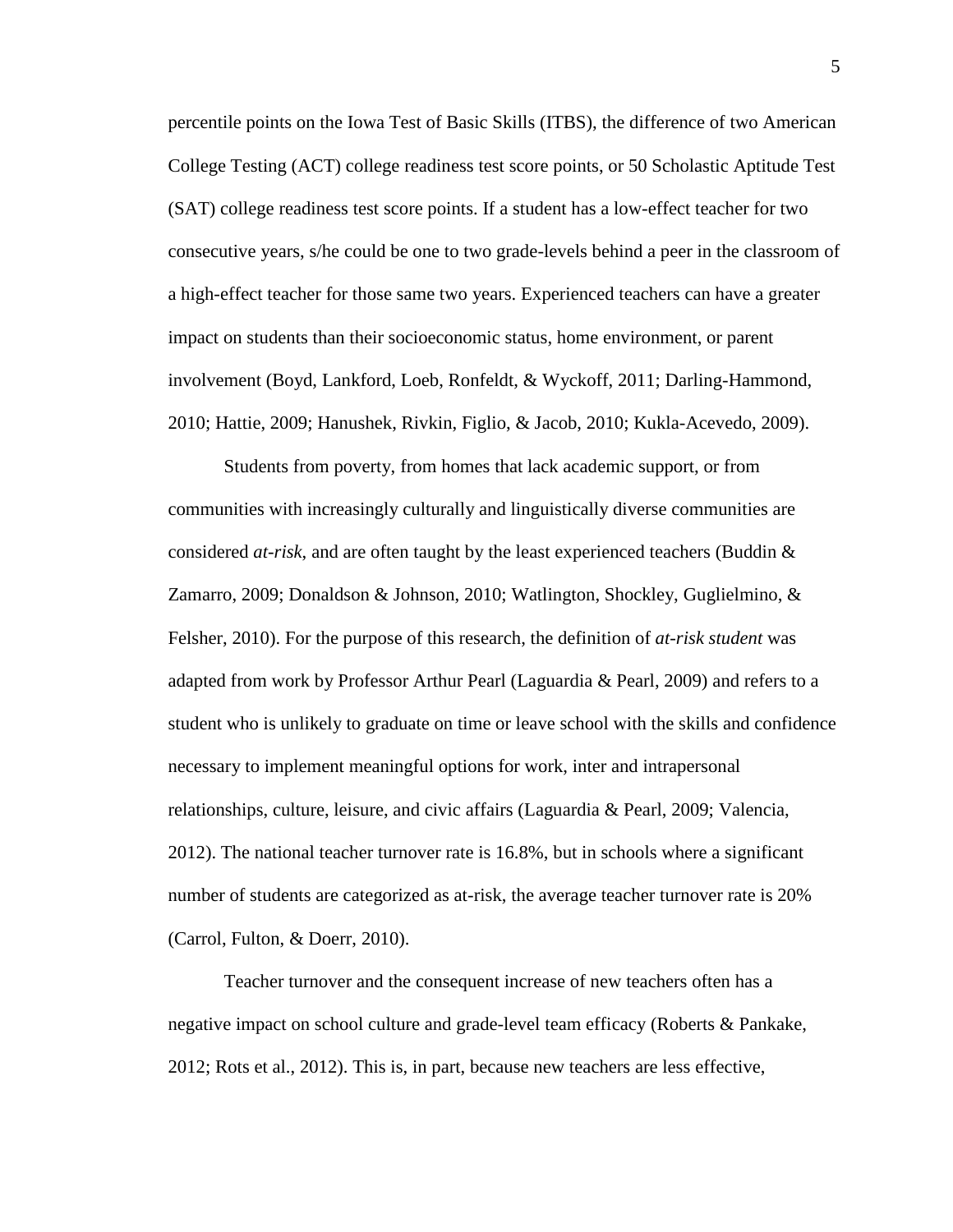especially when working with at-risk populations, and less effective teachers are more likely to leave the profession than effective teachers (Goldhaber, Gross, & Player, 2011; Hanushek & Rivkin, 2010).

Urban districts are not the only ones impacted by teacher turnover. Teacher retention is an issue in isolated and rural districts as well (Banville & Rikard, 2009; Beesley, Atwill, Blair, & Barley, 2010; Maranto, & Shuls, 2012). National Center for Education Statistics (NCES) defines rural as: all territory, population, and housing units outside of urbanized areas and urban clusters (Schneider, 2006). School leaders in rural schools face the challenge of having their most inexperienced teachers in classrooms with high poverty, or culturally and linguistically diverse student populations, a situation shown to increase teacher turnover.

Washington State school districts are classified or coded as urban, suburban, or rural based on their geographic relationship to a metropolitan area and its population (Schneider, 2006). These codes are called *urban-centric locale codes* (Education Research & Data Center [ERDC], 2010; Schneider, 2006). Of the 295 school districts in Washington State, 162 are classified as distant or rural districts (ERDC, 2010). Although they may represent an overall smaller number of teachers and students than urban and suburban schools, they make up 55% of all school districts in Washington State.

#### **Historical Background**

Nationwide, teacher turnover has been an issue. Past research showed similar data in Washington State as well. In a 2005 study of 20 Washington State school districts, researchers found that only 58% of teachers who were teaching in 1998 were still teaching in the same schools in 2003 (Plecki, Elfers, Loeb, Zahir, & Knapp, 2005). In the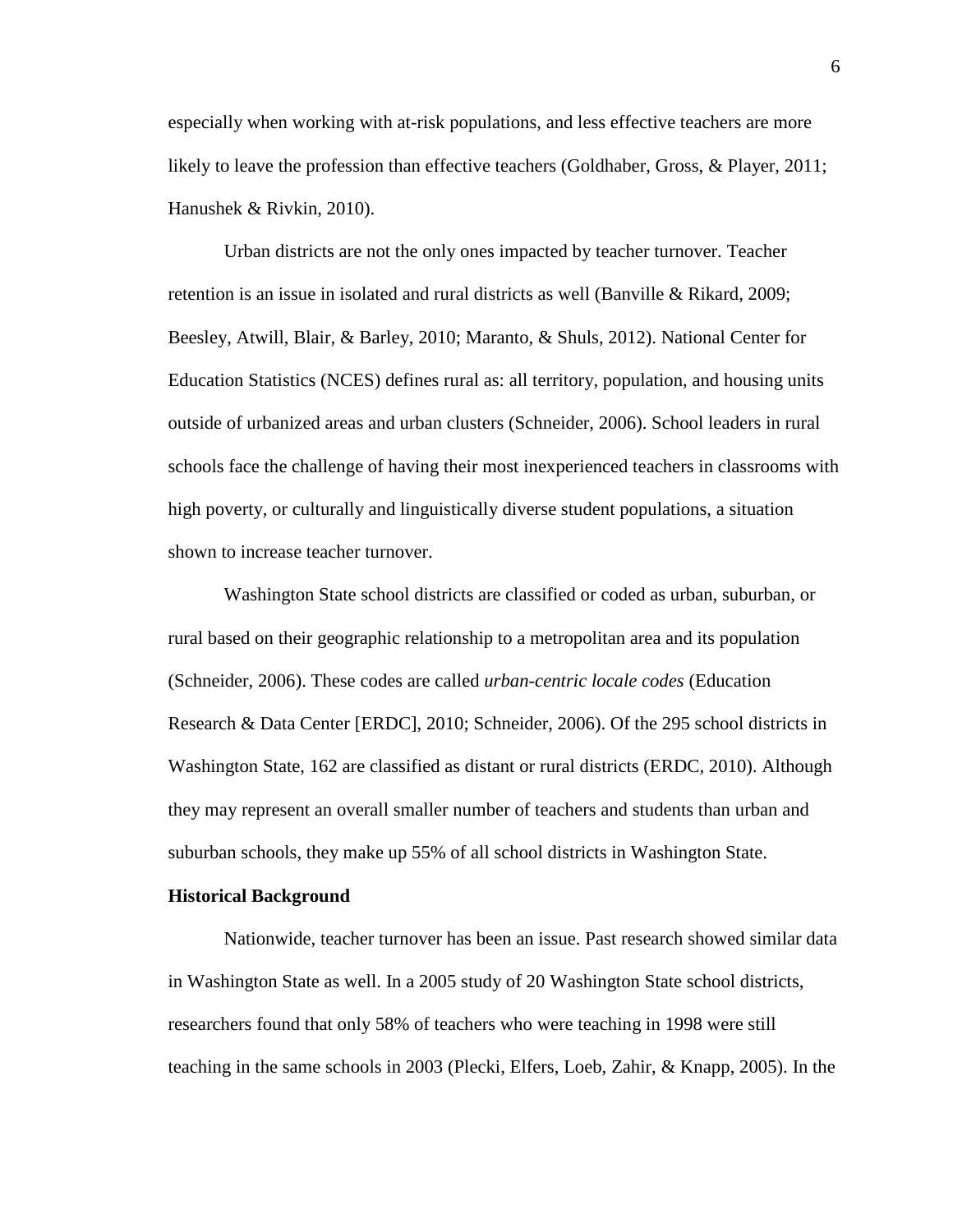same study, six of seven districts with high-poverty student populations had more teachers leave than in schools with low-poverty student populations. Working with highpoverty student populations, also identified as high-risk student populations, poses significant challenges and struggles to teachers and principals (Ingersoll & Merrill, 2012). Principals in high-poverty schools struggle to attract and retain high-quality teachers. (Ingersoll, 2012). Teacher turnover is impacted by frustration with low student academic performance, and unfavorable working conditions (Diyen, 2013; Ingersol  $\&$ Merrilll, 2012).

There is currently no statewide-funded induction program for new teachers in Washington State. In 2002, legislation was passed that required each district to provide a New Teacher Induction Program (Office of the Superintendent of Public Instruction [OSPI] Teacher Assistance Program, 2016). The legislation identified specific components of the induction program, and Washington State created the Beginning Educator Support Team (BEST) (Bullough, 2012). These components are identified in greater detail in Chapter 2. By 2009, BEST was not available to all new teachers and by 2010-2011 funding for the program was eliminated.

However, in 2014, Washington State legislature reinstated the BEST Grant Program for one year. Funding was made available for new teacher induction programs for 37 districts. This equates to 12.5% of school districts in Washington State receiving financial and professional support for teacher induction programs from OSPI (OSPI Teacher Assistance Program, 2016). These districts were required to complete a grant application process that addressed their eligibility, described their current induction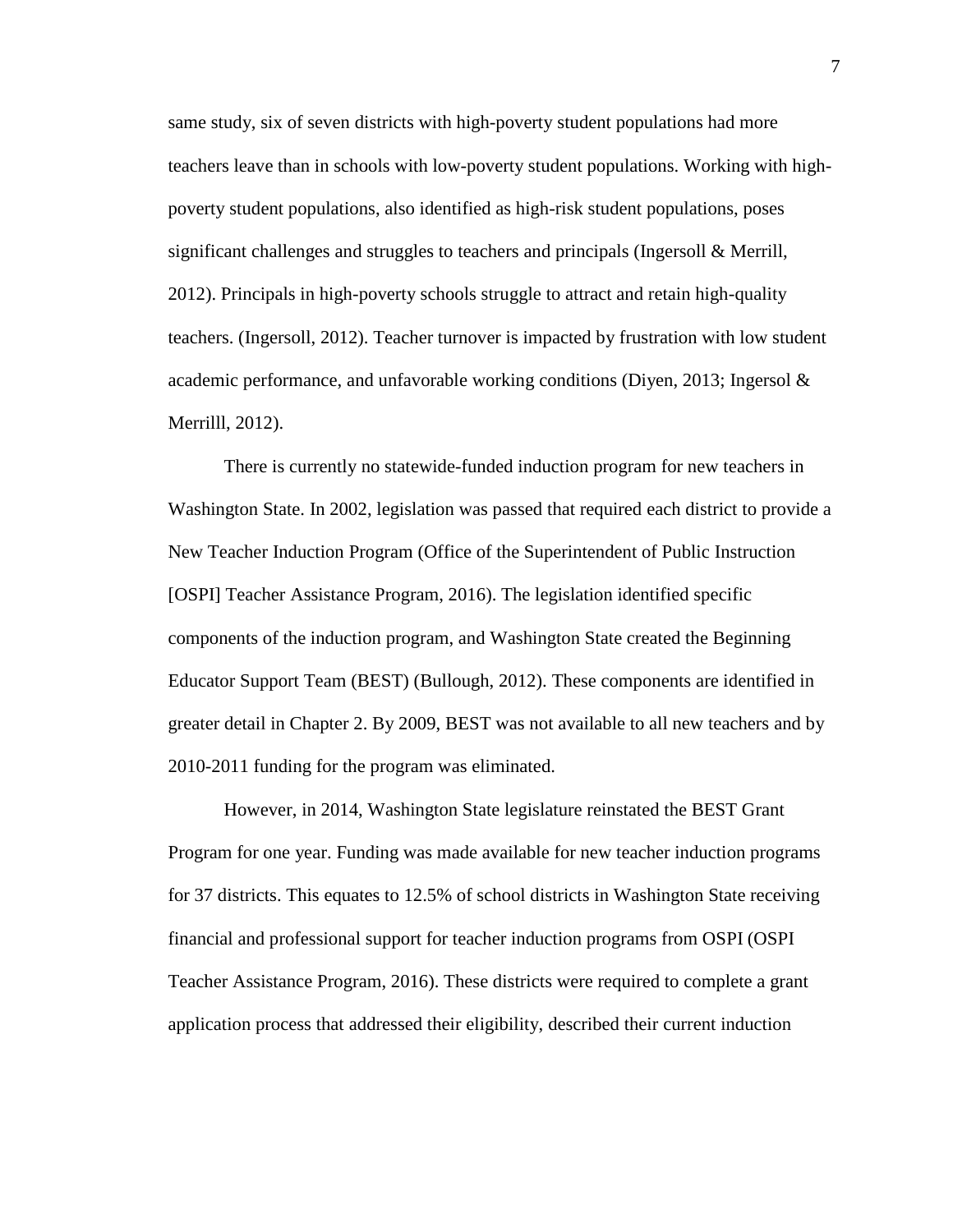program, and outlined how the district would meet program expectations and requirements.

# **Deficiencies in the Evidence**

According to research by Plecki et al. (2005), for The Center for the Study of Teaching and Policy at the University of Washington, 58% of teachers from 1998 to 2003 remained as classroom teachers in the same school, 13% transferred to another school in the district, 9% left for another district, and 20% left the education system in Washington State. During this five-year span, 42% of teachers left their schools. The researchers studied 20 districts because these 20 districts represented nearly 30% of the state's teaching workforce and over 25% of the state's student population (Plecki et al., 2005). Their research from 2005 showed that the three largest urban districts had the lowest rates of movement outside the district.

The research did not, however, focus on teacher turnover in rural districts. There were 20 districts studied for the research and four were classified as rural (ERDC, 2010). The research did not address the extent to which induction programs were available to new teachers, but Plecki et al. (2005) found that novice teachers had the highest rate of changing schools within their respective districts. Research did not address how many of these districts received state funding for induction programs, which districts provided support systems for new teachers, and to what extent they were implemented. Although Plecki et al. (2005) found results that were *not as bad* as they had been reported nationally regarding new teacher attrition, state funding for induction programs began to diminish after the 2005 research was reported (Bullough, 2012).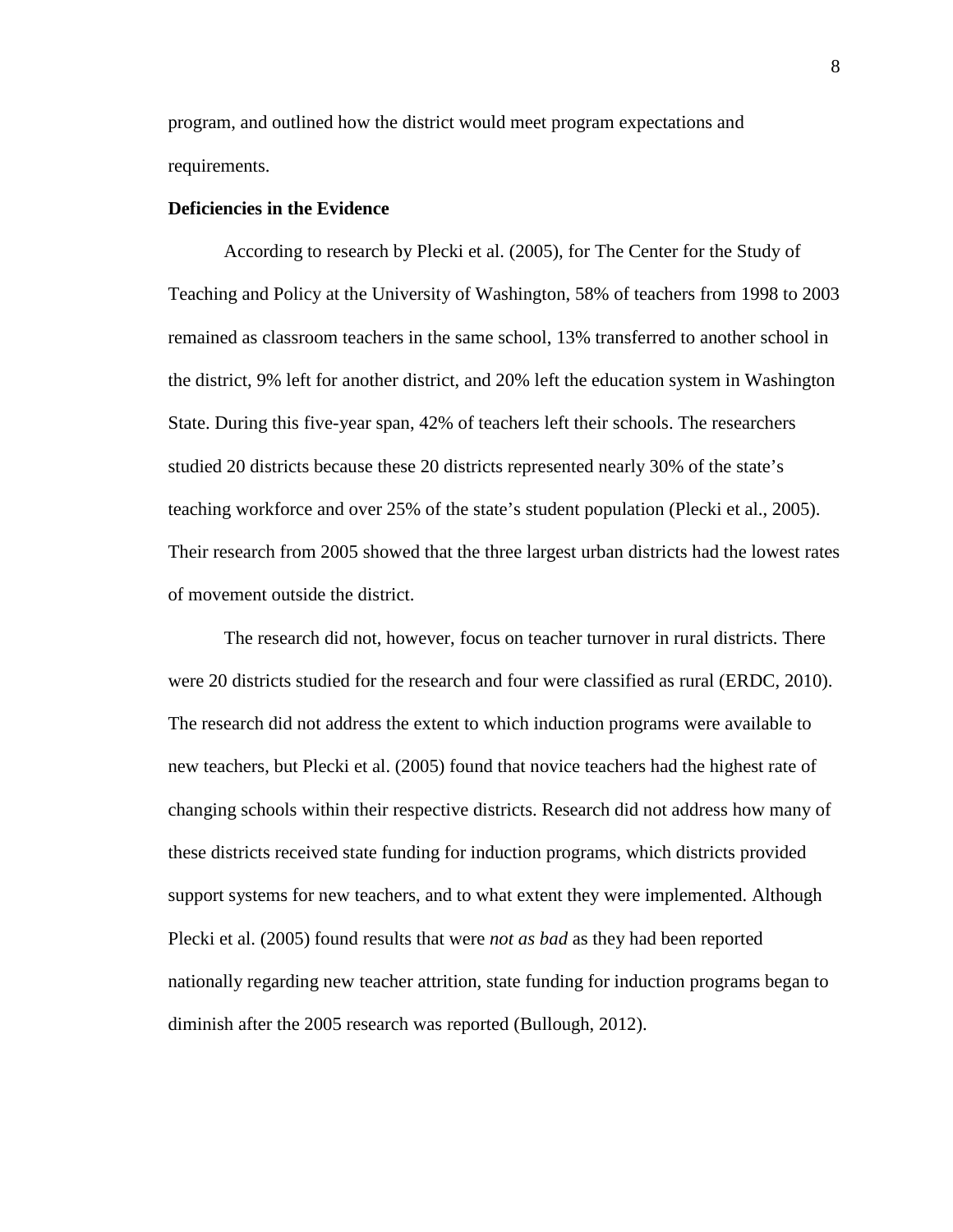## **Problem Statement**

While the attrition of early career teachers is a problem for school principals, complicating the overall retention of teachers is the trend of retiring teachers. In 1988, the average teacher was 40 years old and had 15 years of teaching experience. In 2008, the average teacher was 57 years old and the most common teacher was a first year teacher (Ingersoll & Merrill, 2012). The number of new teachers is projected to grow over 380,000 by 2022 (Hussar & Bailey, 2013). Due to the trend of retiring teachers and early career turnover, support needs to be provided. One common system of supporting teachers is an induction program.

Washington State legislation once required school district leaders to organize and sustain induction programs, but with reductions in state funding, superintendents, human resource directors, directors of teaching and learning, principals, and teacher-leaders became responsible for the induction programs (Bullough, 2012). The overall turnover for new teachers nationally is projected to increase over the next ten years, but there are no clear projections on what the turnover issue may look like in rural districts. There are no projected state-level funding initiatives in Washington State to provide induction programs. The lack of state-wide funding perpetuates the struggle for school district leaders and principals to retain new teachers.

# **Audience**

School and district leaders will find results from this study valuable because they will identify what their peers in similar financial and personnel-related situations are able to do to retain new teachers. Principals will have access to information about what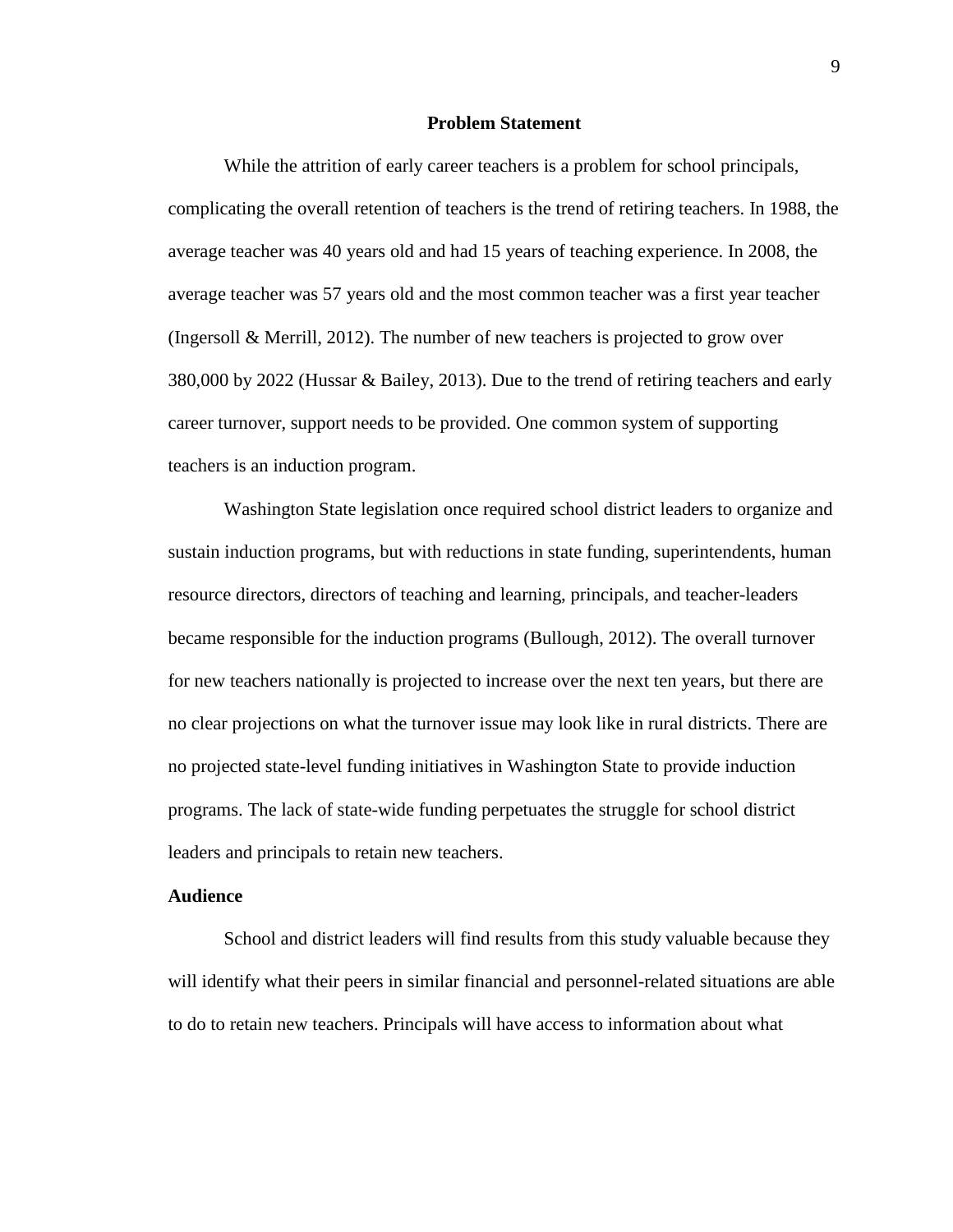current and former provisional rural Washington State teachers reported as having the greatest impact on their decisions to remain working in the same school.

Washington State education leaders and legislators may also find value in the information provided from this study. They may be able to identify gaps in the current program or an increased urgency to support new teachers, especially in rural settings. This research study is valuable for new teachers. New teachers enter the profession with the most current pedagogy (Beetham & Sharpe, 2013), up-to-date educational technology (Harris, Mishra, & Koehler, 2009; Leary, Lee, & Recker, 2014) and are young in age and career to devote decades to student learning as well as their own professional growth (Ingersoll & Merrill, 2010).

School district personnel involved in mentoring or supporting new teachers were a targeted audience for this research because comprehensive induction programs should include capable instructional mentors and multiple support structures for beginning teachers, strong program leaders, and ongoing program evaluation (Carrol et al., 2010; Donaldson & Johnson, 2011; Ingersoll & Merrill, 2010; Maranto & Shuls, 2012). Information from the research may impact the responsibilities of mentor teachers, building coaches, and content facilitators, as well as district and regional leadership from Educational Service Districts (ESDs).

#### **Specific Leadership Problem**

Principals in rural schools face the increasing challenge of hiring and retaining new teachers. According to Bullough (2012), financial and systematic support for providing induction programs from the state-level has diminished. The lack of funding and resources places the responsibility of supporting new teachers on principals and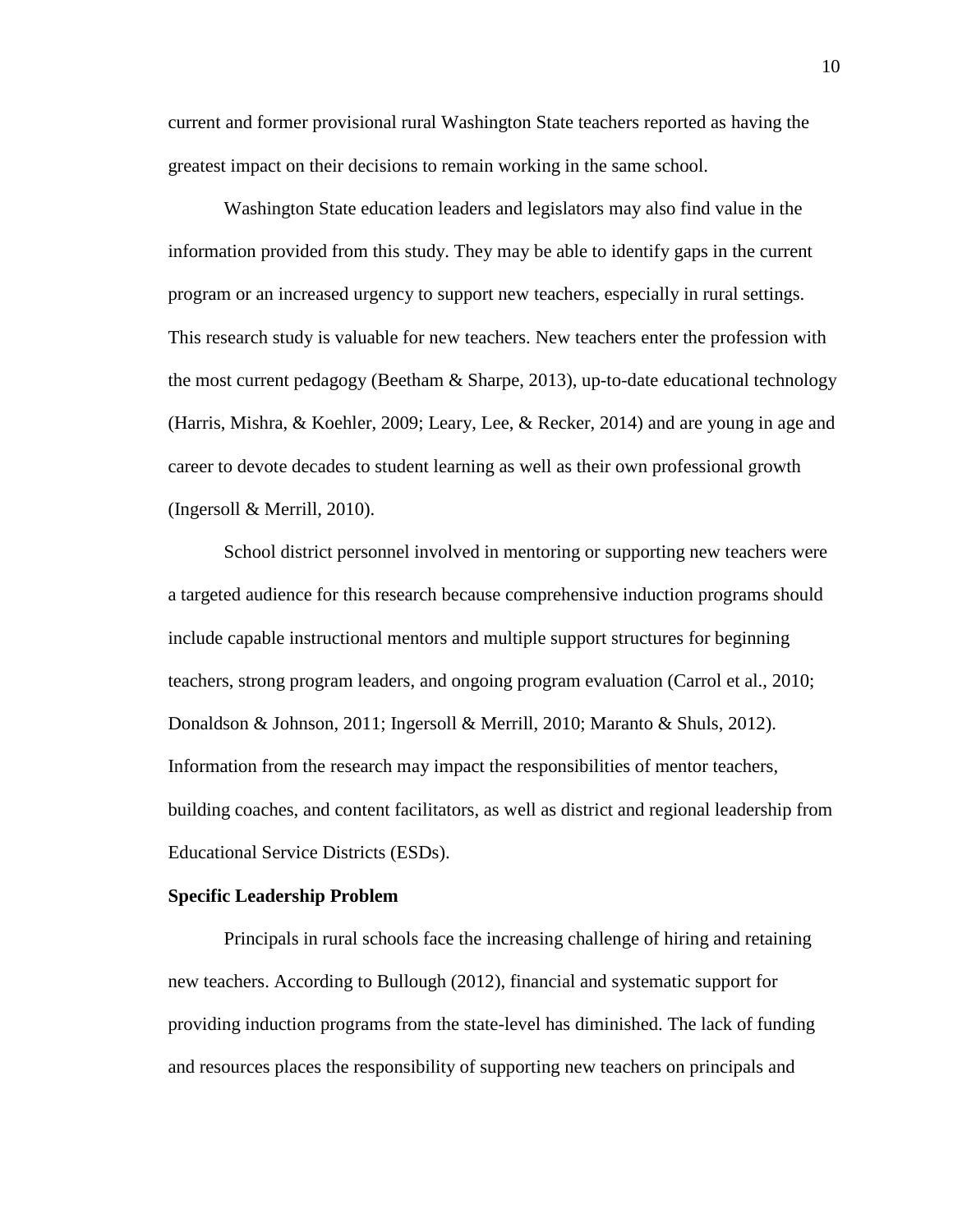district leaders. Often times, in rural areas, the district leadership is the school principal. Rural schools do not have the large candidate pool available to urban or suburban schools. When a job is available in a rural school, it is most often filled with a new teacher because rural school leaders struggle to attract veteran teachers. The process of hiring takes time, requires extra hours of work, and places a financial burden on school leaders (Hanushek & Rivkin, 2010). The dilemma that school principals face is that if they do not provide adequate support for their new teachers, these new teachers may also leave, starting the hiring process again.

#### **Purpose of the Study**

The purpose of this study was to identify what principals in five rural Central Washington State schools, whose early career teacher retention rates were noticeably higher than other schools in their geographic region, are doing to successfully retain provisional teachers. The induction strategies and their components were identified from two perspectives: (a) what principals reported as being provided for new teachers; and (b) what new teachers reported as having the greatest impact on their decisions to continue teaching in the same school.

This study addressed the problem by identifying how rural school principals successfully retained provisional teachers with limited resources and without comprehensive induction programs. Principals were interviewed to determine what they were doing to overcome the obstacles that impact retaining teachers in rural schools. Provisional teachers who remained in the same school were interviewed to discover why they continued working at their respective schools.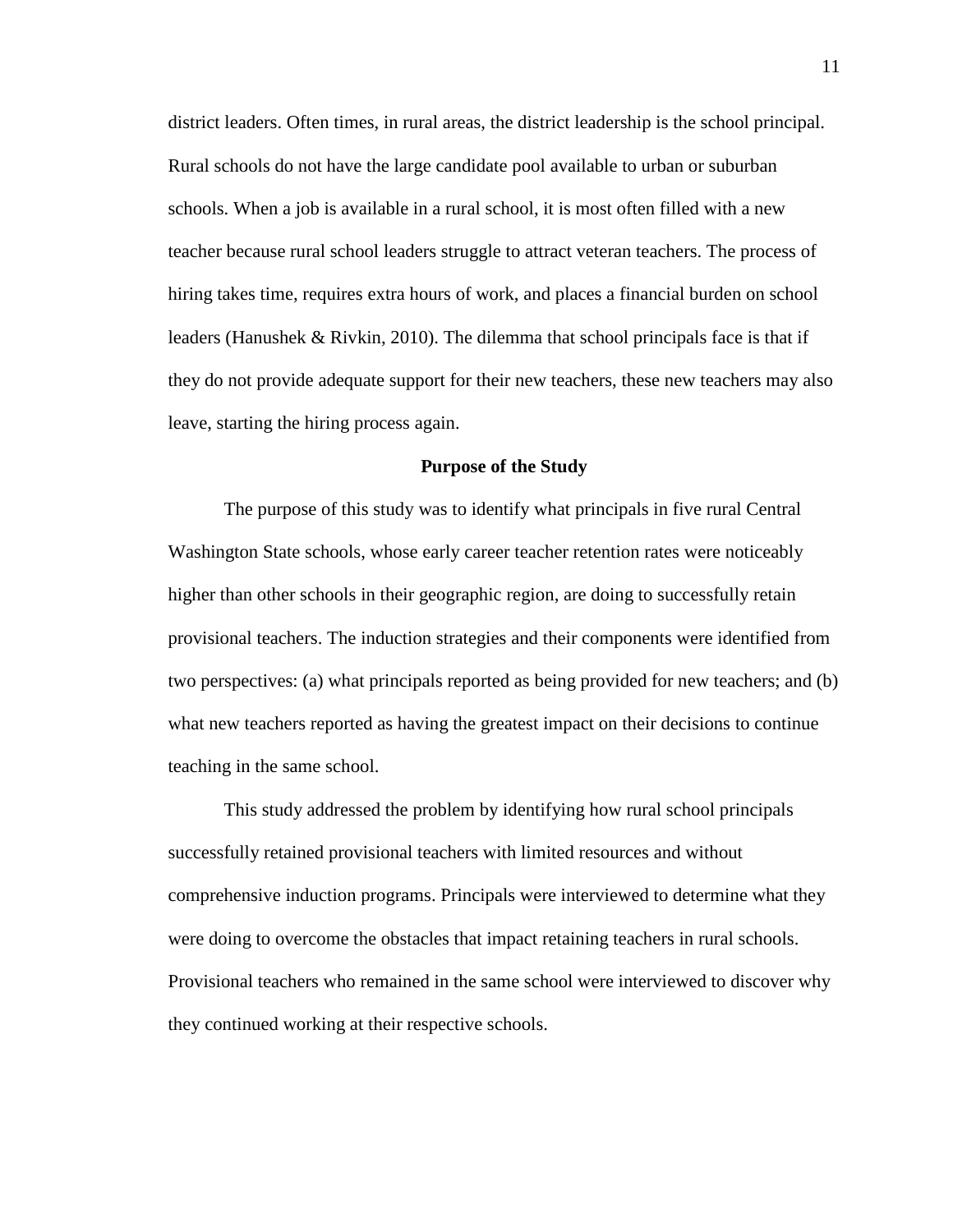#### **Methodology Overview**

Basic qualitative research design was used for this study (Merriam & Tisdell, 2015). Basic qualitative research methodology often involves using open-ended surveys or interview questions to understand how meaning is constructed, and how people make sense of their situations (Creswell, 2012; Merriam & Tisdell, 2015). Merriam and Tisdell (2015) stated that the primary goal of a basic qualitative study was to uncover and interpret meanings.

Data was gathered from interviews with five principals and 13 teachers from school districts in ESD 105. Participant responses were recorded verbatim. Interview responses were read a number of times and with each reading, the participants' words, phrases, actions, or concepts were underlined or highlighted. The sections that were underlined and highlighted were then coded, using the open coding method (Corbin  $\&$ Strauss, 1990).

The open coding method involved assigning words or short phrases to summarize responses from the interviews, without a preconceived hypothesis or agenda (Saldana, 2009; Corbin & Strauss, 1990). Codes were assigned when information was repeated, when a response was unique, or when the interviewee articulated that it was important. Once the codes were articulated, the constant comparative method was used to group data into themes. The constant comparative method involved an analysis of the codes to identify similarities, differences, and variations within the data (Fram, 2013; Corbin  $\&$ Strauss, 1990). Unlike other data analysis methods, constant comparative does not include a preconceived hypothesis, rather, it involves using the data to generate theories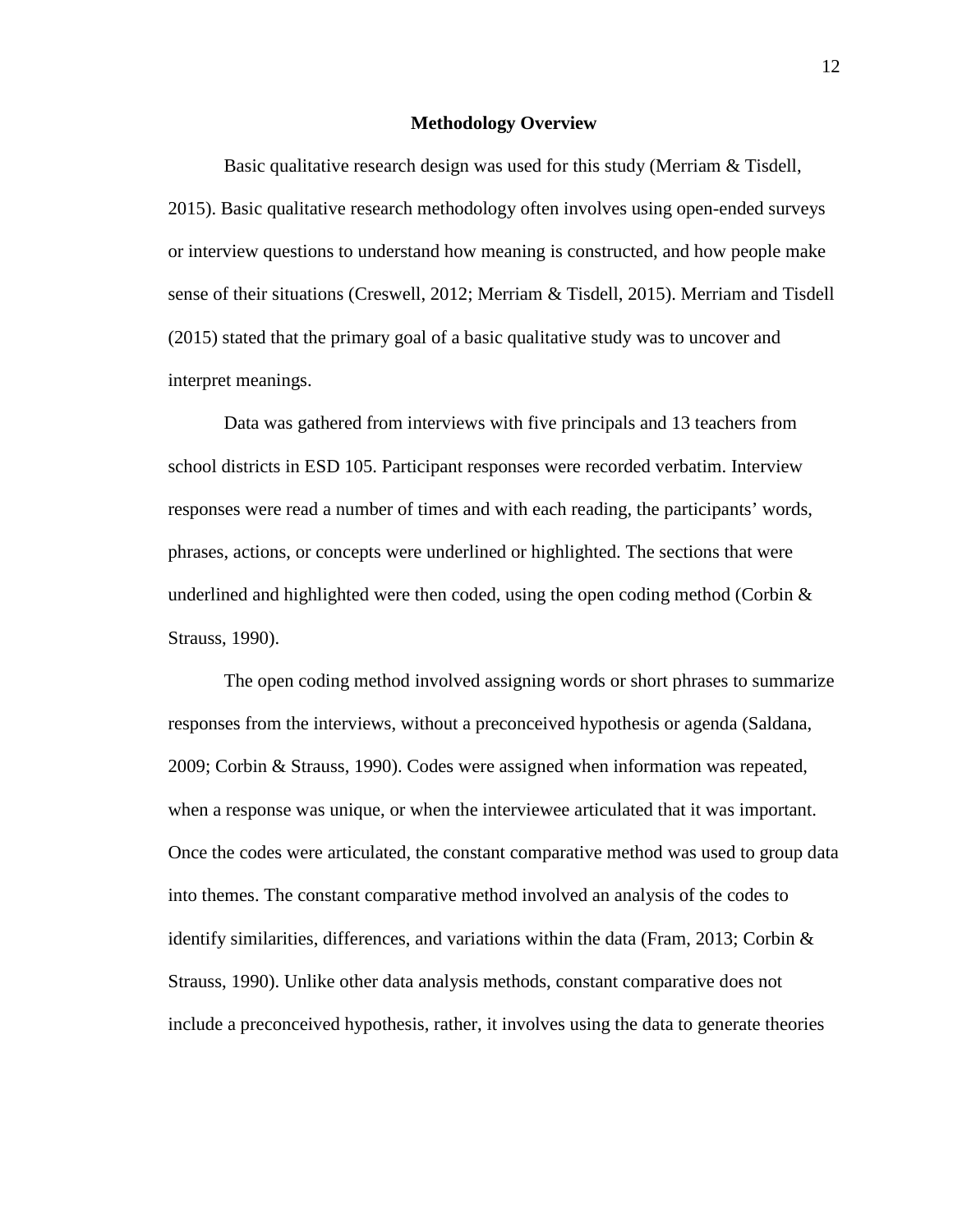or themes (Hallberg, 2006). Through this process, responses to the interview questions were gathered which answered the two fundamental research questions.

#### **Research Questions**

There were two research questions that served as the foundation for the research:

- What are principals in some rural schools in ESD 105 doing to successfully retain provisional teachers?
- What support did provisional teachers from those schools in ESD 105 report as having the biggest impact on their decisions to remain teaching at their respective schools?

# **Study Limitations**

There are two limitations identified within this study. One limitation may have been instances where teachers had more than one principal or administrator while they were provisional teachers. Because of the limited scope of the questions, there is not a specific question that addressed this situation. Any clarification or discussion regarding this situation was only addressed if the information was volunteered by the interviewee.

The study solicited responses from principals of the provisional teachers. One of the principals was new to the school and may not have had firsthand knowledge of what was done for induction programs by the predecessor. The responses from the participants were included in this study because their perspectives about why teachers remained at the school and how they felt were relevant to what their school leadership provided them. The previous principal had established teacher support systems that sustained these teachers, even with changes in school leadership.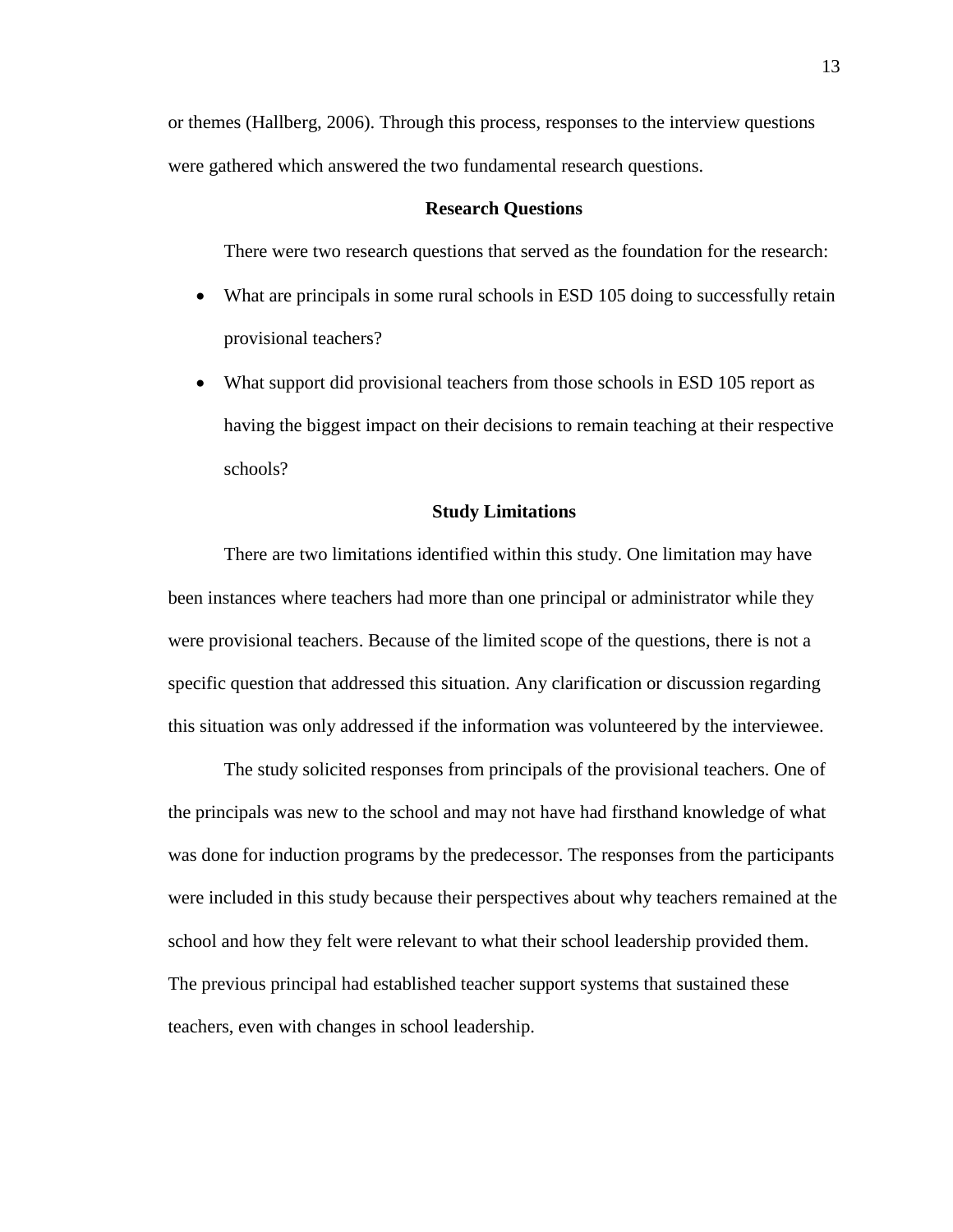Another limitation addresses the survey data being used from the ESD 105 provisional teacher survey. Although district leaders were instructed to report only information for provisional teachers who had three years or less teaching experience, and permission was received from ESD 105 to view, analyze, and use the results from the ESD experience, the accuracy of responses from participants could not be verified. The research study was performed assuming the retention rates reported in the ESD survey followed the reporting guidelines, as explained in the ESD survey.

#### **Definitions of Key Terms**

*At-risk (or high-risk) students*: a student who is unlikely to graduate on-time or leave school with the skills and confidence necessary to implement meaningful options for work, inter- and intrapersonal relationships, culture, leisure, and civic affairs (Baker, Chard, Ketterlin-Geller, Apichatabutra, & Doabler, 2009; Liew, Chen, & Hughes, 2010).

*Attrition***:** the reduction in the number of teachers because they resigned (Alliance for Excellent Education, 2005; Boyd et al., 2011).

*Autonomy*: Encouragement of independence, as defined by Vansteenkiste et al. (2012). McGrath (2000) stated there are two dimensions of teacher autonomy: others allowing the freedom of control, and action or development that is self-directed. According to Pearson and Moomaw (2005), autonomy can be defined as "the freedom to prescribe the best treatment for their students, as doctors/lawyers do for their patients/clients" (p. 38).

*Comprehensive teacher performance evaluation***:** A Washington State teacher performance evaluation that utilizes the components, criteria, and student growth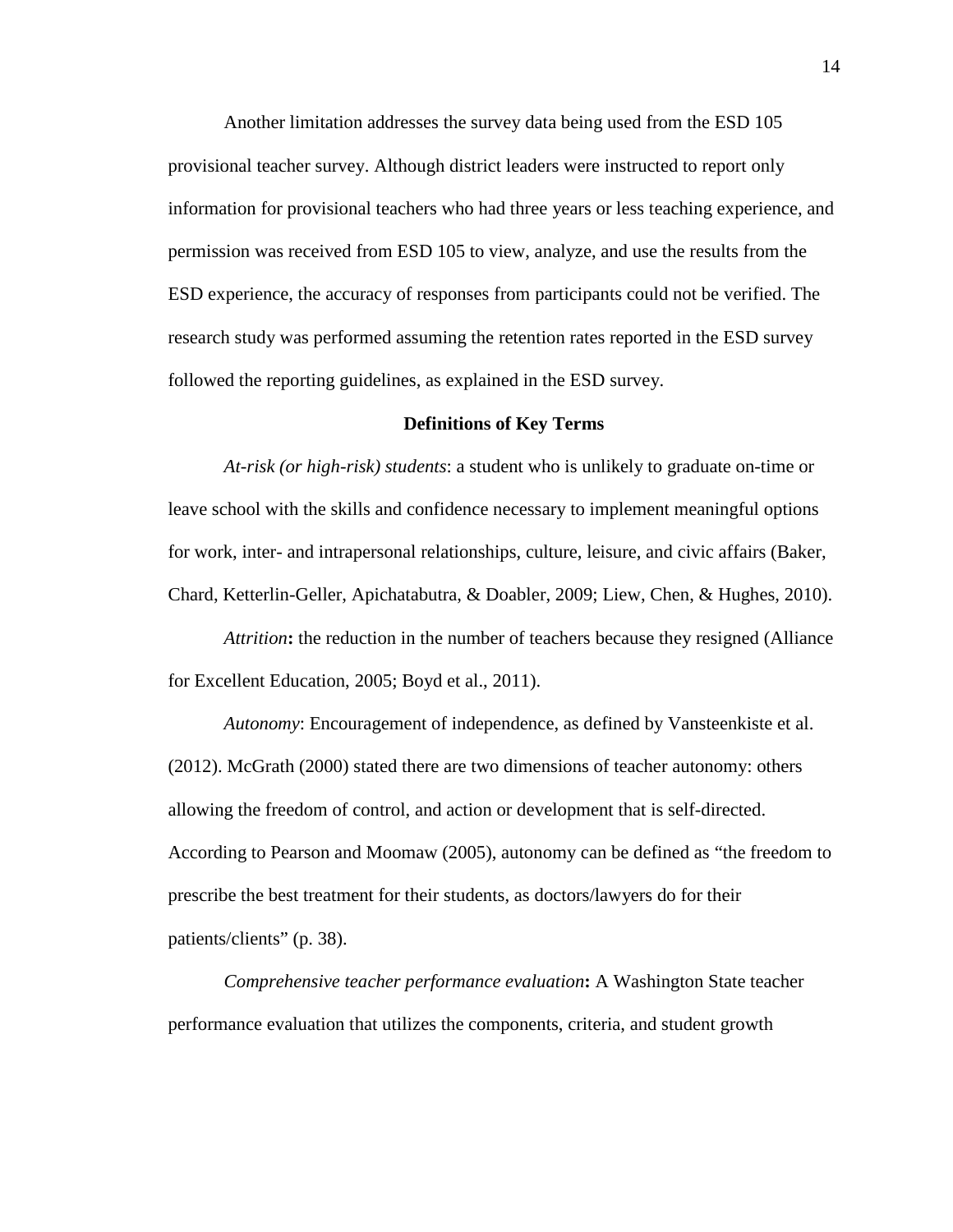requirements outlined in the State Eight Criteria. (Washington State Teacher and Principal Evaluation Project, 2016).

*High-poverty*: A school where more than 50% of the student population receives lunches at a free or reduced cost. (Boyd et al., 2011; Freedman, & Appleman, 2009; Sass, Hannaway, Xu, Figlio, & Feng, 2012).

*Highly Qualified Teacher:* The teacher must have at least a bachelor's degree, obtain state certification and licensure, and demonstrate competence in subject area, if applicable (Banks, 2015). In Washington State, all teachers hired prior to December 10, 2015 are required to maintain high-qualified status (Every Student Succeeds Act - Highly Qualified Teachers, 2016).

*Induction programs:* support programs provided for provisional teachers. These programs may include, but are not limited to, an assigned veteran peer mentor, collegial collaboration, additional support from administration, individualized professional development, release time for peer observations, ideal job placement, and a professional growth plan (Bullough, 2012; OSPI Teacher Assistance Program, 2016; Wechsler et al., 2010).

*Job-embedded professional development:* teacher learning designed to enhance instructional practice to improve student learning. It is grounded in teachers' daily practice and consists of assessing and identifying solutions for immediate problems of practice (Croft, Coggshall, Dolan, & Powers, 2010).

*Metropolitan Statistical Area (MSA):* a county or group of counties that contain a core urban area of 50,000 or more as well as any adjacent counties with a high degree of economic and social integration (Eisenstein, O'Conner, Smith & Xing, 2012). MSA has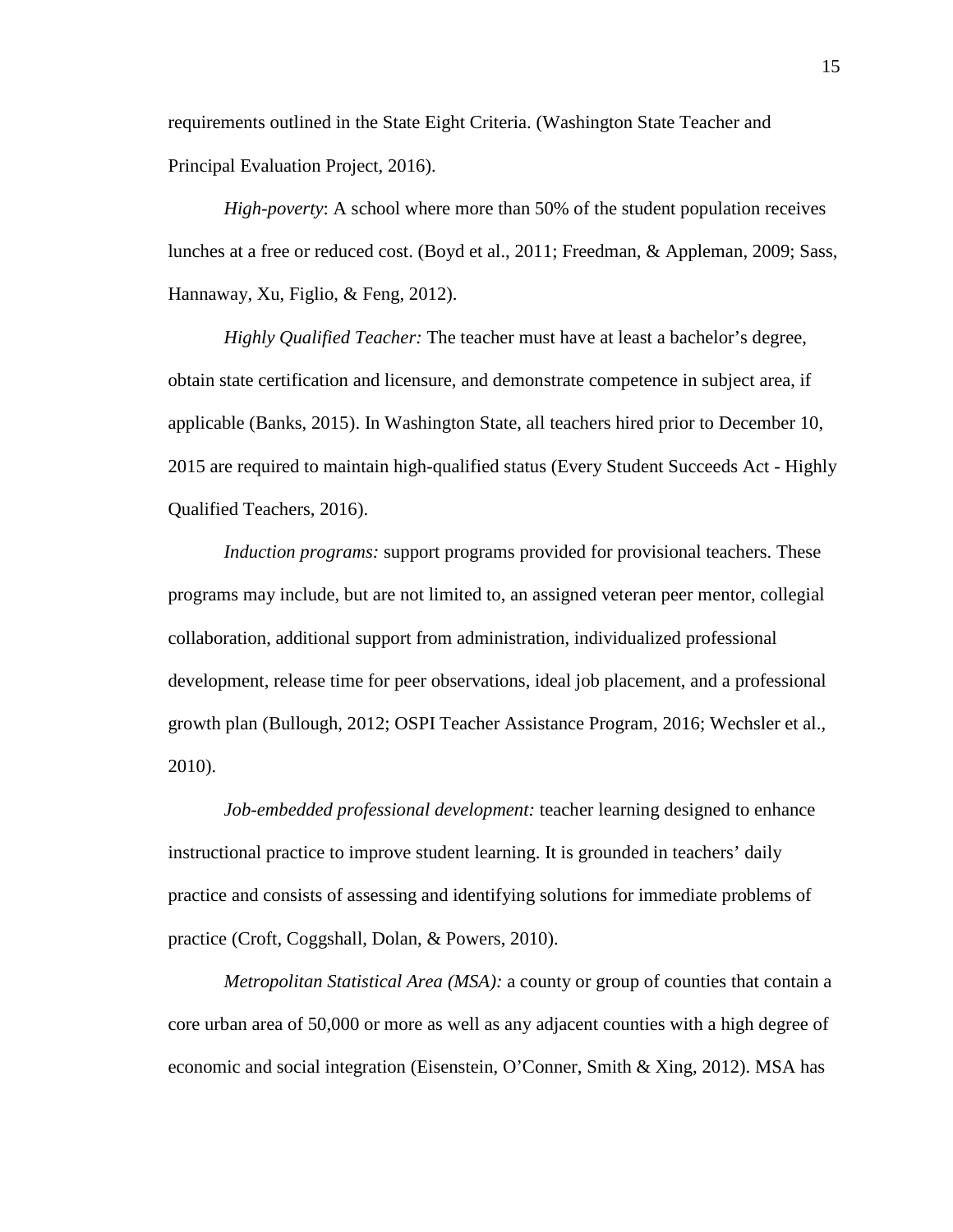five geographic setting categories: large metro, metro suburb, mid-size, urban fringe, and distant (ERDC, 2010).

*Provisional, Early Career/New Teachers:* According to RCW 28A.405.220 (Washington State Engrossed State Senate Bill (ESSB) 6696, 2015) there are three definitions of a provisional teacher. The first definition applies to teachers new to the profession. Teachers are considered provisional during their first three years working as certificated teachers in their respective districts. The second definition applies to teachers new to the school district but with prior teaching experience outside of Washington State. They are provisional teachers for three years while employed in the same school district. The third definition applies to certificated teachers with two or more years of experience in Washington State but who are new to their current school districts. They are placed in provisional status for only one year. For the purpose of this research *provisional teachers* will hereinafter refer to early career teachers in the first three years of their teaching career and/or new to the school.

*Responsive Leadership:* a leadership style that "encourages leaders, through a relations and a strengths orientation, to learn about and engage with employee needs, values, goals, and strengths in order to optimize motivation, employee satisfaction, and overall performance" (Lewis, 2015, p. 45).

*Retention rates:* The number, often times presented as a percentage, of teachers who return and teach from one school-year to the next (Hughes, 2012).

*Rural:* For the purpose of this research, all Washington State school districts with a NCES urban-centric locale code of 41, rural fringe; 32, town, distant territory; 33, town,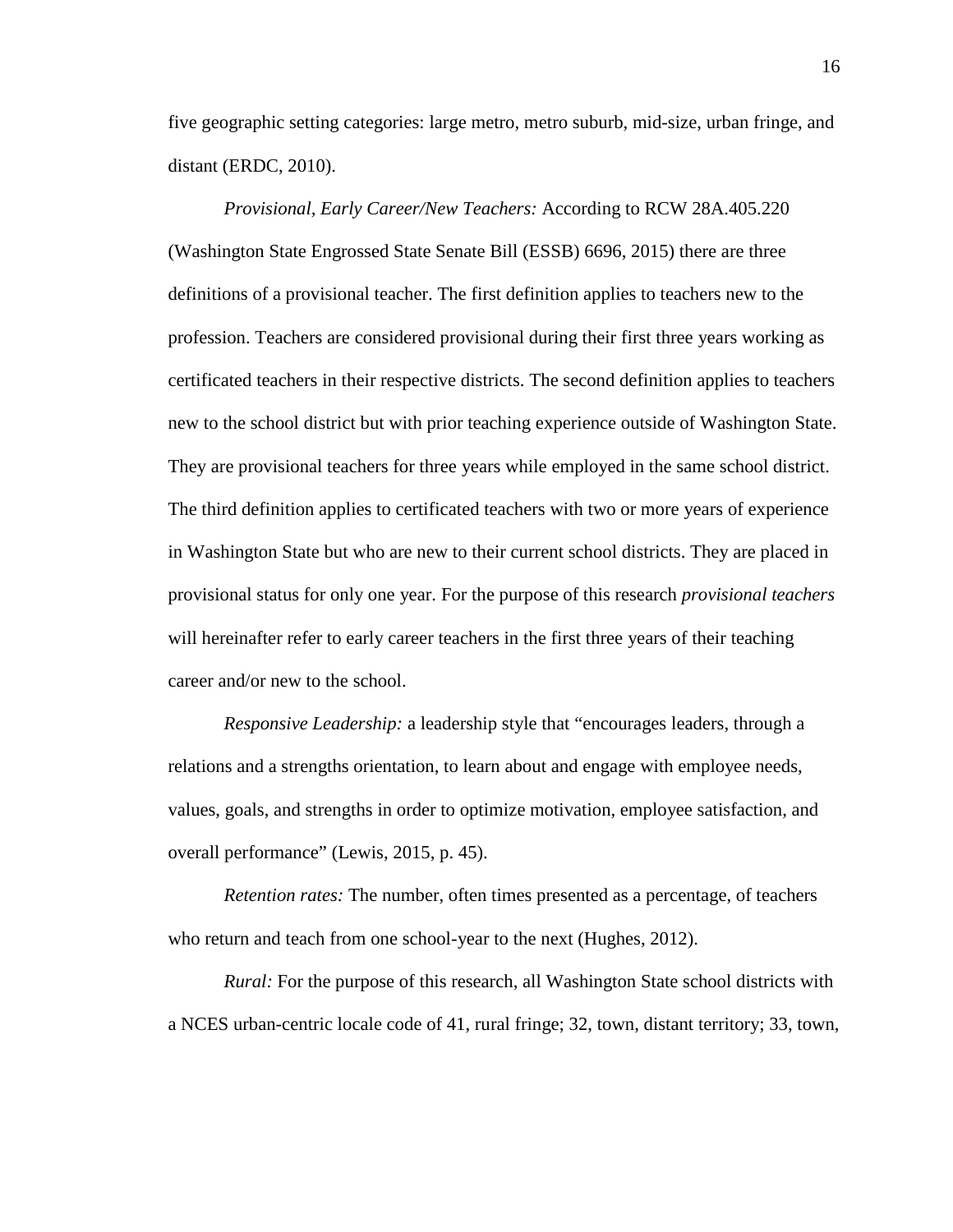remote territory; 42, rural, distant; and locale code 43, rural remote (ERDC, 2010; Schneider, 2006)

*Standard Deviation:* a quantity calculated to indicate the extent of deviation for a group of data points (Bland & Altman, 1999).

*Student learning outcomes:* the expected learning that a teacher intends for students during a specific lesson, unit, or over a specified amount of time (Kuh, Jankowski, Ikenberry, & Kinzie, 2014).

*Teacher Effect:* the impact a teacher has on the academic growth of his or her students. (Darling-Hammond, 2010; Hattie, 2009; Milner, 2010; Richter et al., 2013)

*Teacher Retention:* when a teacher returns to teach at the same school from one school year to the next (Freedman & Appleman, 2009; Hughes, 2012; Plecki et al., 2005).

*Time to collaborate with peers:* a set time each week for teachers working together to achieve a collective purpose of learning for all their students. This involves creating structures to promote a culture of collaboration (Dufour, Eaker, & Dufour, 2010).

*Time to interact with supportive educational leaders:* the availability to talk and/or work with the school principal, assistant principals, and/or instructional coaches.

*Under-performing student*: student whose academic progress is consistently poor (Dobele, Gangemi, Kopanidis, & Thomas, 2013).

#### **Summary**

Induction programs for new teachers, whether they include multiple components or occasional opportunities for professional development, are shown to improve teacher efficacy. These programs require structure, extra time and support from school leaders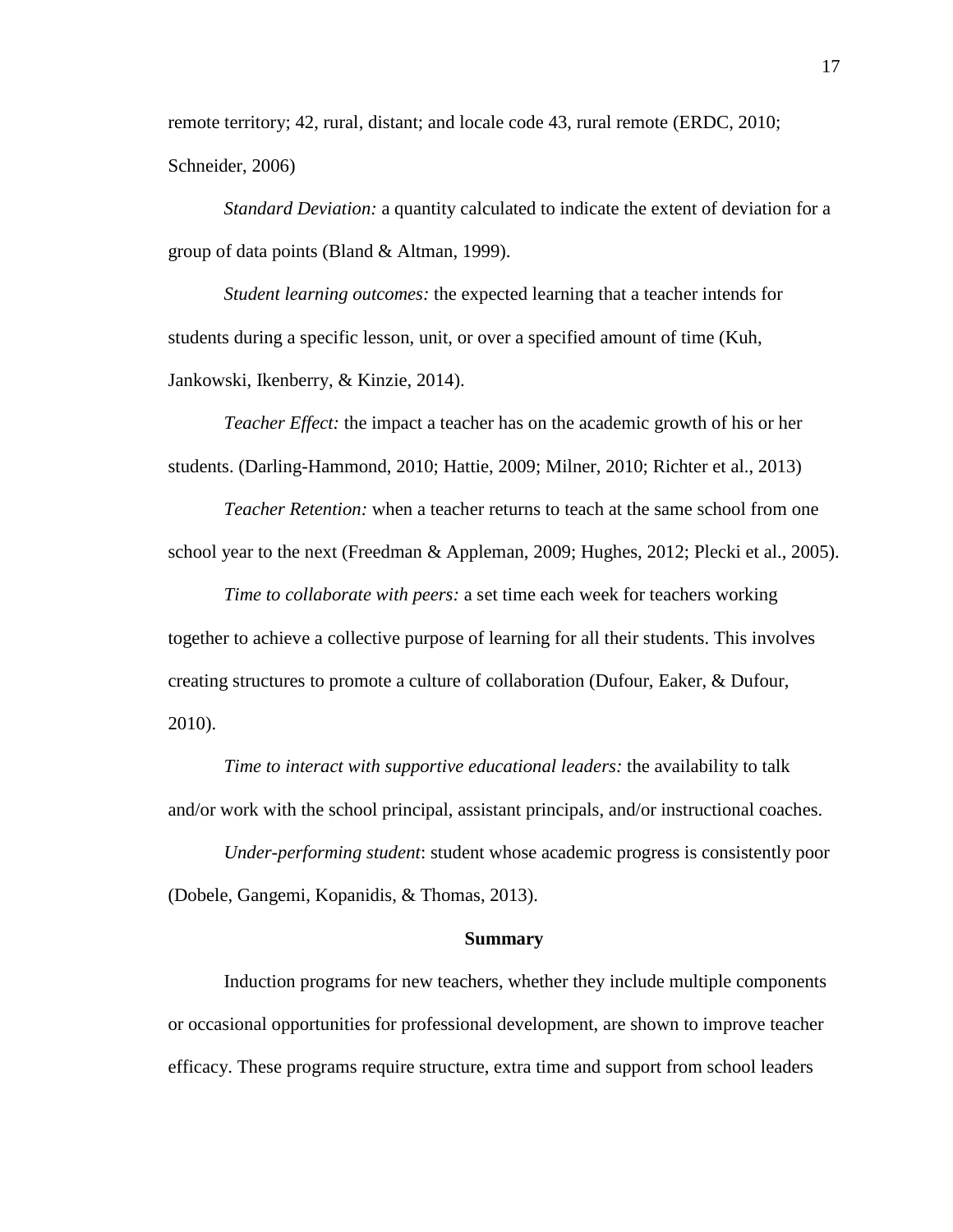and veteran mentor teachers, and funding for training, and for teacher-release time. Washington State does not provide statewide funding for induction programs, leaving districts and principals to create, implement, and sustain induction programs. Rural districts do not have the financial or personnel resources available to other districts.

Rural schools, which are often schools with high poverty and/or high culturally and linguistically diverse populations in Washington State (OSPI, 2016), face challenges with attracting qualified teachers and keeping them long enough to become quality veteran teachers (Books & de Villiers, 2013; Donaldson & Johnson, 2011; Ingersoll & May, 2011). Principals are forced to fill a majority of open positions with new and inexperienced teachers (Books & de Villiers, 2013; Donaldson & Johnson, 2011; Ingersoll & May, 2011). In general, new teachers have low effect on student growth compared to more experienced teachers. New teachers face the difficult demands of having new jobs in schools unfamiliar to them, with new curriculum and peers. In Washington State, they now have the burden of their overall performance evaluation being directly connected to the academic growth of their students.

This chapter included the background and foundation of the study, discussed the current state of the field in which the problem exists, and provided a historical background. A problem statement was provided and the section included a description of the targeted audience for the study, as well as specific leadership problems. An overview of the purpose and methodology of the study was next, followed by the two specific research questions for the study. Chapter 1 concluded with a description of the limitations of the study, and listed definitions of key terms used throughout the study.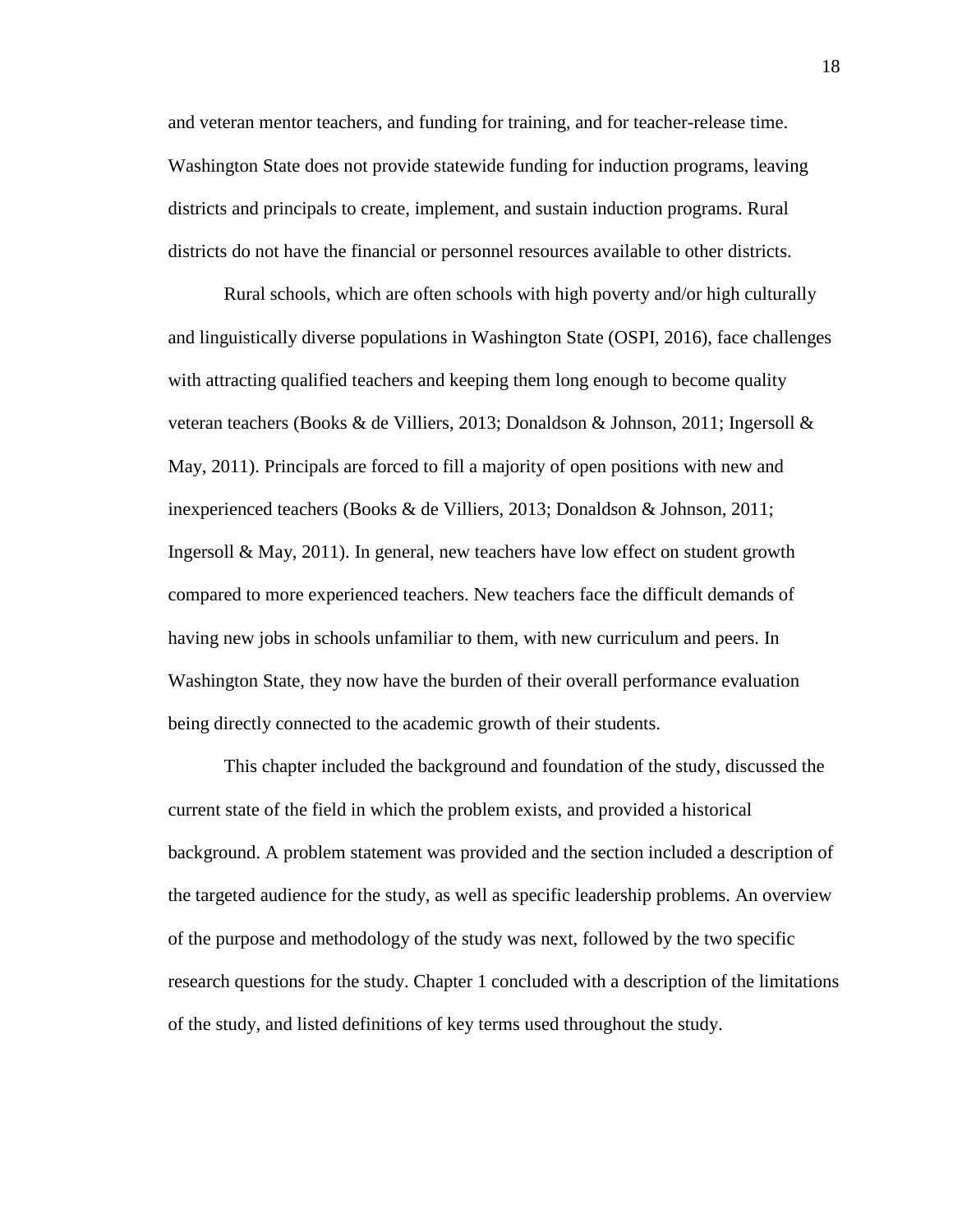Chapter 2 includes a review of literature related to the study. The chapter is divided into three different topics related to the study, and provides a historical account of the literature, the current state of the field as it relates to the study, and concludes with a description of gaps in the literature, as it relates to this study.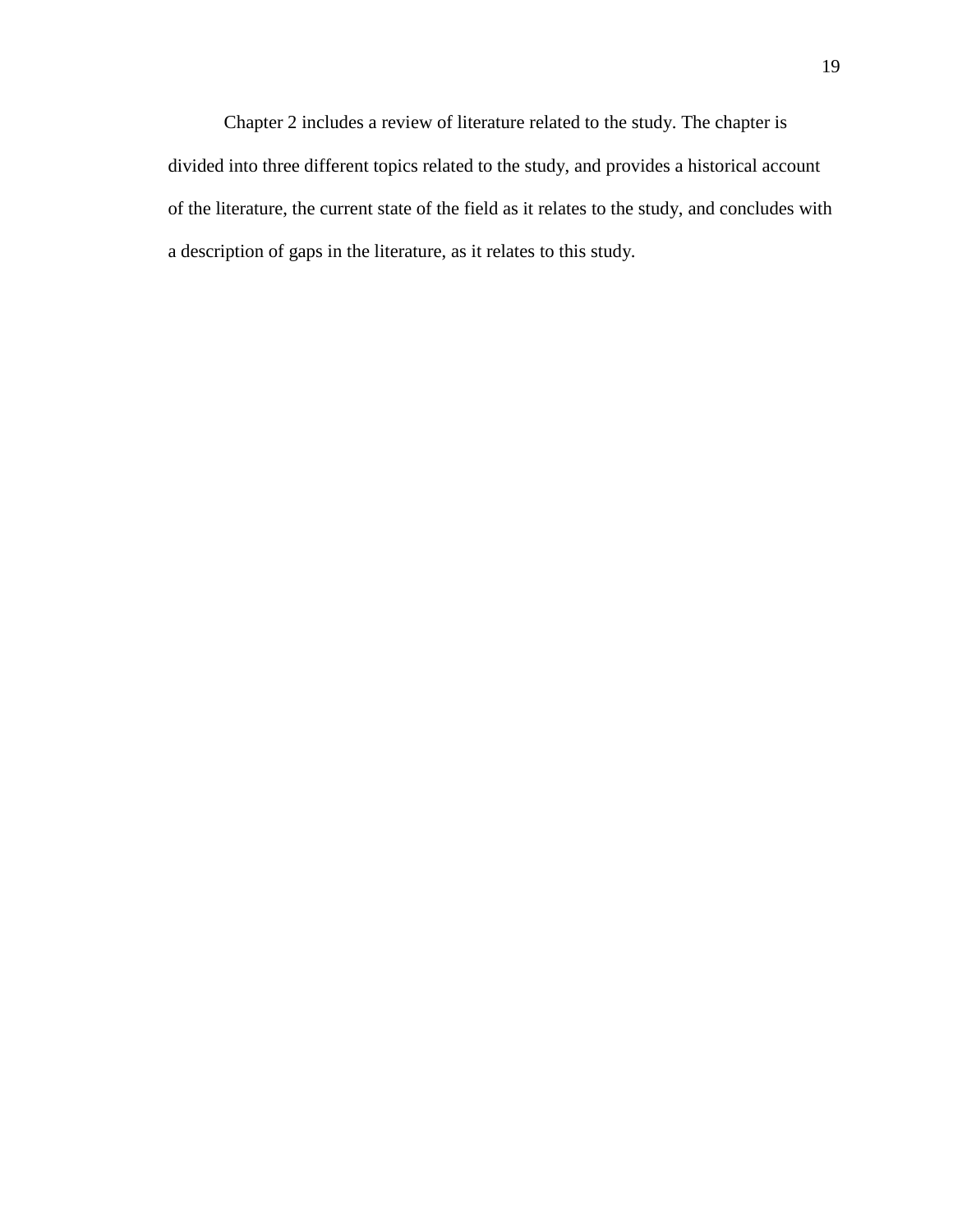## **CHAPTER 2: LITERATURE REVIEW**

# **Introduction**

This chapter is comprised of a review of literature for three main topics related to the study. The first topic is retention of K-12 early career teachers, identifying some of the issues that cause new teachers to leave the profession. The second topic is the impact that early career teachers have on the academic growth of students in their classrooms. The last topic includes a review of literature regarding intervention and induction components that have been shown to have a positive impact with supporting and retaining new teachers. Each section begins with a historical context and discusses the current state of the topic. Each section also identifies gaps in the literature as they relate to the respective topic.

# **New Teacher Retention**

Retaining new teachers has become a major challenge for leaders in K-12 public schools. Research shows that one in five teachers leaves the profession after the first year, and that number increases to half of all new teachers leaving within the first five years (Ingersoll & Merrill, 2012). Teacher turnover impacts the morale of school employees, and places increased stress on school officials responsible for hiring and training teachers. Teacher turnover also has a negative impact on the academic growth of students. Darling-Hammond (2010) stated that there has been concerted effort across the county to recruit and keep highly qualified teachers. However, Ingersoll and Merrill (2012) also found that the teaching force in recent years has become increasingly less and less experienced.

# **Historical Context of New Teacher Retention**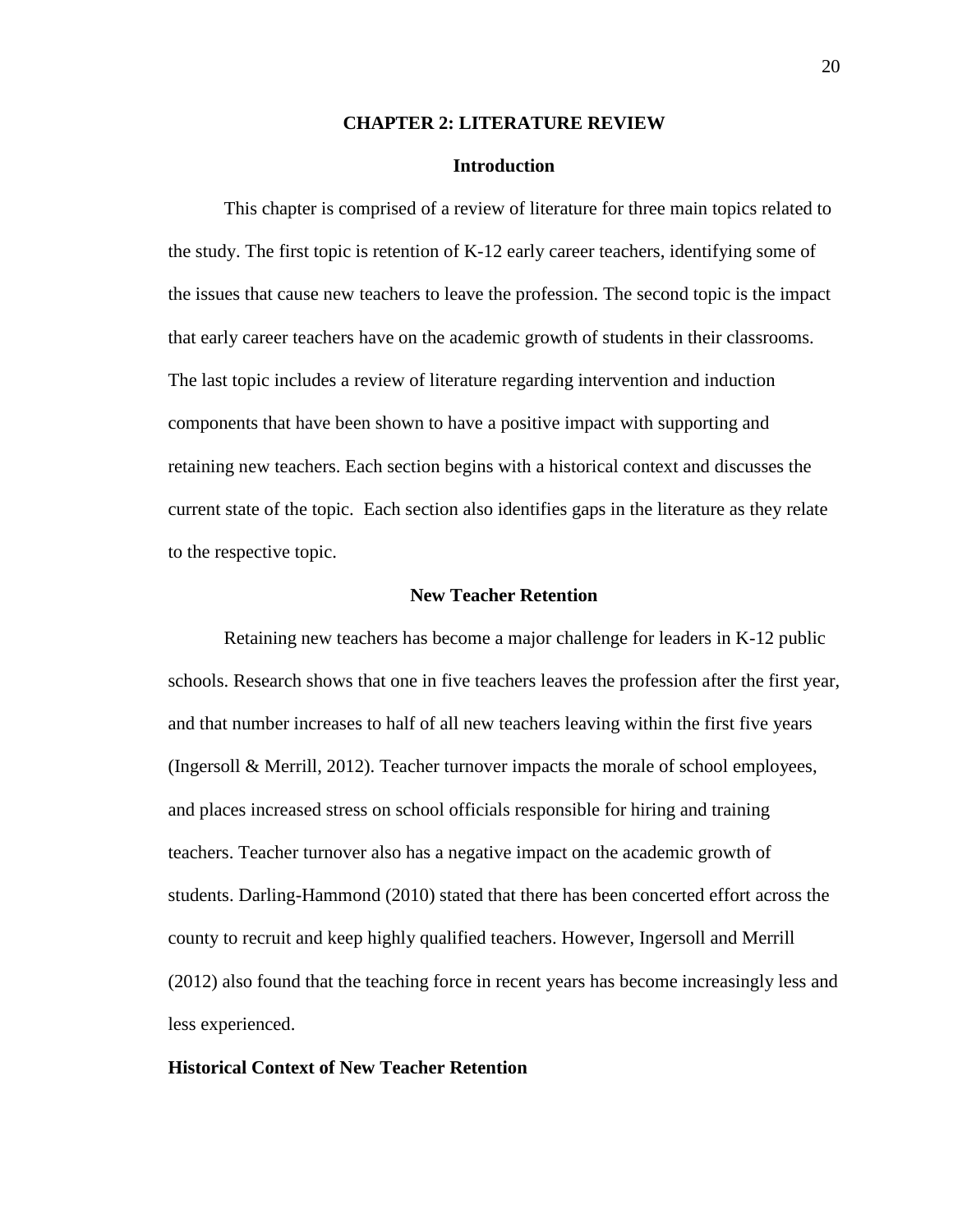The landscape of teaching has changed over the last 30 years. According to the National Center for Education Statistics (Hussar & Bailey, 2014), in 1988 there were 100,000 teachers in the United States that had less than five years of teaching experience. In that same year, the most common teacher in the United States had 15 years of teaching experience. In 2008, the most common teacher was a first year teacher, and the average age of teachers in 2008 was 57 (Ingersoll & Merrill, 2012). The teaching field is facing a large number of *graying teachers,* who, in upcoming years, will be retiring (Ingersoll & Merrill, 2012). Their replacements will be new, inexperienced teachers.

Another issue that has been a significant change for teachers is the job performance evaluation process. Studies by Burnett, Cushing and Biyona (2012) and Shakman et al. (2012) represent found that, historically, teachers were typically evaluated on a binary rating scale that provided very little feedback, and required little input or effort from teachers. Research by Weisberg, Sexton, Mulhern, & Keeling (2009) concluded that 99% of all teachers on a binary rating scale received a satisfactory rating, and that even those using scales with three or more levels, less than 1% received an unsatisfactory rating.

These evaluations were not connected to the academic performance of students. Marzano (2012) stated that districts across the United States are developing new systems in response to reports and initiatives that identified two major failings of past evaluation criteria. First, the evaluation systems failed to discriminate between effective and ineffective teachers. Second, the systems did not increase the number of highly skilled teachers in the workforce. The development of the new evaluation systems and the impact of these changes on teachers are discussed further in Chapter 3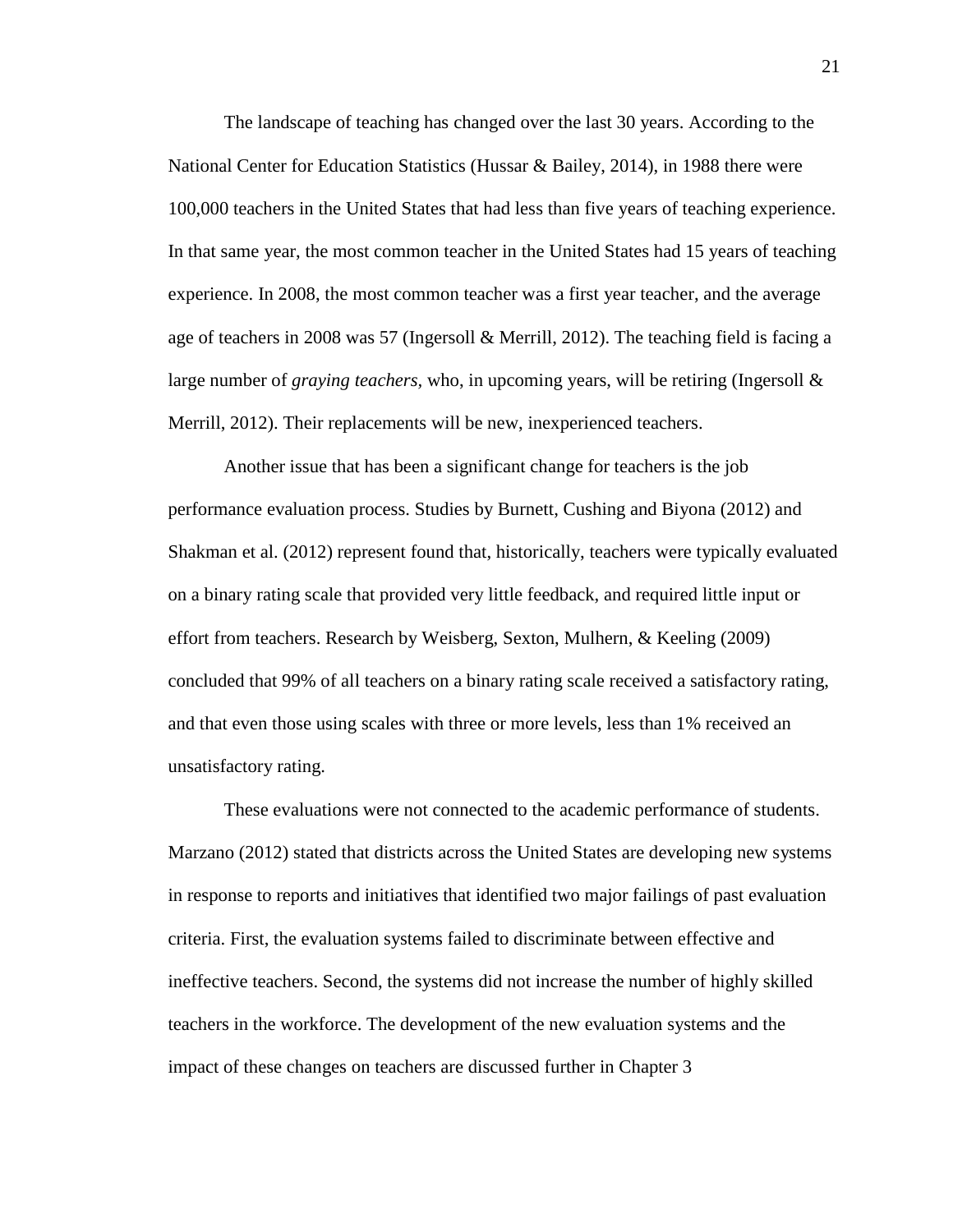Nationally, turnover for new teachers is projected to increase over the next 10 years, but there are no clear projections on what the turnover issue may look like in Washington State, especially in rural districts. The number of new teachers in public education is at its highest peak and steadily increasing, yet the projected support programs designed to retain these teachers is decreasing (Bullough, 2012; Ingersoll  $\&$ Merrill, 2010).There are several issues currently facing teachers: increasing expectations for rigor and transparency, job performance evaluation requirements, achieving and maintaining highly-qualified status, low job satisfaction, challenging job placement, and lack of support from principals (Sass, Seal and Martin, 2011). These programs will be discussed in greater detail later in this chapter.

### **Current State of New Teacher Retention**

Ingersoll and Merrill (2012) calculated that by 2022 there would be an increase of 80,000 new teachers in education across the 50 states. The number of new teachers in Washington State, however, will increase at a greater rate than other states. This increase is due to 2015 Washington State legislation, Senate Bill 6080, that requires schools to lower classroom size in grades kindergarten through third grade by 2017 (OSPI, 2016). OSPI (2016) predicts an increase of 7,800 new teachers to fill positions, increasing an already existing shortage in teachers and substitute teachers in Washington State. This 2015 legislative action further complicates for school leaders the current issues they face regarding the processes of hiring and retaining teachers.

One issue, according to the OSPI/AWSP Teacher and Substitute Shortage Survey (2015), is the current teacher shortage in Washington State. For the survey, school principals were interviewed and it was reported that in 2015, 45% of Washington State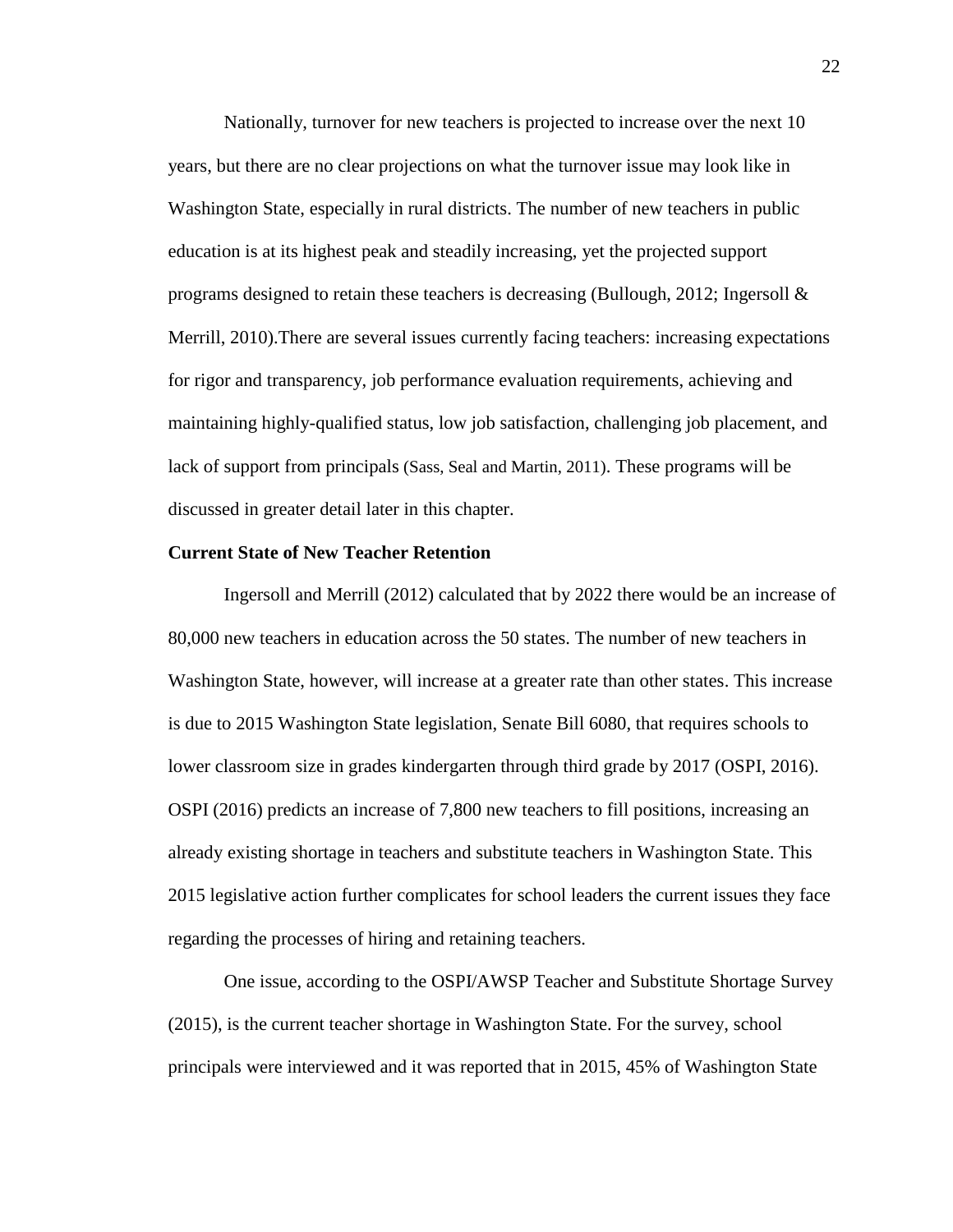school districts were not able to hire enough certificated teachers to fill vacancies. With the approaching increase of nearly 8,000 new classrooms, a shortage of certificated teachers is likely to continue.

As the graying generation of teachers retires and the trend of new teachers leaving continues, school administrators face an increasing deficit of experienced teachers in classrooms across the county. While school leaders can predict and plan for replacing veteran teachers, new teacher turnover is difficult to ascertain. However, Sass et al.(2011) revealed that *teacher burnout* is among the common reasons identified by new teachers who decided to leave the profession. The following section will discuss the key issues related to teacher burnout.

**Teacher burnout.** Teacher burnout, as presented by Grissom, Nicholson-Crotty and Harrington (2014) can be attributed to a number of factors: stress and lack of support, the "overwhelming amount of after-hours work," low pay, lack of autonomy, lack of respect (Riggs, 2013; Sass et al., 2011). Fisher (2011) found that the expectations and workload of a K-12 teacher have changed significantly over the last 15-20 years.

**Increasing expectations for rigor and transparency.** Ravitch (2013) penned that teacher and student performance is more transparent. Research by Ballou and Springer (2015) and Thibodeaux, Labat, Lee and Labat (2015) discussed how high-stakes standardized testing has been a national topic of interest, with the increased demand for scores and school ratings to be made public and used to evaluate the efficacy of schools and individual teachers. Rentner (2013) affirmed that the academic rigor required of teachers to help students become *college and career ready* has increased considerably the demand placed on teachers.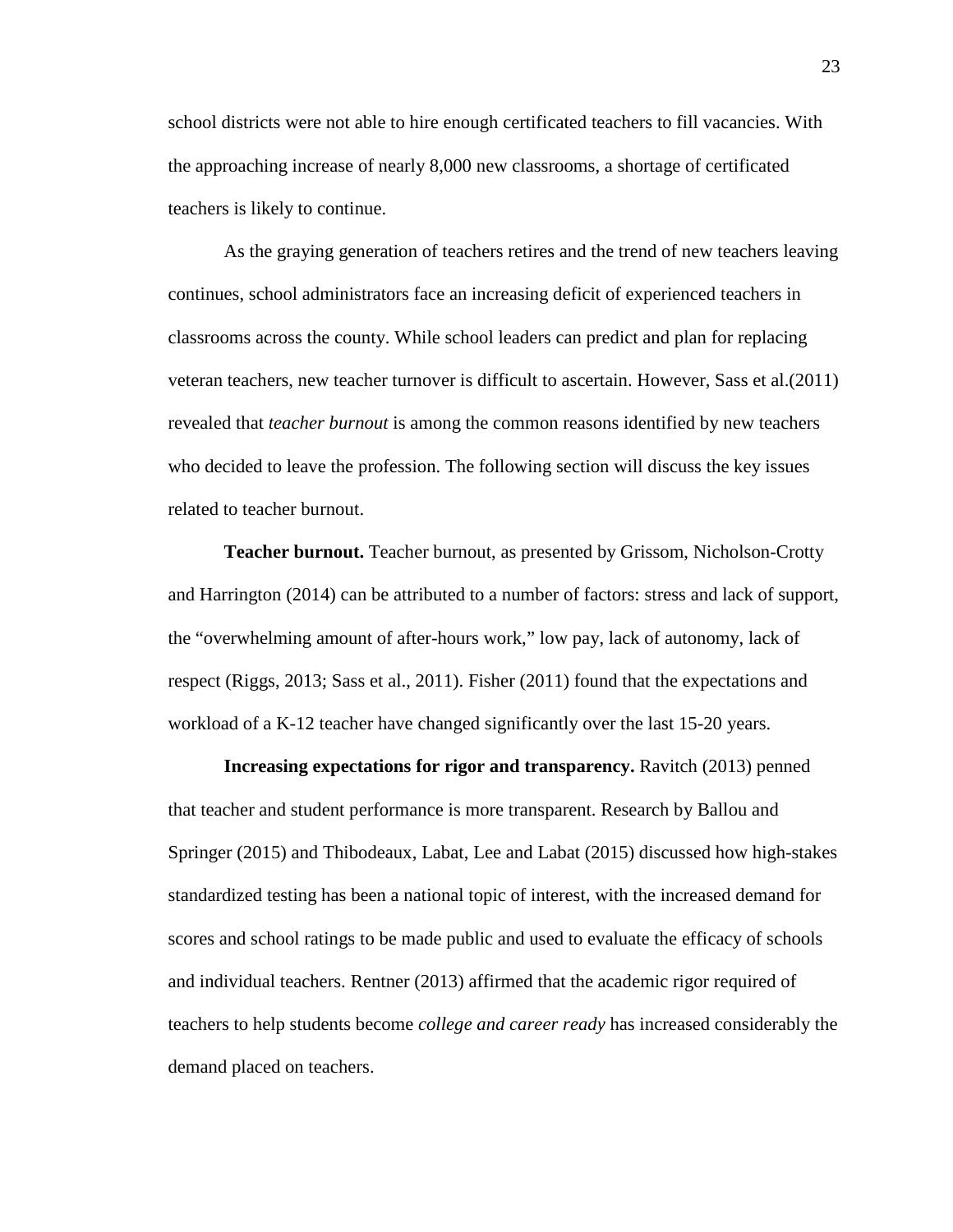With this increased demand for rigor comes an expectation for teachers to find ways to incorporate technology as part of their instructional practice. Tondeur et al. (2012) found that technology can change, update, or become obsolete quickly, and teachers report it is difficult to remain current. Tondeur et al. acknowledged that technology provides teachers with a way to increase student engagement and communication. Washington State Teacher and Principal Evaluation Project (2016) revealed that teachers, in order to achieve a proficient rating in certain components of their evaluations, are expected to provide ongoing, two-way communication with parents, whether through emails, blogs, or other delivery methods. The expectation to maintain up-to-the-minute attendance and academic records for students and parents to access and review online requires teachers to be constantly updating their online gradebooks, and having assignments and projects graded as soon as possible (Siemens, 2005). This requirement for communication is among the new performance requirements for teachers.

**Job performance evaluation requirements.** Flook, Goldberg, Pinger, Bonus, and Davidson (2013) stated that the demands and expectations of teacher job performance evaluations was identified as another reason that increased the stress and burnout of teachers in recent years. As discussed previously, and reiterated by Hill and Grossman (2013), the teacher evaluation system, specifically in Washington State, changed dramatically in 2015 as a result of new state legislation. Washington State Engrossed State Senate Bill 6696 (2015) changed the teacher evaluation rating system from a binary evaluation system that rated teachers as satisfactory or unsatisfactory to a four-tiered evaluation system. Teachers receive a rating of unsatisfactory, basic, proficient, or distinguished, with the expectation that teachers receive ratings of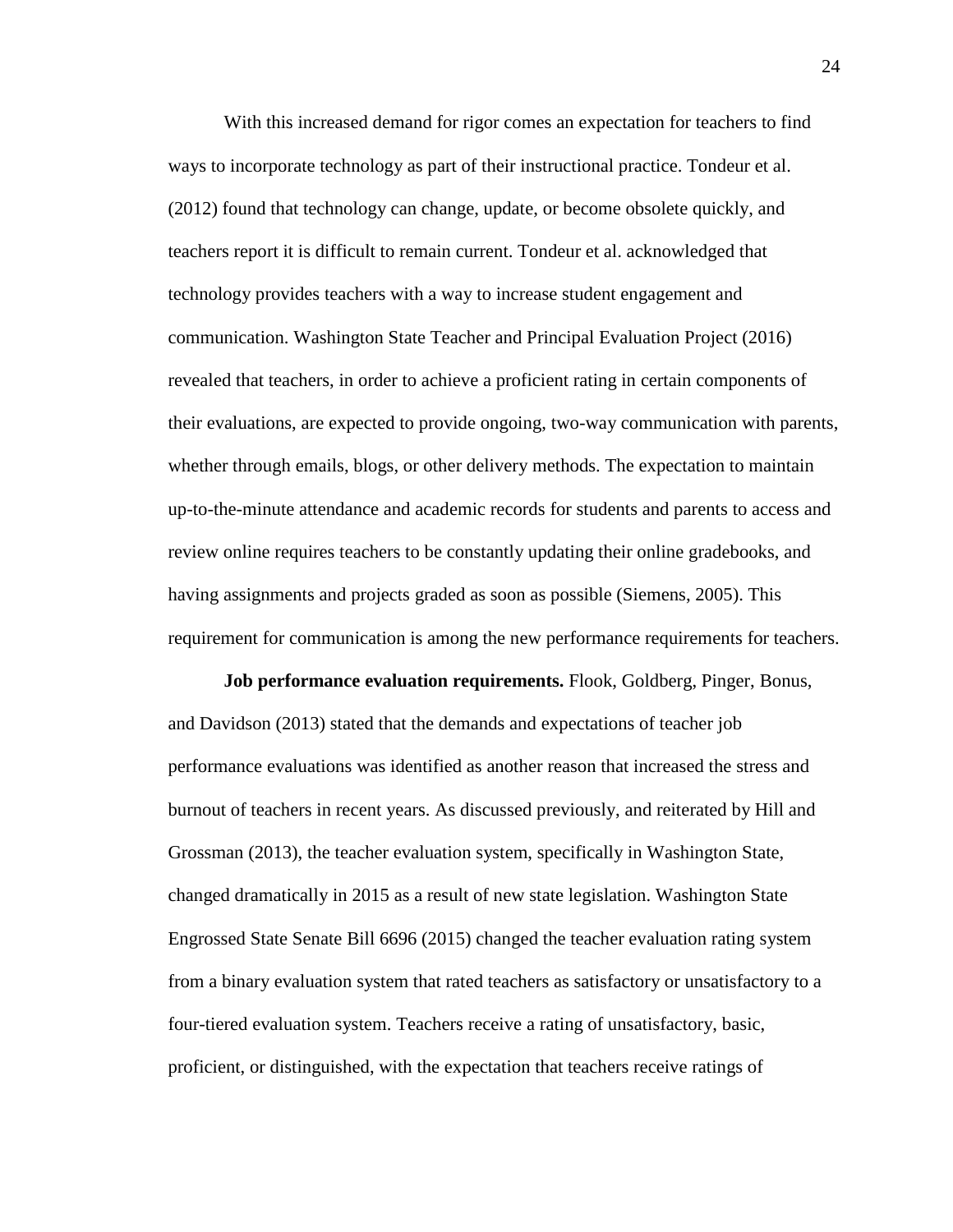proficient or higher. Along with the rating system, the quantity of what is included in the teacher evaluation process has also changed significantly. Teachers in Washington have an evaluation framework with eight evaluation criteria, containing between 27-36 individual elements, depending on which instructional framework the school district has adopted.

Washington State lawmakers also passed legislation that requires a portion of all public school teachers' end-of-year performance evaluations be directly connected to the academic growth of their students. Of the eight criteria for teacher evaluation, Criteria 3, 6, and 8 contain five student growth components (Washington State Teacher and Principal Evaluation Project, 2016). Student academic growth is weighted as part of the teacher's overall job performance, potentially having a negative impact on how a teacher is rated. The evaluation process requires principals and teachers to engage in an observation cycle which involves on-going meetings during the school year to discuss expectations and requirements for the evaluation process, engaging in dialogue around instructional practice, classroom observations, gathering of evidence of the impact the teachers have on students, and using the evidence to rate teachers. Morrison (2012) discussed that this process needs to look different for new teachers compared to the process for veteran teachers to increase retention of new teachers.

**Achieving and maintaining highly-qualified status.** Adding to the stress level and workload of new teachers is the requirement to sustain their *highly-qualified* status. As identified by Wiseman, (2012) and Bleach (2013), after earning their initial teaching certificate, teachers are required to complete another level of certification to be in compliance with licensure mandates. In Washington State, teachers can earn either the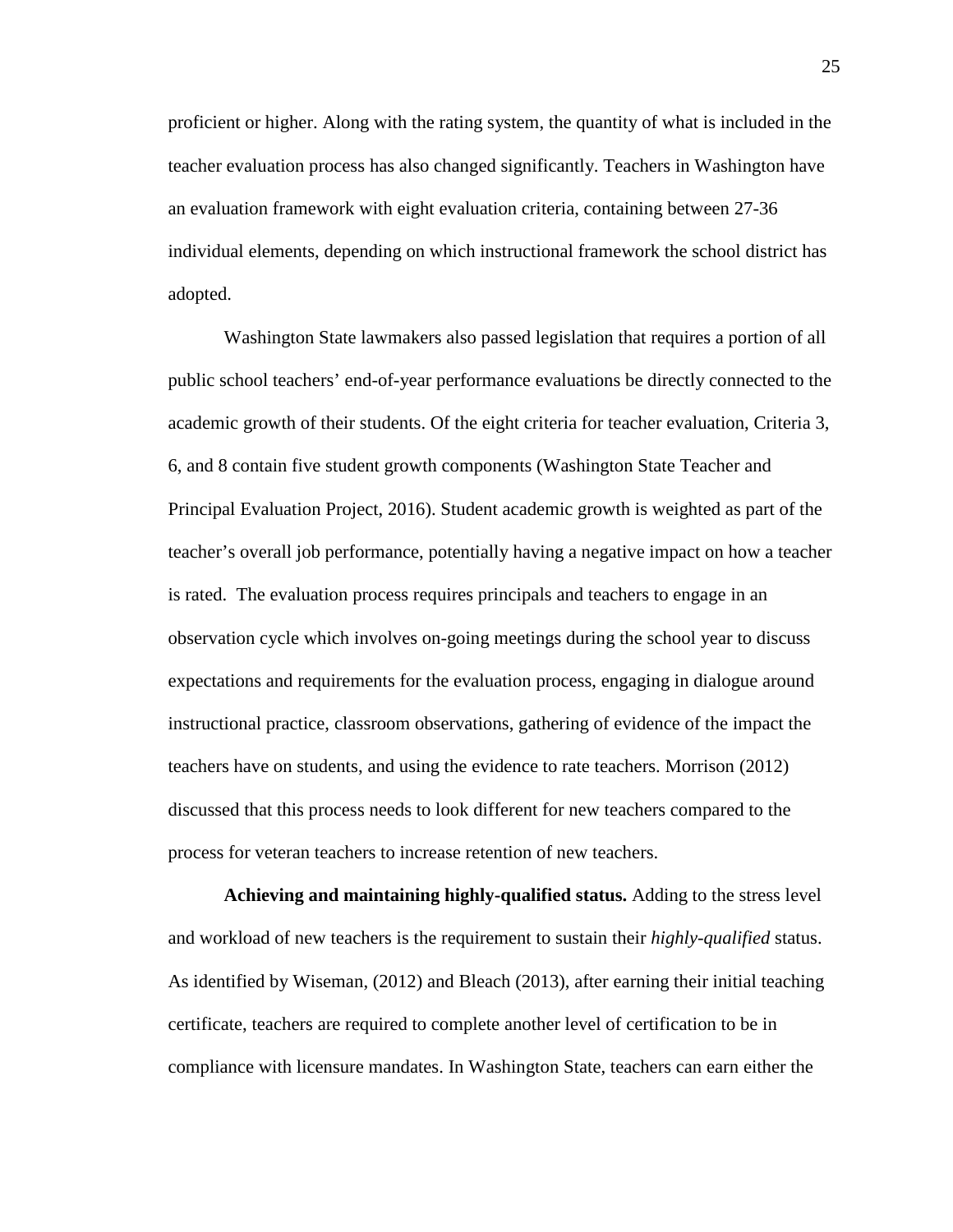professional certificate or national board certificate. Both of these certification processes require a minimum of one year of professional development from an approved university support program that includes completion of portfolios in which teachers provide evidence of their positive impact on student learning.

**Low job satisfaction.** Low job dissatisfaction was identified as a reason for teacher burnout (Sass et al., 2011; Zai & Munshi, 2016; Skaalvik & Skaalvik, 2014). According to a 2012 Metropolitan Life survey by Markow, Macia and Lee (2013) of teachers and principals, job satisfaction among school teachers declined from 62% in 2008 to 39% in 2012, the lowest level in the last 25 years. In 1985, 36% of teachers reported feeling *great stress* almost every day or several days a week; by 2012, that percentage increased to 51% of teachers, especially in schools with diminished budgets and increased numbers of students not meeting standards. Parkay, Stanford, and Gougeon (2010) also identified that, for teachers, their ability to help students make academic gains and accomplish their achievement goals in meeting standards is directly connected with their perception of their success as teachers. Zai and Munshi (2016) defined teachers' *sense of efficacy* as their confidence and satisfaction in their ability to increase student learning. Høigaard, Giske, and Sundsli (2012) and Skaalvik and Skaalvik (2014) found the more teachers feel that they are having a positive impact on student achievement, the more satisfaction they feel in their careers. The level of satisfaction teachers experience in their job is not only an important predictor of their functioning in school but also of their intention to remain in or leave the profession. One issue that contributes to their satisfaction is related to job placement.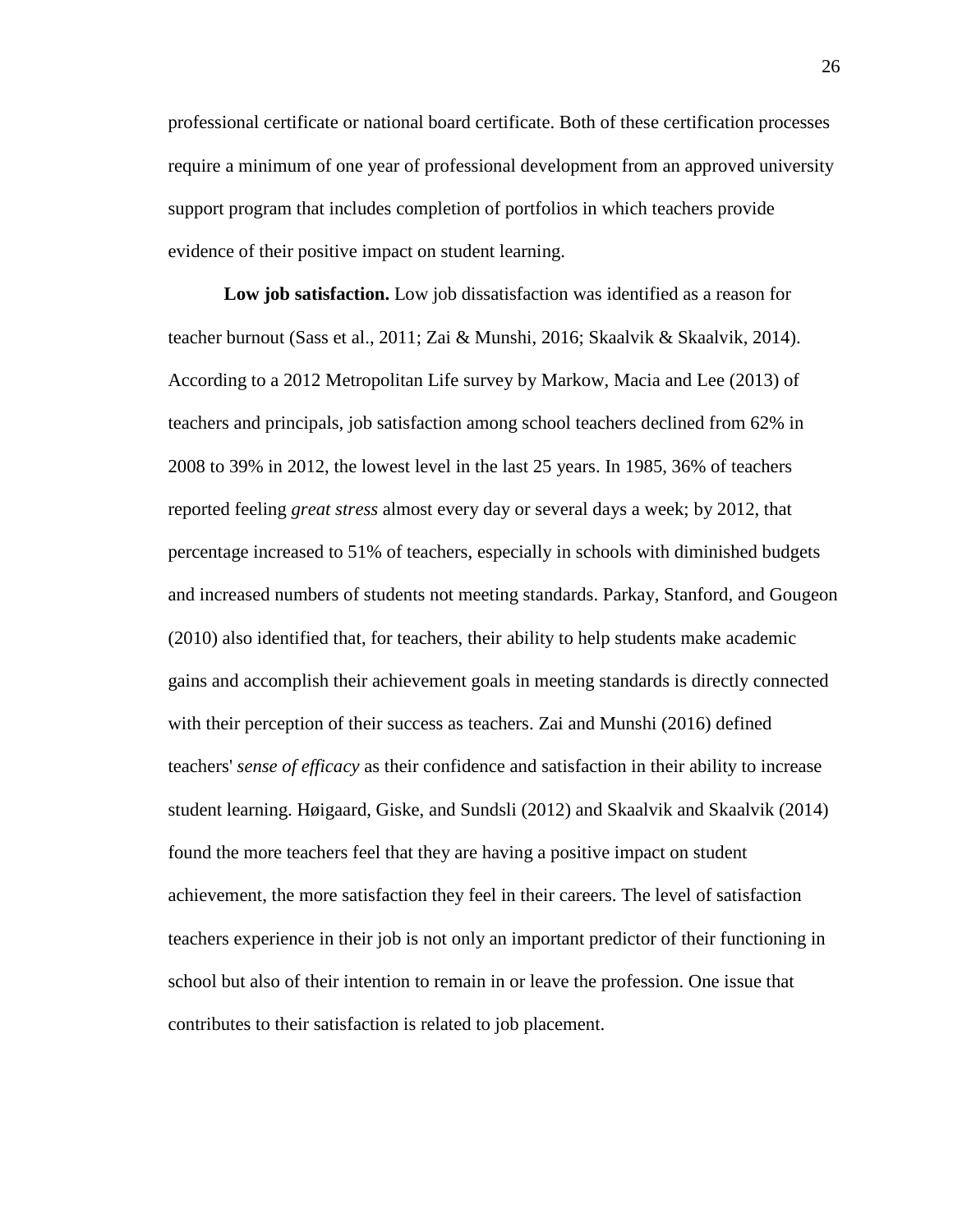**Challenging job placement.** Another issue, identified by Goldhaber, Gross, and Player (2011) and Hanushek and Rivkin (2010) that increases job dissatisfaction is the placement of new teachers in settings with increased numbers of challenging and at-risk students. The least experienced teachers, due to not being hired in affluent or highperforming schools, often start their careers in schools with students classified as highpoverty and high-minority, students with special learning needs or social/behavioral issues schools, or students with high transiency rates or situations of homelessness (Booth & Dunn, 2013; Carver, Lewis, & Tice, 2010; Duncan & Murnane, 2011; Faircloth & Tippeconnic III, 2010; Liew, Chen, & Hughes, 2010). They work with students with truancy issues and drug use, students with low self-esteem, limited social connections at school or have minimal identification with the school. They work with students whose families speak little or no English, or students from single-parent homes. Sass, Hannaway, Xu, Figlio, and Feng, (2012) and Strange, Sheng, Sheng, and Anderson (2011) found that working with students with special learning needs or social/behavioral issues places new teachers in situations where they not only struggle to help students make the necessary academic growth, these students often have increased behavior problems and lack parent support, which add to the stress level and frustration of being new teachers.

Conditions of employment causing teacher burnout were not issues in years past. New teachers have increased stressful experiences due to the *overwhelming amount of after-hours work*, low pay, lack of autonomy, and lack of respect (Flook et al., 2013). Teachers are being held more accountable for achieving student academic growth measures than ever before, and this accountability is public and transparent. New teachers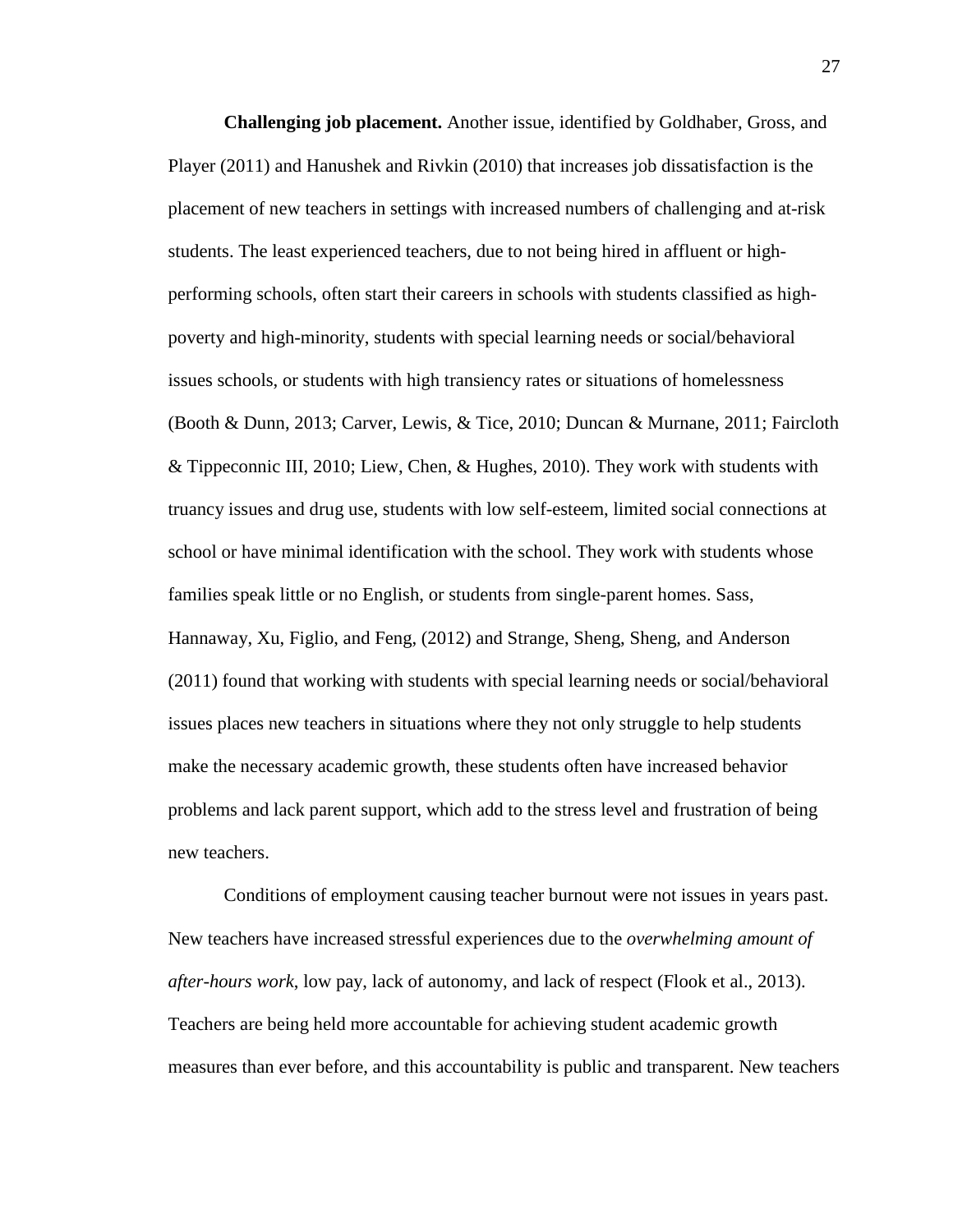are often placed in classroom where they work with the most challenging student populations (Booth & Dunn, 2013; Carver, Lewis, & Tice, 2010). They struggle with demands from an ever-changing field of technology, yet use this technology to meet the requirements for constant communication. New teachers are required to sustain their *highly-qualified* status, which means returning to a university program for another year despite already having earned their teaching certificates (Bleach, 2013; Wiseman, 2012). A new job performance evaluation system places additional requirements on teachers, which often increases the struggle of not feeling successful as new teachers. Although there is research focused on why teachers are leaving such an alarming rate (Sass, et al, 2011), research shows that principals can have an impact on improving teacher retention (Darling-Hammond, 2010; Ingersoll & Merrill, 2012; Nasser-Abu & Fresco, 2012). What the research does not show, however, is what school leaders are doing to address retention issues in Washington State, specifically in rural districts.

#### **Gaps in the Literature of New Teacher Retention**

While there is a gap in the literature regarding whether or not there is a correlation between the leadership styles and traits of principals in Washington State and teacher retention rates in their respective schools, Charlotte Advocates for Education (2004) studied strategies and traits of principals within Charlotte-Mecklenburg Schools in North Carolina who had the most successful retention rates for teachers while increasing student achievement. Researchers in this study interviewed principals in an attempt to identify common induction strategies, leadership styles, and principal traits. However, all results from this study were self-reported from the principals themselves. The survey did not solicit the perspectives of teachers who continued teaching at the same schools to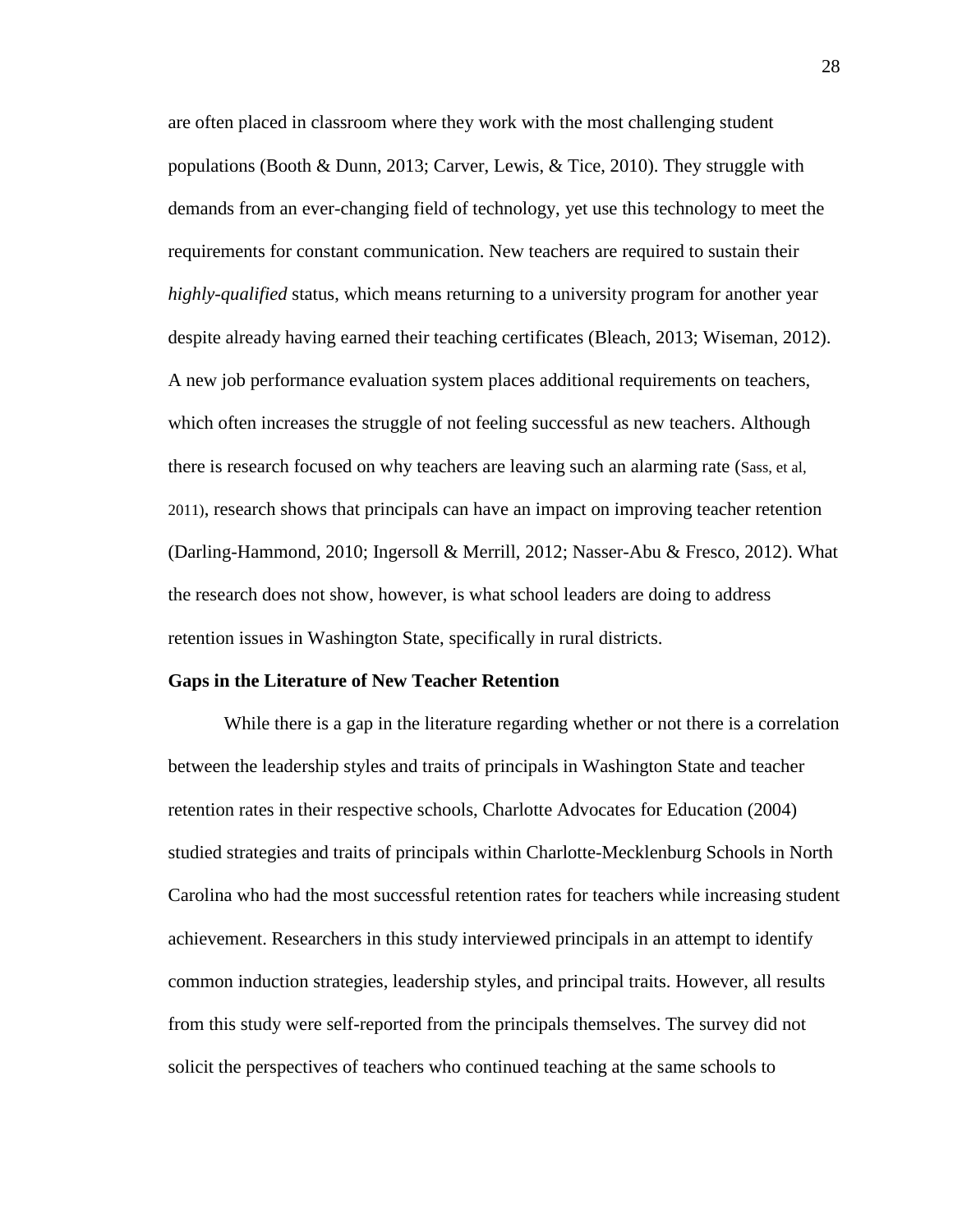determine which specific leadership styles and traits, if any, had an impact on their retention. The main purpose of the North Carolina study, as was the case with many research projects on teacher retention, was to discuss how teacher turnover has a negative impact on the effectiveness of teaching, and ultimately, has a negative impact on student achievement (Charlotte Advocates for Education, 2004).

There is a lack of research on the topic of addressing retention issues in rural districts in Washington State. Studies and research by Bullough (2012), OSPI (2016) and individual ESDs throughout Washington State reveal that school leaders discuss attrition and retention rates, but lack information regarding what is being done by those who have been successfully retaining teachers in rural districts. Elfers, Plecki, McGowan, Kido and Schulze-Oechtering (2006) published findings on teacher mobility in small and rural districts in Washington State. They also identified characteristics of teachers in small and rural districts, retention and mobility rates of early career teachers. In Washington State, only 50% of teachers with five years or less teaching experience continued teaching in the same rural schools (Elfers et al., 2006). Their research did not look into why 50% of new teachers continued teaching in the same school. The next section discusses new teachers and the research that addresses the impact of new teachers on students.

# **New Teacher Effect**

Research from Rothstein (2010) and Goldhaber, Walch, Gabele, and Schools (2012) confirms that teachers are accountable for the academic growth of students in their classrooms. Teacher effectiveness, according to Milner (2010), depends on several factors including: academic background and quality pre-service preparation prior to entry and certification in the grade level or subject being taught. Darling-Hammond (2010)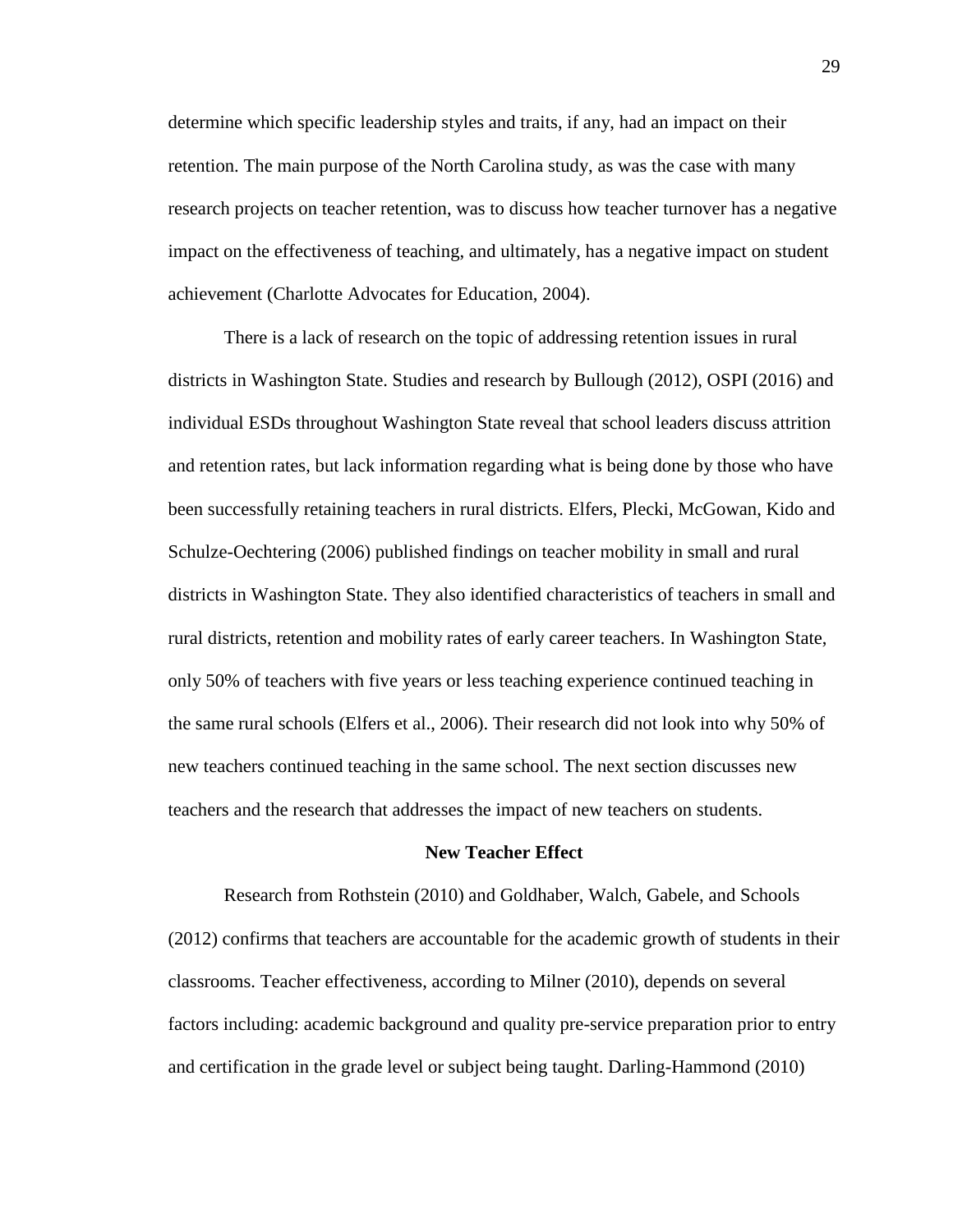added that teacher effectiveness depends on other factors that are difficult to quantify. Some of these factors are: teacher knowledge, instructional skills, teacher dispositions and behaviors, the availability of the students for learning, teacher access to learning resources, and the extent to which skills and content are organized and reinforced. One key issue commonly found from research on teacher effectiveness is the correlation between teacher experience and their impact on student achievement.

## **Historical Context of New Teacher Effect**

Research from Klassen and Chiu (2010) found the number of years a teacher has been teaching has an impact on many different aspects of a teacher's efficacy. New teachers base their self-efficacy on how they perceived success and academic growth of their students (Goldhaber, et al., 2011; Hanushek & Rivkin, 2010). However, new teachers are, overall, less effective than veteran teachers with five or more years of experience. When compared to teachers with more than five years of teaching experience, new teachers have less effective teaching strategies, have lower student engagement, and struggle with classroom management (Chiu & Klassen, 2010; Ingersoll & Strong, 2011).

Hattie (2009) and Darling-Hammond (2010) presented research showing that the number of years of teaching has a greater impact on student performance than student socioeconomic status, their home environment, and parent involvement. Research from Chiu and Klassen (2010) and Ingersoll and Strong (2011) showed that teachers who have higher student achievement gains are more likely to continue in the teaching profession than their less effective peers, and to achieve higher student achievement gains, teachers must remain in the field for at least five years.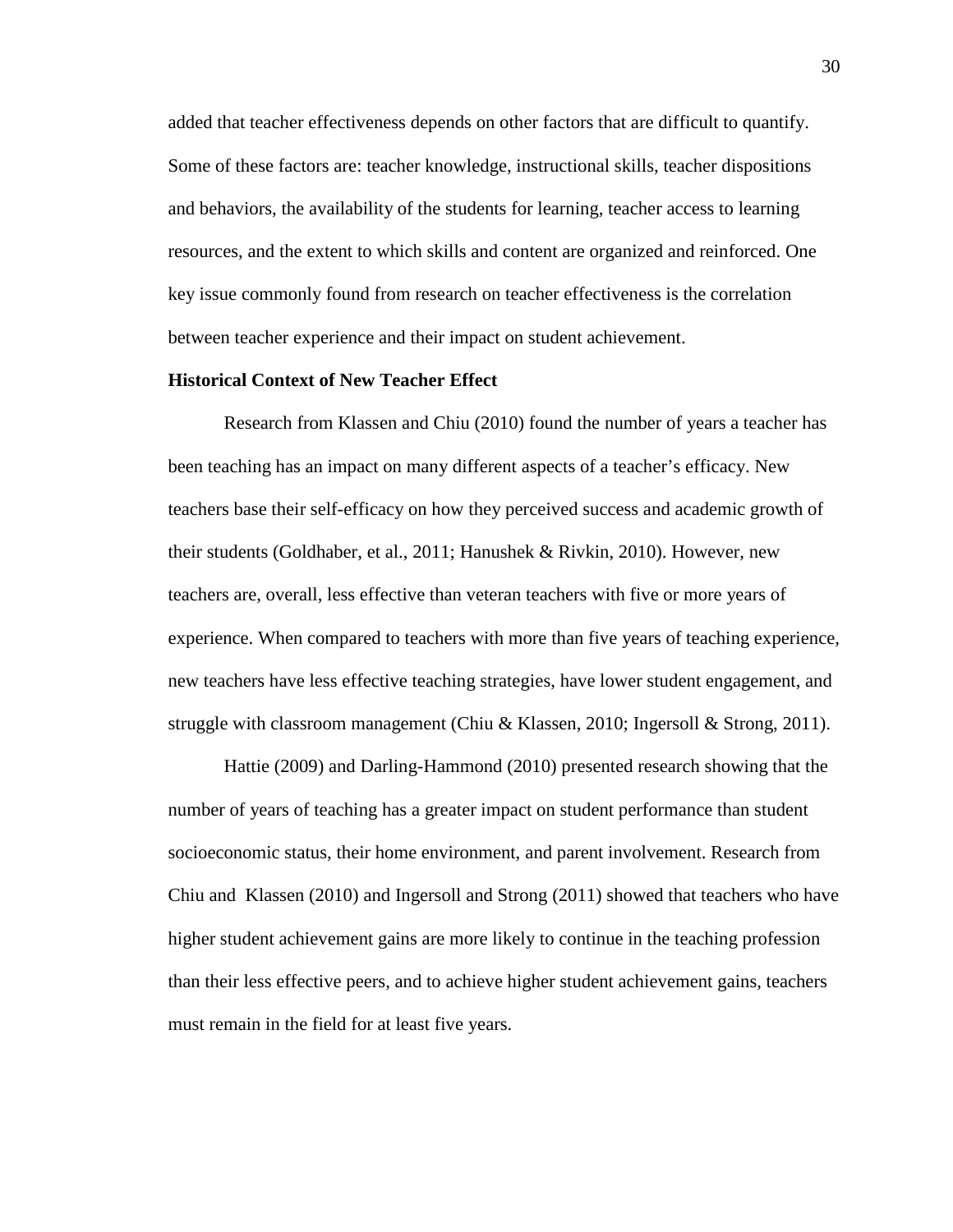Researchers and curriculum publishers, according to Creswell and Clark (2011) and Ronfeldt, Loeb, and Wyckoff (2013), emphasized that it takes at least five years of using a curriculum before full implementation, yet a quarter of the teaching workforce never reaches that level of implementation. Teacher attrition has other disadvantages as well. Chetty, Friedman, and Rockoff (2011) and Ronfeldt (2012) found that turnover also affected collegiality and trust among instructional staff members and principals. Ingersoll and Merrill (2012) reported the percentage of the teaching population who may not be providing students with an education as effective as their experienced peers was 26% and the research projects a continued increase if these trends continue.

# **Current State of New Teacher Effect**

There are ways to minimize the negative impact of new teachers. Nasser-Abu and Fresko (2010) and Roberts and Pankake (2012) revealed that training new teachers increases teacher efficacy. Hattie (2009) confirmed that teacher professional development increases teacher effectiveness by a standard deviation of 0.41. This means the impact on the efficacy of new teachers participating in professional development can help their students increase one to two grade-equivalents more than their peers, whose teachers are not participating in a professional development program.

Effective and lasting teacher professional development needs to be sustained, involve teacher training, and not be a *one-shot workshop* (Avalos, 2011; Desimone, 2011; Hunzicker, 2011). According to Darling-Hammond (2010), more than 90% of teachers participated in one- to two-day workshops, and less than half took part in any teacher training, which was collaborative training with other teachers. In fact, in 2008, only 15%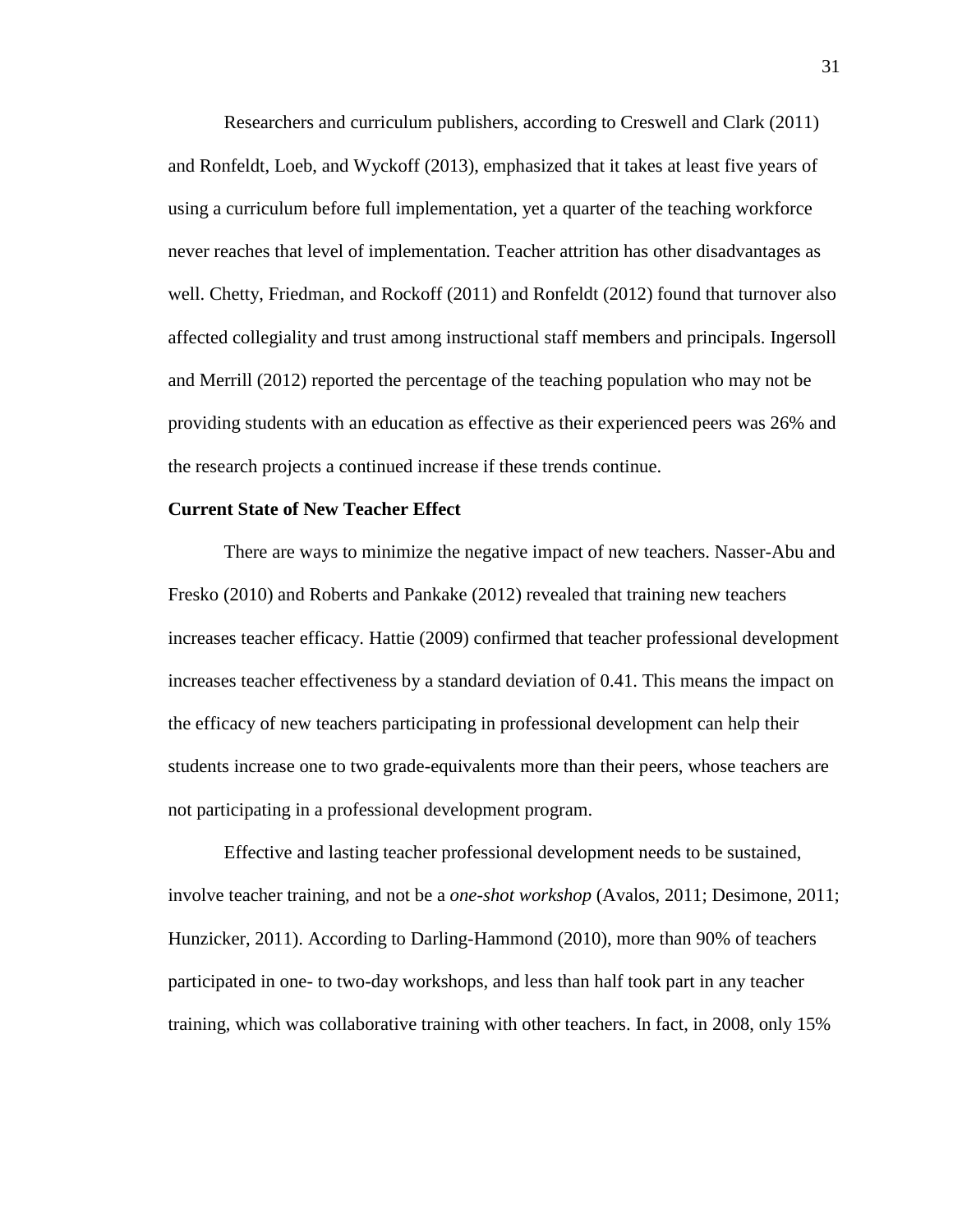of teachers reported a *great deal* of cooperative effort among instructional staff members. This number was down from 17% in 2004.

Hattie, Masters, and Birch (2015) reported that collective teacher self-efficacy, a group of teachers working together who believe they can have a positive impact on student learning outcomes, has the greatest impact of any instructional component, with the potential of helping students achieve nearly three years' worth of academic growth during one school year. This means the greatest positive impact teachers can have on student academic growth is collaborating as a team. Hattie et al.'s research led them to recommend placing a new teacher in collaborative team of teachers. According to them, this will help their students show noticeable academic growth, much more than if that teacher was to work in isolation. Teachers working in collaboration is discussed in more detail in the following section. Despite the amount of research done in this area, there are gaps in what has and has not been studied.

#### **Gaps in the Literature of New Teacher Effect**

There is limited literature addressing how to prepare teachers for the reality of the challenges and frustrations they may face as early career teachers. Research shows that teachers become better at improving student academic growth as they gain experience, work in collaboration with other teachers, and received targeted job-embedded professional development. However, there is a lack of research on how to minimize the negative impact low student academic growth has on early career teachers. Training and guidance prior to beginning their work with specific student demographics within their teaching assignments may help new teachers embrace their struggles and understand the long-term dedication it will take to see their desired results with student achievement.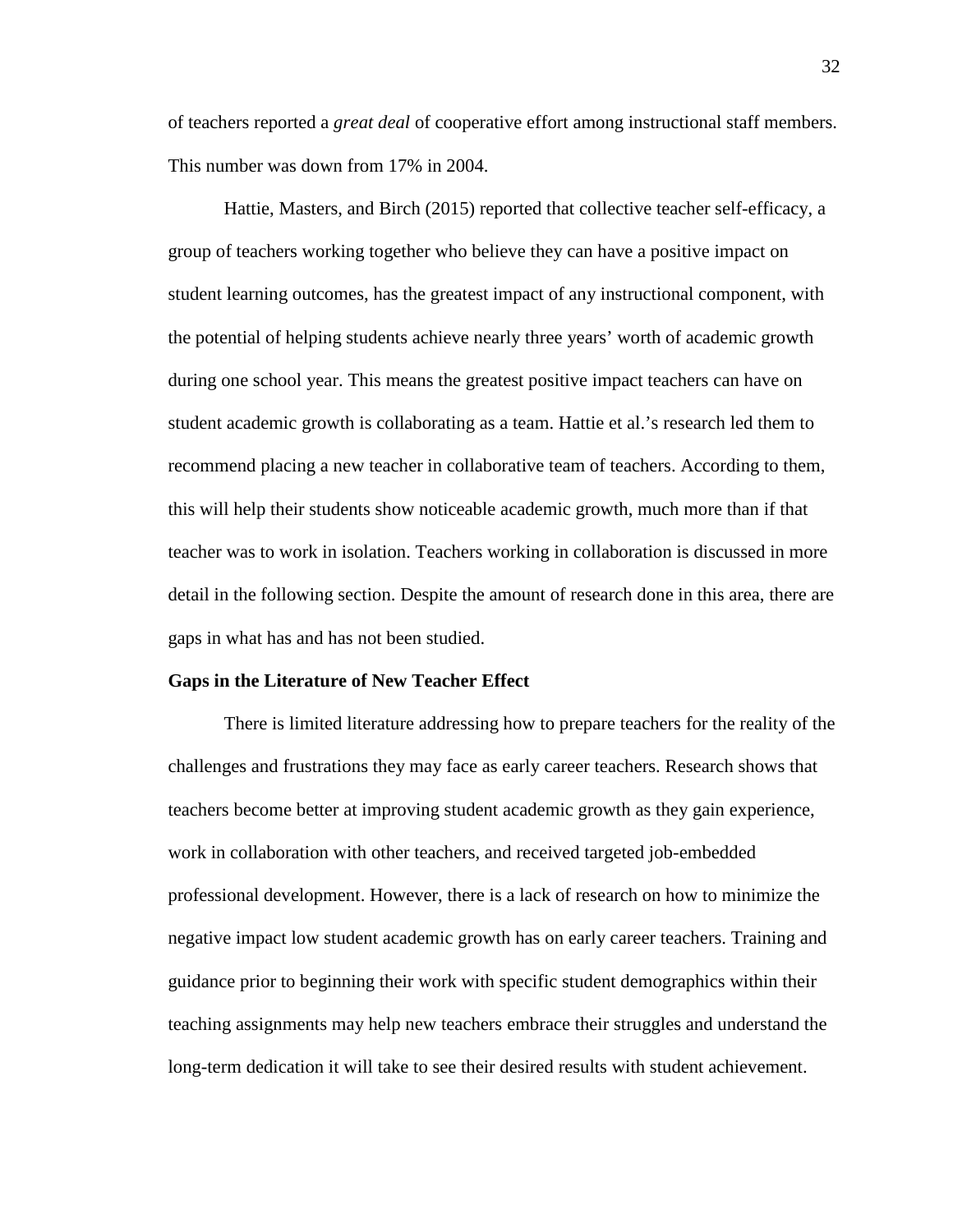Research about teacher efficacy by Goldhaber, Liddle and Theobald (2012) focused on whether or not different teaching preparation programs yielded better academic growth in their students. Their research found that early career teachers trained in Washington State within the last five to ten years were more effective than teachers trained more than ten years ago. However, they did not provide information regarding a connection between where or how Washington State teachers received their teacher preparation training and career longevity (Goldhaber et al., 2012).

Typically, students perform better with teachers who have more experience (Chiu & Klassen, 2010; Ingersoll & Strong, 2011. The research is clear, however, that too many teachers are leaving the profession before they become experienced, effective teachers (Ingersoll & Merrill, 2012). The next section provides a review of literature on what principals and district leaders have implemented to increase teacher retention, thus increasing the chances for students to have quality, experienced teachers. One key strategy for leaders to increase teacher retention is to provide induction programs for new teachers

#### **Induction Programs**

Despite a gap in literature regarding the extent to which different teacher preparation programs increase teacher retention, there is evidence from research that induction programs for early career teachers increase teacher retention (Wechsler et al., 2010). The literature provided information regarding which specific components that are recommend for successful induction and the frequency and duration of support. This section contains a literature review of induction programs, the history of how these programs have been provided from the state level in Washington, the current status of a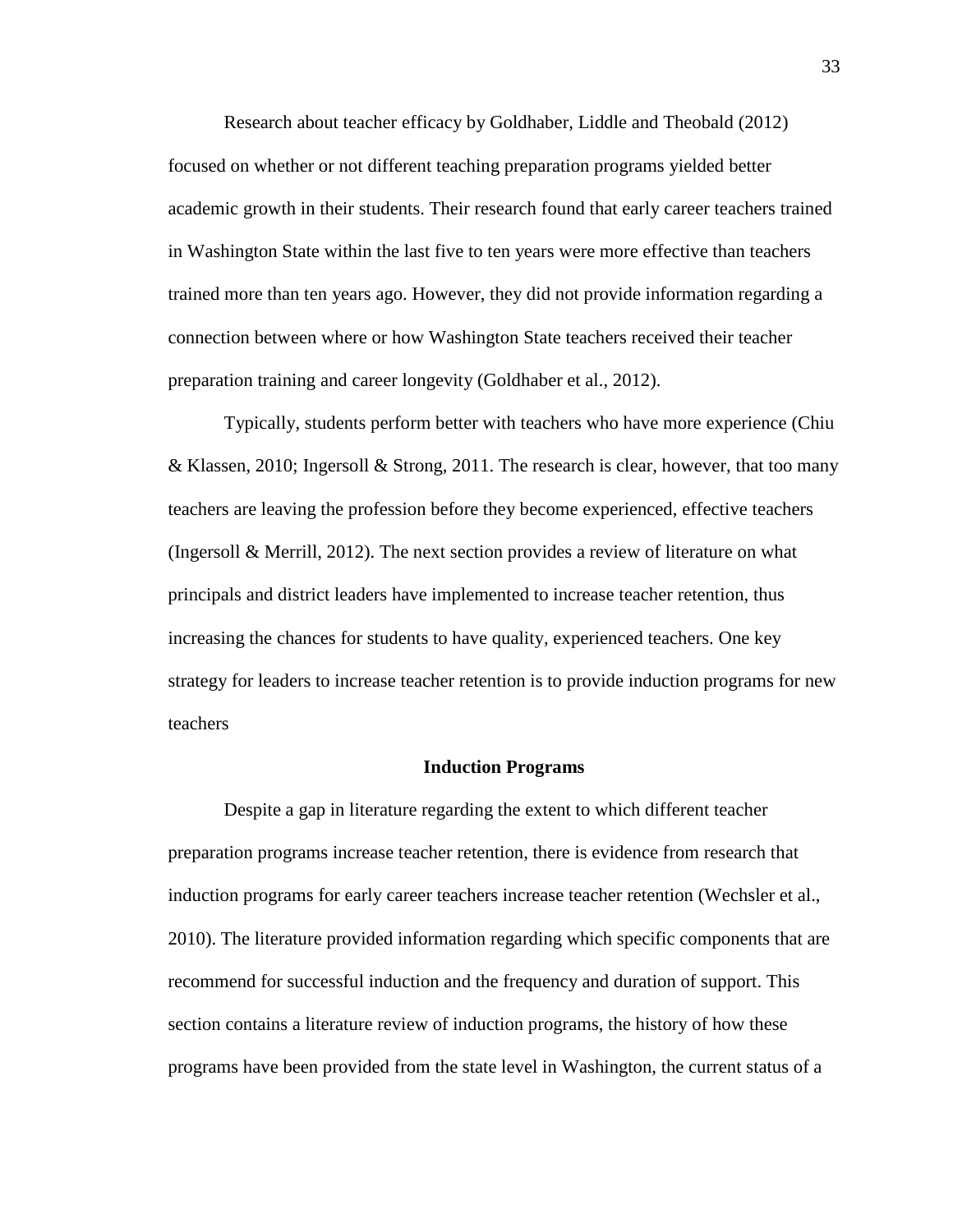state-provided system, and the role principals and colleagues play in supporting new teachers.

# **Historical Context of Induction Programs**

Induction programs were designed to provide new teachers with resources, teaching strategies, and a peer-based network for support and encouragement (Rots, Kelchtermans, & Aelterman, 2012). Across the United States, induction programs have been increasing. In fact, Darling-Hammond's (2010) study revealed that in 2008, 74% of teachers with less than five years of experience were provided with an induction program, compared to 56% in 1994. However, in Washington State, due to state-wide reductions in funding this is no longer the reality for teacher induction programs.

In Washington State, two pieces of legislation, the 2002 legislative budget provision section 513 and RCW 28A.415.250, were enacted to require each school district to provide a New Teacher Induction Program (OSPI, 2016). These mandates required assistance for mentor teachers, stipends for mentor and beginning teachers, training for mentor and beginning teachers, release time for observations, development and implementation of a professional growth plan, and strong collaboration with the principal.

The Center for Strengthening the Teaching Profession (CSTP), in collaboration with OSPI, published Effective Support for New Teachers in Washington State: Standards for Beginning Teacher Induction (Center for Strengthening the Teaching Profession, 2014). This document provided standards for high quality beginning teacher induction programs in Washington State. These standards defined guidelines for: hiring, orientation, mentoring, professional learning, formative assessment for student growth,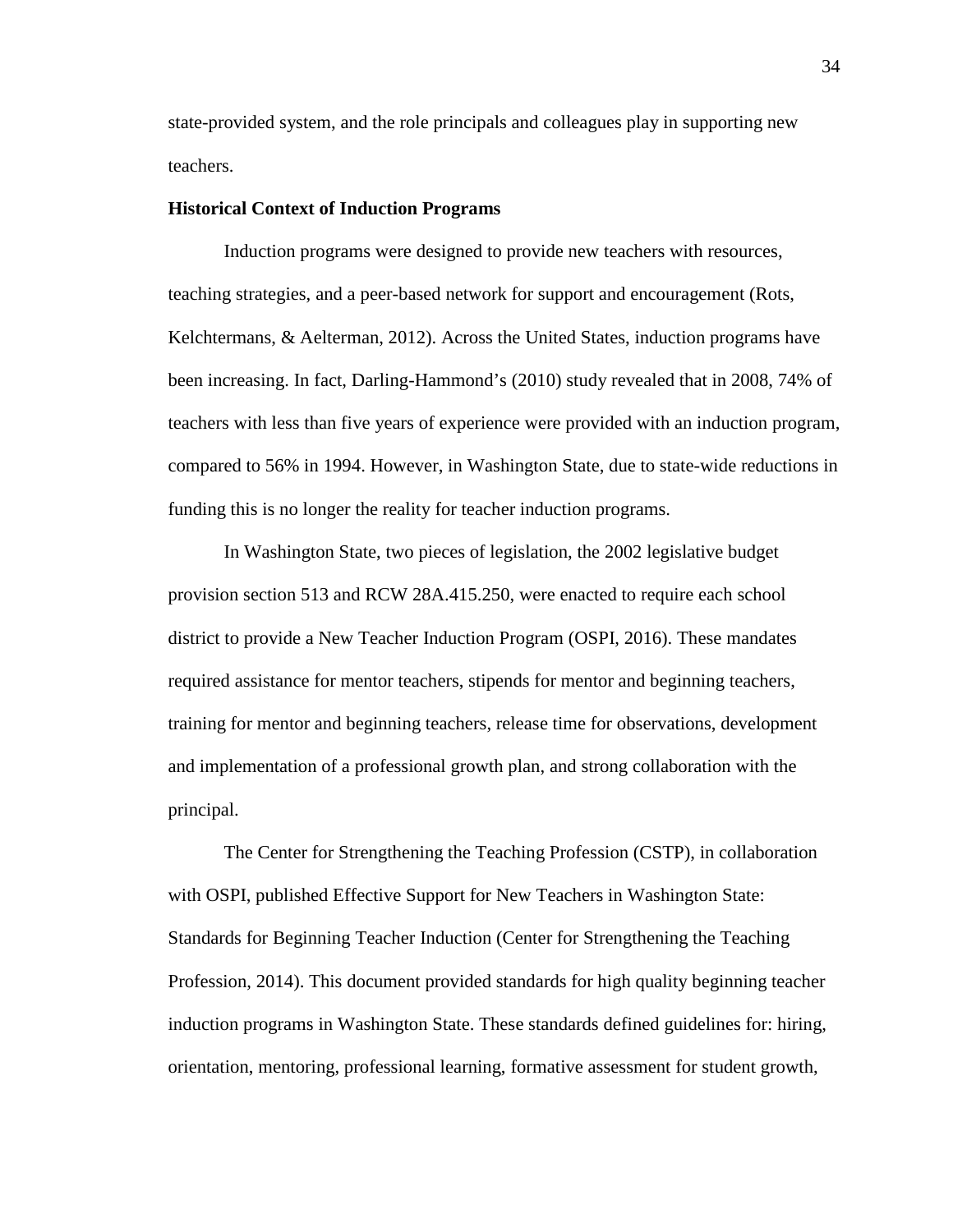and induction program impact. This publication also provided self-assessment guides that principals and school district leaders could use to determine the level of development of each standard.

Bullough (2012) stated that although the Washington's Beginning Educator Support Team (BEST) induction program was designed to support and retain new teachers, funding was not available to all teachers during 2009, and the program was eliminated in 2010-2011. In April 2014, state legislation again allocated funds in the amount of \$4 million for a beginning educator support program, and therefore could offer grants for 5 to 15 districts to last through 2015 (Washington State Engrossed State Senate Bill (ESSB) 6002, 2014). BEST provided funding for new teacher induction for 37 districts through 2014-2015. According to OSPI (2016), this equates to 12.5% of the 295 school districts in Washington State. Bullough (2012) reported that this grant-based induction program was created to enhance the level of support of early career teachers however, funding was not approved to continue beyond 2015. Based on statistics from ERDC (2010) and the OSPI Washington State Report Card (2016), of the 39 districts that did receive 2015 teacher induction grants, only 13 were classified as rural. The current status in Washington State is that if induction programs are provided for teachers, the respective school district leaders determine how to offer induction programs and how the they are funded.

### **Current State of Induction Programs**

Ingersoll (2012) and Roberts and Pankake (2012) found that principals can increase teacher retention by implementing a systematic induction program. Nasser-Abu and Fresko (2010) and Trickett et al. (2012) provided research showing that induction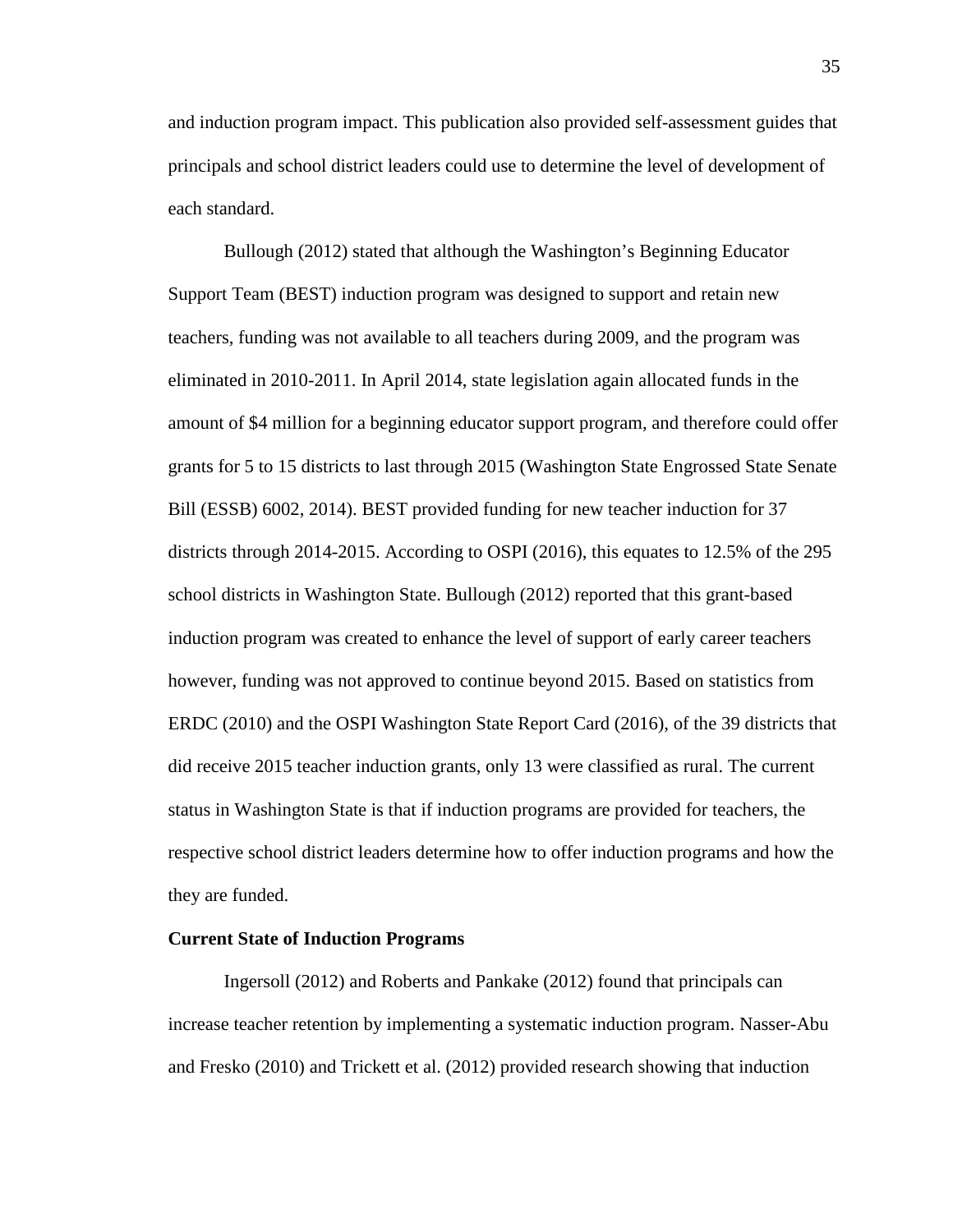programs, which generally include collegial collaboration and mentor teachers, elevated support and attention from administration, professional development, release time to receive training, ideal job placement, and a provisional professional growth plan that lasts from three to five years.

Charlton and Kristonis (2010) released findings similar to those of Nasser-Abu and Fresko (2010) and Trickett et al. (2012). They identified five key induction components that positively influence teacher retention: (a) time to collaborate with colleagues, (b) job-embedded professional development, (c) sense of autonomy, (d) time to interact with supportive educational leaders, and (e) opportunities to provide input regarding student learning outcomes. Literature regarding these five components is presented in the remainder of this section.

As stated in Bullough's (2012) research, the current support system for new teachers in Washington State is not designed to retain new teachers. This is due, in part, to a lack of funding and a statewide induction system. The BEST grant for 2015 was awarded to 38 school districts and 4 consortia, which encompassed another 32 districts (OSPI, 2016). Of these districts, 15 are classified as rural (ERDC, 2010; OSPI, 2016). School principals are tasked with the responsibility of hiring new teachers and providing them with a support system effective enough to keep them for longer than five years. That responsibility is even more challenging in rural schools where they face the struggle of recruiting teachers to fill teaching positions.

There are no projected funding initiatives in Washington State to provide a statewide induction program for early career teachers. Washington State legislation once required districts administrators to organize and sustain induction programs but with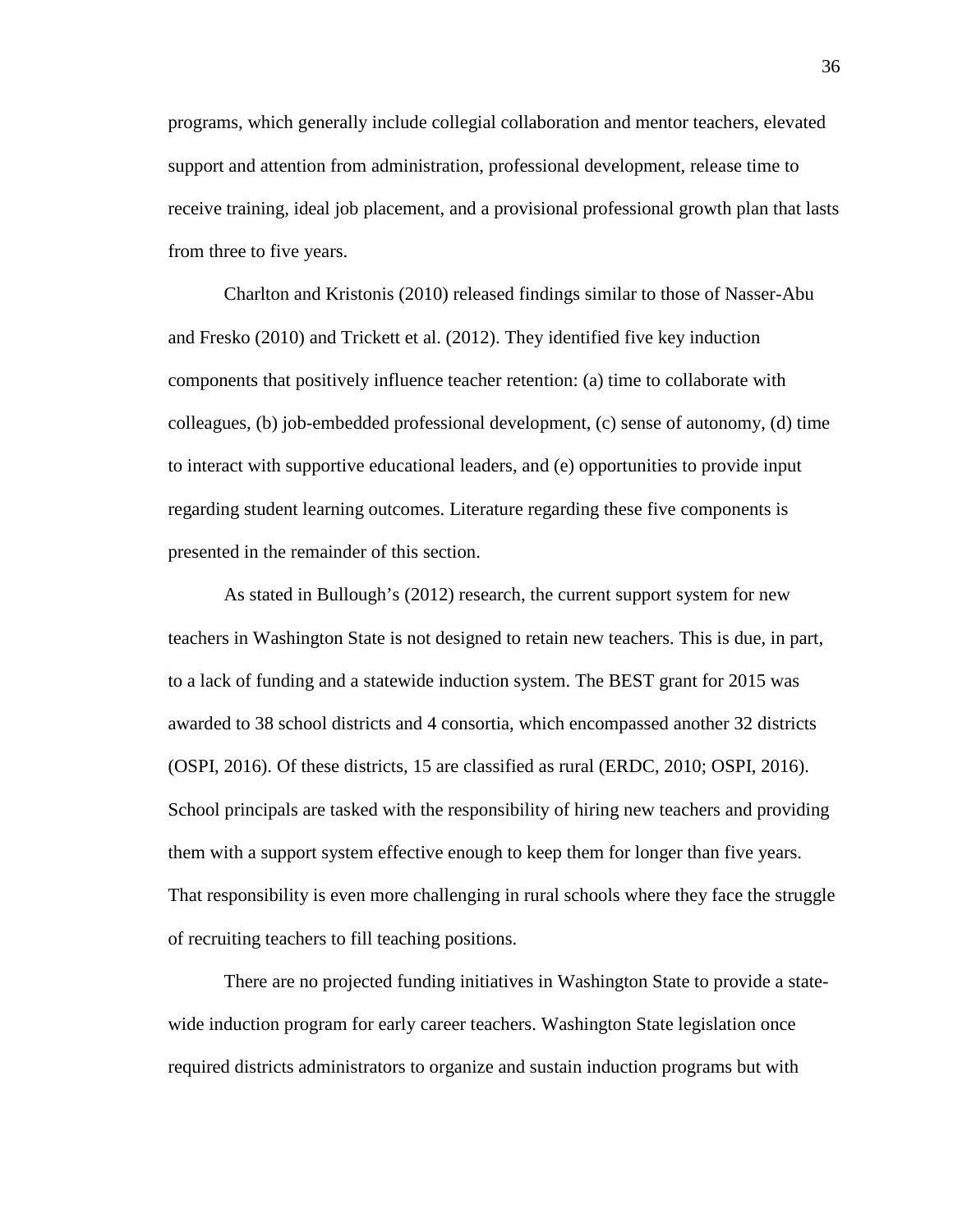elimination in state funding to provide induction programs, school district superintendents, human resource directors, directors of teaching and learning, principals, and teacher-leaders became responsible for the induction programs in most districts (Bullough, 2012). The CSTP (2014) identified specific standards for school leaders to use to strengthen induction programs for new teachers in Washington State. This publication identified research by Charlton and Kristonis (2010) identifying five key components that should be part of a successful induction programs.

**Time to collaborate with colleagues.** Dufour, Eaker, and Dufour (2010) stated that teachers need a set time each week for working together to achieve a collective purpose of learning for all their students. Dufour et al. defined professional learning communities (PLCs) as a systematic process where teachers work interdependently in order to gain better results for students, teams, and their school. This involves creating structures to promote a culture of collaboration. Collaboration time is often referred to as team collaboration, teamwork, or professional learning communities. According to Kim, Kim, Lee, Spector and DeMeester (2013), having time allocated specifically for teacher collaboration has been shown to have a positive impact on teacher development. Barr (2014) found that teacher and school morale improved. Collie, Shapka, and Perry (2012) stated that school improvement, student achievement, and teacher retention are appear to be outcomes from collaboration time.

As discussed in a previous section, Hattie, Masters, and Birch (2015) found, through their meta-analysis of over 50,000 studies, that the most significant factor in increasing student achievement is teacher collective efficacy, a group of teachers who believe their students can learn, who work as a collective whole to meet the needs of all

37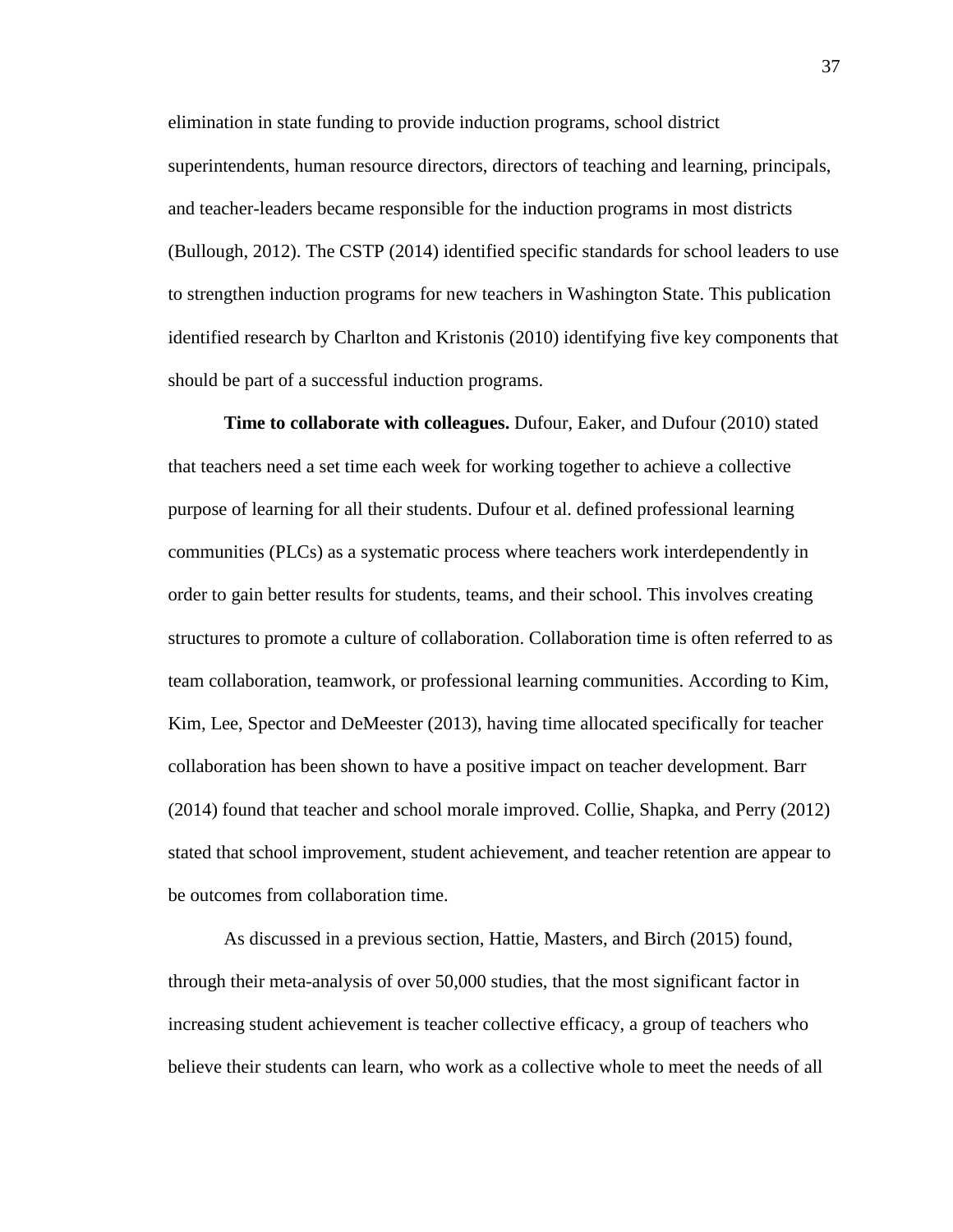of their students. Their research found that this collaborative practice had the greatest potential of increasing student achievement, with students making gains of three years of academic growth during a single school year.

Harmon, Herren, Luke, and Emry (2012) discussed a collaborative effort between the Center for Strengthening the Teaching Profession (CSTP) and the Auburn School District in Washington State. An urban school district located south of Seattle, Washington, it serves 15,500 students. In 2009, the Auburn School District identified a three-year framework for improving student achievement that included implementing professional learning communities and building leadership skills across the district. Harmon et al., discussed the impact of PLCs in supporting new teachers, strengthening teacher leadership, and data regarding the impact of this collaboration on student achievement.

**Job-embedded professional development.** DeAngelis and Presley (2011) were among several researchers who shared that new teachers expressed feeling frustrated at the lack of support and lack of opportunities for professional development, especially those working with at-risk and rural students. According to a five-year study by Martinez-Garcia and Slate (2012), elementary school campuses with the highest percentages of new teachers had the highest percentages of minority students, highest percentages of economically disadvantaged students, and highest percentages of at-risk students, as opposed to elementary school campuses with the lowest percentages of new teachers.

Job-embedded professional development opportunities provide enhanced instructional practice strategies to improve student learning. It is grounded in teachers'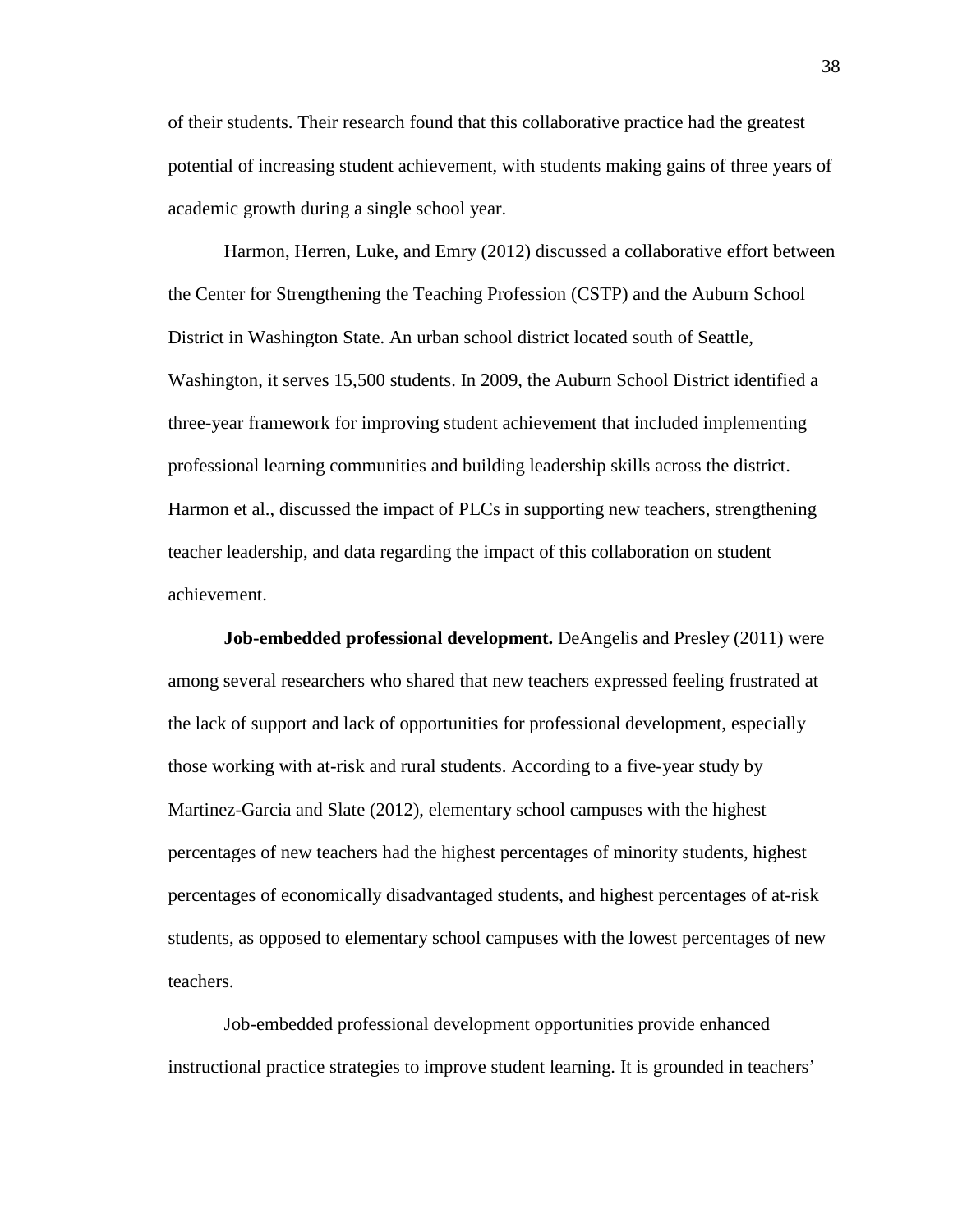daily practice and consists of assessing and identifying solutions for immediate problems of practice (Croft et al., 2010). By providing job-embedded professional development that might include strategies for new teachers to use in responding to the diversity of challenges they face with their respective student demographics, school leaders may also contribute to the efficacy of their new teachers to improve student learning.

**Sense of autonomy.** Research by Vansteenkiste et al. (2012) indicated that another component of a successful teacher induction program is to provide autonomy to teachers. Vansteenkiste et al. defined autonomy as encouragement of independence. According to Pearson and Moomaw (2005), autonomy can be defined as "the freedom to prescribe the best treatment for their students, as doctors/lawyers do for their patients/clients" (p. 38). There were two dimensions of teacher autonomy allowing others the freedom of control, and action or development that is self-directed. Skaalvik and Skaalvik (2014) reported that teacher autonomy had positive impact on their motivation, engagement, job satisfaction, and decreased stress.

**Time to interact with supportive educational leaders.** Teachers, like their students, have personal and professional needs that must be fulfilled for them to feel safe and valued in their careers (Gardner, 2010). Research from Veldman, van Tartwijk, Brekelmans, and Wubbels (2013) found that positive relationships in the workplace have an impact on teacher retention, whereas a weak perceived level of support from principals was a reason for teacher attrition. Sharplin, O'Neill, and Chapman (2011) revealed that less experienced teachers used avoidance coping strategies when faced with a difficult situation or challenge, where more experienced teachers used direct-action problemsolving strategies. This coping strategy of avoidance often increased levels of frustration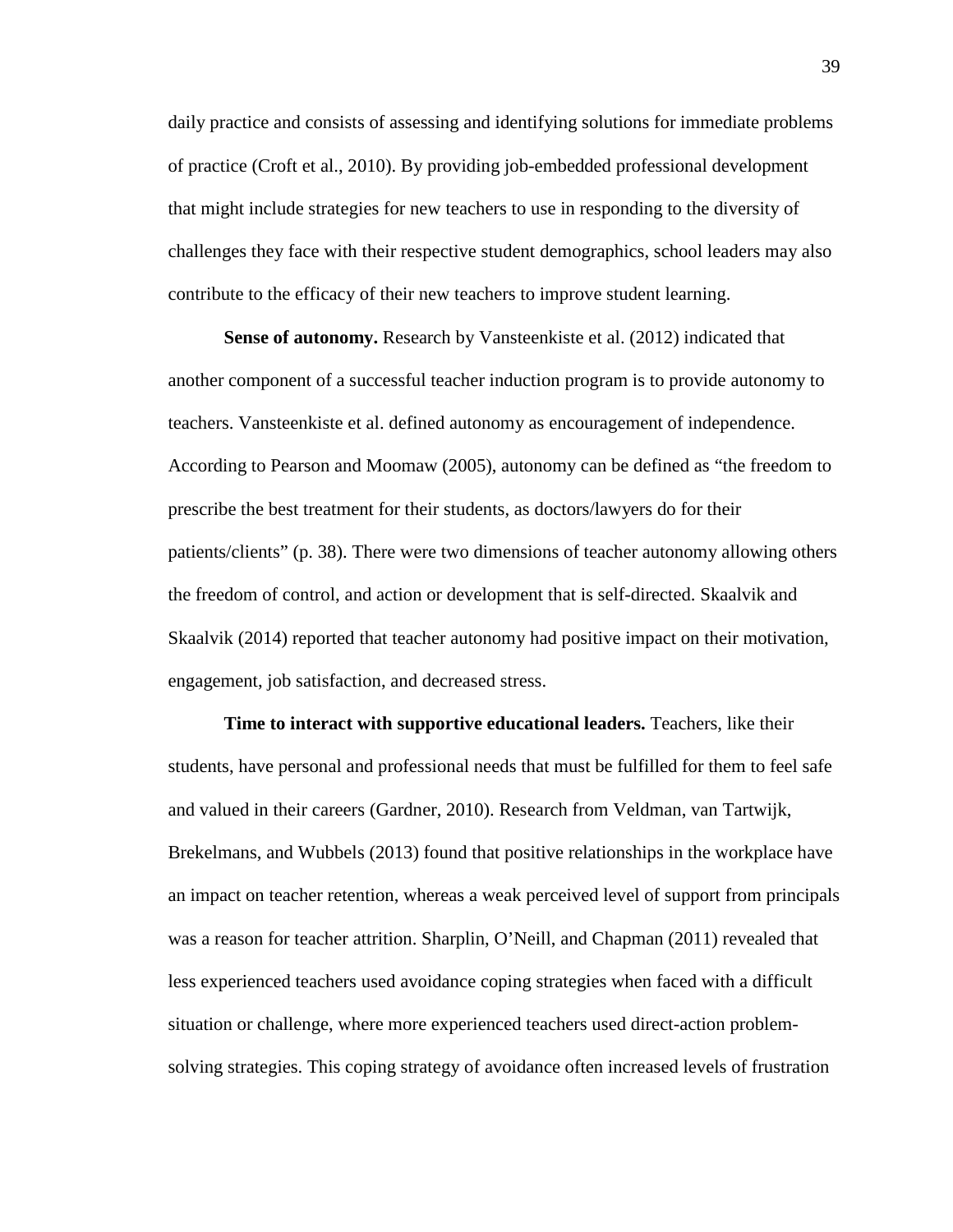and dissatisfaction among teachers, and was generally used because these new teachers had not yet received the necessary training or support.

Price (2012) found that principals' relationships with teachers, not just support systems, increased teacher job satisfaction and levels of commitment. However, Price's study, and similar research by Shen, Leslie, Spybrook and Ma (2012), did not provide specific data on what teachers felt their principals did, how they acted, acted, or their leadership style and personality traits that had an impact of their decision to continue teaching or to resign.

Simon and Johnson (2015) confirmed that teacher job satisfaction and retention is improved, especially in elementary schools, when teachers felt supported by their principals and have positive relationships with their principals. However, similar to the studies mentioned previously, research did not provide descriptions of specific actions principals took nor did studies provide teacher voice to identify specific examples of how principals behaved to establish those positive relationships.

**Opportunities to provide input regarding student learning outcomes.** Student learning outcomes, as defined by Kuh, Jankowski, Ikenberry, and Kinzie (2014), are statements that identify what it is that students are expected to learn and demonstrate upon mastering a skill or task; what they know and can do because of that knowledge. As discussed previously, a portion of teacher performance evaluations are directly connected to student academic growth. Although in some states student academic growth goals are required to use data from standardized state testing, in Washington State teachers write the student academic growth goals for their evaluations.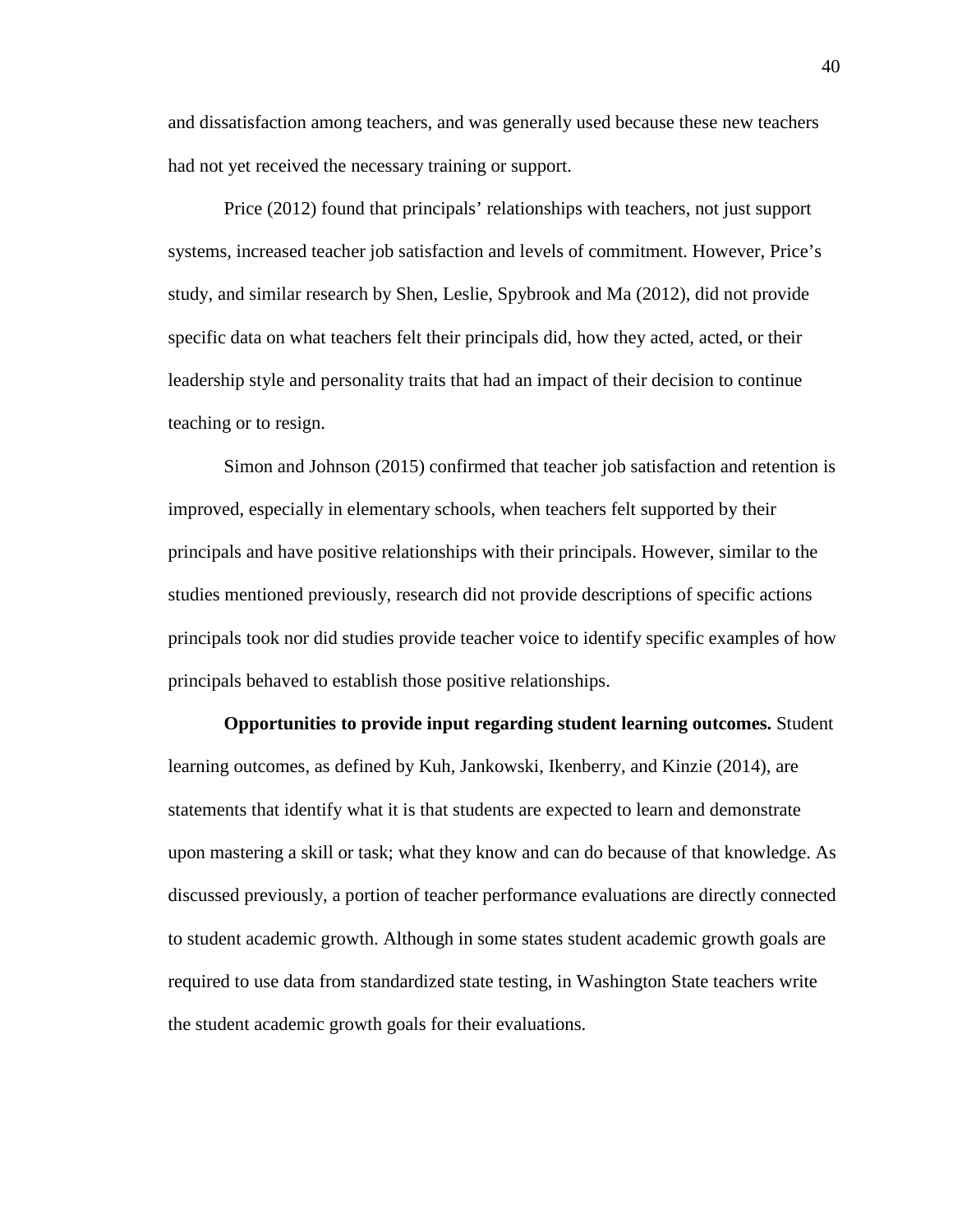Teachers have always used data but its purpose has shifted. Bambrick-Santoyo (2010) reported that in years past, data was primarily used to give scores, complete report cards, or compare and place students. Lacireno-Paquet, Morgan, and Mello (2014) stated that data has taken on a different role in education. Teachers use data, not as an end of the unit measure, but as a formative tool, using smaller, multiple sources of information to assess how well students are approaching their student learning outcomes, and to determine the effectiveness of their instructional practice. Teachers adjust their practice according to what data show their students need to achieve learning goals (Lacireno-Paquet et al., 2014). Teachers value the ability to provide this input into student learning outcomes, and this component has been shown to increase teacher retention, even prior to the implementation of the new evaluation system in Washington State.

#### **Gaps in Literature of Induction Programs**

Research shows a correlation between induction programs and principal-teacher relationships for successful retention of new teachers (Roberts & Pankake, 2012; Wechsler, Caspary, Humphrey, & Matsko, 2010). The types and effectiveness of relationships between teachers and principals vary depending on personality traits and the needs of teachers. Induction programs, however, are systematic by design, and implemented differently across school districts and the state. Information from Washington State school districts and Educational Service Districts regarding their induction programs for teachers is limited. The collaboration between the Auburn School District with the Center for the Strengthening of the Teaching Profession is the only recent example that is documented, and their focus is to develop teacher leaders who will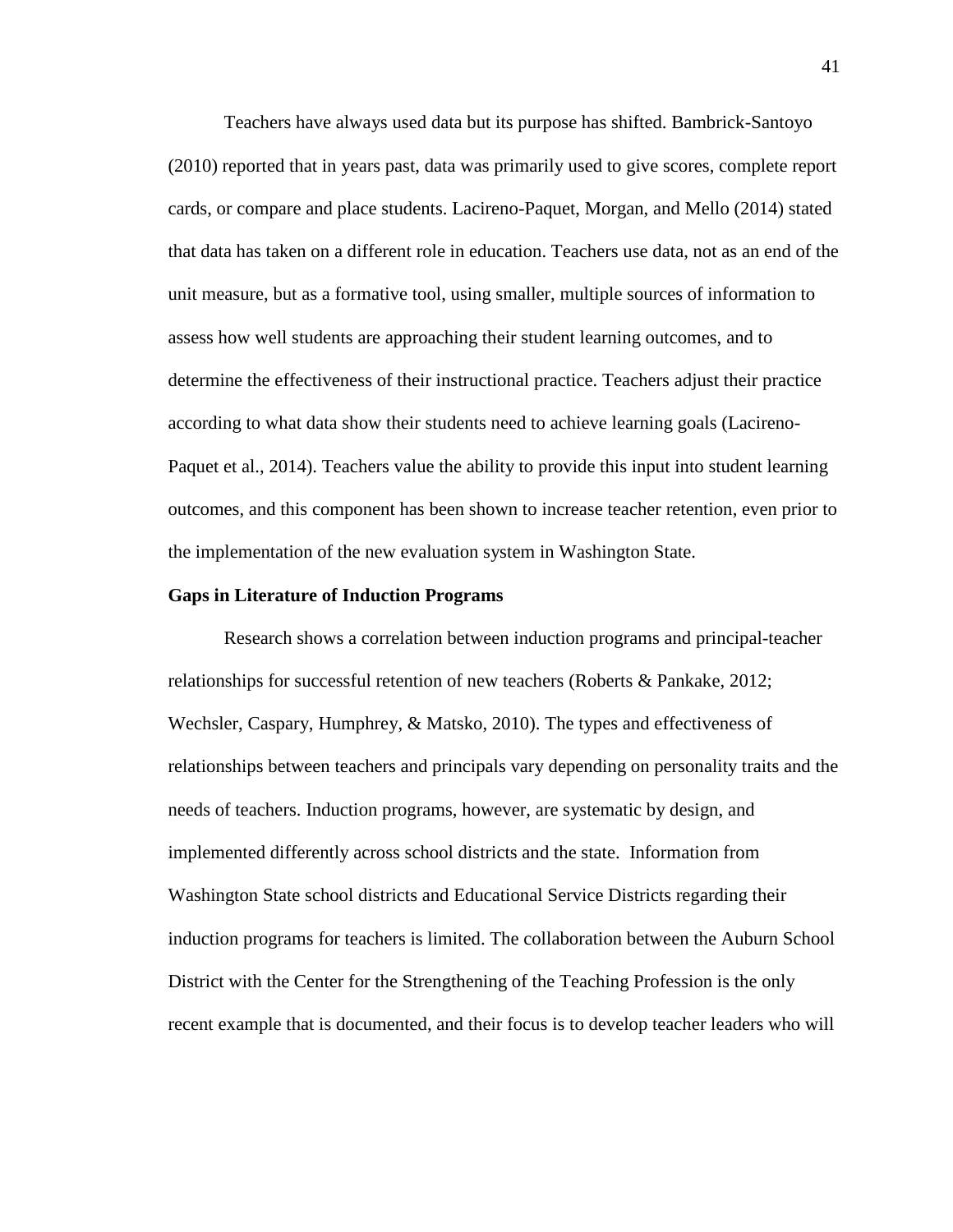become a cadre essential to the core of the professional development and support systems for all instructional staff.

This effort represents a limited scope of information for school districts in Washington State regarding support for new teachers. Although all ESDs in Washington State provide mentorship classes or make resources available to support new teachers including mentorship programs, there is a gap in information regarding what ESDs are providing for induction support for their member school districts. Each ESD determines what kind of support can be provided contingent upon the funding capacity within each ESD (personal conversation, S. Jennings, May 10, 2016).

### **Summary**

This chapter provided a literature review of three topics: retention issues related to early career teachers, the impact early career teachers can have on student achievement, and induction and support components for early career teachers. It included the content of these three topics, including how the findings connects together to form the foundation of this study, identifying the historical setting of the topic, and the current status of research. Lastly, each of the three sections provided a discussion of the gaps in the literature relevant to these topics.

The first topic discussed was new teacher retention. Research showed that, historically, one in five teachers have left the career after the first year, and that number increased to half of the new teaching force leaving within five years (Ingersoll & Merrill, 2012). Ingersoll and Merrill (2012) calculated that by 2022 there would be an increase of 80,000 new teachers in education across the 50 states, and the increase of new teachers in Washington State could be higher than other states due to new class size reduction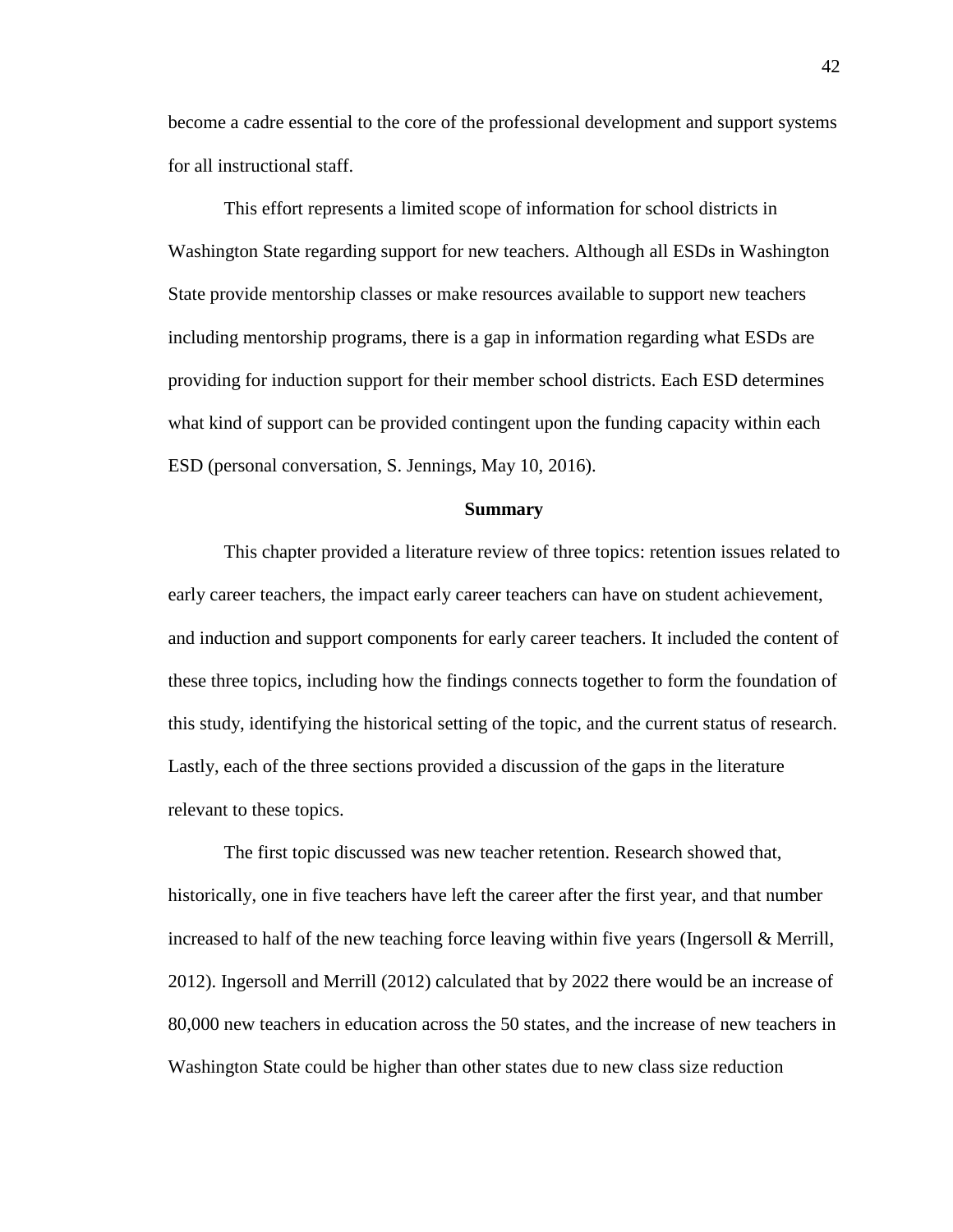legislation. There was a lack of literature that discussed retention for teachers in rural schools in Washington State, what principals in rural districts were doing to successfully retain teachers, or whether specific leaderships styles or traits of principals had an impact on retention.

Teacher burnout was a key issue addressed in this section. This issue included information on the impact of: challenging job placement, low job satisfaction, increasing expectations for rigor and transparency, job performance evaluation requirements, and achieving and maintaining highly-qualified status (Fisher, 2011; Riggs, 2013; Sass et al., 2011). All of these factors increase the stress levels and job dissatisfaction of new teachers, ultimately having a negative impact on their desire to continue teaching. There was limited literature addressing how to prepare teachers for the reality of the challenges and frustrations they may face as early career teachers. Research showed that teachers become better at improving student academic growth as they gain experience, work in collaboration with other teachers, and received targeted job-embedded professional development (Dufour et al., 2010). However, there is a lack of research on how to minimize the negative impact low student academic growth has on early career teachers.

The second topic addressed in this chapter was the impact new teachers have on student achievement. Research from Klassen and Chiu (2010) found the number of years a teacher has been teaching has an impact on many different aspects of a teacher's efficacy. Literature was presented on what effect new teachers had on student achievement, and how this perceived effect impacted teacher retention. Historically, research showed that the more years of experience teachers had in the profession, their students performed at higher academic growth rates.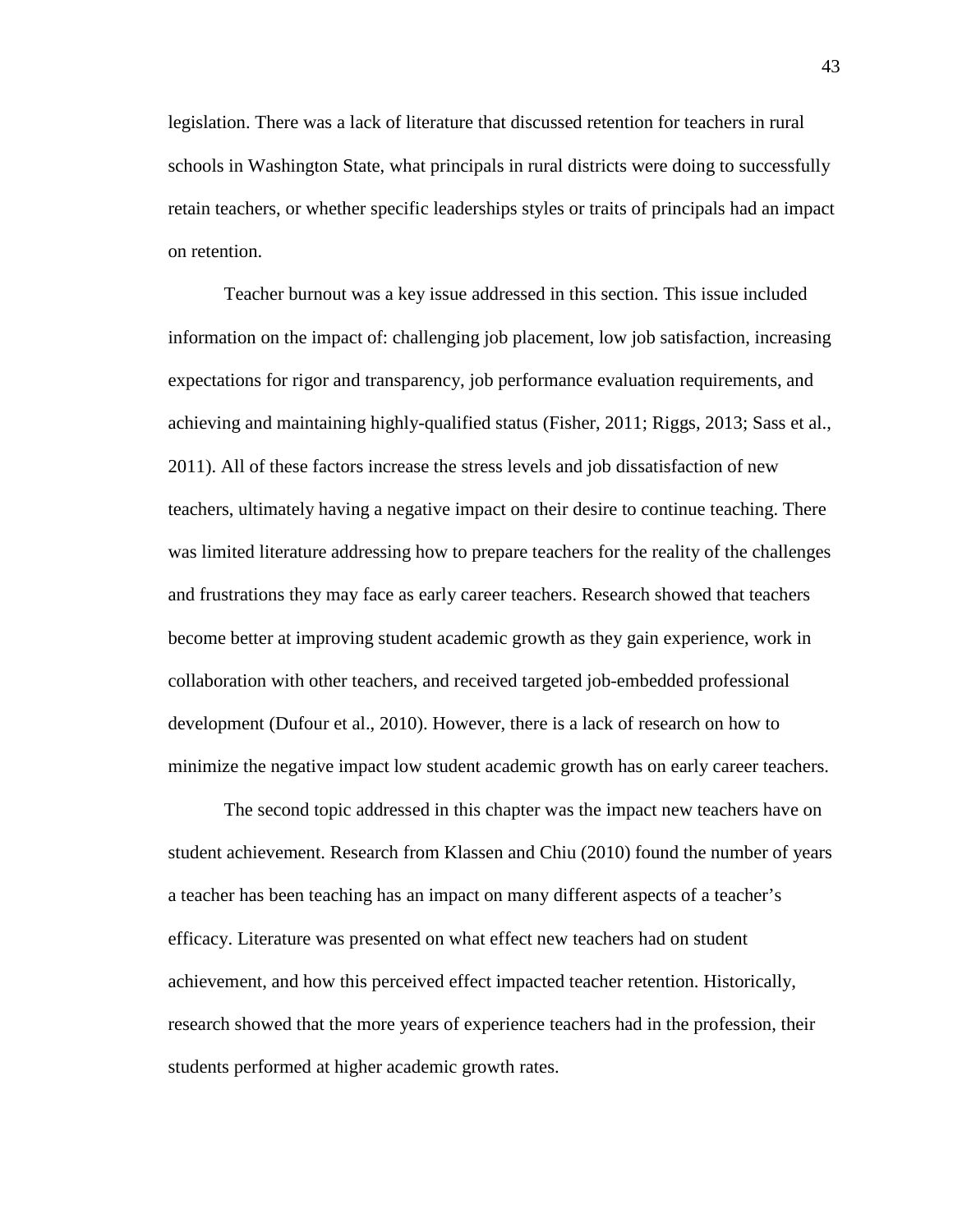Recent studies confirmed the connection between student academic performance and teacher experience. Current studies, such as those from Høigaard et al. (2012) and Skaalvik and Skaalvik (2014), found the more teachers felt they were having a positive impact on student achievement, the more satisfaction they felt in their careers. Teachers base their efficacy and success on how well their students perform and one of the most impactful ways to improve their efficacy is by sustaining their capacity to teach longer than five years. When new teachers improve, their students improve also. When students show academic growth, teacher self-efficacy improves and teacher retention rates increase. As stated by Goldhaber, Gross, and Player (2011) and Hanushek and Rivkin (2010), the level of job satisfaction teachers experience is not only an important predictor of their performance but also of their intention to resign from the teaching profession.

The third topic discussed in this chapter was intervention and induction components for increasing teacher retention. Nasser-Abu and Fresko (2012) released findings similar to those of Charlton and Kristonis (2010) and Trickett et al. (2010) that showed that induction programs can improve new teacher retention rates. Darling-Hammond (2010) explained how teacher induction programs improve and retain new teachers and provisional teachers, a demographic which, according to a survey from OSPI (2016), is projected to increase in the next decade. Despite this projected increase, Bulloughs (2012) revealed that funding for induction programs in Washington State had been reduced, resulting in limited support that funded only 37 out of 295 public school districts through 2015 before funding was totally eliminated.

Research shows that teachers become better at improving student academic growth as they gain experience, work in collaboration with other teachers, and receive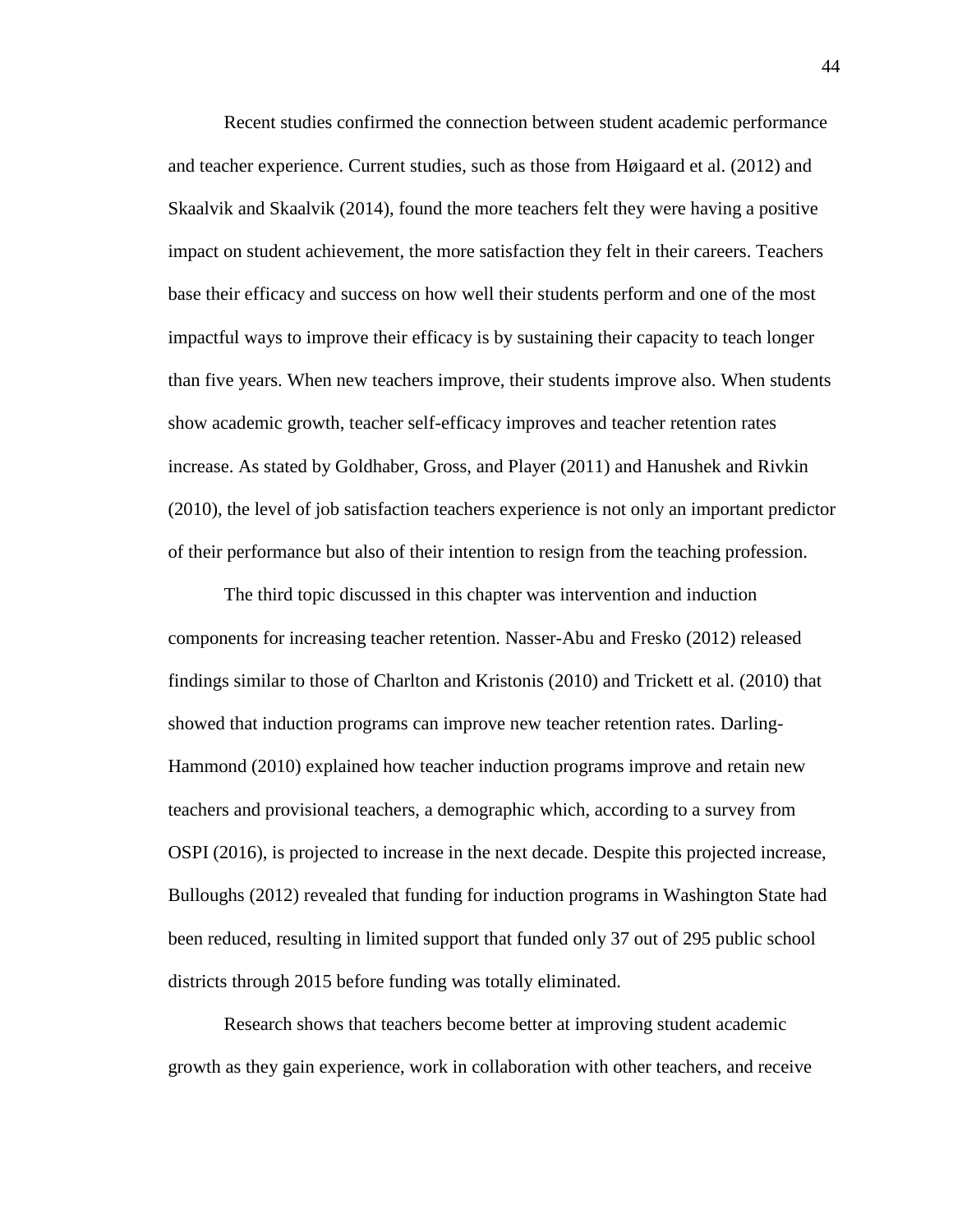targeted job-embedded professional development. However, there is a lack of research on how to minimize the negative impact low student academic growth has on early career teachers. There was limited literature addressing how to prepare teachers for the reality of the challenges and frustrations they may face as early career teachers. A review of research from Simon and Johnson (2015), Price (2012), Roberts and Pankake (2012), Vansteenkiste et al. (2012), Skaalvik and Skaalvik (2014), and others revealed the same outcome: by providing professional development, establishing systems for teacher collaboration, providing autonomy in teaching, allowing for teacher input on student learning outcomes, and having positive relationships with teachers, principals can improve teacher retention. However, these studies also exposed a lack of research regarding principal leadership styles and personality traits that influenced teacher retention. Another gap in the literature was the lack of data relevant to teacher perspective regarding what their principals did that had an impact on their decisions to continue teaching in the same schools, specifically in Washington State.

This literature review presented three main topics relevant to this research study, and issues that defined each topic also uncovered noticeable gaps in the literature: lack of information of how principals in rural schools in Washington are retaining new teachers, the structure of their induction programs for rural teachers, and the leadership styles of principals with successful retention rates, as reported by the teachers themselves.

Each of these topics is addressed in this study, beginning with Chapter 3. It contains a description the methodology of this study. This study was designed to examine what some principals in rural Central Washington have done to have higher retention rates for provisional teachers compared to other schools in their geographic region.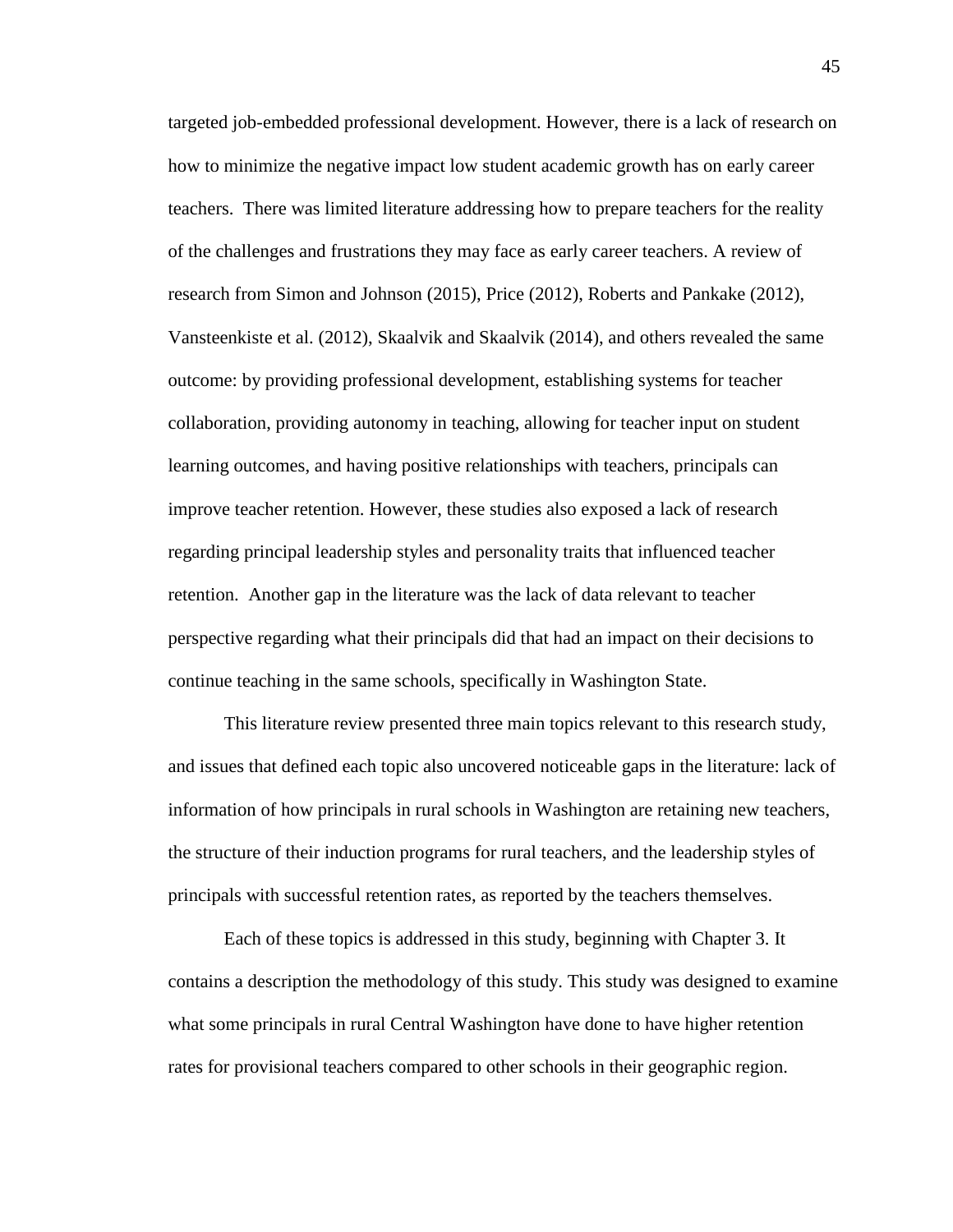Included in Chapter 3 is a description of the setting for the study, the qualitative design components, how the research was executed, a description of the participants and how they were selected, and how the data from the participant interviews was analyzed.

Chapter 4 presents information from the research, including responses from principals and teachers interviewed for the study. Chapter 5 is comprised of the findings and analysis of the data, themes that emerged from responses, and provides information that addresses the issues identified in the gaps in the literature.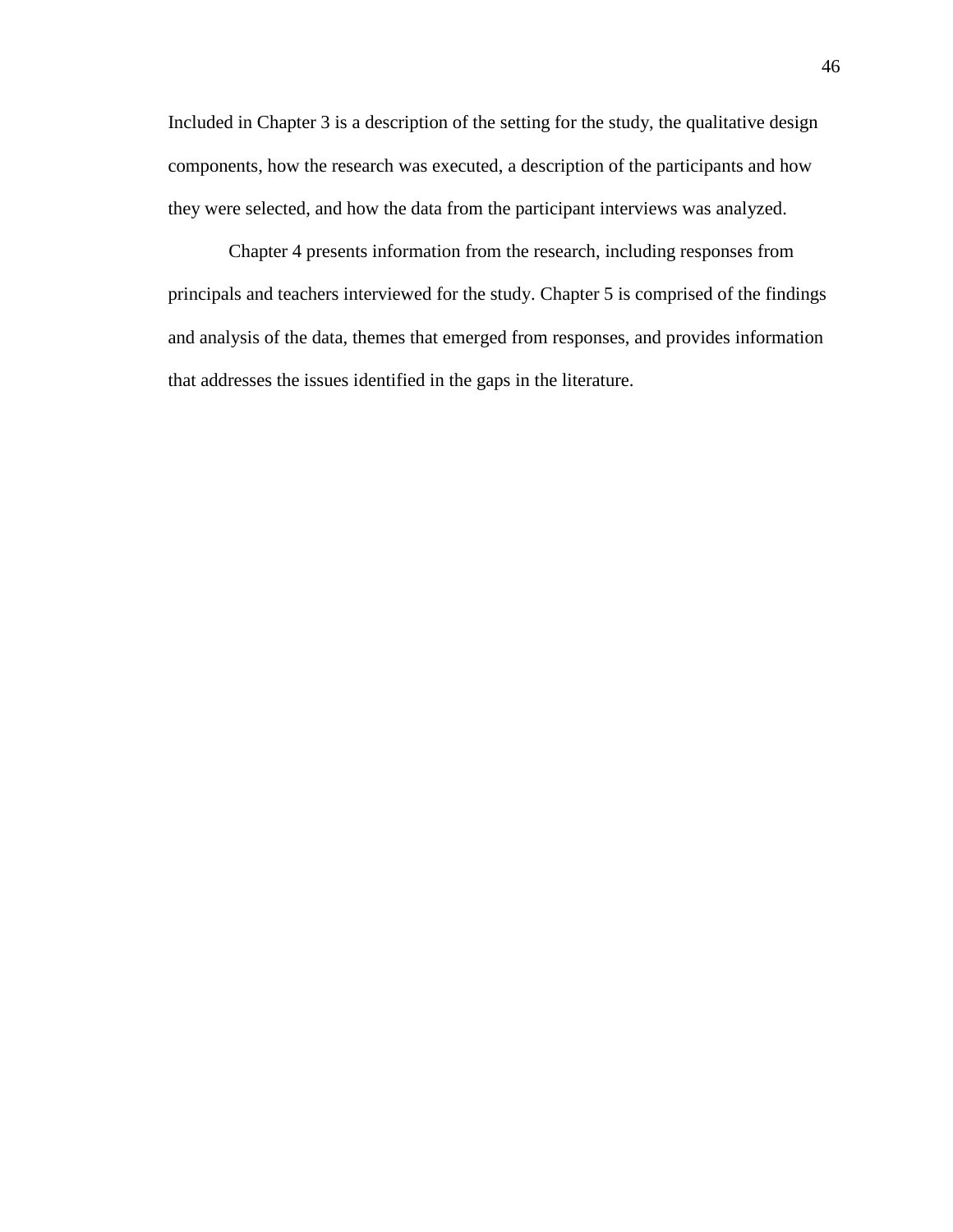### **CHAPTER 3: METHODOLOGY**

## **Introduction**

To address the lack of information on the topic of induction programs and retention of early career teachers, this research study identified what principals in five rural Central Washington State schools, whose early career teacher retention rates were noticeably higher than other schools in their geographic region, are doing to successfully retain provisional teachers. Using a basic qualitative methodology (Merriam & Tisdell, 2015), the following fundamental questions were answered:

- What are principals in some rural schools in ESD 105 doing to successfully retain provisional teachers?
- What support did provisional teachers from those schools in ESD 105 report as having the biggest impact on their decisions to remain teaching at their respective schools

The research data came from interviewing school principals and former provisional teachers who were still teaching in the same school. A sampling of former provisional teachers and their principals in rural schools with retention rates higher than other rural schools in their Educational Service District (ESD) were interviewed.

In this chapter, the setting for the survey is described, and the methodology of how the research proceeded will be explained. Included in the methodology is the data analysis tool and interview process, description of the participants, and issues of reliability and validity. Ethical and sampling issues are also addressed. Identifying what rural school principals were doing to successfully retain new teachers provides school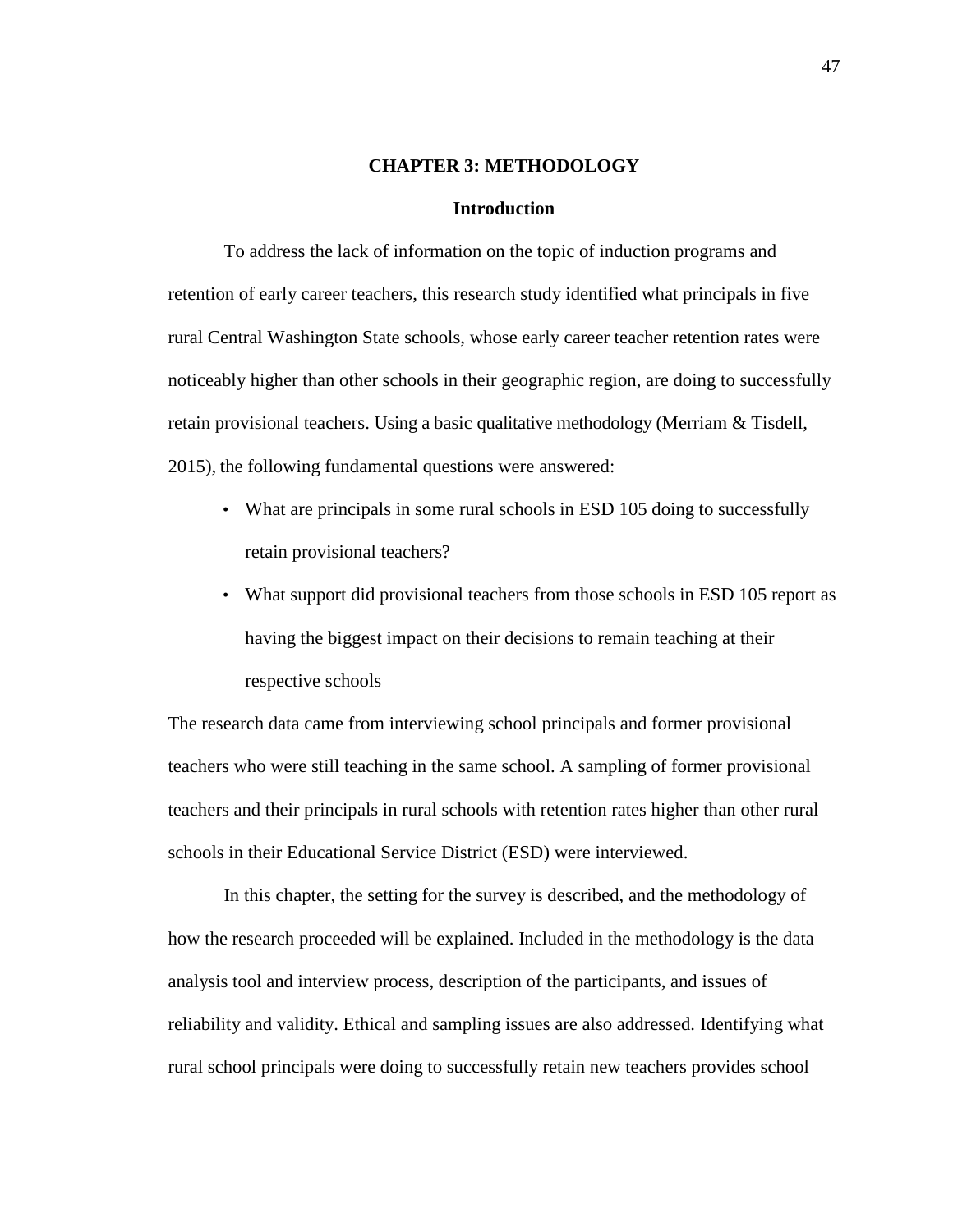leaders, district leadership, and state-level leaders with an analysis of how teacher induction components were being successfully provided in rural schools with limited fiscal and human resources.

# **Study Setting**

Public school districts in Washington State are separated into nine Educational Service Districts, or ESDs (OSPI, 2016). These ESDs are designed to oversee the 295 public school districts in Washington State. They provide them with support, resources, and guidance. The schools that were the focus of this research were from ESD 105, located in Yakima, Washington. ESD 105 consists of 25 public school districts in south central Washington, covering Yakima and Kittitas counties, as well as portions of Klickitat and Grant counties (Educational Service District, 2016). ESD 105 was selected for this research because 22 of the 25 public school districts were classified as rural (ERDC, 2010; Educational Service District 105, 2016). In addition, leadership from ESD 105 completed a survey regarding retention of provisional teachers. They identified schools in the region with noticeably higher retention rates for provisional teachers.

The northern school districts in ESD 105, Easton and Cle Elum-Rosyln, are located primarily in upper elevations of the Cascade mountain range along Interstate 90. Portions of eastern districts, Thorp, Naches Valley, West Valley, and Mt. Adams have boundaries that include portions of the Cascade mountain range as well. The majority of the districts, however, are geographically similar, primarily lowland and agricultural, with many of the districts directly in the middle of large fruit orchards of major national and international fruit picking, packing, and distribution companies.

48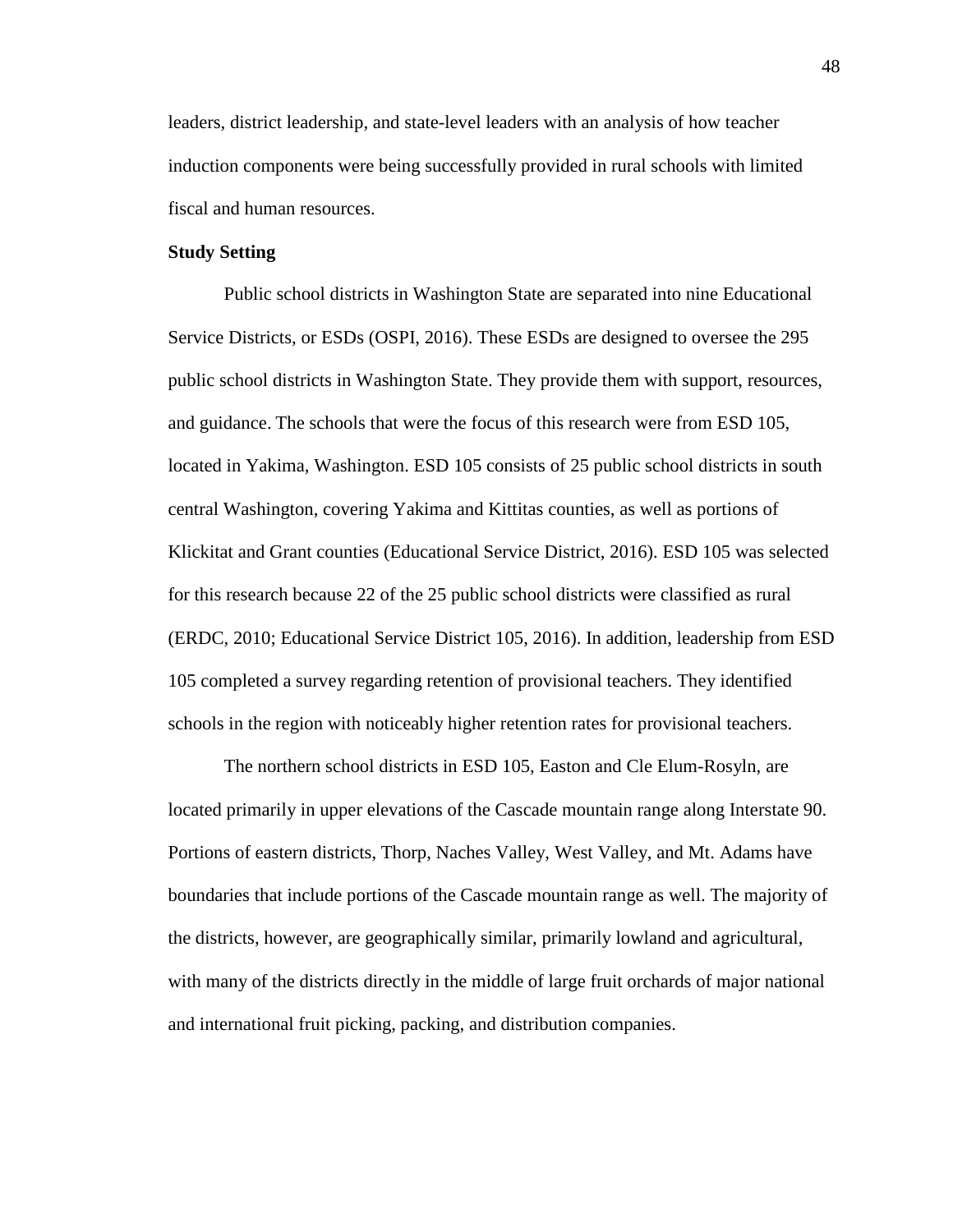The rationale for choosing this ESD was based on five main factors. First, there were a large number of rural districts within this region whose student demographics and socioeconomic status are comparable. The student demographic of ESD 105 was 61.3% Hispanic, 31.8% Caucasian, and 3.6 Native American. The number of students who qualify for free/reduced price meals 68% of (ESD 105, 2016). Second, these districts were around Yakima, the only metropolitan statistical area in the region. Their relative distance to this major city provided these rural schools with a comparable potential candidate pool.

The third factor was, except for portions of four districts located in the Cascade Mountain range, the school districts had commonality of having their school communities be primarily centered on agriculture. The fourth reason for choosing ESD 105 was because the student population of the 22 rural districts in ESD 105 was 39,439, or 64.3% of the total 63,152 student population of ESD 105 (OSPI, 2016; ESD, 2016). ESD 105 represents 6% of the total student population in Washington State. These rural schools made up the majority of the student population in this ESD. The sampling from ESD 105 was significant, representing almost 14% of the rural districts in Washington State. Individual district and school demographic data is not provided to protect the confidentiality of the participants.

The final reason for choosing ESD 105 was because they had already started the process of developing an intentional support program for new teachers and a support program for principals and mentor teachers. Their initial survey contained data showing that some rural schools in their region were successful in retaining provisional teachers. Information from this study provided data that can be used by other districts and ESDs.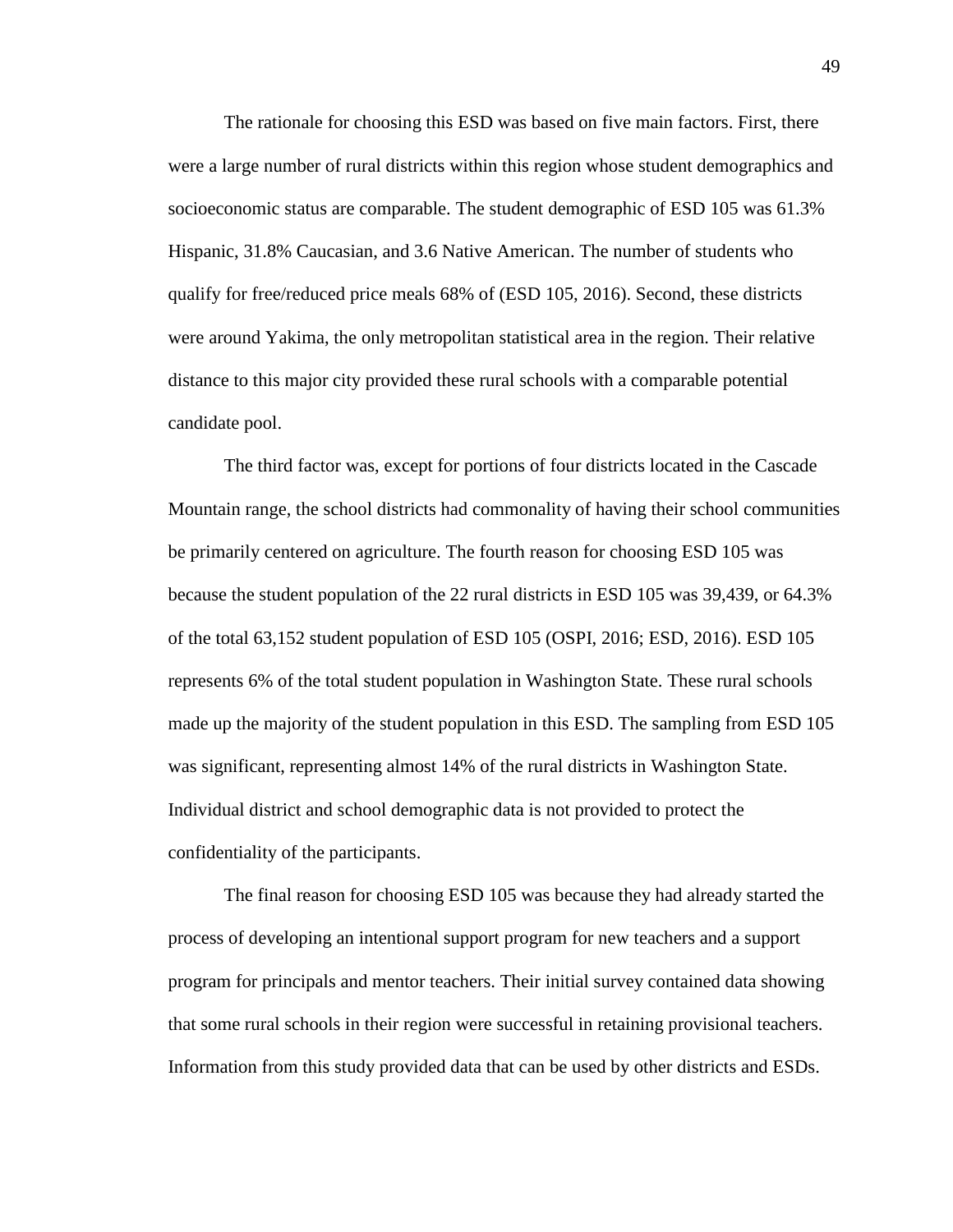# **Research Method**

## **Qualitative Design Components**

Basic qualitative research methodology often involves using open-ended surveys or interview questions to understand how meaning is constructed, and how people make sense of their situations (Creswell, 2012; Merriam & Tisdell, 2015). Merriam and Tisdell (2015) stated that the primary goal of a basic qualitative study was to uncover and interpret meanings.

This research design was chosen because the purpose of this study was to determine how principals and teachers interpreted their experiences and support provided them that led to continued retention. Because their experiences were related, as they had similar outcomes, the analysis of the data included identifying repetition in terms, phrases, or experiences of participants to interpret themes. Merriam and Tisdell (2015) stated that in applied fields, such as education and administration, the most common type of qualitative research is basic, interpretive study.

Qualitative research, in general, focuses on interpreting phenomena in a natural setting to understand the unique interactions in particular situations, and how meaning is constructed (Merriam & Tisdell, 2015; Patton, 2005). Design for this qualitative research used a small and purposeful sample group (Creswell, 2012). When the research was completed, data compiled comprised detailed statements, feelings, and emotions of the teachers and principals from the successful schools.

Quantitative research was not appropriate for this research because this research did not gather numbers (Maxwell, 2012). Quantitative research uses clearly defined research questions. Data are in the form of numbers and statistics, and collection tools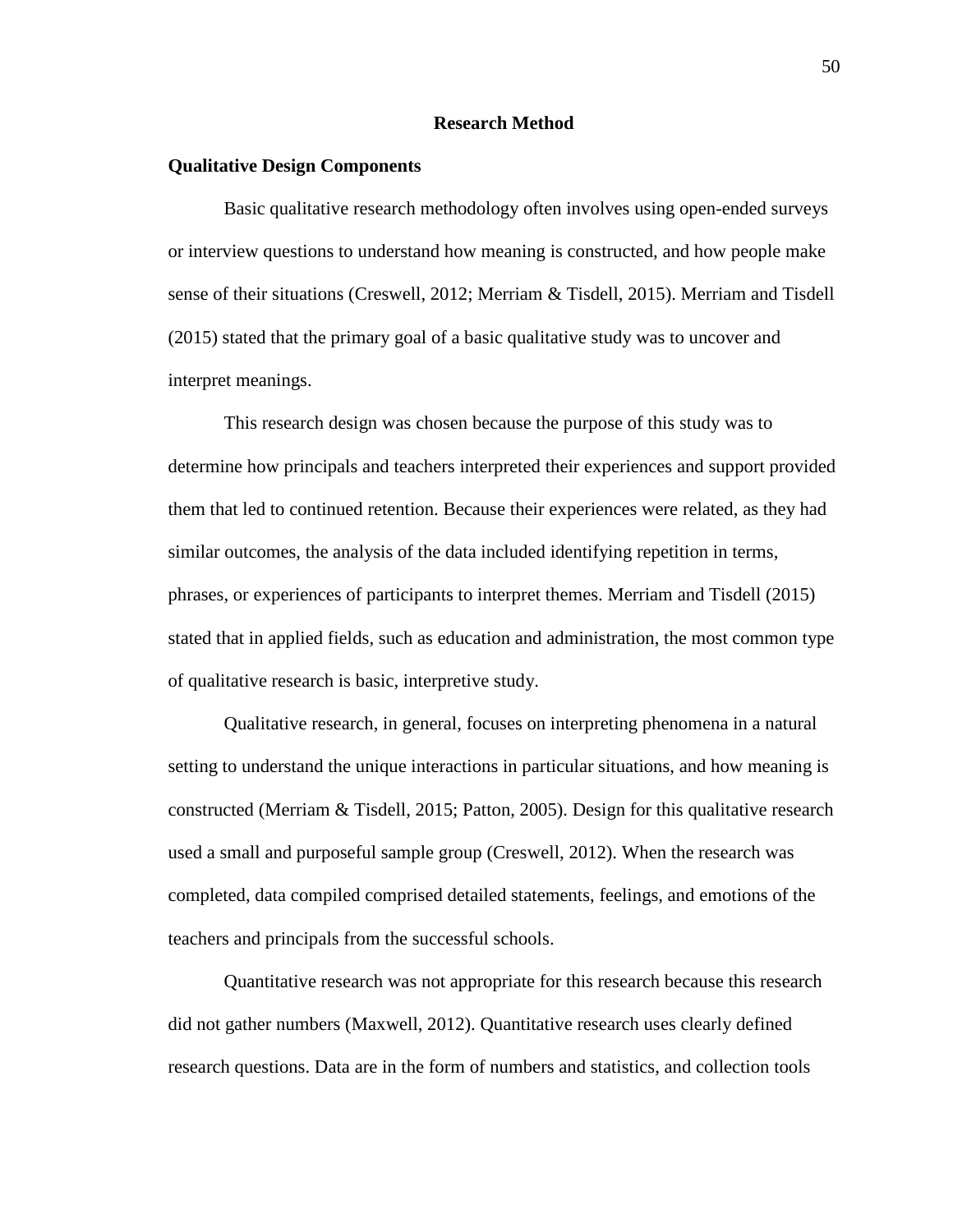collect numerical data (Labaree, 2013). There was no hypothesis to guide research; instead, themes, categories, and concepts were identified through analyzing the frequency of answers from open-ended questions (Silverman, 2010).

# **Research Design**

Because the purpose of this research was to find out why principals in some rural Central Washington State school districts had higher retention rates of provisional teachers, principals and teachers from schools with higher retention rates were interviewed. A sampling of principals and teachers from elementary, middle, and high schools participated in the study.

In 2014, ESD 105 surveyed districts to identify which schools in the region were having the most success retaining provisional teachers (S. Jennings, personal communication, September 4, 2014). Several schools reported provisional teacher retention rates from 2010 to 2014 that were much higher than other schools in the region. These retention rates were used to determine which schools would be the focus of this research.

Principals and provisional teachers who began their career from 2010 to 2014, from five schools with high retention rates and whose schools are comparable in size and student demographics to others in the region, were contacted. Initial contact with participants for the study was done either over the telephone or in person.

Participants were provided with an explanation for the research as well as a narrative describing the purpose of the survey. They were also informed of how their answers and identities would remain anonymous and confidential. When participants agreed to be part of the study, they signed a consent form which advised them of their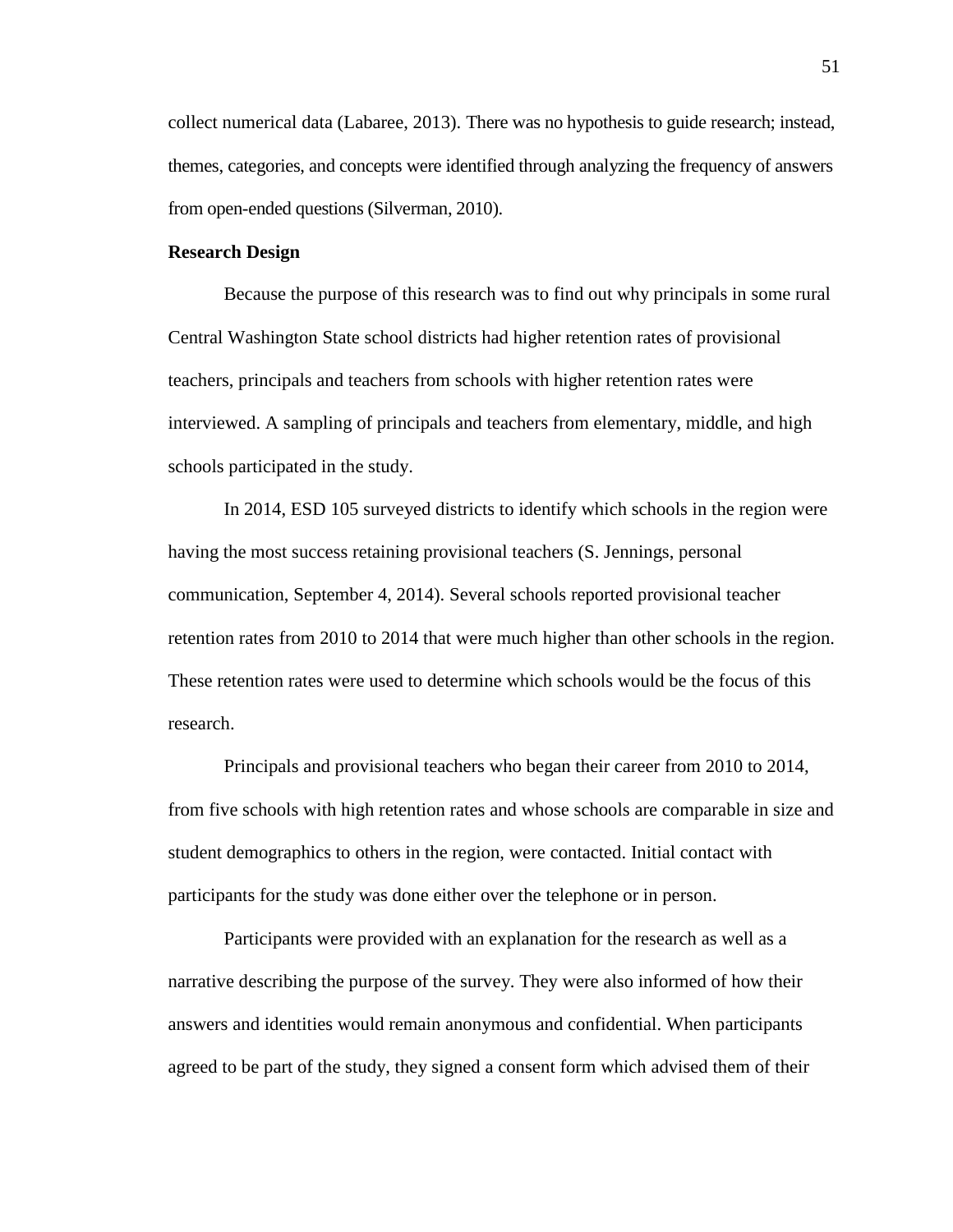rights, the interview protocol, as well as how issue of confidentiality would be addressed. Participants were provided, via email, an explanation that described the focus of the study, defined the parameters of each participant's role, and provided the survey questions. Once permission was obtained and the confidentiality agreement was signed, participants were asked the pre-determined research questions. The interviews were primarily focused on two open-ended questions for the principals, and three for the teachers. According to Hunt (2011), this could provide more relevant and deeper information than if participants were asked a series of closed questions.

# **Instruments**

The interview guide consisted of using a structured interview process. This process involved asking the same series of questions, with questions and follow-up questions and their order created prior to the interviews (Cohen & Crabtree, 2006). Interviews were done over the phone, with one participant requesting to complete the interviews via electronic mail exchanges. In the situation of the email exchange, questions and follow-up questions were asked following the same order and guidelines as the phone interviews (see Appendix A). Responses from participants were recorded verbatim. When necessary, participants were asked to repeat a response or to clarify.

# **Participants**

## **Purposeful Selection**

Principals and teachers for this study were selected using purposeful selection. Maxwell (2012), and Cohen and Crabtree (2006) stated that purposeful selection, or purposeful random sampling, is a way to identify a targeted population and create a systematic way of selecting cases that is not based on knowledge or hope of what the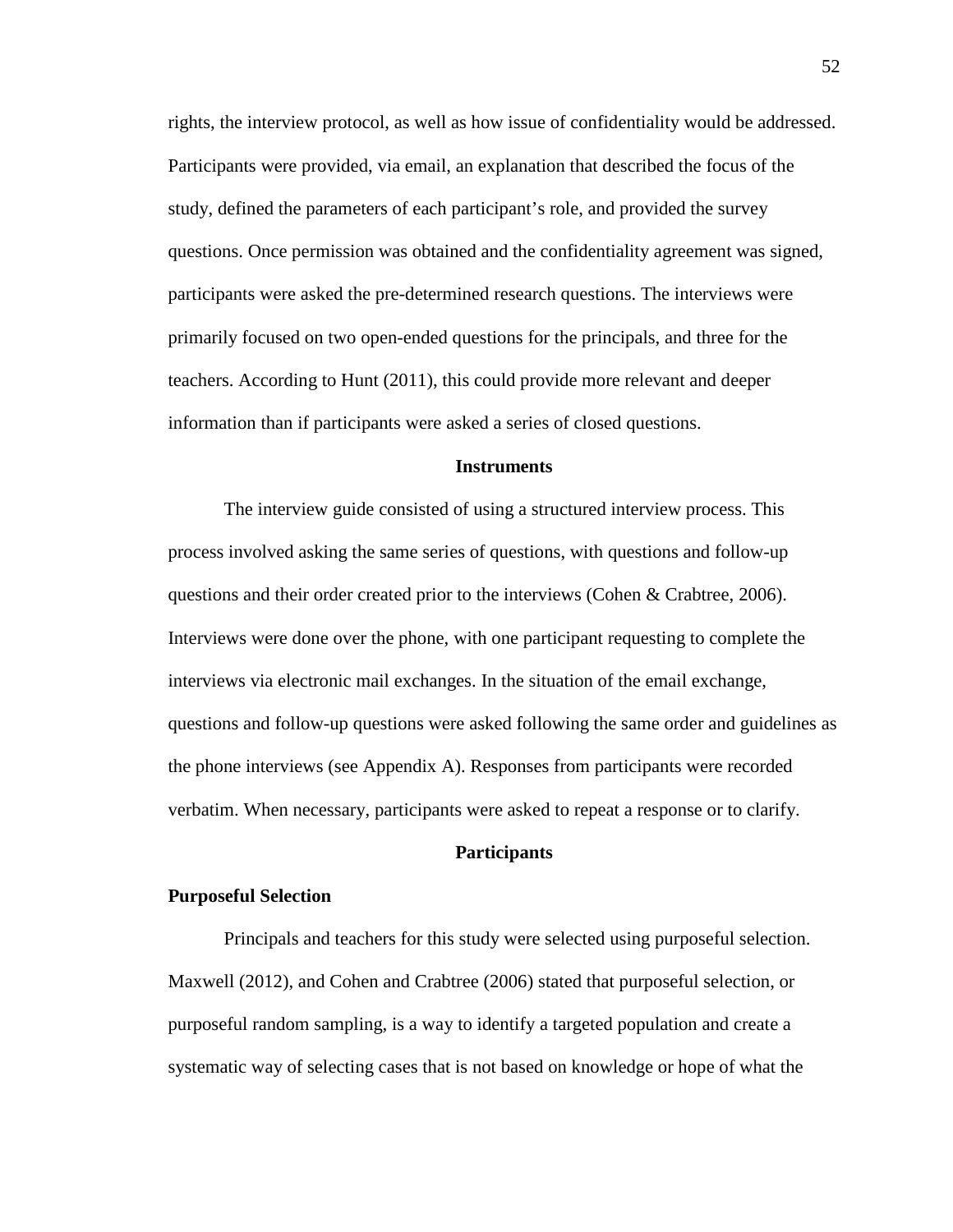outcomes may show. Purposeful selection requires intentionally selecting people and settings to gather information that may not be available using other choices (Maxwell, 2012).

Participants were selected based on retention rates for provisional teachers from 2010-2014. Superintendents from 11 rural districts participated in a 2014 ESD 105 survey, providing retention information for 32 schools. Data from eight of the 32 schools were not considered for this study because these schools had fewer than three provisional teachers between 2010 and 2014. Information for the remaining 24 schools were evaluated, and five schools with noticeably higher retention rates were selected to be part of this study: one high school, one middle school, and three elementary schools. These five schools were located in four rural school districts.

The rationale for selecting these schools was: (a) they had higher retention rates for provisional teachers than other rural schools in their geographic region, and (b) they had a large enough sample of provisional teachers during those years to provide enough participants for the study. Once the schools were identified, the five principals were contacted by phone or by email and asked if they were willing to be part of the study. All five principals agreed to participate.

Within these five schools, the study only focused on teachers who were in provisional status on or before 2010 and are still teaching in their respective schools. Maxwell (2012) defined purposeful selection as a way to identify a targeted population and create a systematic way of selecting cases that is not based on a knowledge or hope of what the outcomes may show. Purposeful selection requires intentionally selecting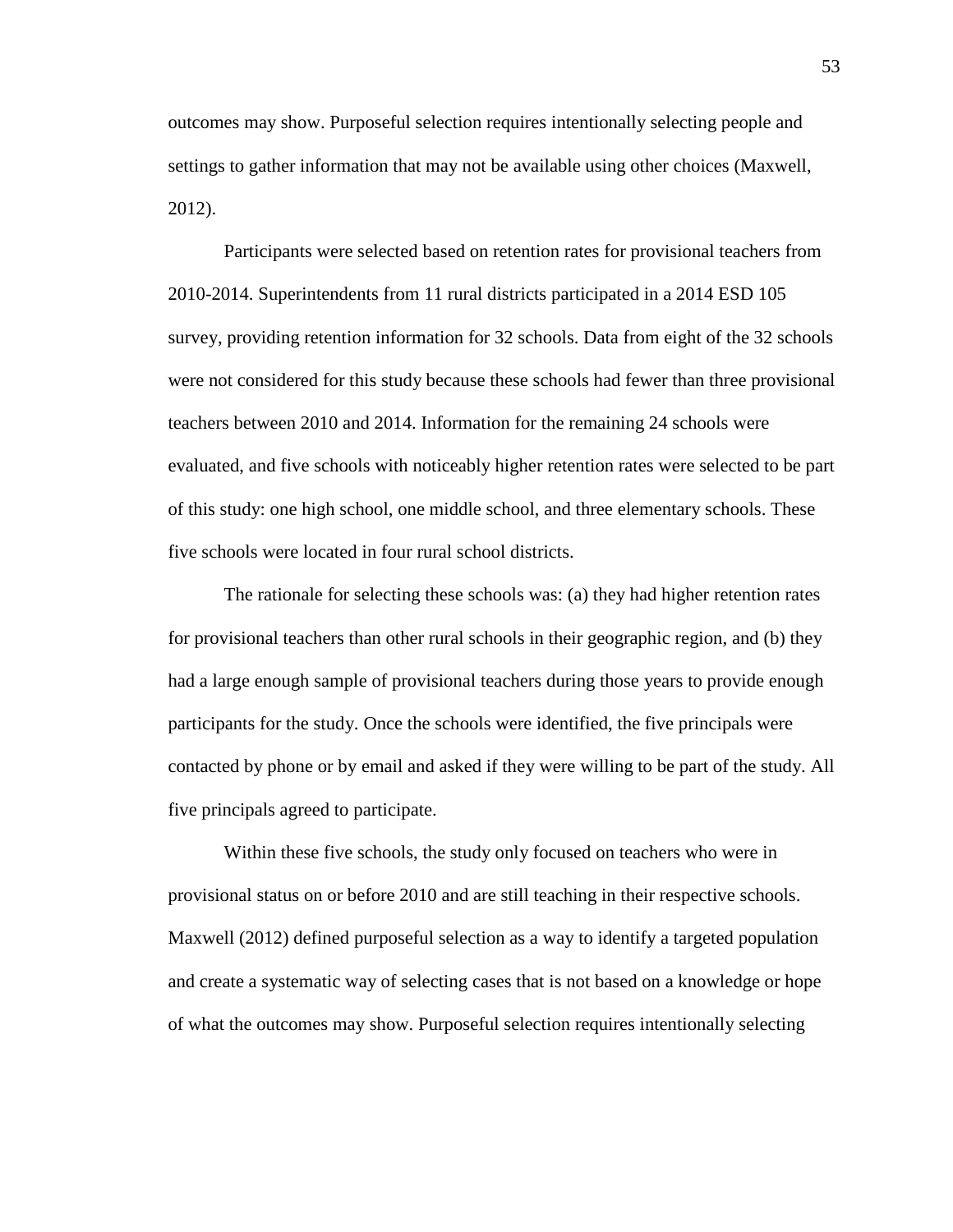people and settings to gather information that may not be available using other choices (Maxwell, 2012).

Patton (2005) stated that selecting a small number of important cases can "yield the most information and have the greatest impact on the development of knowledge" (p. 236). The research used critical-case sampling and cases that dramatically illustrated phenomena (Cohen & Crabtree, 2006; Maxwell, 2012). For this study, even a small sampling size could increase credibility (Cohen & Crabtree, 2006). The use of a large study size may have implied the intent of "representing" (Maxwell, 2012) all rural schools in Washington State. That was not the purpose of this research. The purpose was to perform an applied research with the hope of solving a school leadership problem (Agarwal, Bain, & Chamberlain, 2012).

The schools were selected using three criteria: First, they reported having higher retention rates for provisional teachers than other schools in the region. Second, they were classified as rural schools. Third, the five schools were similar in student demographics and enrollment. They had similar rates of students receiving free or reduced lunches and similar student demographics.

Altogether, five principals and thirteen teachers were interviewed. These schools were selected by rank order based on the 2014 survey results. If a minimum of twelve teachers had not volunteered to participate, the protocol was to contact the next school with the next highest retention rates, as reported in the ESD 105 survey, to interview the principal and teachers.

Data gathered from participants in these five schools provided information of what principals did to successfully retain provisional teachers. Once interview results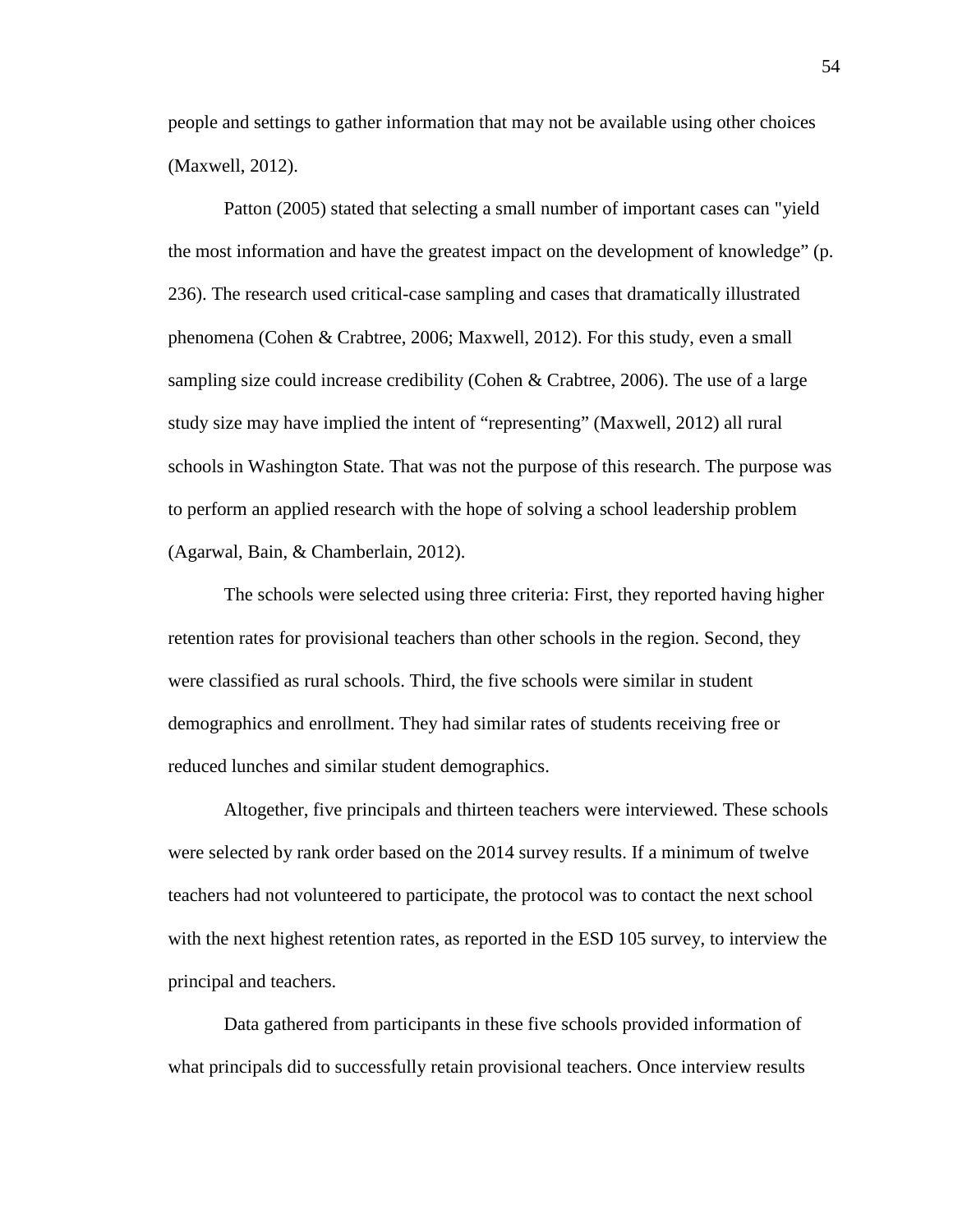were compiled and analyzed, the data was used to address two leadership issues: First, identify what principals in specific rural schools were doing to successfully retain provisional teachers without state funding for induction programs or personnel support; second, identify which induction components or support frameworks teachers reported had the biggest impact on their decision to remain teaching at those schools. The results provided a conclusion that identified which induction components and/or framework of support should be included in a comprehensive induction program.

### **Sampling Size**

As identified by the 2014 ESD teacher retention survey, there were 11 rural schools who had at least three provisional teachers from 2010 to 2014 whose retention rates were noticeably higher than other schools: one with 86%, one with 94%, and the rest with 100% retention rates for provisional teachers. There were five rural schools in Central Washington that had higher retention rates than other rural schools in the same geographic region and whose number of returning teachers was high enough to yield a sufficient sampling size.

This research focused on a specific demographic of teachers and principals in a centralized geographic location in Washington State. With this narrowed focus and a small number of candidates who met the guidelines for the interview, it was determined that a sampling size of 12-20 teachers would be sufficient. The principals from five schools were interviewed. As part of their interviews, they were asked to identify teachers to participate in the study. If these five principals were not able to identify 12-20 teachers to participate in the study, more principals would have been interviewed until a large enough sampling size was obtained.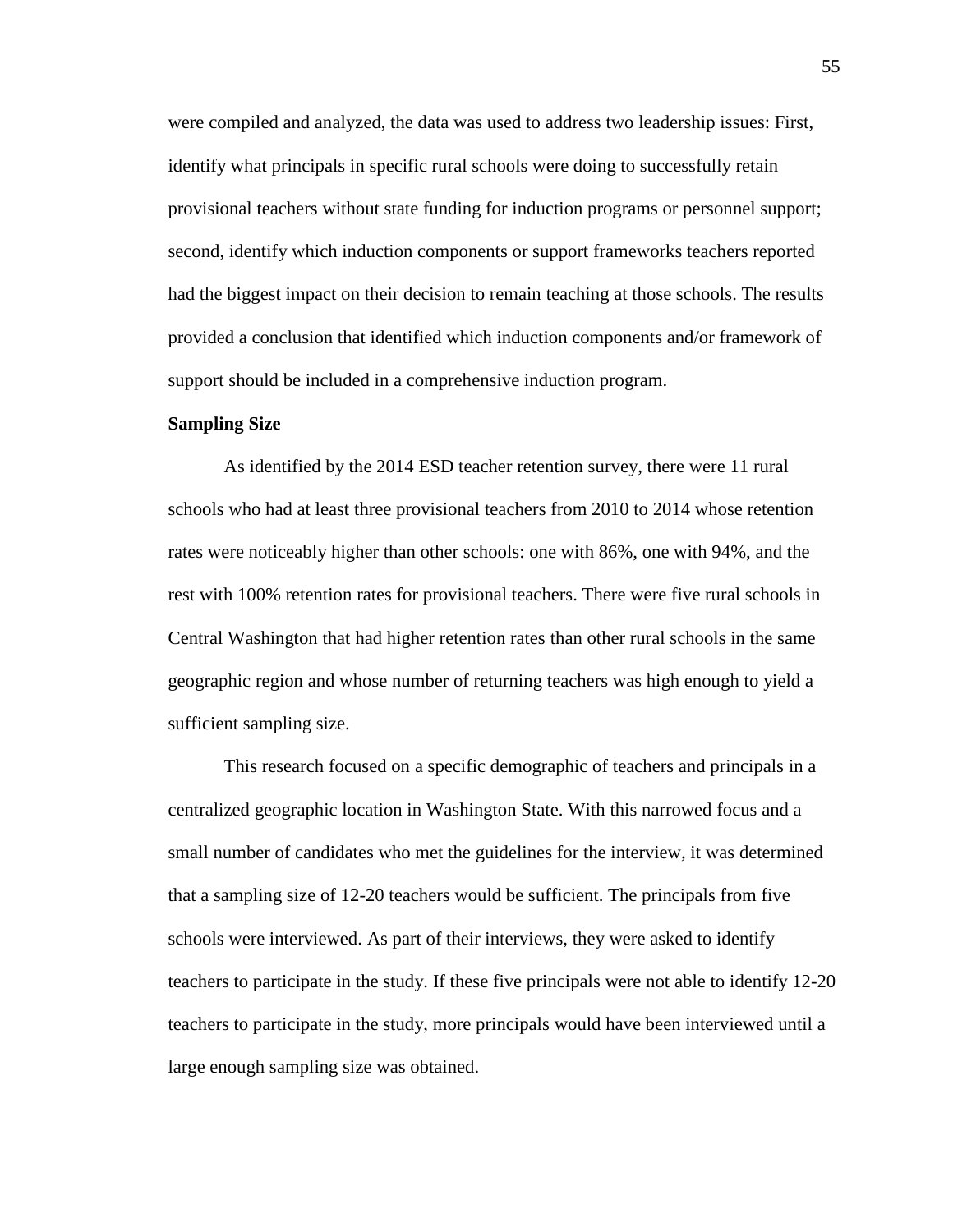# **Confidentiality**

Institutional Review Board (IRB) approval was obtained prior to proceeding with the study. Participation in the study was invitational and voluntary, and participants were asked to complete a City University of Seattle informed consent document. To protect confidentiality, an identification number was assigned to each teacher and principal who provided responses. Principals were identified as Principal 1 through Principal 5. Teachers were identified as Teacher 1 through Teacher 13. Only the student researcher, Rob Darling, and doctoral dissertation chair, Dr. Christine Katayama from City University of Seattle, had access to the names of the teachers and principals who participated in the study.

#### **Data Analysis Methods**

#### **Qualitative Analysis**

Interview responses were read a number of times and with each reading words, phrases, actions, and/or key concepts were identified. These words, phrases, actions or key concepts were coded, using the open coding method (Corbin & Strauss, 1990). Open coding involved assigning words or short phrases to summarize responses from the interviews, without a preconceived hypothesis or agenda (Corbin & Strauss, 1990; Saldana, 2009). Codes were assigned when data was repeated in several places, when a response was unique, or when the interviewee articulated that it was important.

Once the codes were identified, the constant comparative method was used to group the codes into themes. The constant comparative method involved an analysis of the codes to identify similarities, differences, and variations within the data (Corbin  $\&$ Strauss, 1990; Fram, 2013). Using this approach identified which induction components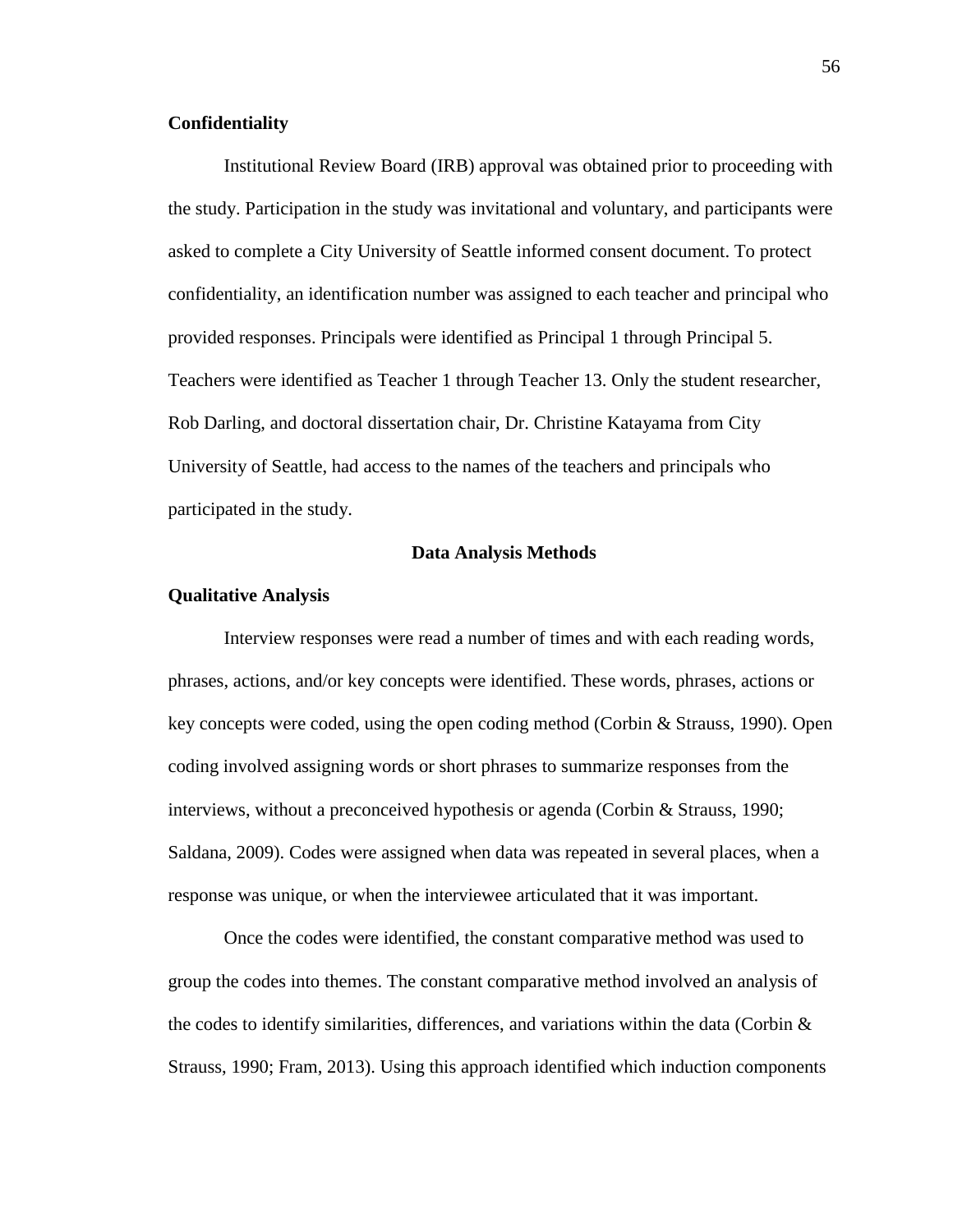were most commonly provided by principals, and what provisional teachers felt had the biggest impact on their decisions to continue working in their schools.

# **Limitations**

There may have been instances where teachers had more than one principal while they were provisional teachers. Because of the limited scope of the questions, there was not a specific question that addressed this situation. Any clarification or discussion regarding this situation would have only been addressed if the information was volunteered by the interviewee.

Another limitation was the survey data for provisional teacher retention being used from the ESD 105 provisional teacher survey. Although districts were instructed to only report information for provisional teachers who had three years or less teaching experience, there was no way to verify the validity of their reported retention rates. Permission was received from a representative of ESD 105 to view, analyze, and use the results from the ESD's internal provisional teacher retention survey. These results were never published publicly. The research study was performed assuming the retention rates reported in the ESD survey followed the reporting guidelines, as explained in the ESD survey.

The study solicited responses from principals regarding the provisional teachers they supervised. There were instances where those principals were new to the building and may not have had firsthand knowledge of what was done for induction programs in the years prior to their administration. It should be noted that the ESD 105 survey data shows that every school with high retention rates in 2010 consistently had high retention rates every year since.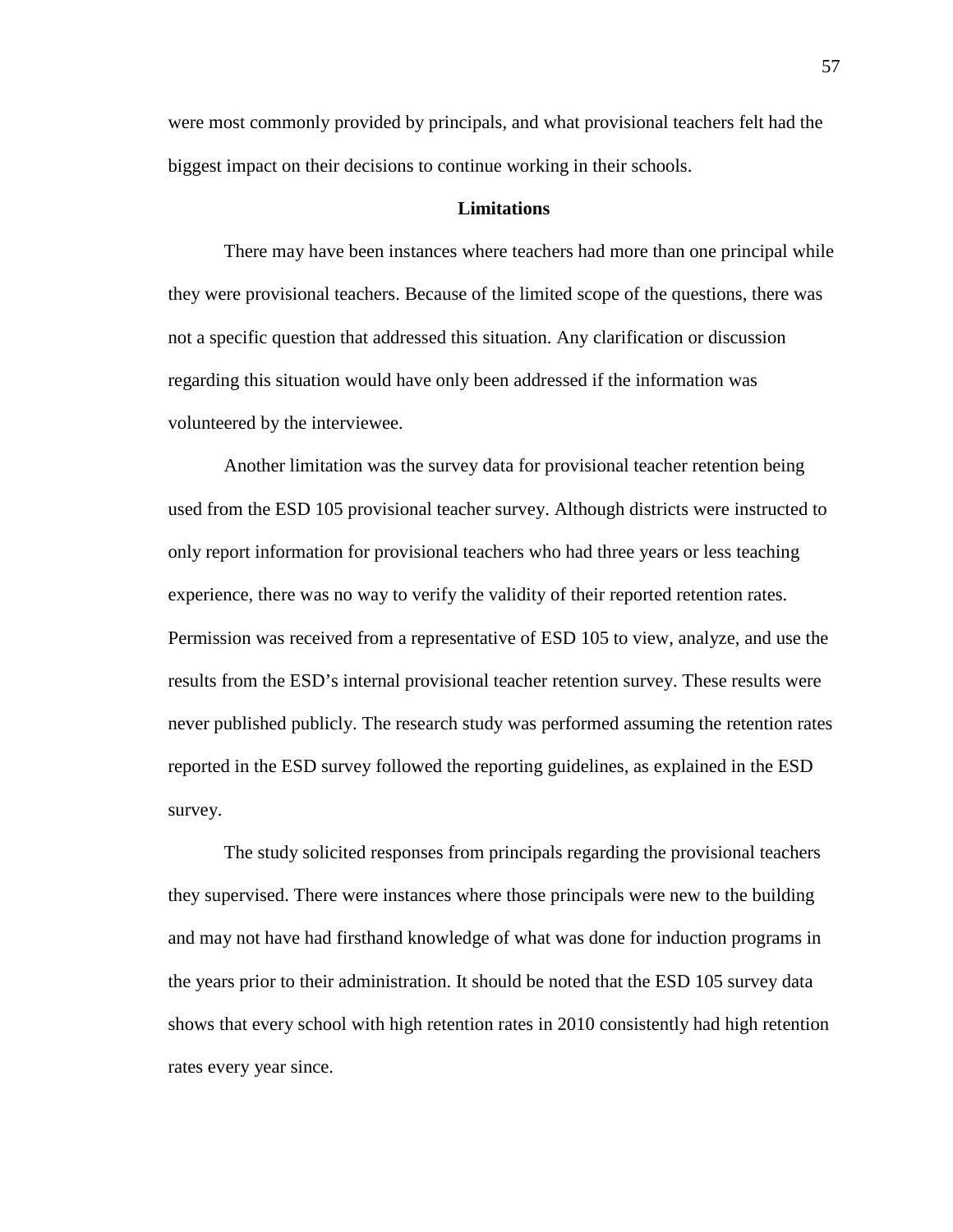# **Validity**

Different strategies were used to address validity issues. First, the interview questions were designed with low inference descriptors, description that is phrased very similarly to the participants' accounts and the researchers' field notes (Green, 2015; Maxwell, 2012; Willig, 2013). Responses and answers from interviewees were reported verbatim, using direct quotes. Another threat to validity in qualitative research is reactivity (Maxwell, 2012; Onwuegbuzie et al., 2012; Willig, 2013). Reactivity relates to how the participants react due to being aware of the study and the influence a researcher on the individuals or setting being studied (Maxwell, 2012; Onwuegbuzie et al., 2012; Willig, 2013). This issue was addressed, in part, by providing questions that were not designed to be leading questions and by having the person performing the study read from the same narrative with every participant when describing the purpose and protocol for the study (Creswell, 2012).

Researcher bias is another threat to validity in qualitative research. A strategy to understand researcher bias is reflexivity (Green, 2015; Maxwell, 2012). This strategy requires the researcher to be aware of and critically reflect on potential predispositions and biases (Green, 2015; Onwuegbuzie et al., 2012; Willig, 2013). A member check, also known as respondent validity or participant verification, was used to address researcher bias (Onwuegbuzie et al., 2012). Member checking involves restating or summarizing the information and asking the participant to verify accuracy (Onwuegbuzie et al., 2012). This research technique minimized research bias by providing one more measure to assure participants' responses were recorded accurately and not misinterpreted by the researcher.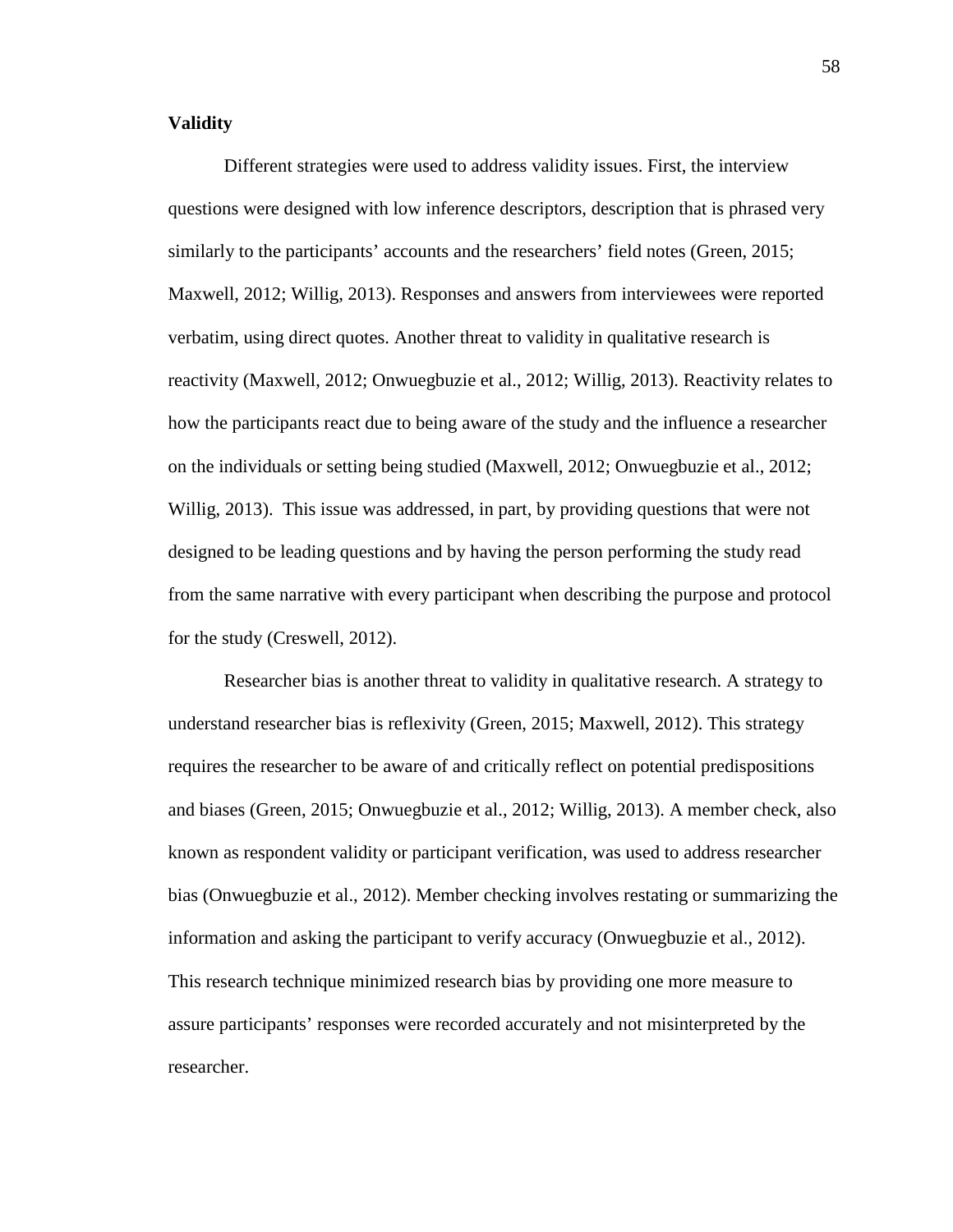# **Reliability**

Reliability can be defined as the consistency in which a measuring instrument provides results (Maxwell, 2012; Ritter, 2010) that are consistent over time and accurately represent the population in the study. Reliability can be further established by the replicability of the results or observations (Golafshani, 2003). A constant comparative analysis was used in this study to identify themes from participant responses. Using this method provided a structure for coding and coordinating data. Using a constant comparative methodology addressed reliability because it utilized a method of identifying themes from interview responses that can be consistently replicated (Benton, 1991).

The intentionality of the study and the design of the questions also addressed the study's reliability. The study was not designed to prove a preconceived theory but, rather, to identify perceptions of individual participants (Onwuegbuzie et al., 2012). The questions were designed to minimize the need for inferences thus increasing the reliability of response trustworthiness (Cope, 2014; Dolnicar, 2013; Onwuegbuzie et al., 2012; Sullivan & Sergeant, 2011).

#### **Ethical and Sampling Issues**

There are overarching principles researchers are responsible to observe when administering a qualitative research study. Participants need to be well informed about: the purpose of the research, any risks that may be involved, what the benefits might be, and able to trust they can provide a response without fearing there would be negative consequences (Ritchie, Lewis, Nicholls, & Ormston, 2013). The interview description clearly identified the purpose of the research and explained that there were no perceived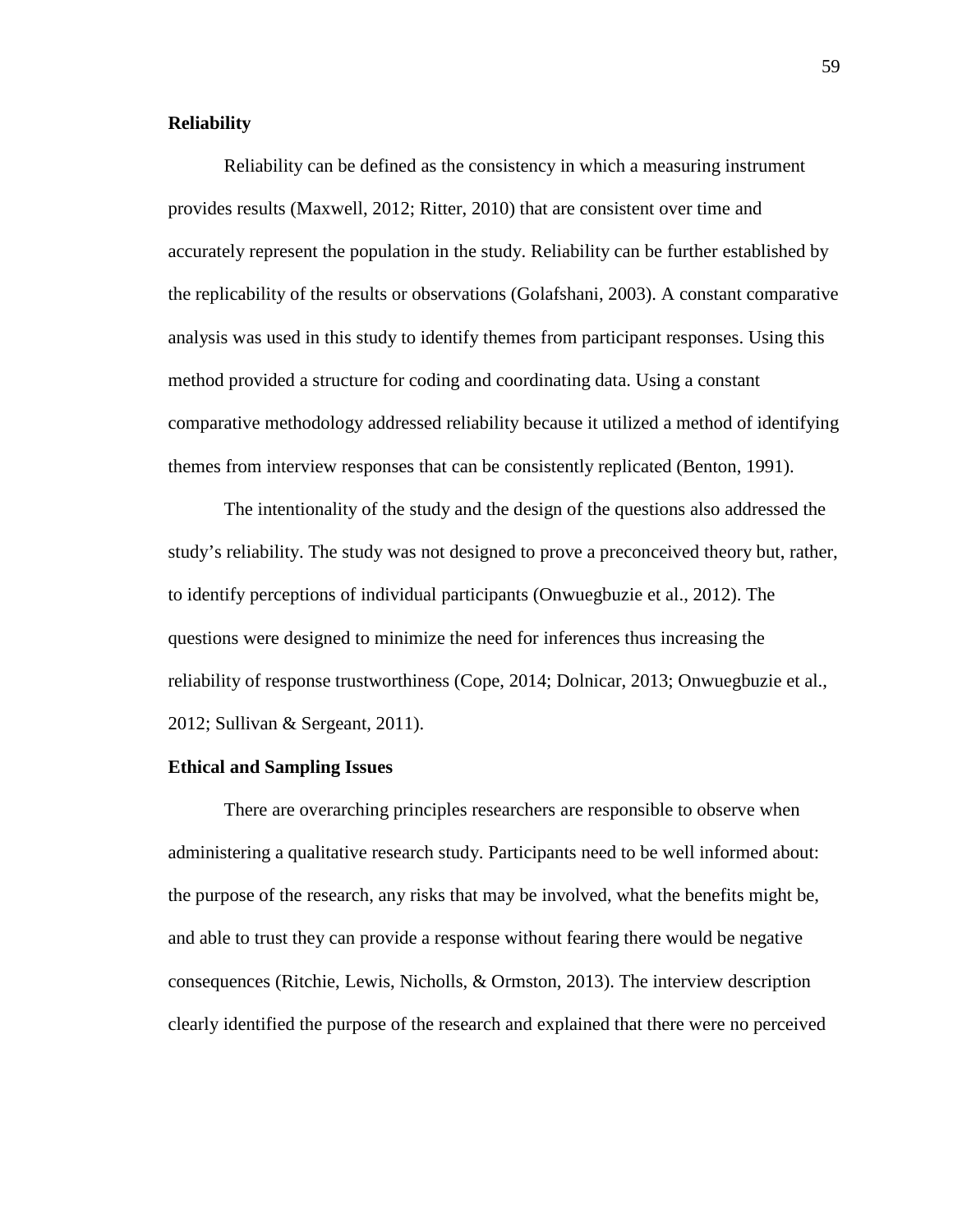risks to participants because their identities and schools' identities would remain anonymous, other than whether they are a teacher or principal.

Seidman (2012) addressed the ethical issue or potential conflicts of gaining access to study participants. First, the written permission was obtained via email, from the New Teacher/Mentorship Facilitator at ESD 105 who administered the provisional teacher retention survey, to make references to the ESD 105 survey when administering the study and interview questions. Because this study involved participants from schools who were identified by their districts from the data of the ESD 105 provisional retention survey, the topic had already been introduced at the district and school principal level.

Principals of the schools identified were contacted directly by telephone and by email, advising them of the purpose of the study. Once they concluded their interviews, the teachers identified by these principals were contacted by phone and by email, advising them of the purpose of the study. Participant permission was obtained following the outlined protocol set forth when approval was obtained from the City University of Seattle's Instructional Review Board.

The processes and results from the study must be presented in a way that is clear and trustworthy to avoid ethical issues related to misleading the audience (Leedy  $\&$ Ormrod, 2010). By adhering to a constant comparative data analysis method, the responses were recorded and categorized verbatim. Participant responses were read back to them to ensure their answers were recorded accurately. The same study narrative and questions were read to every participant to ensure that responses were comparable and valid.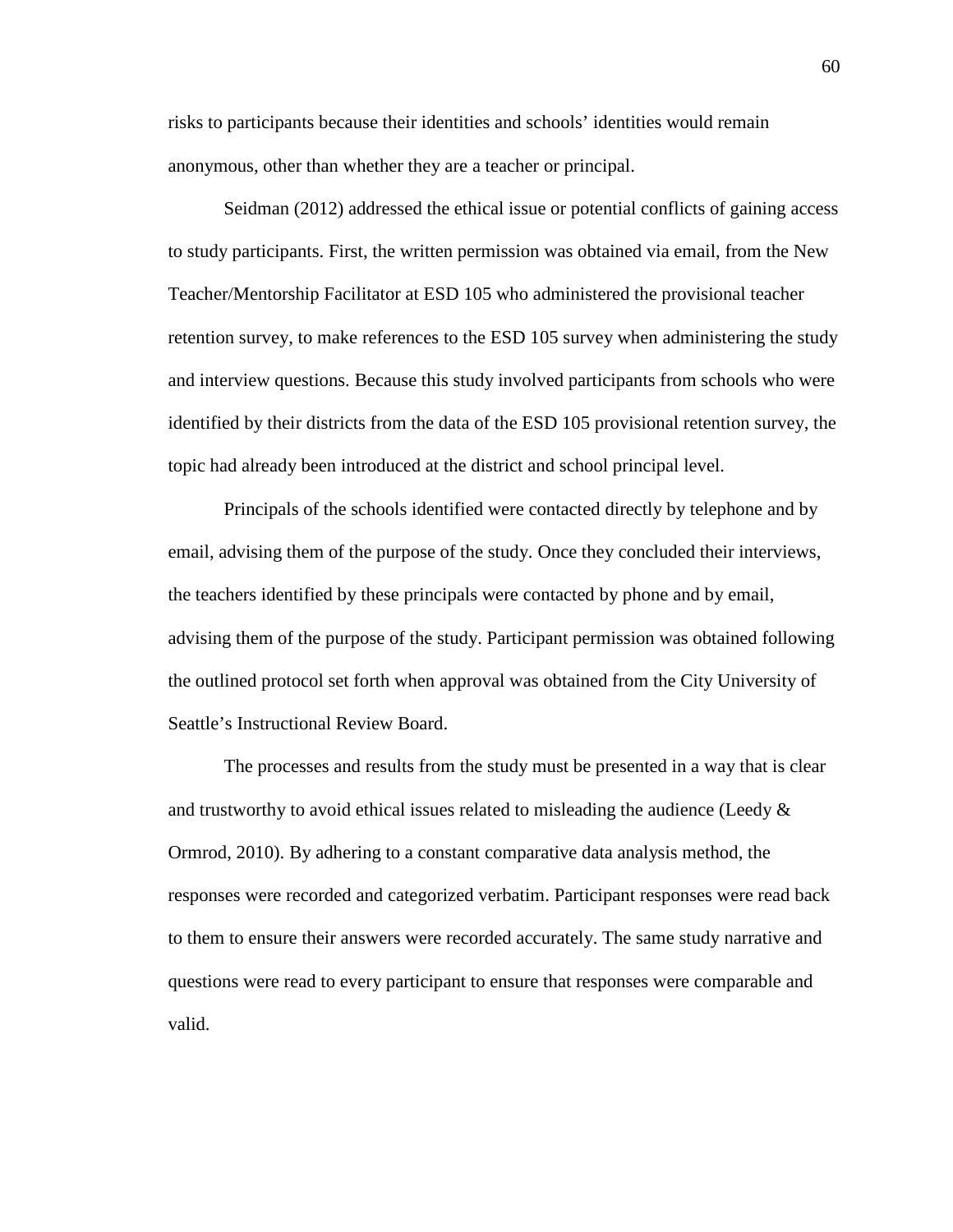Although participants in the study had not worked with, nor worked in the same district as the person performing the study, there had been contact with many of the ESD 105 school principals and superintendents through various trainings and events connected with ESD 105. The person who performed the research was a member of the ESD's New Teacher/Mentor Teacher Roundtable Program, which was a collaboration of OSPI and ESD 105 since 2014. Because he may have already been known to participants prior to this study and was a member of the roundtable program with ESD 105, this could have been viewed as a potential conflict of interest. However, participants may have had an increased level of trust, and their participation may have yielded better results because the person may have been known to some participants and participants may have known that he was already connected with the new teacher retention work of the ESD 105 (Morrison, Gregory, & Thibodeau, 2012).

#### **Summary**

This qualitative study identified what principals in rural schools were effectively doing in their practice to successfully retain new teachers despite the lack of state funding for a comprehensive induction program. This was done by asking open-ended interview questions to principals and formerly provisional teachers in rural schools whose retention rates for provisional teachers were higher than others in the same educational service district. The setting for the survey was described, and the methodology of how the research proceeded was explained. Included in the methodology was the data analysis tool and interview process, description of the participants, and issues of reliability and validity. Ethical and sampling issues were also addressed. Identifying what rural school principals were doing to successfully retain new teachers provides school leaders, district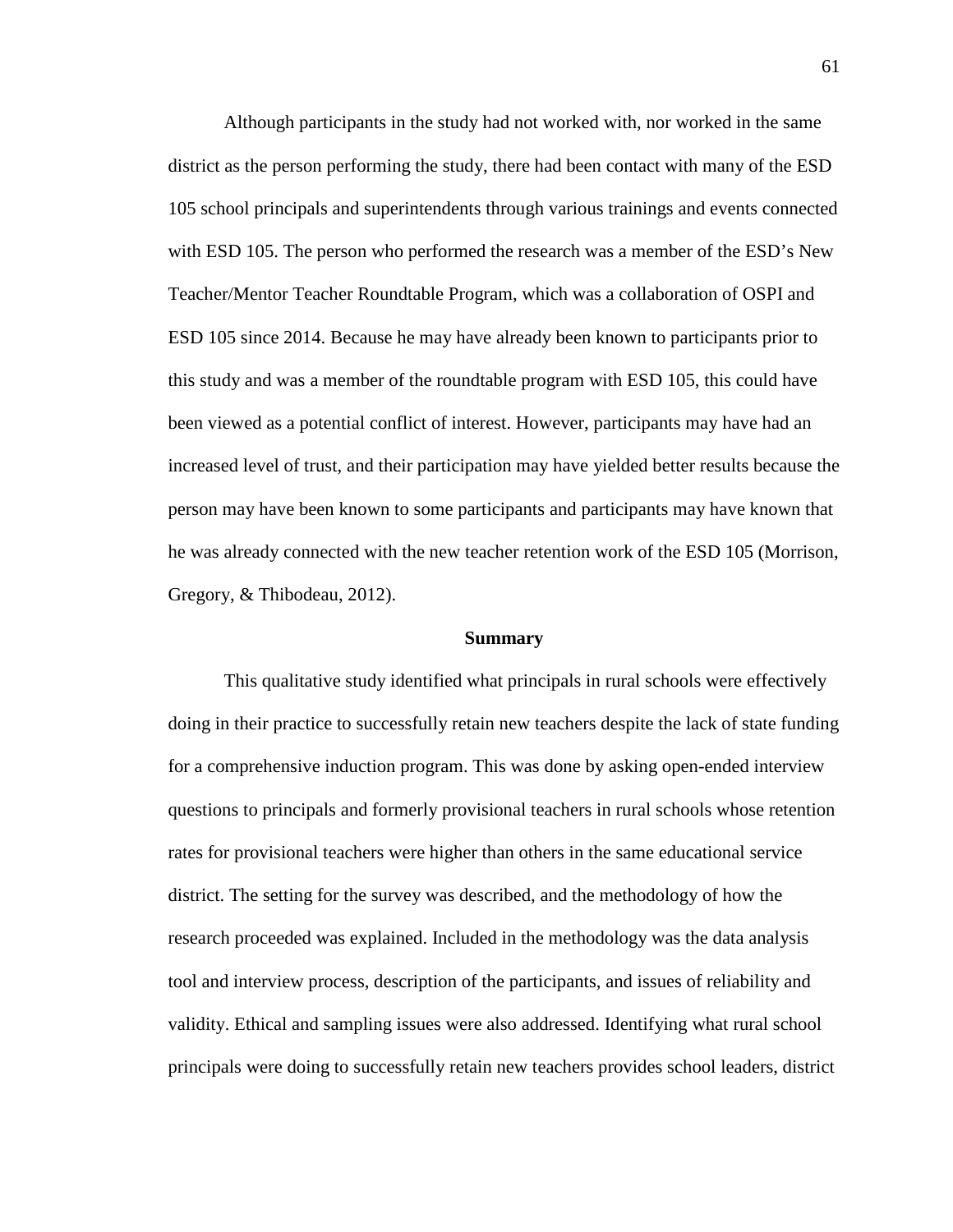leadership, and state-level leaders with an analysis of how teacher induction components were being successfully provided in rural schools with limited fiscal and human resources.

Chapter 4 contains findings from the study. It begins with a review of terminology related the study, the selections process for participants, as well as their profiles. Findings are presented in six themes that appeared in participant's responses.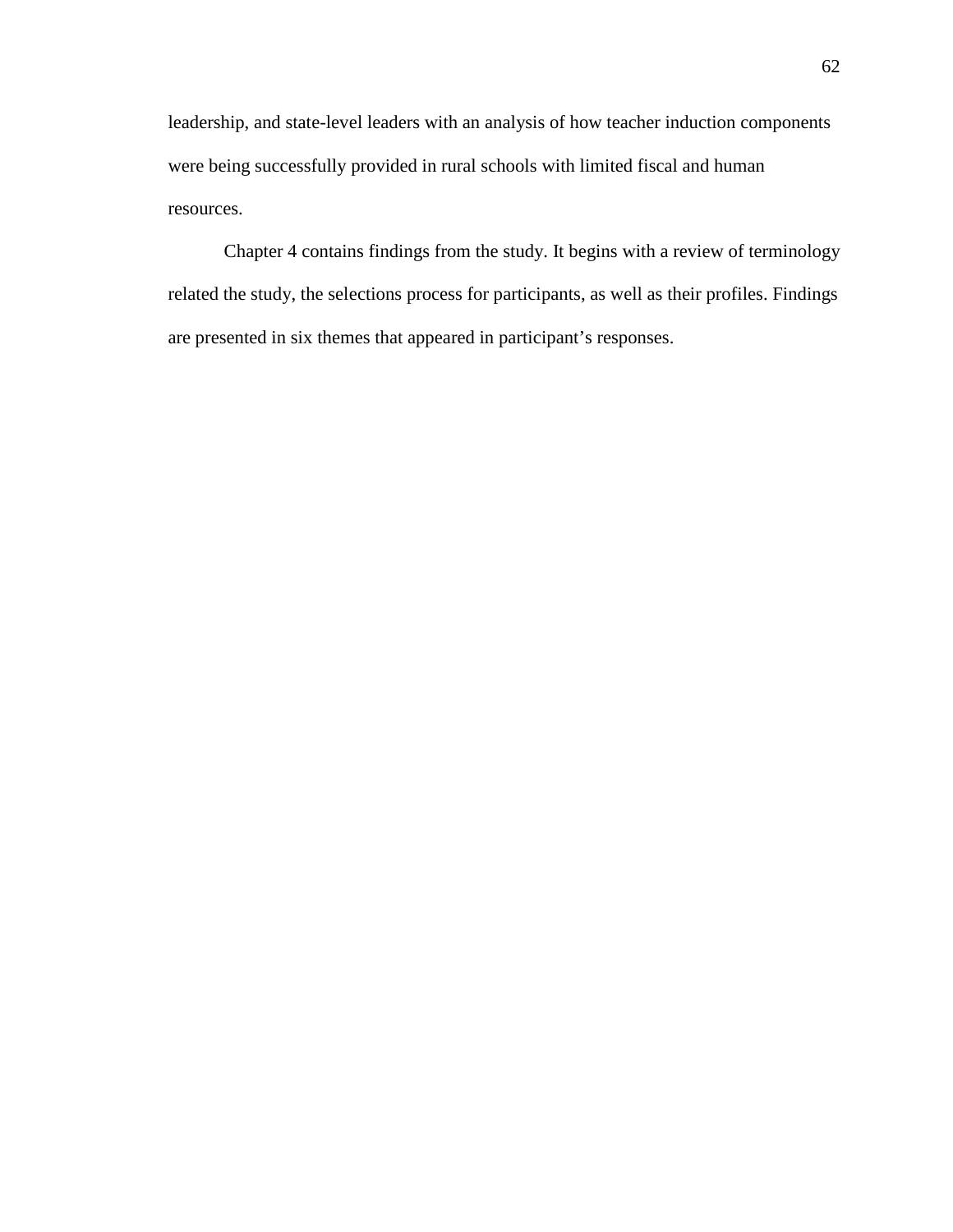## **CHAPTER 4: FINDINGS**

# **Introduction**

The problem addressed in this study was the challenges public school principals in rural school communities face when trying to retain provisional teachers. The purpose of this study was to analyze successful induction programs for provisional teachers in rural Central Washington State schools. Part of this analysis identified what five principals did to successfully retain provisional teachers. Their retention rates of provisional teachers between 2010 and 2014 were among the highest in their ESD. There were two questions that guided this inquiry:

- 1. What are principals in some rural schools in ESD 105 doing to successfully retain provisional teachers?
- 2. What support did former provisional teachers from those schools report as having the biggest impact on their decisions to remain teaching at their respective schools?

This chapter begins with a research overview that includes: a review of terminology, the selection process, and profiles of the participants. Presentation of findings includes the themes that appeared in participant responses. This chapter concludes with a summary.

### **Review of Terminology**

For the purpose of this research, *provisional teacher* refers to teachers who were new to the teaching career or new to the school, be it from another district in Washington State or another state. *Early career teachers* are those who were in the beginning years of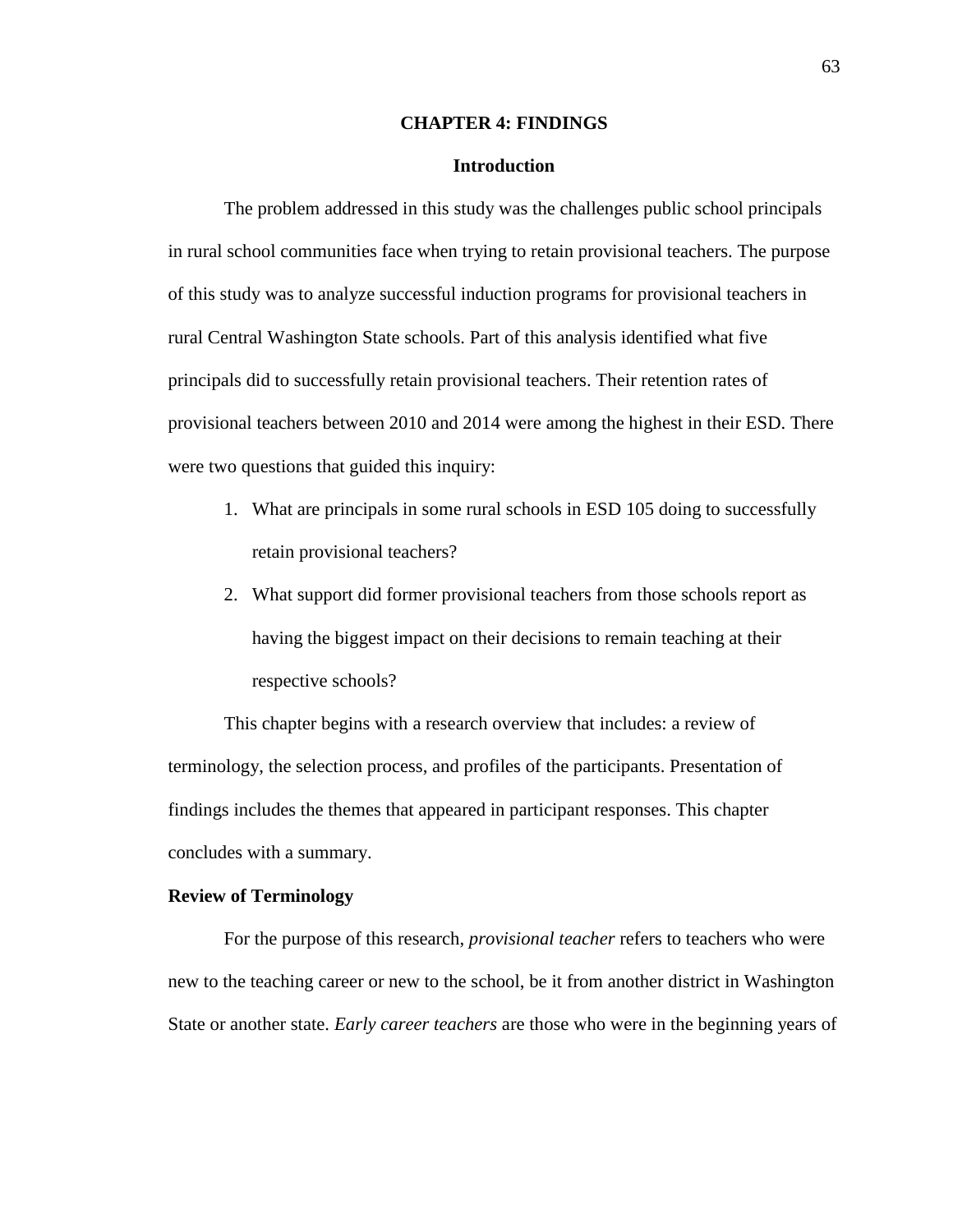teaching. Early career teachers are also considered provisional teachers as they are new to the field and new to the school district.

*Induction programs* refer to systems or components provided for provisional teachers. These programs are intended to support early career teachers in their professional development. As part of the interviews with principals and teachers, five specific components of induction programs found in OSPI's Effective Support for New Teachers in Washington State: Standards for Beginning Teacher Induction were discussed (Charlton and Kritsonis, 2010; OSPI [BEST], 2014). The key components are: time to collaborate with colleagues, job-embedded professional development, teacher autonomy, input with student learning outcomes, and time to interact with supportive educational leaders.

*Time to collaborate with colleagues* is a set time each week for teachers working together to achieve a collective purpose of learning for all their students (Dufour, Eaker, & Dufour, 2010). This involves creating structures to promote a culture of collaboration. This collaboration time is often referred to as team collaboration, teamwork, or professional learning communities. Professional learning communities (PLCs) are defined as a systematic process where teachers work interdependently in order to gain better results for students, teams, and their school (Dufour et al., 2010).

Croft, Coggshall, Dolan, and Powers (2010) referred to *job-embedded professional development* as teacher learning designed to enhance instructional practice to improve student learning. It is grounded in teachers' daily practice and consists of assessing and identifying solutions for immediate problems of practice (Croft et al., 2010).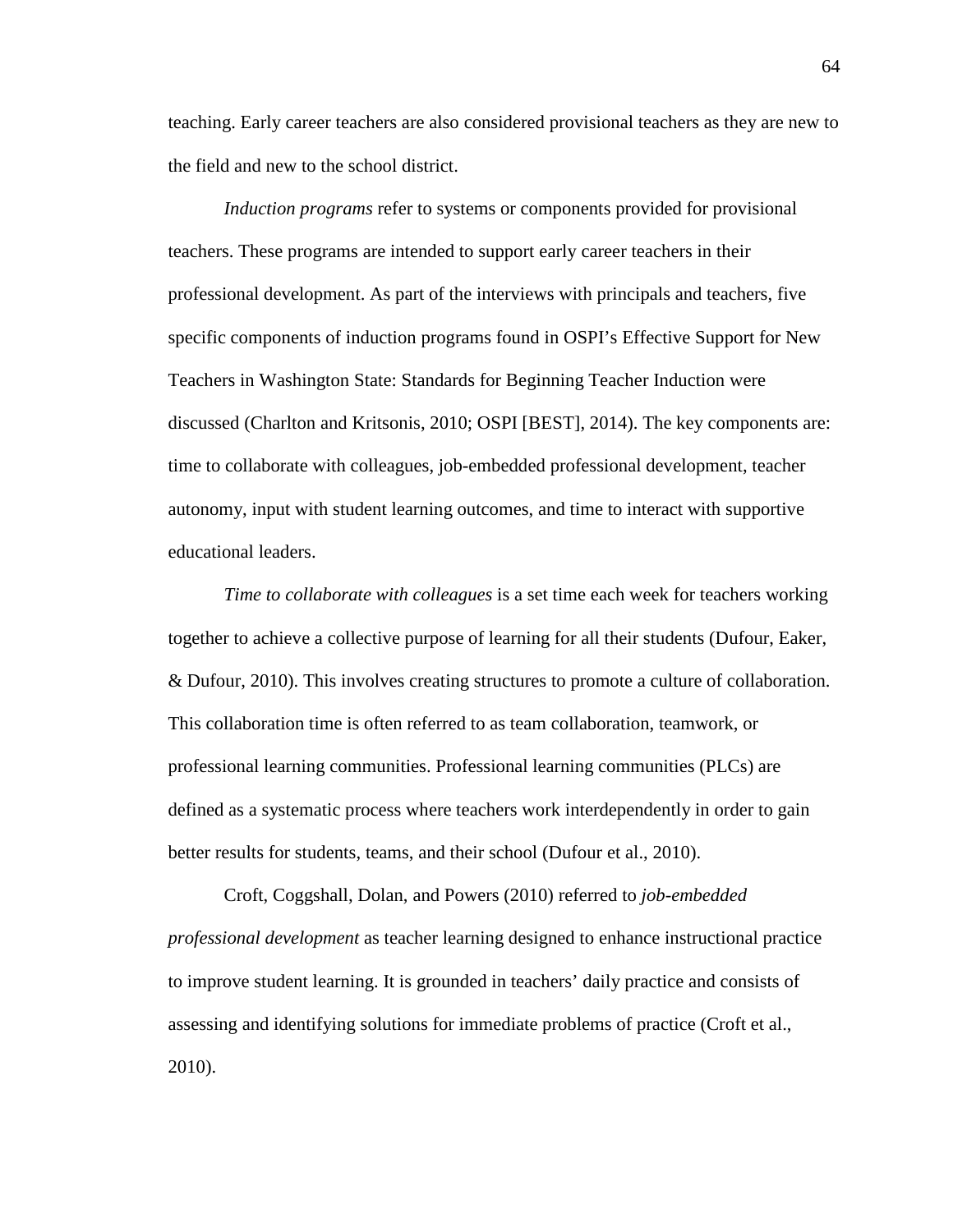*Autonomy* was defined by Vansteenkiste et al. (2012) as encouragement of independence. McGrath (2000) stated there were two dimensions of teacher autonomy: allowing others the freedom of control and action or development that is self-directed. According to Pearson and Moomaw (2005), autonomy can be defined as "the freedom to prescribe the best treatment for their students, as doctors/lawyers do for their patients/clients" (p. 38).

*Time to interact with supportive educational leaders* refers to the availability to talk and/or work with the school principal, assistant principals, and/or instructional coaches. *Student learning outcomes* refer to the expected learning that a teacher intends for students during a specific lesson, unit, or over a specified amount of time (Kuh, Janowski, Ikenberry, & Kinzie 2014). These are also referred to as student growth goals (Washington State Teacher and Principal Evaluation Project, 2016).

The final term, *responsive leadership*, can be defined as a leadership style that "encourages leaders, through a relations and a strengths orientation, to learn about and engage with employee needs, values, goals, and strengths in order to optimize motivation, employee satisfaction, and overall performance" (Lewis, 2015, p. 45).

#### **Selection Process**

Principals and teachers for this study were selected using purposeful selection. Maxwell (2012) and Cohen and Crabtree (2006) stated that purposeful selection, or purposeful random sampling, is a way to identify a targeted population and create a systematic way of selecting cases that is not based on knowledge or hope of what the outcomes may show. Purposeful selection requires intentionally selecting people and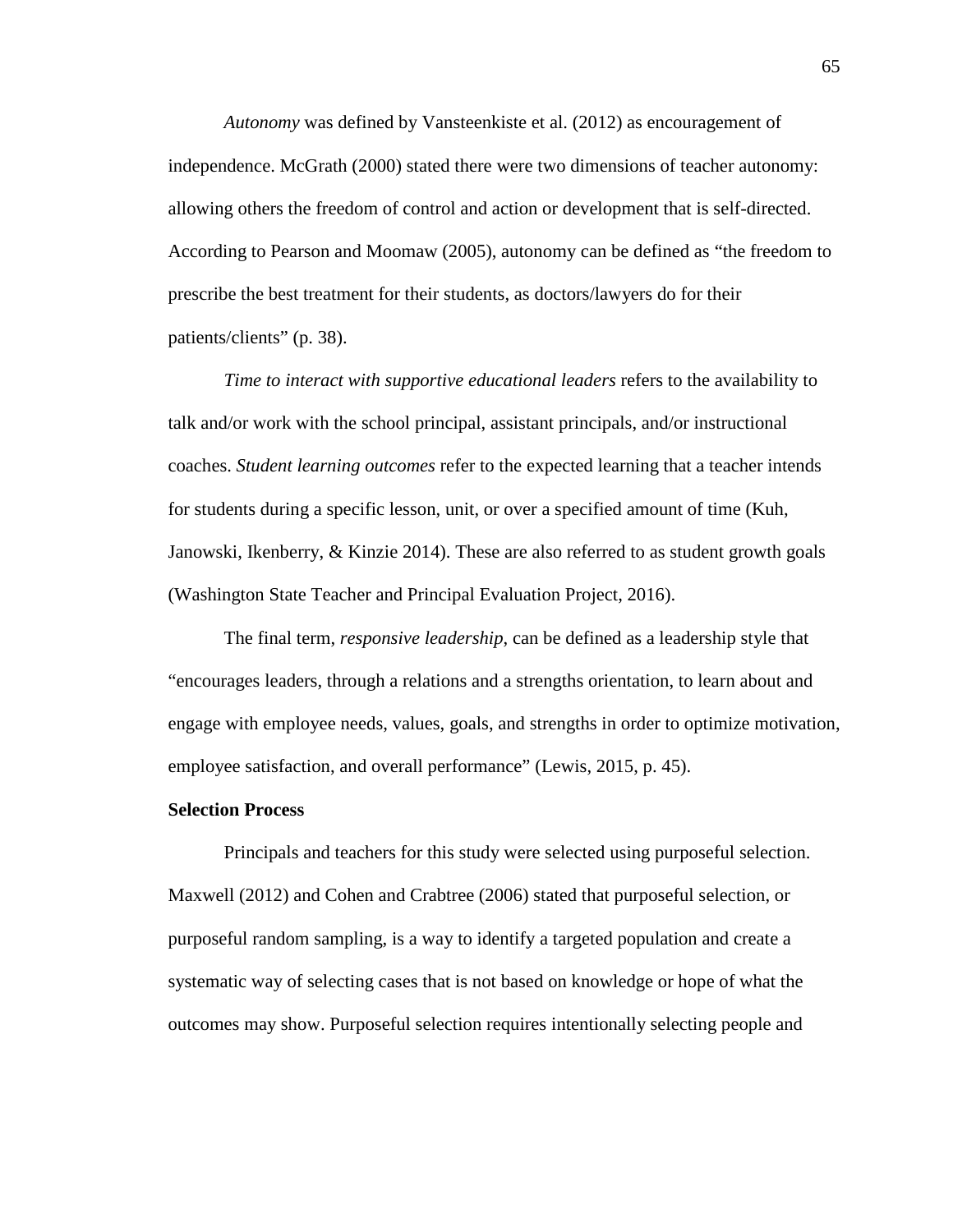settings to gather information that may not be available using other choices (Maxwell, 2012).

Principals and teachers needed to be selected based on successful retention rates for provisional teachers in rural schools. Teacher retention data pertinent to provisional teachers is not reported by Washington State school districts to state education agencies. However, in 2015, ESD 105 surveyed the 25 superintendents of public school districts within its boundaries to gather data about retention rates of provisional teachers employed in their schools between 2010 and 2014. Of the 25 districts, 22 were classified as rural.

Superintendents from 11 rural districts participated in the survey, providing retention information for 32 schools. Data from eight of the 32 schools were not considered for this study because these schools had fewer than three provisional teachers between 2010 and 2014. Information for the remaining 24 schools were evaluated, and five schools with noticeably higher retention rates were selected to be part of this study: one high school, one middle school, and three elementary schools. These five schools were located in four rural school districts.

The rationale for selecting these schools was: (a) they had higher retention rates for provisional teachers than other rural schools in their geographic region, and (b) they had a large enough sample of provisional teachers during those years to provide enough participants for the study. Once the schools were identified, the five principals were contacted by phone or by email and asked if they were willing to be part of the study. All five principals agreed to participate.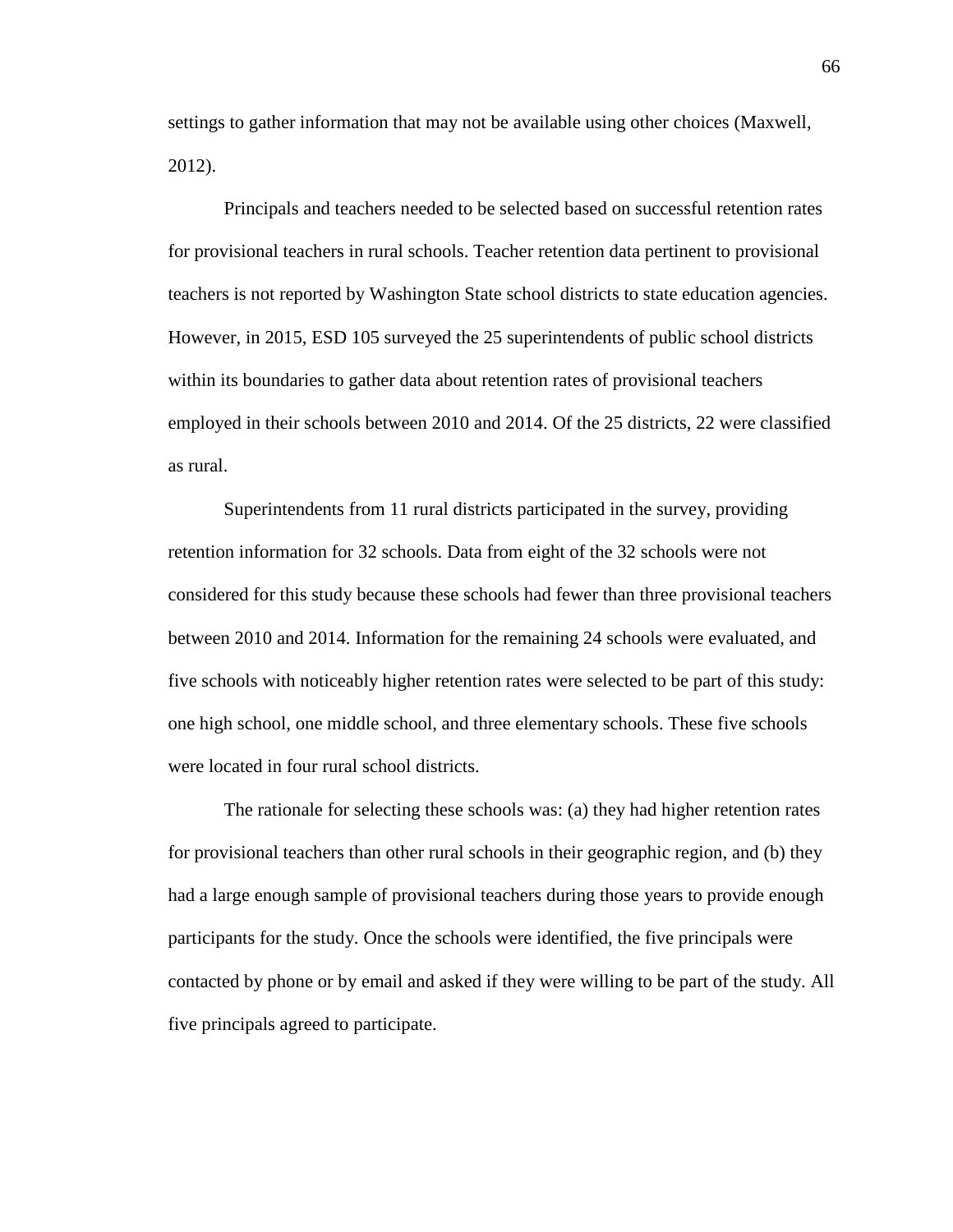At the conclusion of their interviews, each principal was asked to provide names of teachers in his/her school who met the following criteria: (a) the teacher was in provisional status on or before 2010 in this school, and (b) the teacher was still teaching in the same school. Principals identified 19 teachers from their schools who met these criteria. All 19 teachers were contacted and 13 agreed to participate in the study. One teacher asked if she could communicate via email and the remaining 12 were interviewed by telephone.

#### **Participant Profiles**

The principals interviewed had between two and 33 years of experience working as principals in the same school during the time of the interview. One of the principals worked in a school that had 86% retention for provisional teachers from 2010 to 2014, having 18 of 21 provisional teachers return during that time span. The other four principals worked in schools with 100% retention of provisional teachers from 2010 to 2014, according to the ESD 105 survey. There were four male principals and one female.

The profiles of the teachers were as follows: two high school teachers, one middle school teacher, and ten elementary school teachers. Their years of experience ranged from five to 13. Every elementary grade was represented, and the subjects taught by the middle school and high school teachers were mathematics and English. All of the teachers were female.

#### **Presentation of Findings**

This section includes findings from the interviews. In addition to the information gathered from participants about the components of successful induction programs, the frequency of common or similar responses was used to group responses into themes. The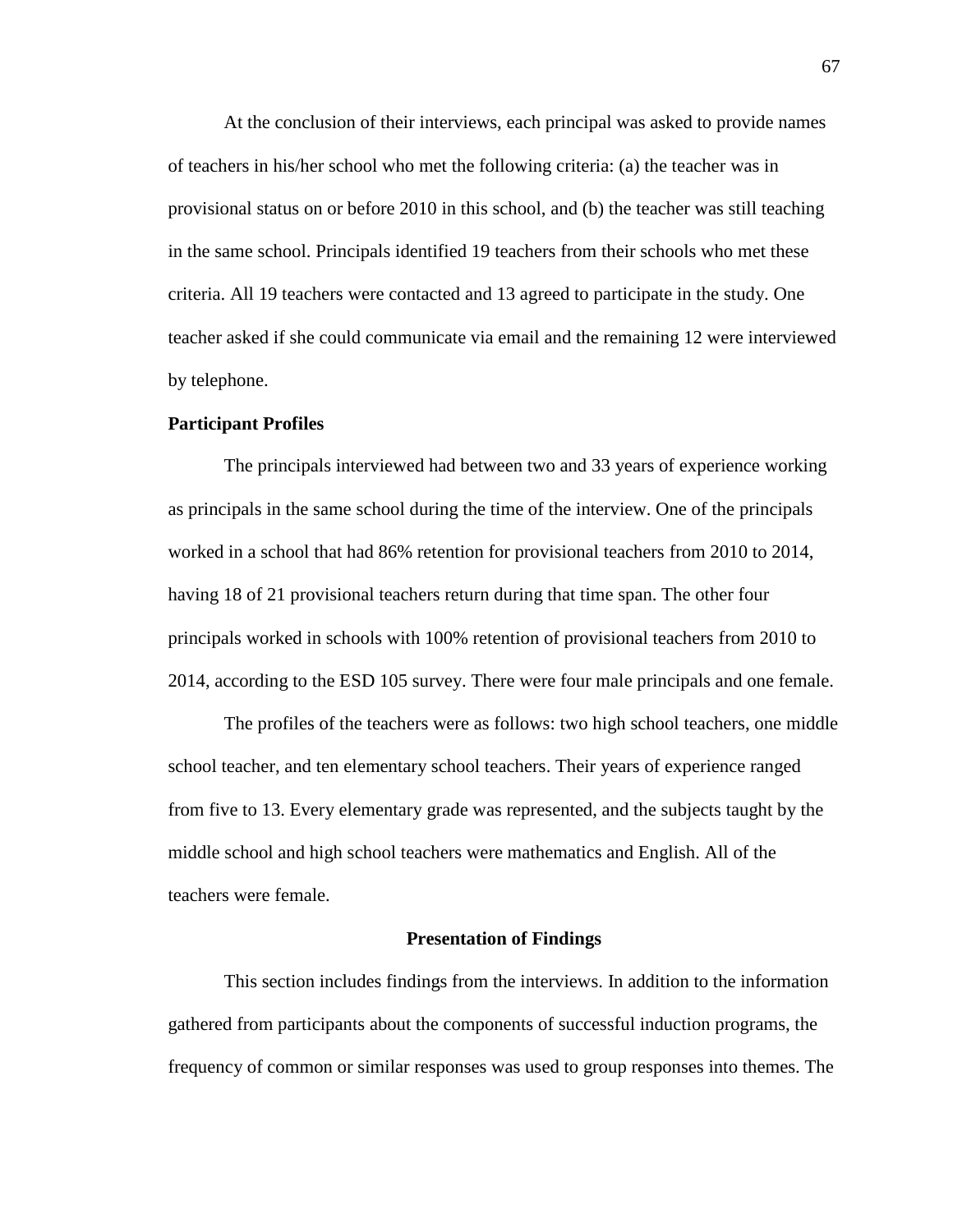themes that were identified are: professional development, time to interact with colleagues**,** supportive school leadership, positive school culture, and location and community.

#### **Components of Successful Induction Programs**

Of the five principals, one principal reported that, as part of the induction program, he provided four of the five components (Charlton and Kritsonis, 2010). Jobembedded professional development was the component not included. This principal's retention rates from 2010 to 2014 was 86%, having 18 of 21 provisional teachers return over these five years. The remaining four principals reported they provided all five components for their provisional teachers. One principal shared that several of these components were provided as support from the district level, and provisional teachers were eligible to participate in these professional development opportunities for the duration of up to their fourth year of teaching in the district. Another discussed how using the evaluation process and feedback cycle was something he considered as a component of his induction program. These four principals all had 100% retention rates for provisional teachers from 2010 to 2014.

One finding that emerged from principal responses was that implementing all five components can have a positive impact on retention of provisional teachers in rural schools. Another finding, based on discussing these components with principals, was that most of the principals felt they did not provide these components as part of an induction program specific to provisional teachers but that these were practices they strived to provide for all teachers.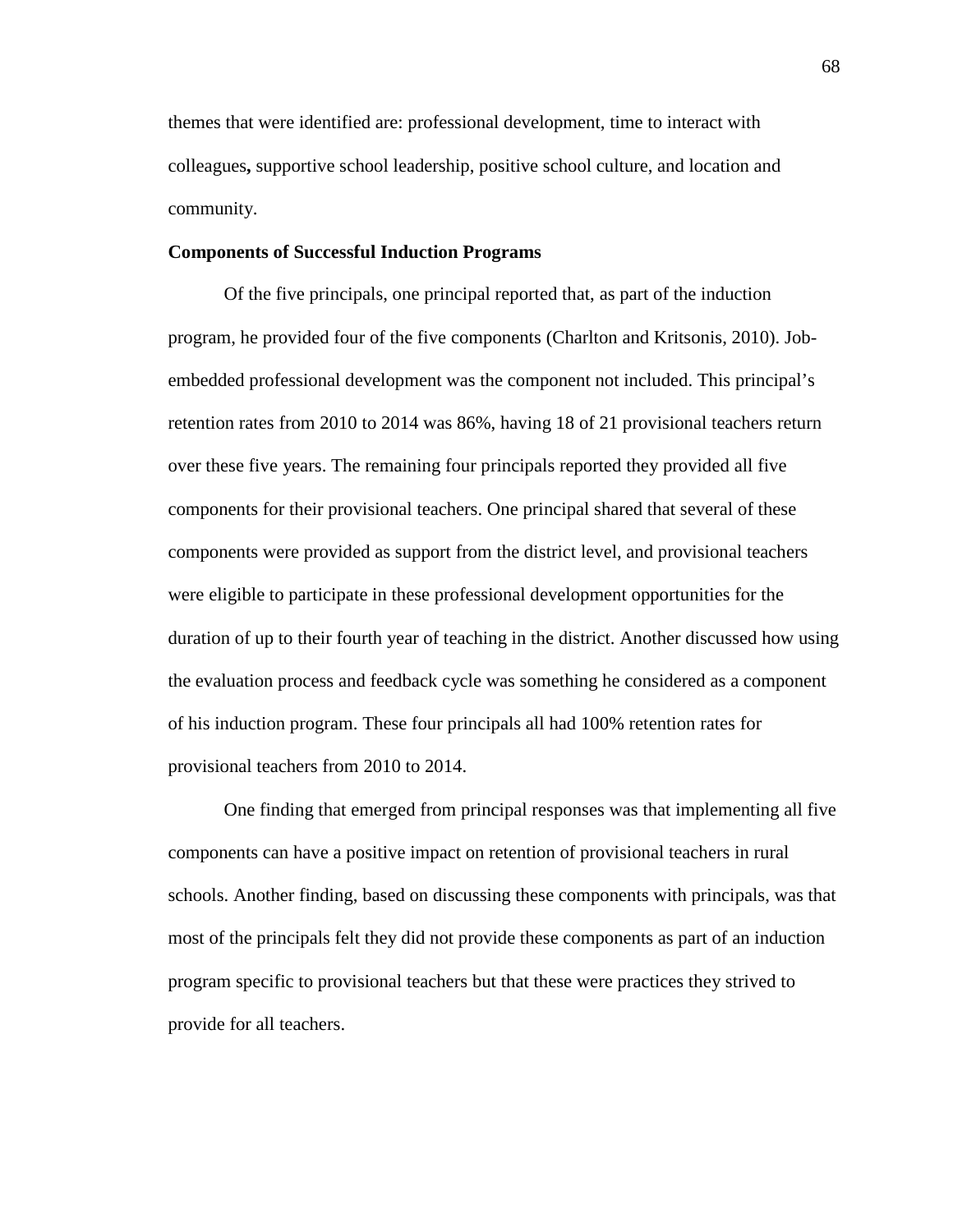#### **Professional Development**

Job-embedded professional development, as a component, was the Charlton and Kristonis (2010) induction component that was discussed the least. The comments that were offered suggested that teachers were uncertain about its impact. When asked if jobembedded professional development had a significant impact on their decisions to continue teaching at the same school, responses included, "Sure," or "Yeah, I guess so," or "Ummm…. [pausing] yes." In summary, most of them took noticeably longer to think about and provide a response to questions about professional development than they did with their other responses.

When teachers were given the opportunity to talk specifically about their principals and could offer a list of traits or strategies their principals provided that had an impact on their retention, professional development was only mentioned by two teachers. One teacher said, "[Principal] has been supportive with parents and in professional development." Another said, "Oh, [principal] encourages professional development and individualized PD [professional development] to meet our needs." Neither teacher, however, provided any further specific information or examples related to their professional development experiences. Despite the fewer number of responses offered, professional development was still a theme that was common among principals and some teachers.

#### **Time to Interact with Colleagues**

Working together in teams or teaching partners, and being part of a professional learning community (PLC) were common responses among teachers. One principal shared, "The staff, as a whole, is so supportive. They work collegially. Also, I provide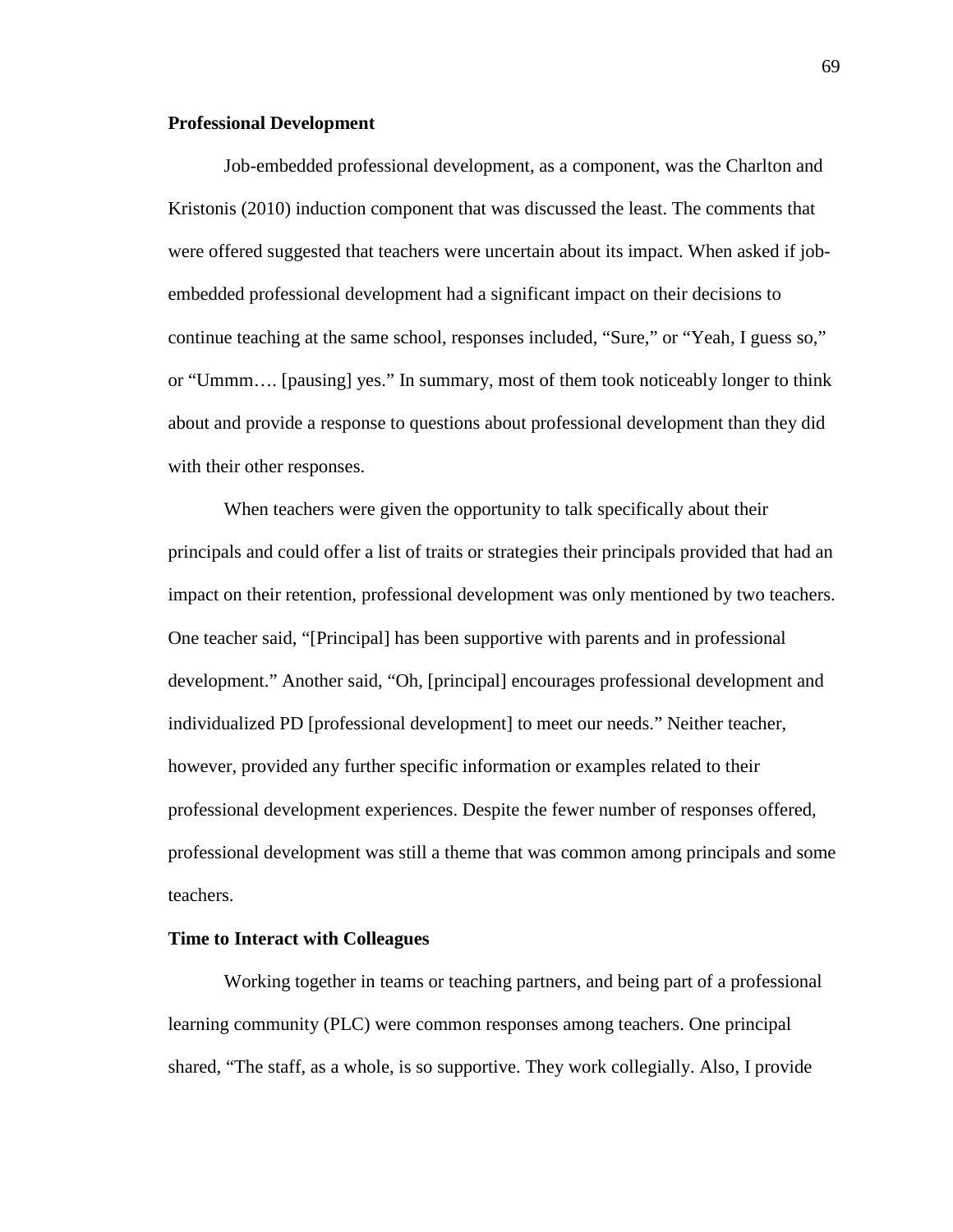ongoing collaborative time, including one hour a week for PLCs and scheduling common prep periods." Another principal also discussed giving provisional teachers "valued support from within their team."

Initially, only three teachers identified team collaboration or professional learning communities as something their principal did that encouraged them to continue working at the same school. But in the final question that asked what "other factors" had an impact on their retention, nine of the 13 teachers mentioned their school's sense of community, and how they worked together, collaborated, and supported each other. For some of the teachers, all of their responses were centered on the support of their professional learning communities. One teacher said, "I'd say the PLC time to work with grade-level teams during the week. [Principal] provides us with 30 minutes, four days a week to collaborate with our teams. The work with my team makes my job so much easier."

Teachers responded that the people they worked with had a significant impact on their decision to continue teaching in these rural schools. One teacher shared that, "I'm staying because of my team." A second teacher also discussed the negative experiences she has had, but pointed out, "My team has been my main reason for staying."

#### **Supportive School Leadership**

A prevalent theme throughout the responses was *support*. Participants identified several key components that make up this theme: autonomy and trust, input with student learning outcomes, authentic relationships, effective communication, and support, though the definitions and examples of support differed between teachers and principals. Discussions with teachers about the support they received from their principals revealed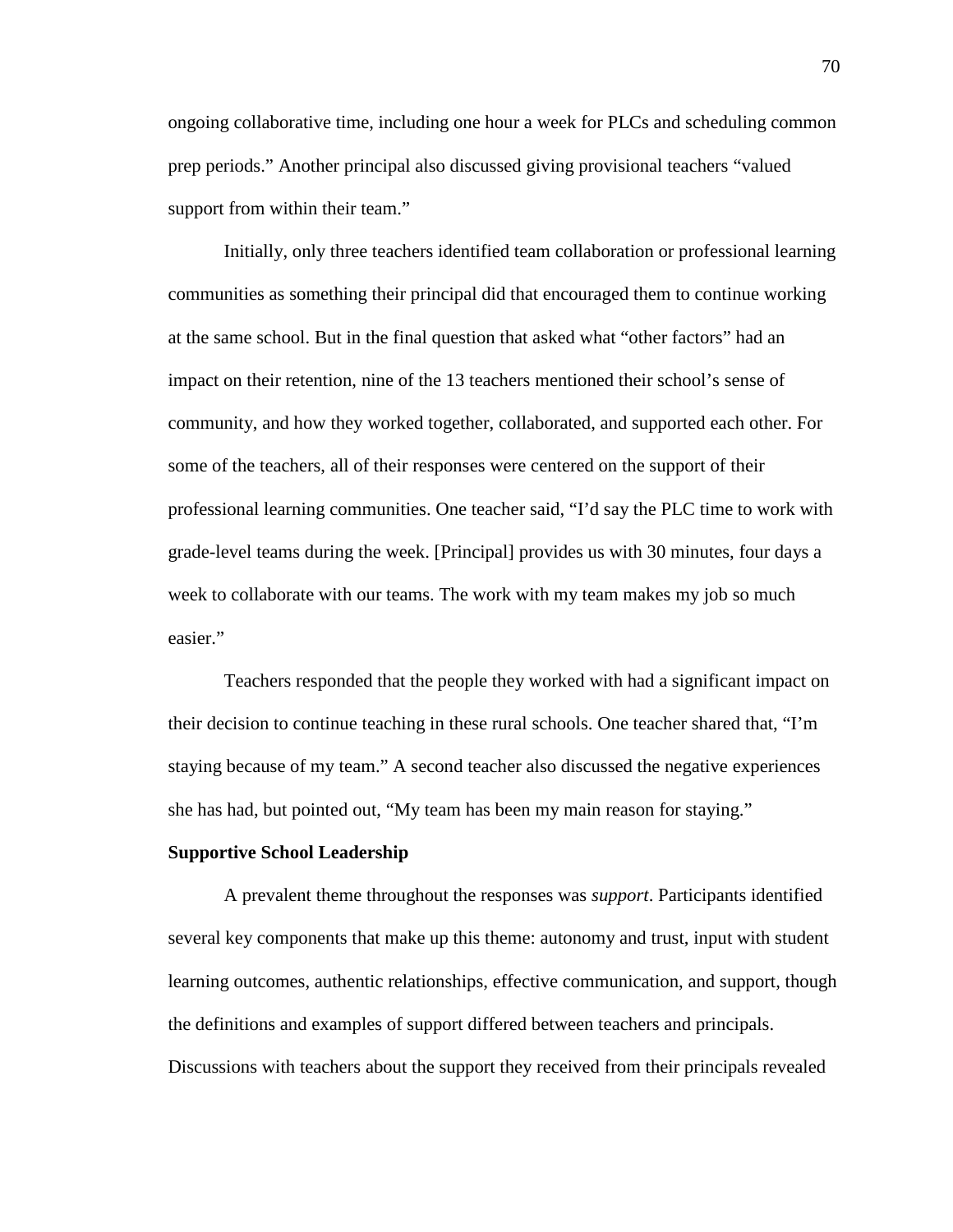that they were positively impacted by a leadership style referred to as responsive leadership.

A responsive leader makes connections with teachers. When teachers described their principals, they indicated that they created relationships with them. Several teachers talked about the sense of community that their principal had created. "[Principal] really focuses on making the school a community, a big family." [Principal] builds relationships, I know [principal] cares." Because of these connections teachers want to continue working for them. Another shared, "My principal has realistic expectations and shares our work load to the best of [his/her] ability."

Teachers defined feeling supported as being empowered by their principal with decision-making, autonomy to teach, and feeling supported to take risks. "[Principal] trusts and supports teachers, listens to teachers." Another teacher said, "[Principal] trusts us to do our job and is supportive and not judgmental. I know I can go to [Principal] with issues and feel safe doing so." One teacher stated, when discussing the components her principal provided, "I felt important. My principal made me feel valued and that I mattered."

Not only did teacher participants state that their principals were being supportive and positive, they described how their principals interacted and behaved in a manner that made them feel trusted and empowered. Teachers shared that their principals treated them like professionals and, as one stated, "…trusts teachers to make best decisions for kids and gives us space to make those decisions and gives us the freedom to do that." A teacher said, "I feel trusted, by my principal and by my team. My principal trusts and supports [his/her] teachers." Another teacher simply stated, "Our principal trusts us." One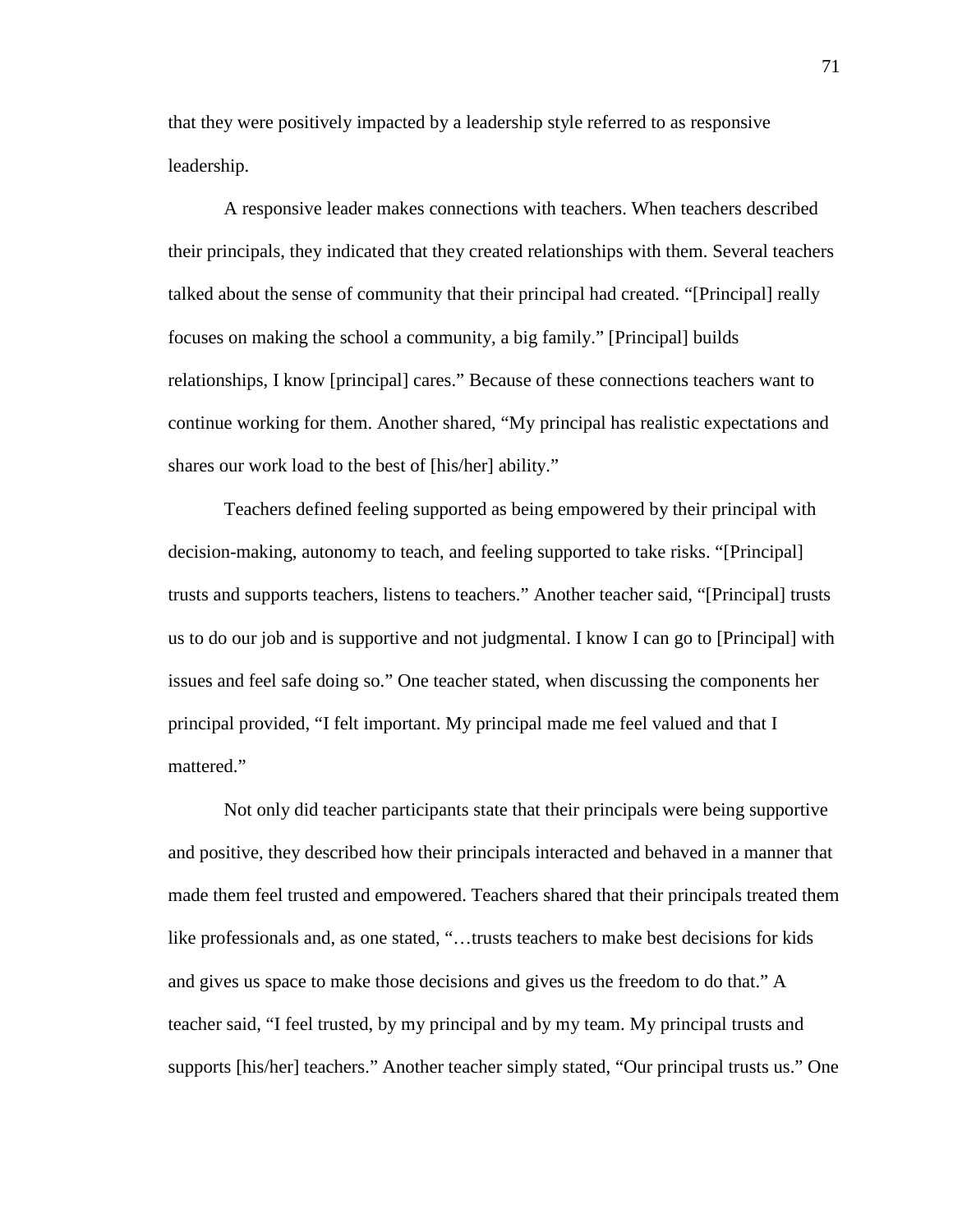teacher stated, when discussing components her principal provided for her as a provisional teacher, "I felt important. My principal made me feel valued and that I mattered."

Another frequent component, repeated by 10 of 13 teachers, was *opportunities to provide input regarding student-learning outcomes*. Teachers shared that their principals trusted their input and suggestions when it came to student-based decisions. Teachers reported feeling valued, and that they were *treated like experts*. When asked if these opportunities had an impact on their retention, responses included, "Oh, yes." "Absolutely" and "Yes, this is very important."

The collective comments revealed that these principals modeled a responsive leadership style because they had the capacity to listen and communicate effectively, and checked in often to ensure that the teachers were feeling supported (Aponte‐Soto et al., 2014; Johnson, 2014; Lewis, 2015). Being a good listener and communicator was repeated five different times by different teachers. Their responses included having a principal who was available to talk with and who listened. One teacher shared that her principal "provided clear communication and always seemed to be aware of what was going on, without being controlling."

The theme of support from one's principal emerged as participants discussed the value of mentors, teammates, and/or the implementation of professional learning communities as a practice that helped them as early career teachers. However, the type of support that principals discussed was different than the type of support teachers reported receiving. Principals shared that they tried to pair provisional teachers with "great mentor teachers," "someone that the administrators trusted." One principal responded that the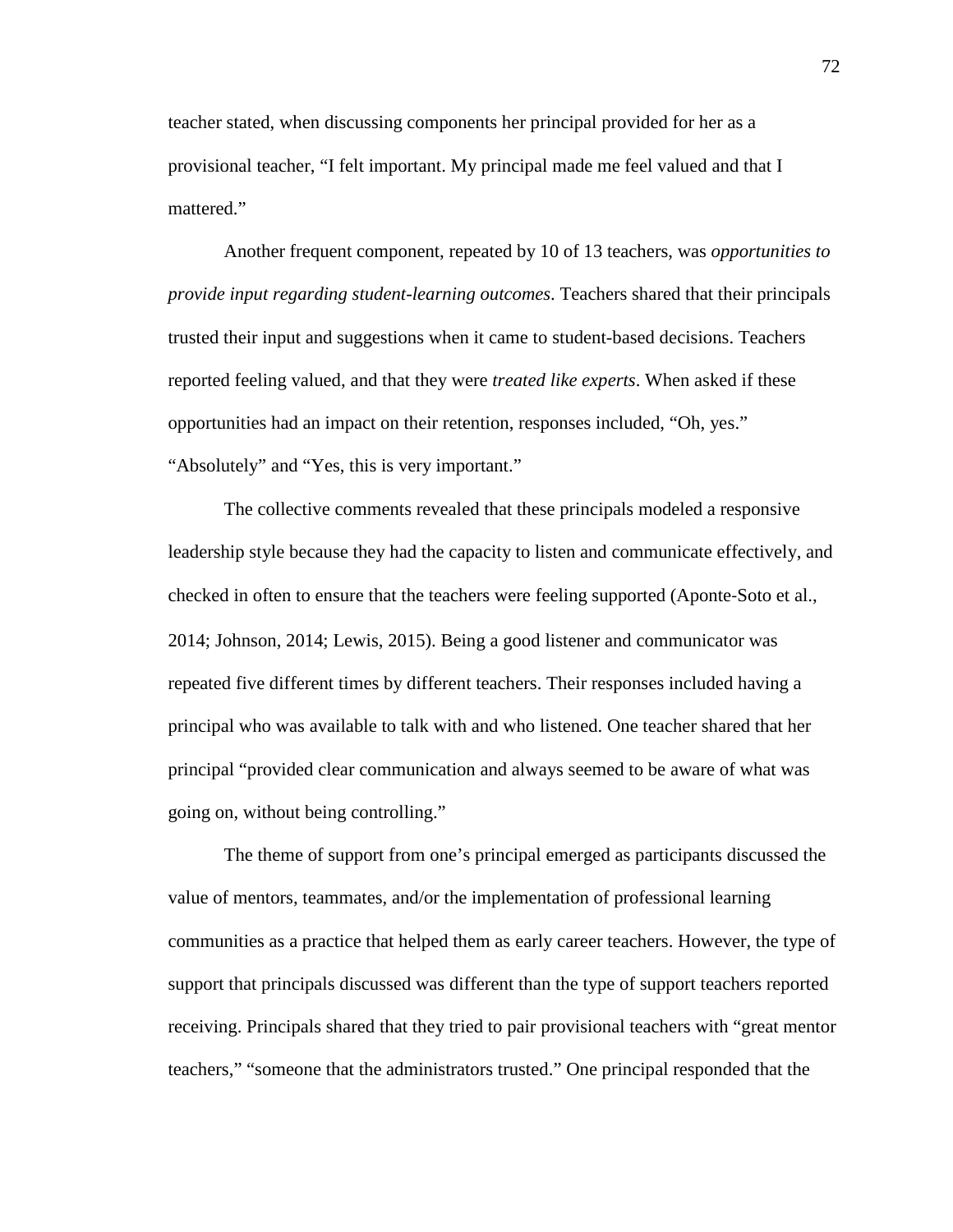district provided teachers with an induction program that lasted for the first four years after the teacher is hired. They become part of a district-wide cohort and receive professional development and training together. Principals commonly defined supporting teachers as providing mentor teachers, being part of strong teaching teams, and utilizing PLCs.

While principals identified the importance of mentors and creating a system of support, teachers did not talk about mentor teachers, district-level cohorts/induction program, or anything systematic. Teachers shared that their desire to continue working in the same school was positively impacted when their principals supported them with challenging parents and/or students. Feeling supported to one teacher meant that the principal did not seem to be judgmental, but had created a relaxed atmosphere. This teacher continued to say, "I am comfortable in the sense that I know I have the support from my administrator to be a successful teacher. I also know that [Principal] has experience in the classroom and is very aware of the every-day struggles teachers can face."

Teachers talked about feeling comfortable going to their principal when they needed help with a problem. One teacher described her principal as "a coach," someone who helped "improve her skills and supported her with professional development." Principals felt they were effective because they were placing provisional teachers with the right people to support them, but provisional teachers continued working for these principals because of what the principals did for them.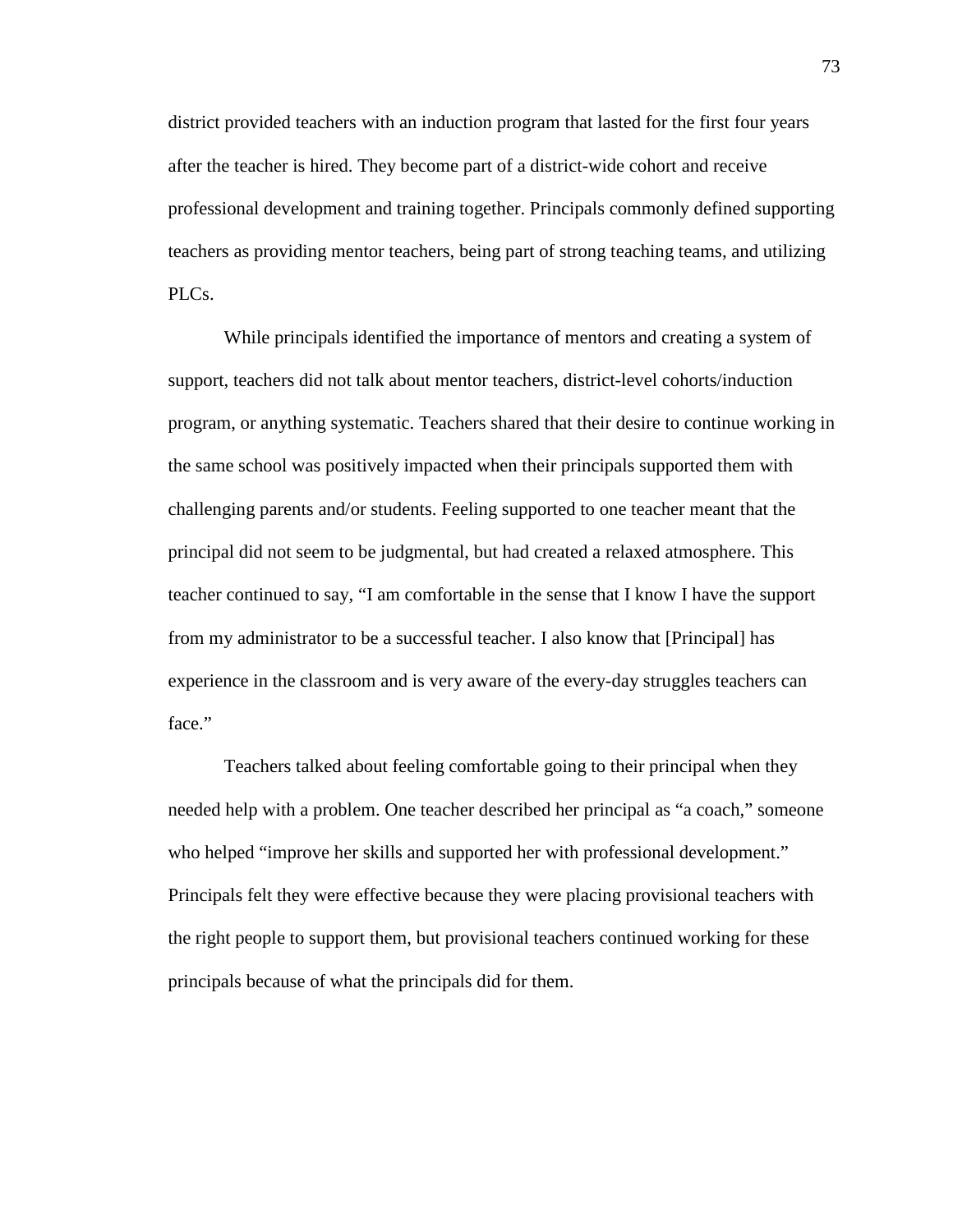# **Positive School Culture**

A theme that was most consistent between principals and teachers was having a positive school culture and work environment. Research has found that teachers in schools with positive school environments had improved perceptions of self-efficacy and job satisfaction (Collie, Shapka, and Perry, 2012; Kelm & McIntosh, 2012). One principal said, "We have a positive work environment and I provide them with tons of support." Other responses included how "great the kids in the school" were and that "the school community was a great place." A reason why one principal felt his/her teachers chose to continue teaching in the same school was because, "I help them be successful by giving them a good working environment.**"**

Teachers cited positive school culture as a significant reason for their decisions to continue teaching at their respective schools. There were 10 of 13 teachers who directly connected having a positive school culture with the positive leadership style of their principals. One teacher shared that she left a previous school because the leadership had created such a negative environment but that at her current school she felt "encouraged, welcomed, and valued." Some examples of positive school environment from teachers were phrases such as: "sense of family," "positive interactions with my principal," and "the principal always has a positive demeanor." Another teacher, when asked what her principal did that had a significant impact on her decision to continue teaching in the same school, said, "[Principal] has created a positive environment, within staff and whole school."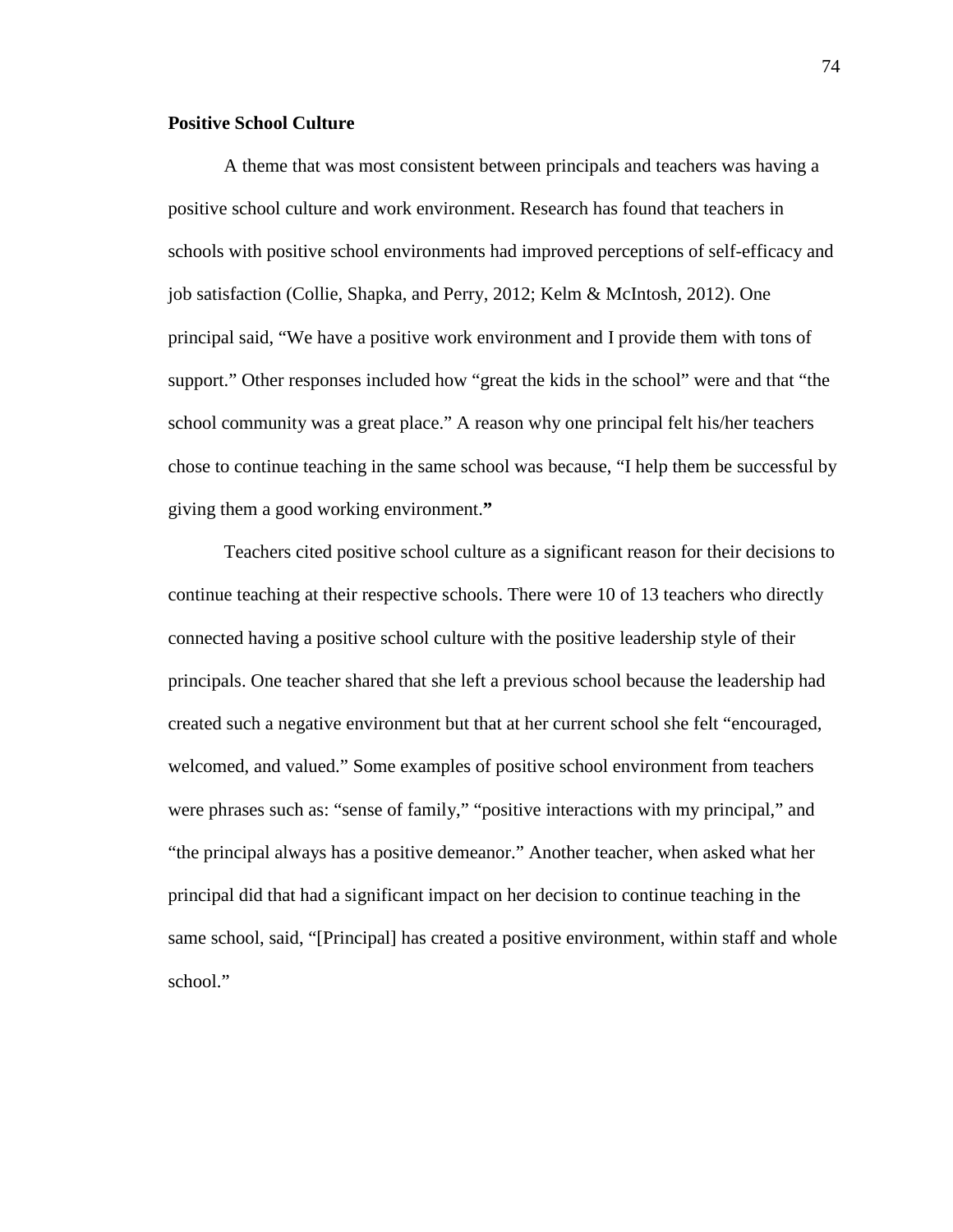# **Location and Community**

There was one theme that did not have any direct correlation to principals. For nine of the teachers, their decision to continue working in their rural schools was impacted, in part, because their school was located in the same community where they resided. "Geographic location – it's my own community, I live here," was one teacher's response. Another stated, while discussing why she continued working in the same school, "It was the people I work with and the community. I live in the community and it's really supportive of the school."

Teachers who reside in rural communities understand the struggles and challenges their students face. When discussing this factor, one teacher said, "It's a smaller community with great parent involvement. [City] is my hometown. I know this place." One teacher shared that she did not reside in the same community but "loved the school environment" and working for the principal so much that "it was worth the drive." It is unknown if the other three teachers did or did not reside in the same community because they were not specifically asked where their residence is located.

#### **Summary**

The purpose of this study was to analyze successful induction programs for provisional teachers. There were two key questions guiding this study:

1) What are principals in some rural schools in ESD 105 doing to successfully retain provisional teachers?

2) What support did former provisional teachers from those schools report as having the biggest impact on their decisions to remain teaching at their respective schools?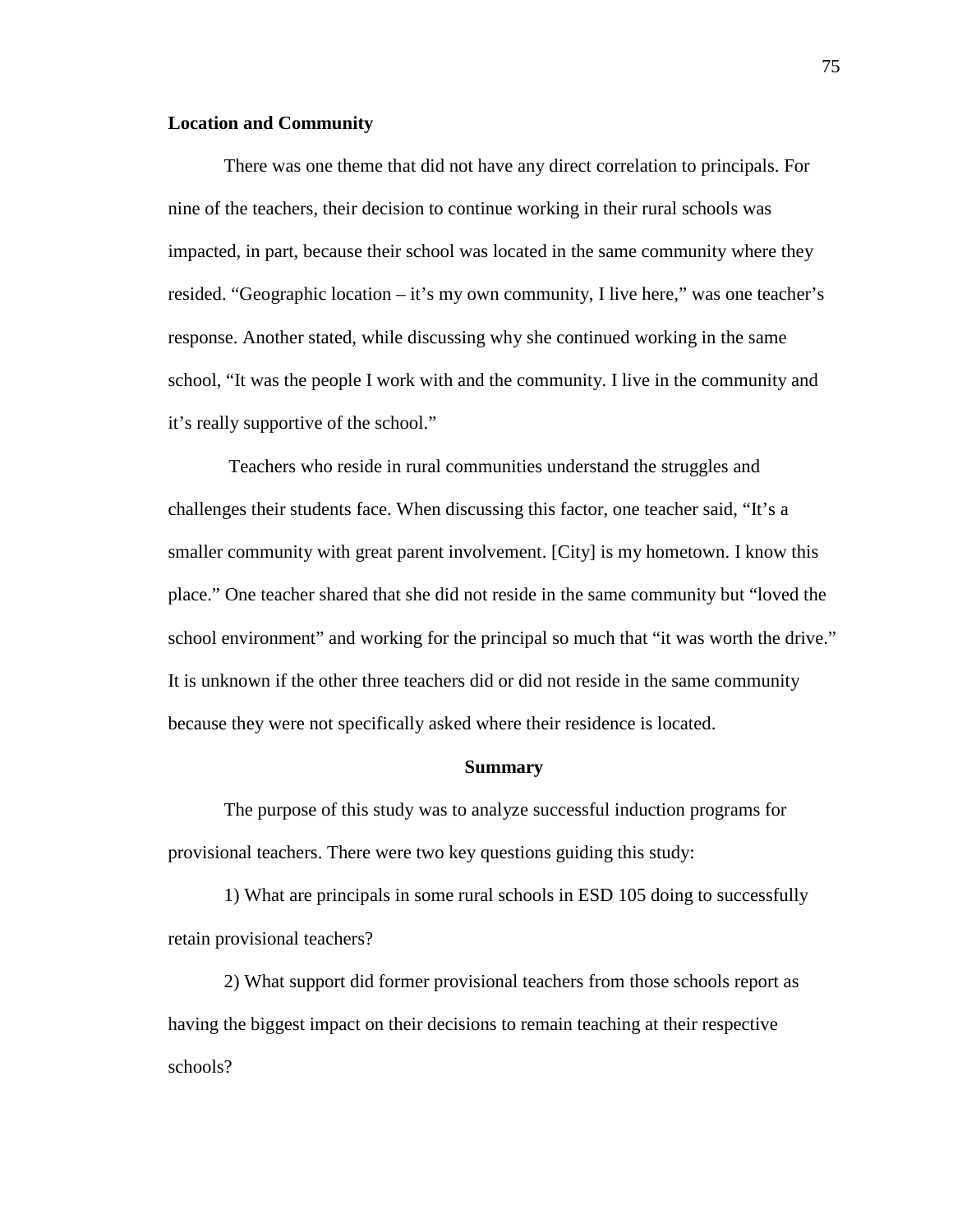Participants provided answers to interview questions intended to seek responses to these two fundamental research questions. Themes emerged from the frequency of participant responses, and these themes were specifically defined from the perspectives of both principals and their teachers. Participants also identified the successful induction programs these principals provided for provisional teachers.

#### **Summary of Findings**

- Of the five specific components presented to teachers, the components that teachers most commonly reported having an impact on retention were: opportunities to provide input regarding student learning outcomes, time to interact with supportive educational leaders, and a sense of autonomy.
- Principals believed one reason they successfully retained provisional teachers in their rural schools was because they paired new and provisional teachers with strong mentor teachers. However, there was no mention by any teacher that having mentor teachers had an impact on his/her decision to stay.
- Only one principal felt that establishing professional learning communities and having common preparation time to support team collaboration had an impact on retention. However, one of the most frequent response from teachers was being part of a professional learning community, the teachers they worked with, and/or having time allocated in their work schedule specifically for collaboration. There were two teachers who reported they had contemplated leaving their schools, but their teaching teams were the reason they were still there.
- When asked what their principals did that had an impact on their retention as provisional teachers, almost all teachers reported that their principal had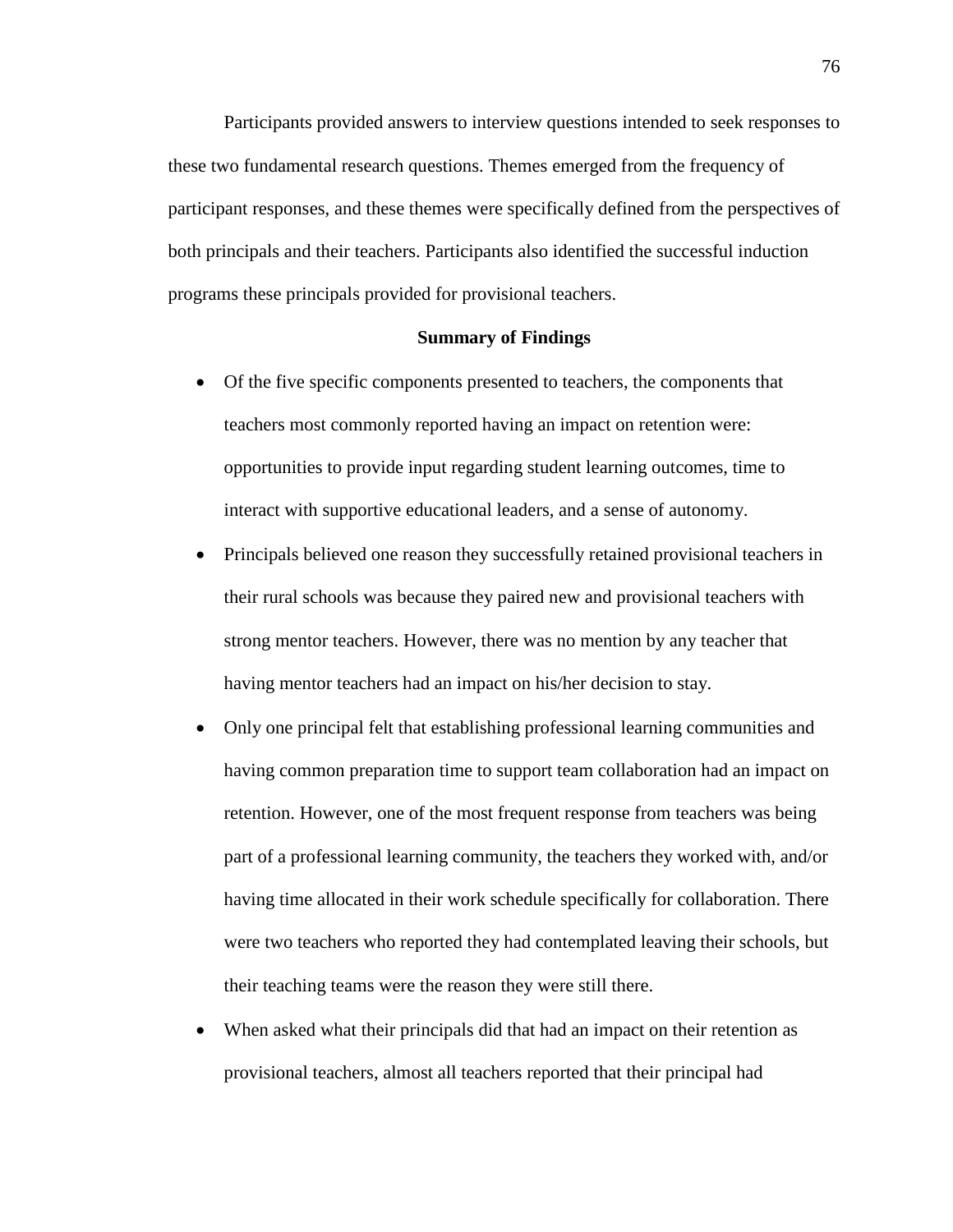established a positive school and work environment. Four of the five principals also reported that establishing a positive school culture was one reason why they felt they were successful.

- The type of support that principals felt had a positive impact on retention of provisional teachers included mentor teachers, district-level training and cohorts, and using the teacher performance evaluation system to provide feedback and guidance. For teachers, support from principals included having autonomy and feeling trusted, having input with student learning outcomes, and having an authentic connection and relationship with their principal. Feeling supported with decision-making, and with challenging parents and students were other meaningful forms of support. While teachers reported that they felt supported when principals listened to them, none of the principals mentioned that being a good listener or helping teachers feel trusted had an impact on teacher retention.
- For nine of 13 teachers, one of the most significant factors that contributed to their decision to remain in their respective rural schools was that they teach in the same communities where they resided and/or were raised.

Chapter 5 includes a discussion and analysis of these findings and conclusions, the application of these findings as they relate to the problem statement, and an application of these findings to leadership. Chapter 5 also includes recommendations for actions and recommendations for further research.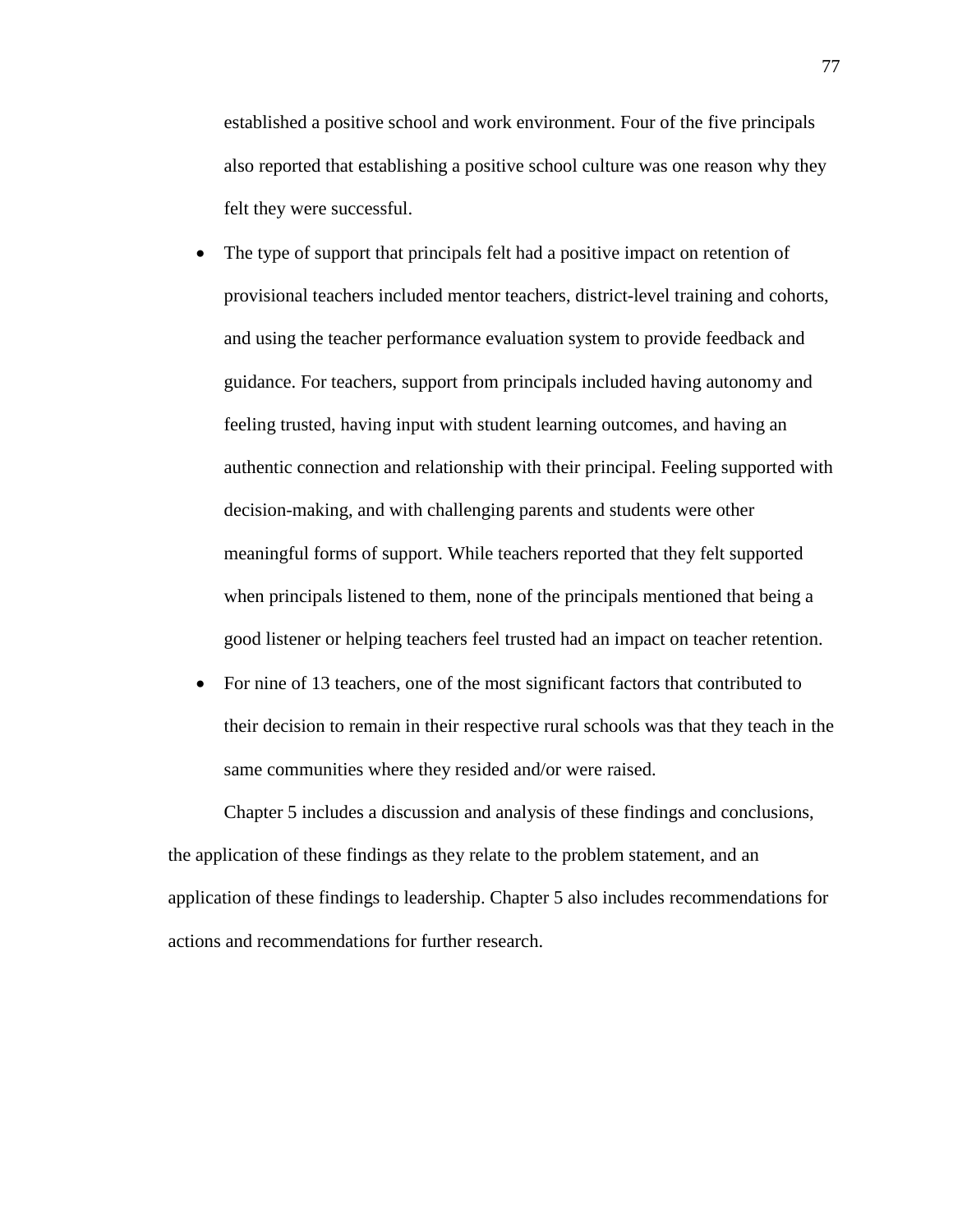#### **CHAPTER 5: CONCLUSIONS AND DISCUSSION**

#### **Introduction**

The purpose of this study was to analyze induction programs for provisional teachers in rural Central Washington State schools and what principals whose retention rates of early career teachers that were higher than others within the same geographic region were doing to successfully support and retain teachers. There is significant research regarding teacher turnover and retention struggles in urban schools with high numbers of students who are culturally, linguistically, and socioeconomically diverse. However, principals in urban schools are not uniquely struggling to retain teachers.

Rural schools, which often have culturally, linguistically, and socioeconomically diverse student populations in Washington State (OSPI, 2016), face significant challenges with attracting qualified teachers and retaining them long enough to become quality veteran teachers (Books & de Villiers, 2013; Donaldson & Johnson, 2011; Ingersoll & May, 2011). High turnover forces principals in rural schools to fill a majority of open positions with new, less experienced teachers (Books & de Villiers, 2013; Donaldson & Johnson, 2011; Ingersoll  $\&$  May, 2011) to then replace them within a few years which coincides with the period of time when early career teachers are in provisional status.

Nevertheless, there are principals in rural schools in Central Washington State who have been successful in retaining early career teachers. Investigating the leadership practices of principals in these schools was one focus of this study in an effort to identify why these early career teachers continued teaching in the same rural schools.

This study was focused on principals whose retention rates for provisional teachers from 2010 to 2014 were noticeably higher than other rural public schools in ESD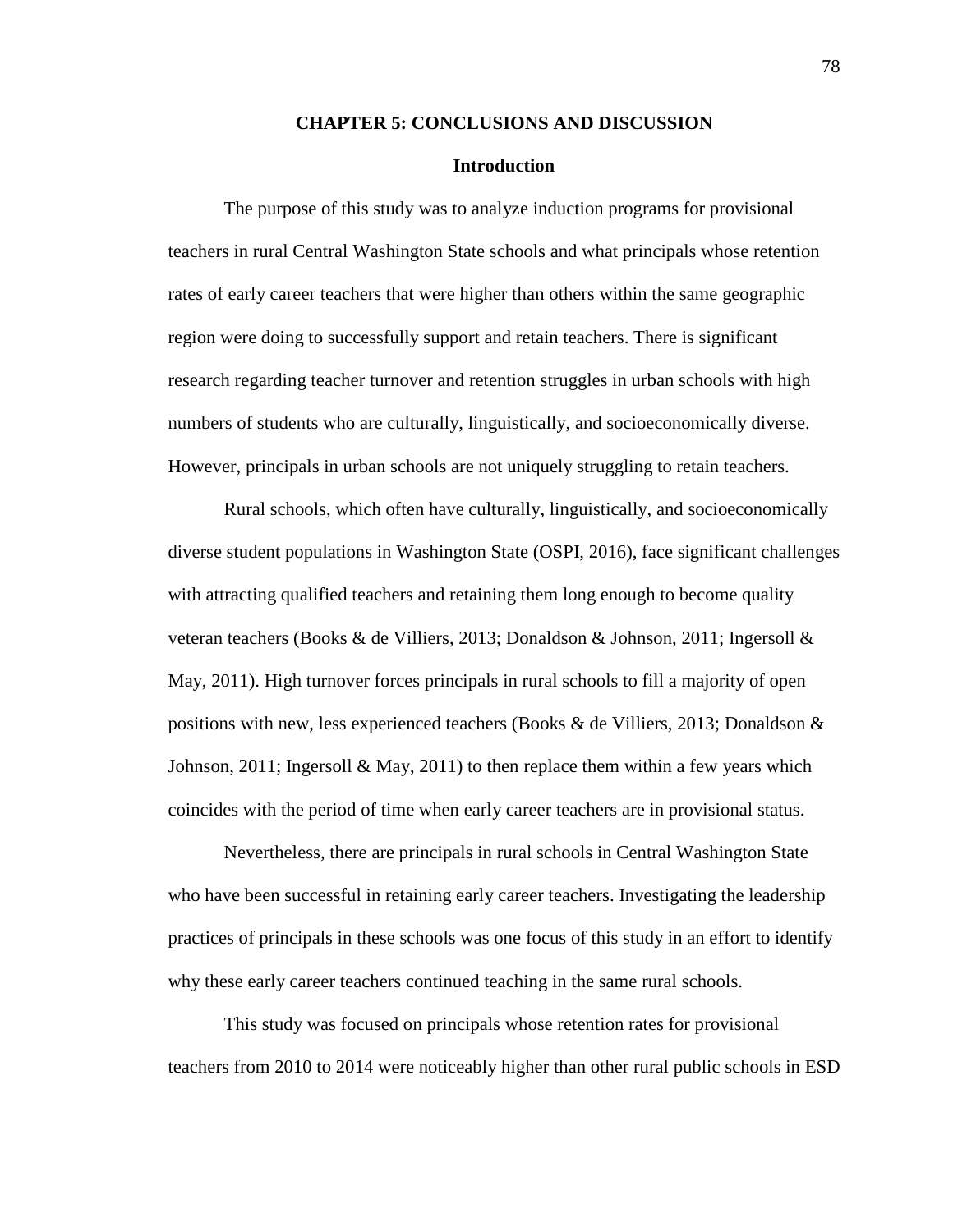105. Principals from five schools were interviewed, as well as 13 teachers who had been provisional teachers in these same schools. Only teachers who had taught for five or more years were included as participants because research showed that over 50% of teachers leave the profession within five years, and as much as 70% leave within six years (Allensworth, Ponisciak, & Mazzeo, 2009; Darling-Hammond, 2010; DeAngelis & Presley, 2011; Ingersoll, 2005; Martin, Andrews, & Gilbert, 2009). The perspectives and experiences of these teachers provided insight into what their principals did that worked, because these teacher participants were among the 30-50% of early career teachers who chose to continue working in the same rural schools beyond their years in provisional status.

Responses were collected through email and telephone interviews. They were then analyzed to identify what these rural principals did that had a noticeable impact on teachers' decisions to continue teaching at the same school. The first part of the study consisted of single-response questions regarding whether or not principals implemented any of the five components of an induction program identified by Charlton and Kritsonis (2010), and which of these components teachers felt had an impact on their retention.

The open-ended interview question for principals asked them to identify why they felt they had higher success rates retaining provisional teachers. Teachers were asked to identify what their principals did that had an impact on their decision to stay in the teaching profession at their respective schools. Teachers were also asked to explain "other factors" they felt had an impact on their decisions to continue to teach at the same schools, outside of the support provided by their principal. Chapter 4 presented findings from the interview responses of principal and teacher participants.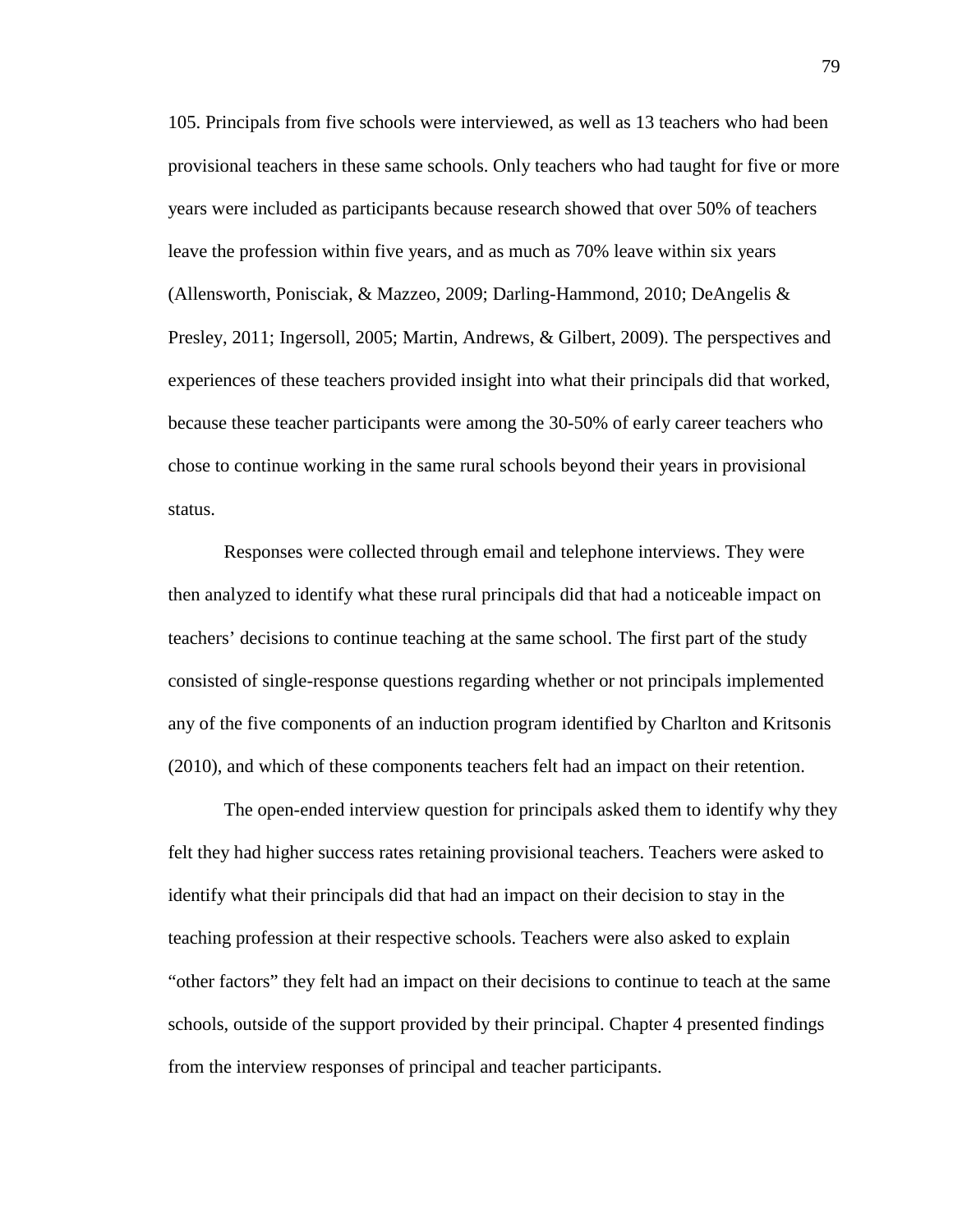This chapter includes a discussion of key findings and conclusions as related to the two questions guiding the study, application of findings and conclusions to the problem statement, applications to leadership, recommendations for action, and recommendations for further research.

# **Discussion of Findings and Conclusions**

This section contains two sections, divided specifically to discuss findings that address the two questions guiding this study:

- 1. What are principals in some rural schools in ESD 105 doing to successfully retain provisional teachers?
- 2. What support did former provisional teachers from those schools report as having the biggest impact on their decisions to remain teaching at their respective schools?

# **What are Principals in Some Rural Schools in ESD 105 Doing to Successfully Retain Provisional Teachers?**

There did not appear to be a common induction framework being used among the different schools. Because of this, five components found to increase teacher retention when used in induction programs (Charlton & Kritsonis, 2010) were used in this study to establish a consistency in assessing and evaluating the induction programs the principals in the study implemented. Of the five principals, four reported providing all five components. These four principals also had 100% retention of their provisional teachers from 2010 to 2014. The fifth principal who reported providing four of the five components had 86%, or 18 of 21 provisional teachers return from 2010 to 2014.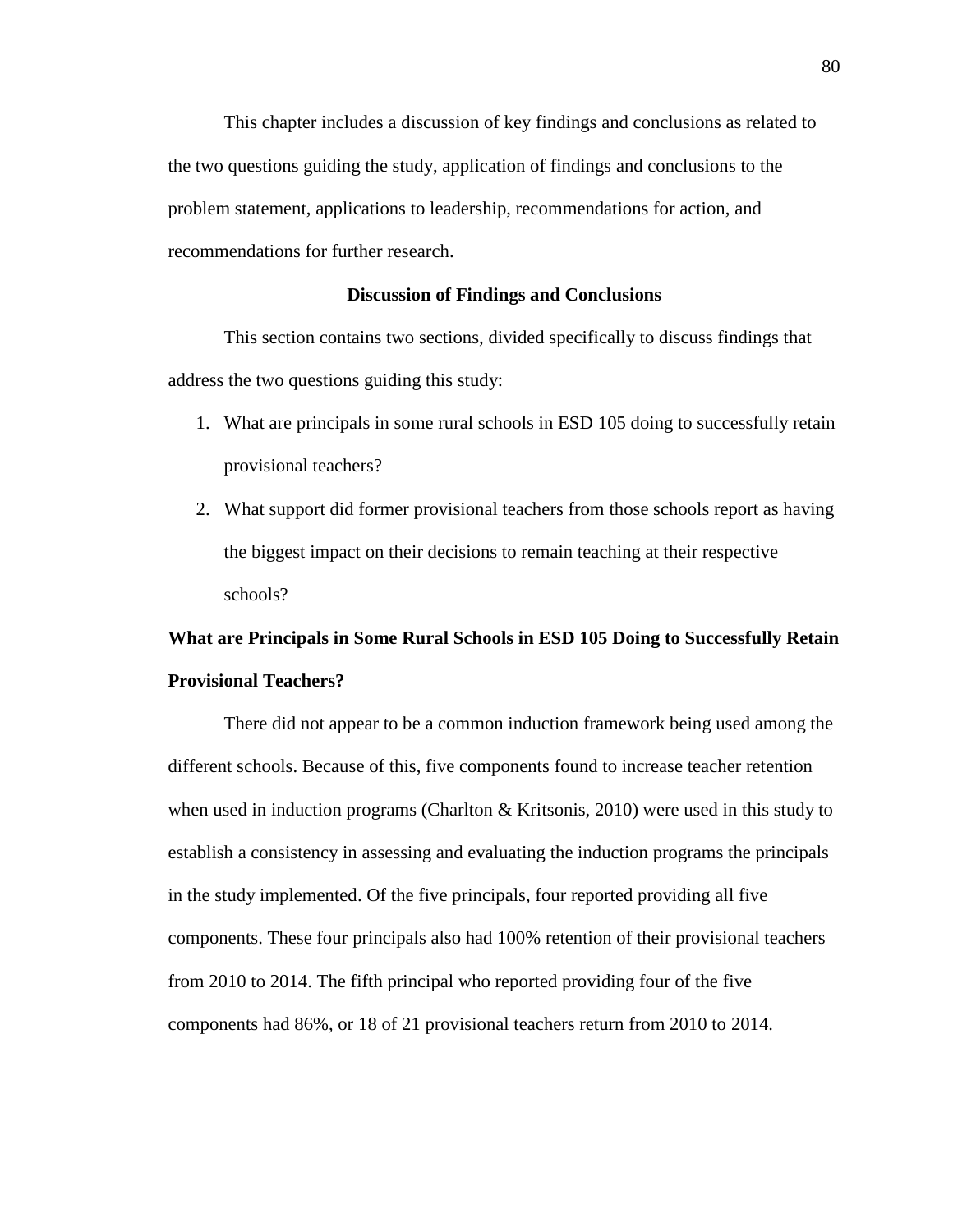All five principals felt they were successful in retaining provisional teachers because they provided support to new staff. This support was explained by the principals as being mentor teachers and district-level cohorts. Supporting teachers also included having time for teacher collaboration and working within professional learning communities.

Principals stated that they were intentional in making teachers "feel valued." Teachers also talked about feeling supported by their principals. However, they did not talk about mentor teachers or cohorts. They did, however, provide a list of components and principals' traits that fit under the definition of responsive leadership. One characteristic of a responsive leader is having a desire for self-growth, as well as ensuring the professional growth of his/her employees (Lyman, 1988). Job-embedded professional development was one component that principals felt had a significant impact on teacher retention. Job-embedded professional development can be individualized to address specific needs or concerns of a provisional teacher. The principals interviewed for this research appeared to have understood this. They recognized the need to support new and provisional teachers through targeted professional growth opportunities.

There is research that shows a correlation between professional development and teacher retention (Eberhard, Reinhardt-Mondragon, & Stottlemyer, 2000) and there is research that did not find any correlations (Reynolds, Ross, & Rakow, 2002). The key finding may not have to do with what professional development was provided for the provisional teacher. The key finding may be that these principals knew the needs of their provisional teachers and acted on that knowledge. Responsive principals recognized the needs of the teachers and that one way to support them was by providing opportunities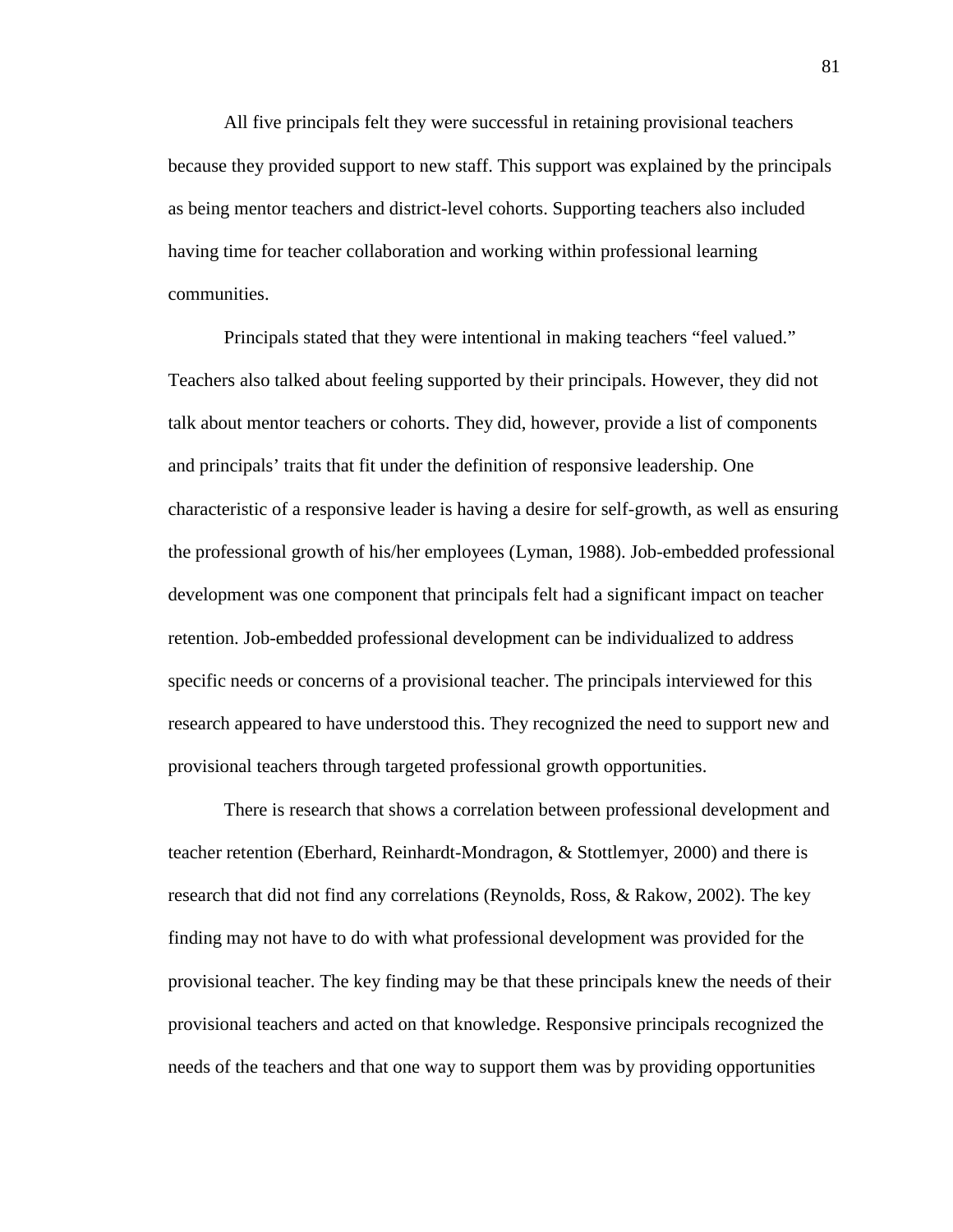for job-embedded professional development. It is unclear whether the impact on the teachers' retention came from the actual learning they gained from the professional development opportunities, or whether it was due to the fact that their principals knew them well enough and cared about them enough to provide them with these opportunities.

Another reason why responsive school leaders in rural schools had high retention rates for provisional teachers was that they allowed teachers to provide input with their student learning outcomes. In Washington State, student learning outcomes are called student learning goals, and are now part of the teacher job performance evaluations (Lacireno-Paquet, Morgan, & Mello, 2014). Providing input was nearly unanimous among all the teachers as having a significant impact on their retention, even prior to it being part of their job performance evaluations. The key finding with this component is that, even before student learning goals were part of the teacher evaluation, both principals and teachers reported that having input in student learning goals increased teacher retention. There is research that supports the correlation between goal setting in education, by both the teacher and the students, and its impact on the academic success of students.

The leadership traits, "good listener" and "trusting," are traits of a responsive leader who knows his/her teachers and is able to meet their individual needs (Bredeson, Klar, & Johansson, 2011; Lyman, 1988). Noted in this study is that only elementary school teachers mentioned the positive impact of having a principal who trusted them or was a good listener and communicator. It could be concluded that having a principal who is a good listener and trusting has more of an impact on teachers of elementary schools than those working in middle schools or high schools.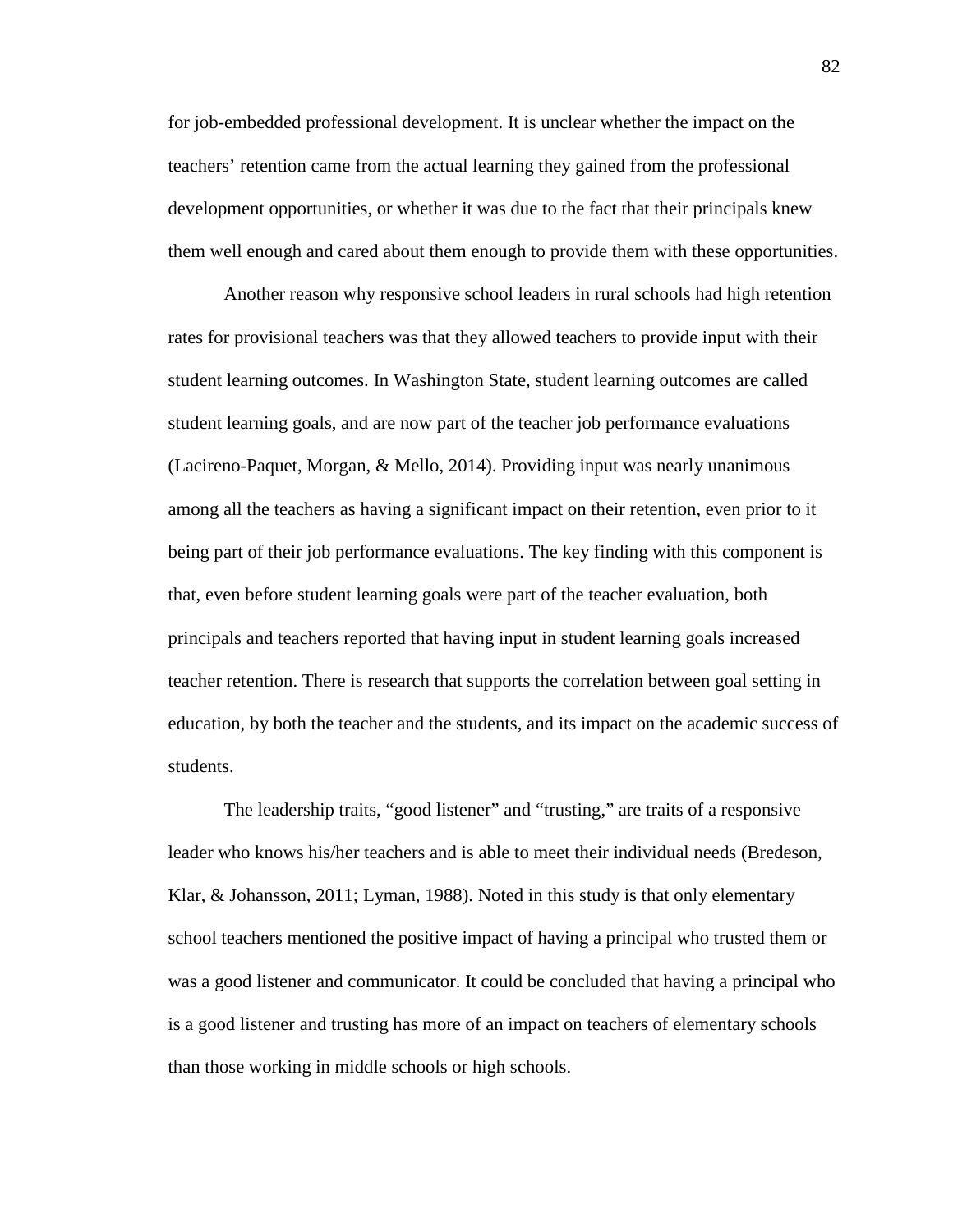Consistent with many of the previous components, responses from principals indicated that many of them did not correlate the positive school environment as being directly impacted by their leadership or leadership styles. Several of the teachers, when asked what "other factors" had an impact on their retention, shared that their school had a positive school culture or sense of community, indicating that they, too, did not connect this component directly to their principals. Successful principals have a profound impact on their school's environment (DuFour & Marzano, 2015; Tschannen-Moran, 2014). But one finding from this study is that principals and teachers may not make a direct connection between having a positive school environment and the influence of the principal on that environment.

# **What Support did Former Provisional Teachers from Those Schools Report as Having the Biggest Impact on Their Decisions to Remain Teaching at Their Respective Schools?**

Just over half of the teachers, when asked about the five components, said yes, job-embedded professional development had an impact on their retention. However, throughout the interviews there were only a few responses where professional development was mentioned by teachers. Teachers did not share any specific professional development that was provided for them. They only acknowledged that it had an impact.

There were eight teachers who responded that having a principal who supported them with parents, difficult students, and decision-making had an impact on their retention. However, none of the principals identified this as a reason for successful teacher retention. A possible reason why principals did not identify this theme could be that they may not have recognized that their natural leadership traits are viewed by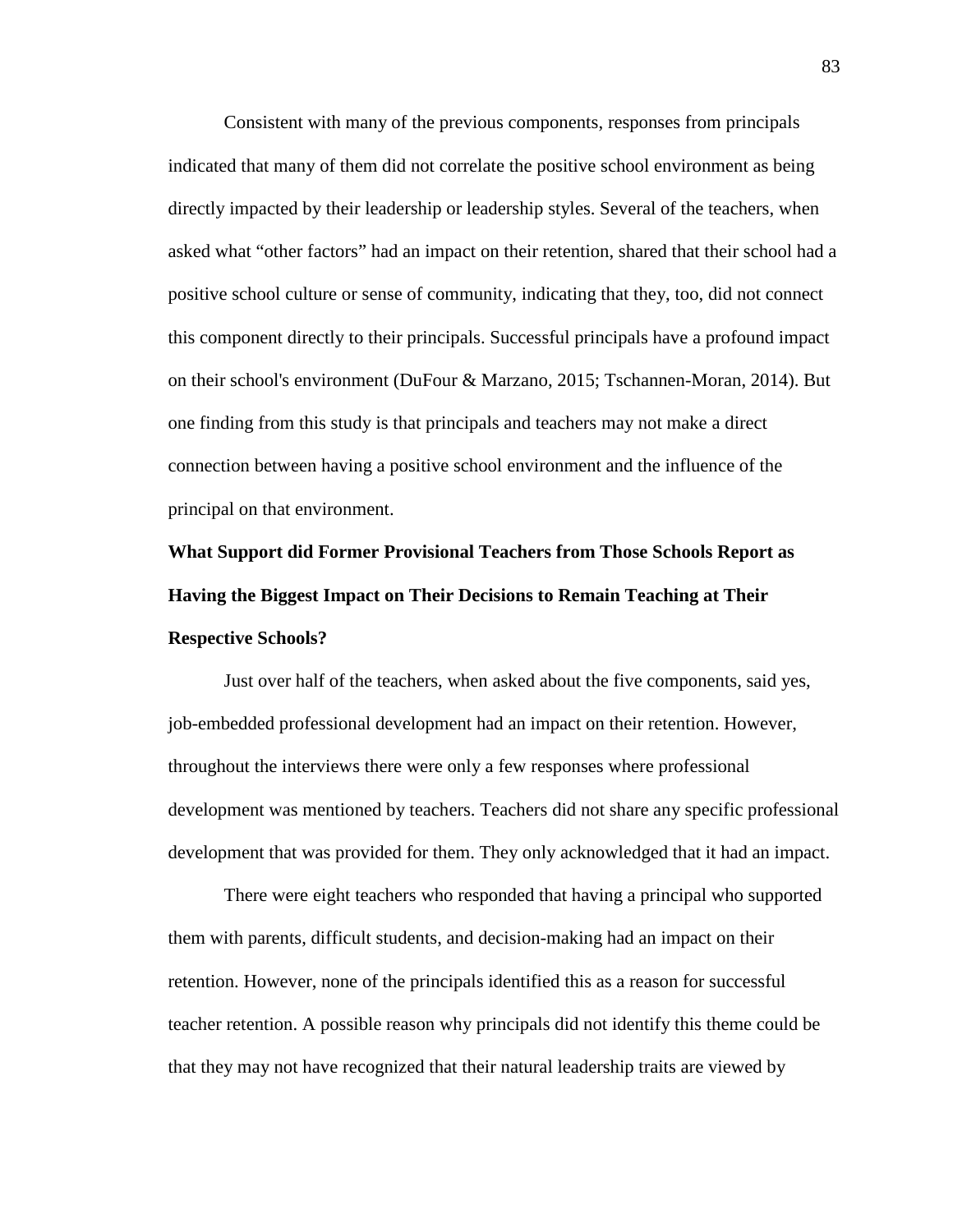teachers as support. There were seven teachers who shared that their principal helped them feel trusted and confident, and that having principals who were also good listeners and communicators had an impact on their retention. However, none of the principals in the study identified any of these factors.

Another finding from this study related to feeling valued and trusted emerged from responses provided by four elementary school teachers who stated that having a principal who was a good communicator and/or a good listener had an impact on their decision to stay. There were no high school or middle school teachers who shared any responses related to communication or being a good listener. Also, no principals provided responses related to being a good listener or good communicator. One possible reason why principals did not identify these factors could be that the job performance evaluations of principals do not require principals to be evaluated on how well they communicate with staff or how willing they are to listen to staff.

One teacher responded that the team she worked with had such an impact on her as a provisional teacher that it "has been [her] main reason for staying." Research shows that a principal's leadership style and expectations greatly impact the working environment (Hallinger, 2011). Principals are responsible for hiring, for teacher job placement, setting expectations, and providing support for teacher and team collaboration. The teaching teams and/or colleagues that teachers work with, and the community within the school, may have a significant impact on how long provisional teachers remain teaching in that school. Although almost all of the teachers viewed this as impacting their retention, only one principal discussed collaboration or the impact on their teams.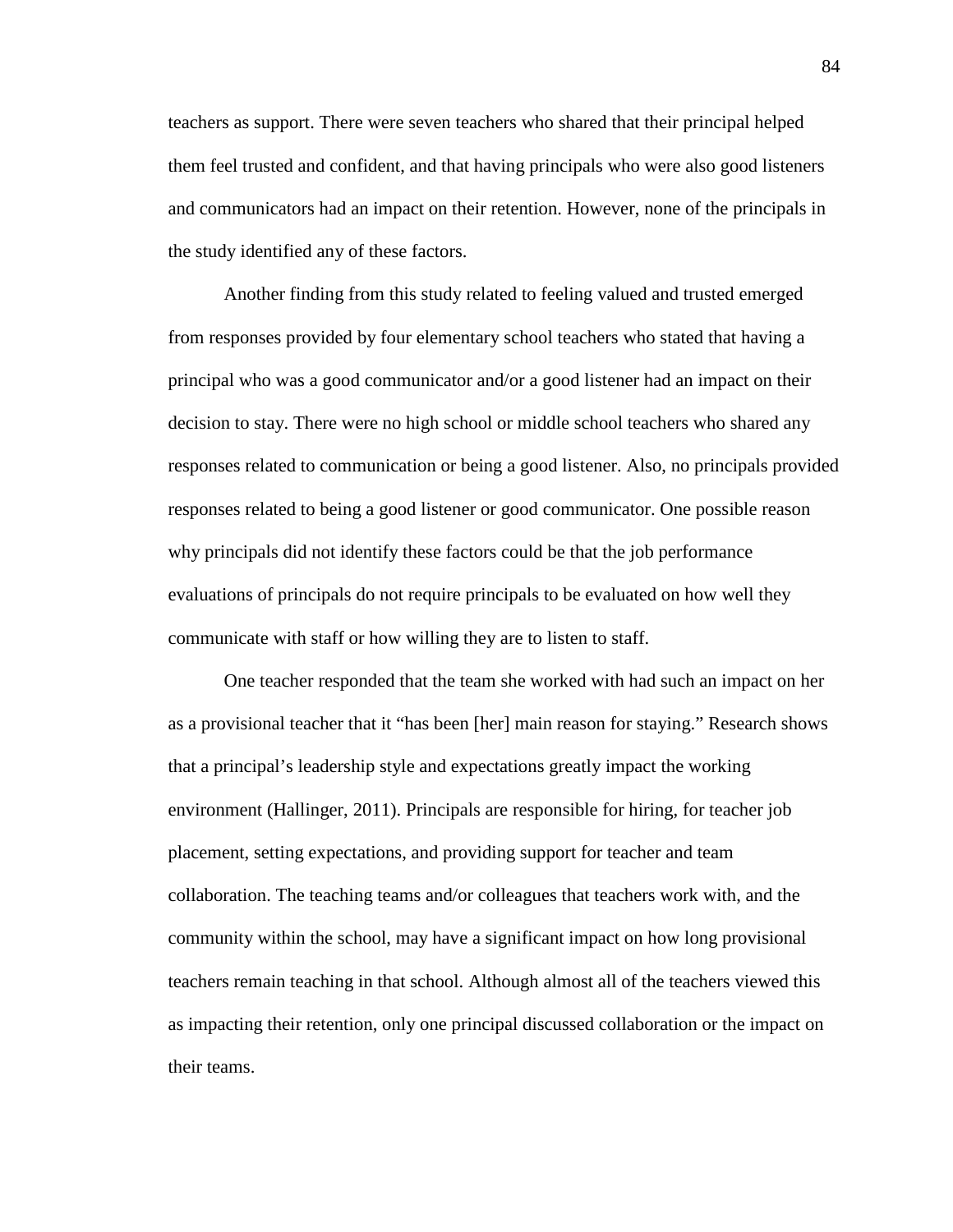Initially, only two teachers discussed colleagues, teaching teams, and/or professional learning communities when asked, "What did your principal do to encourage you to continue teaching in the same school?" However, nine teachers identified these same reasons when asked if there were any "other factors that had a significant impact on their decision" to remain teaching in their respective school. This may suggest that teachers do not connect effective teaching teams and teacher collaboration as something directly impacted by their principals.

Providing provisional teachers with a positive school culture and work environment was another theme from participant responses. All three of the high school and middle school teachers, and seven of the nine elementary school teachers who responded to this question reported that principals who create positive work environments had a positive impact on their retention. Only two of the principals identified having a positive school environment or positive school culture as a component of successfully retaining provisional teachers.

#### **Location and Community**

The final open-ended interview question for teachers was, "What were other factors that had a significant impact on your decision to continue teaching in the same school?" There were nine teachers who responded that working in the same community where they resided or were raised had a significant impact on their retention. One teacher stated that she accepted teaching positions in another district to begin her career but returned to her home community as soon as the opportunity arose, even though her home community school was a highly diverse, high poverty school. Research revealed that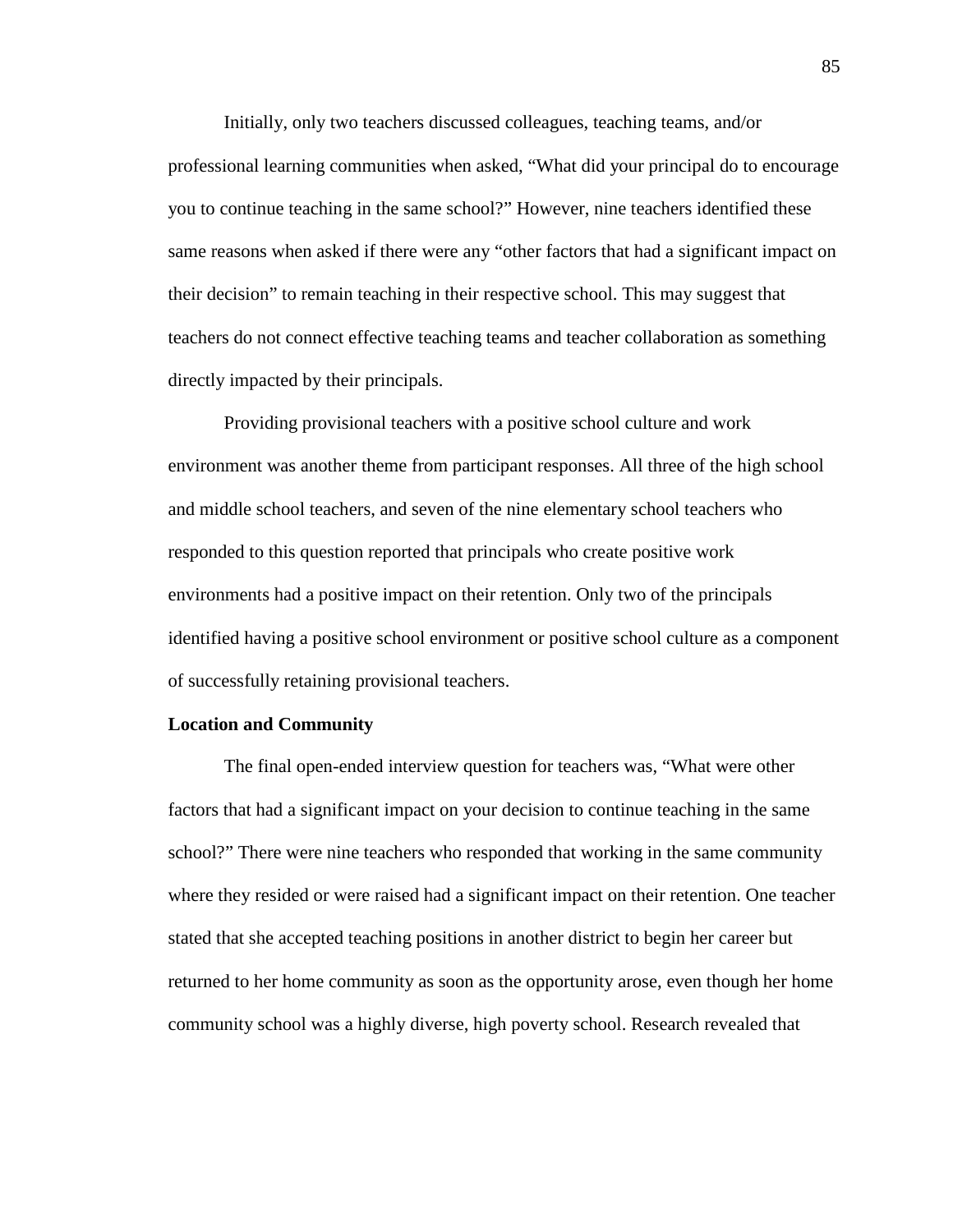where teachers reside or the ties they have to the community correlated strongly with their desires to continue teaching in the same rural schools (Monk, 2007).

# **Application of Findings and Conclusions to the Problem Statement**

Responses from teachers provided insight on why their principals had a significant impact on their decisions to continue teaching at the same school. There were similarities between why principals felt they were successful in retaining provisional teachers and what principals did that teachers identified as having an impact on their retention.

First, if a principal intends to increase retention rates for provisional teachers s/he should provide an induction program for provisional teachers that includes all five Charlton and Kristonis (2010) components: time to collaborate with colleagues, jobembedded professional development, autonomy, having input with student learning outcomes, and time to interact with supportive educational leaders.

Next, one component that had the most consistent responses from 12 of 13 teachers revealed that providing input on student learning objectives, or having a role in creating student learning goals, had an impact on their retention as provisional teachers. A part of teacher performance evaluations now includes requirements for teachers to create and track student learning goals. The implication of this finding is that principals can utilize this portion of the teacher's performance evaluation as a positive way to support teachers, since teachers view this component as a positive component of successful induction programs.

Third, to address the historically problematic issue of limited time and resources available to school principals for supporting teachers new to the profession, findings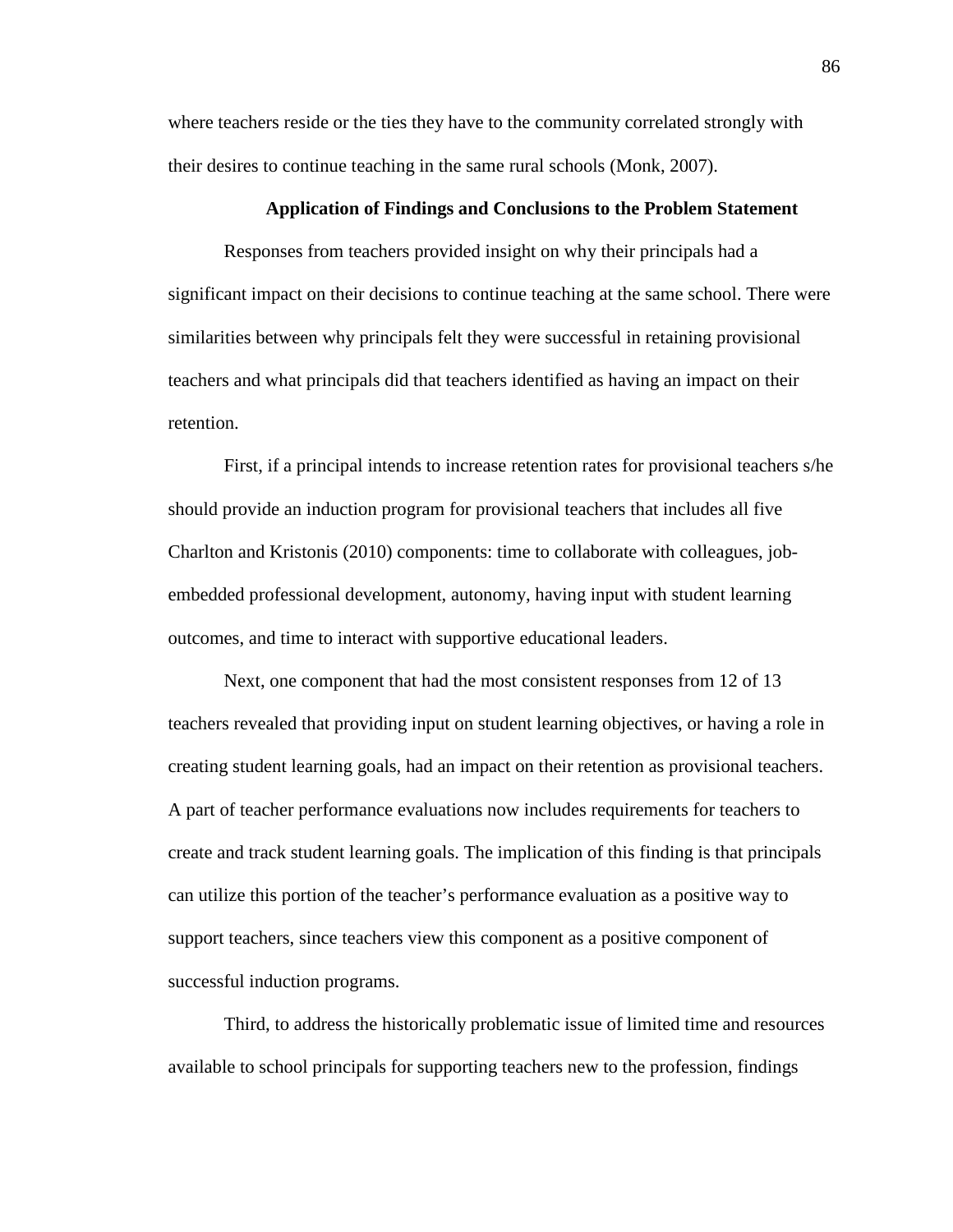suggest that if principals are strategic in focusing on creating a positive school culture and sense of community within the school while also aligning the establishment and sustainability of support for professional learning communities, the outcomes appear to have positive impact in retaining teachers. Both teachers and principals agreed that having a positive school culture, the amount of teacher collaboration, and a sense of community within the school were reasons why provisional teachers continued working in their schools.

Fourth, principals implement and monitor the educational systems in their schools. Professional learning communities were frequently mentioned by teachers as having a significant impact. In this regard, the present findings support research on the impact PLCs can have on student achievement. Through his most recent publication and meta-analysis, Hattie, Masters and Birch (2015) reported that collective teacher efficacy, a team of teachers believing that by working together they will make a difference in student learning, has an effect size on student learning of 1.57 standard deviation. Hattie's research stated that an effect of 0.40 standard deviation equates to a typical year of student growth with a teacher of average ability. This implies that principals who effectively implement professional learning communities within their teams may have a significant impact on the academic growth of students whose teachers work collectively to improve student learning. Successful student growth increases teachers' selfperceptions of efficacy. This, in turn, can increase their desires to continue teaching in the same school.

The last similarity was related to professional learning communities. One teacher reported that the professional learning community the previous principal established had

87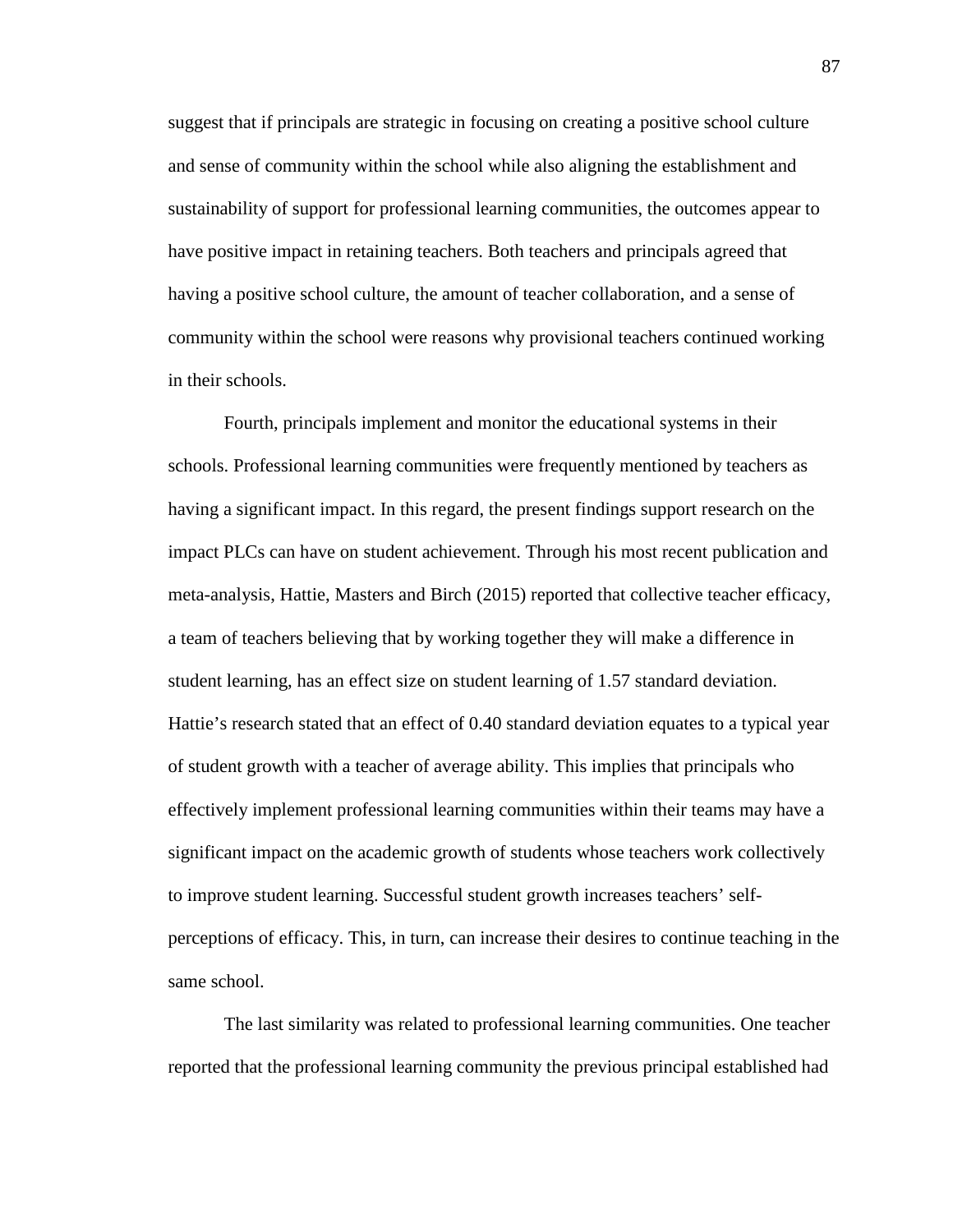created a culture that supported her enough to continue teaching at the school. It had become a sustainable system, regardless of who the school leader was. This implies that principals can create, model, and implement an environment of collaboration where the positive impact of the supportive teaching teams can outweigh other negative forces that may cause teachers to resign or leave the profession.

There were also differences between what principals viewed as having an impact on retention and what teachers felt had an impact. First, there appeared to be a disconnect between how principals viewed the impact of mentor teachers and cohorts of provisional teachers and how teachers viewed these programs. Principals assigned mentor teachers to support early career teachers, to give the teacher another contact person and peerinstructional coach. This implies that providing a mentor teacher may not have as big of an impact on teacher retention as principals believe. If principals want to provide mentoring for their provisional teachers, a more effective way teachers want to be supported is through belonging to strong, collaborative teaching teams.

Another finding identified by teachers but not principals was that the principals provided an ongoing presence of support when dealing with parent and student issues, helping teachers feel trusted and valued. Teachers felt encouraged by principals who supported them through active listening, being available for counsel, and finding opportunities for growth rather than focusing on challenges that might have otherwise made the teachers feel criticized. This finding implies that school principals can increase retention by intentionally focusing on being active listeners, being available to counsel with and advise teachers, and nurturing teacher efficacy. Another implication is that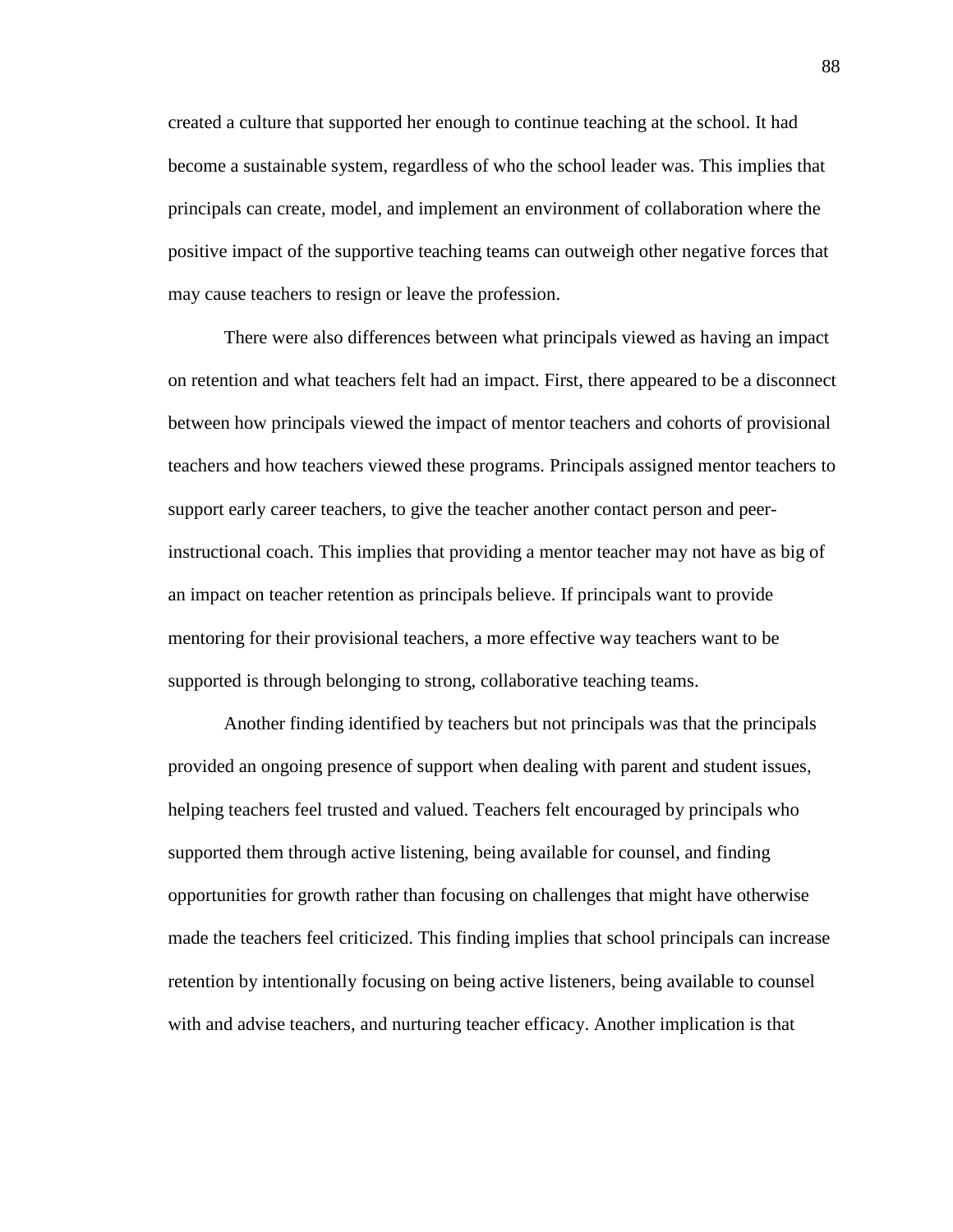principals who struggle with retention may need to understand and increase their own dispositional capacities so that they can become practitioners of responsive leadership.

There was one finding that was unrelated to any support or leadership disposition of principals. Teacher participant responses imply that teachers who work in the communities where they reside continue to stay in their schools as teachers because they want to serve the communities in which they reside or were raised. Principals and school district leaders may want to consider ways they can partner with local colleges or universities to support hometown graduates to return and teach in the community.

#### **Application to Leadership**

All school principals who are certified to practice in Washington State have "met or exceeded" the state's approved leadership standards. These standards are governed by the Professional Educator Standards Board (PESB) which is responsible for policies related to, and overseeing, the state's systems for educator preparation, certification, continuing education, and assignment (Washington State Professional Educator Standards Board [PESB], 2014). Without certification, principals are not allowed to practice in Washington State (see Appendix B).

Principals must demonstrate proficiency in six Principal Benchmarks to obtain and maintain their principal certification (PESB, 2014). These benchmarks are: Standard One, Visionary Leadership; Standard Two, Instructional Improvement; Standard Three, Effective Management; Standard Four, Inclusive Practice; Standard Five, Ethical Leadership; Standard Six, Socio-Political (see Appendix B). Within each of these standards are strands that define these six standards into smaller components as they relate to advancement in career levels of principal certification.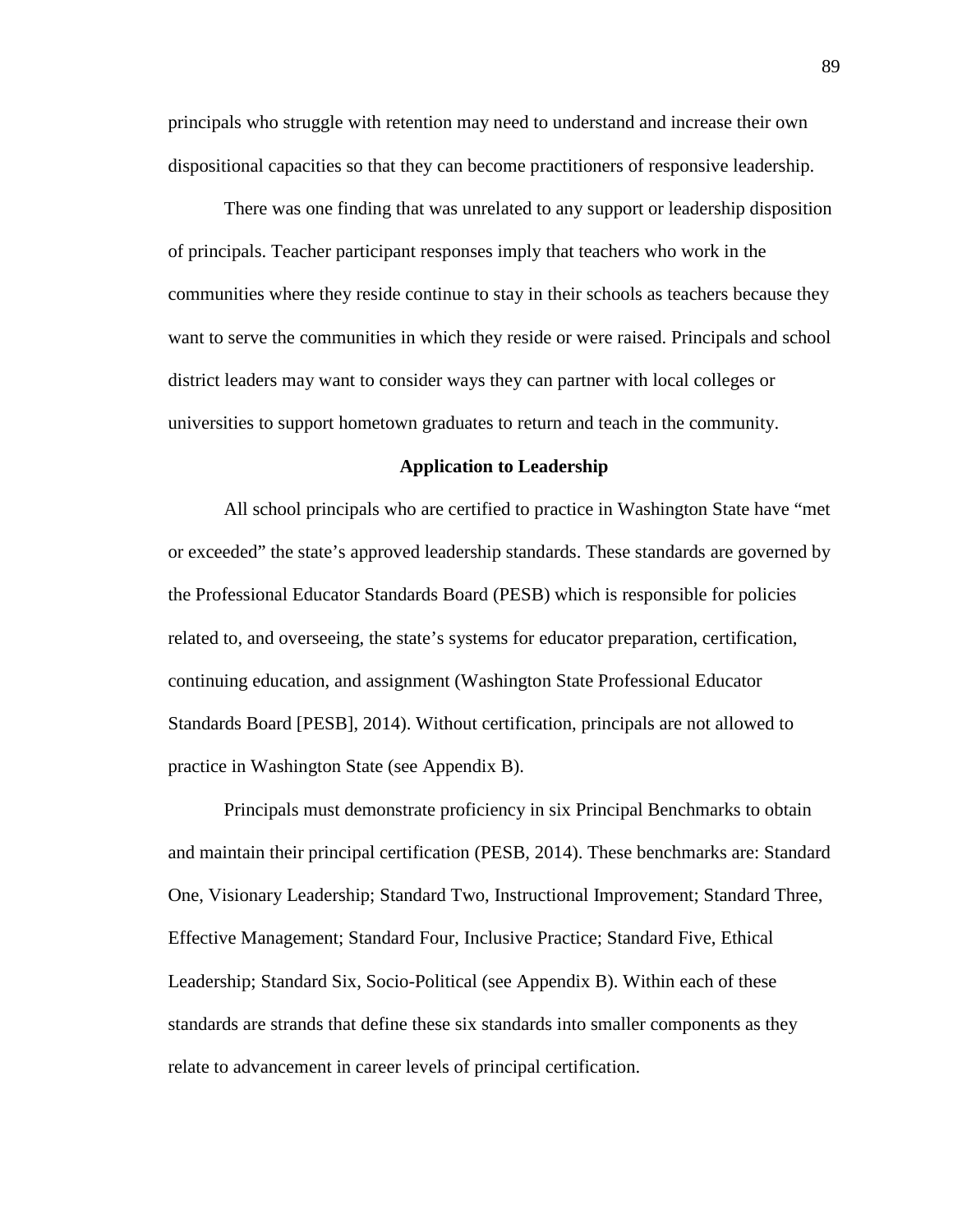There are applications to leadership as a result of this research and the paragraphs that follow connect these applications to the six Washington State Leadership Standards. Based on the frequency and analysis of responses from principals and teachers, there are at least five ways these findings can be directly applied to school leadership practice.

First, leaders need to place a significant emphasis on helping teachers feel trusted. Teachers expressed the importance of feeling trusted in their decision-making, being treated like professionals, and not feeling micro-managed. For educational leaders, this implies that there need to be clear expectations and guidelines in place in their schools regarding what and how teachers are expected to perform; they need to provide teachers with appropriate support for them to have autonomy to meet those expectations and guidelines.

Helping teachers feel trusted can be related to Washington State Leadership Standard Five, Ethical Leadership, specifically Strand 2: Acting with integrity, fairness, and courage in upholding high ethical standards. Principals aspiring to advance to the professional level certificate from the residency certificate level must demonstrate they can act responsibility within legal, ethical, and moral frameworks. Specific descriptors for this strand are defined as: Respond to moral dilemmas using personal values and beliefs to guide actions. Treat people fairly, equitably, and with respect and dignity (see Appendix B, p. 8).

Second, leaders need to create a positive working environment where teachers feel valued. Teachers reported that having positive interactions with their principals and receiving positive constructive criticism increased their desire to continue working for their principals. One teacher reported that she knows her principal cares and strives to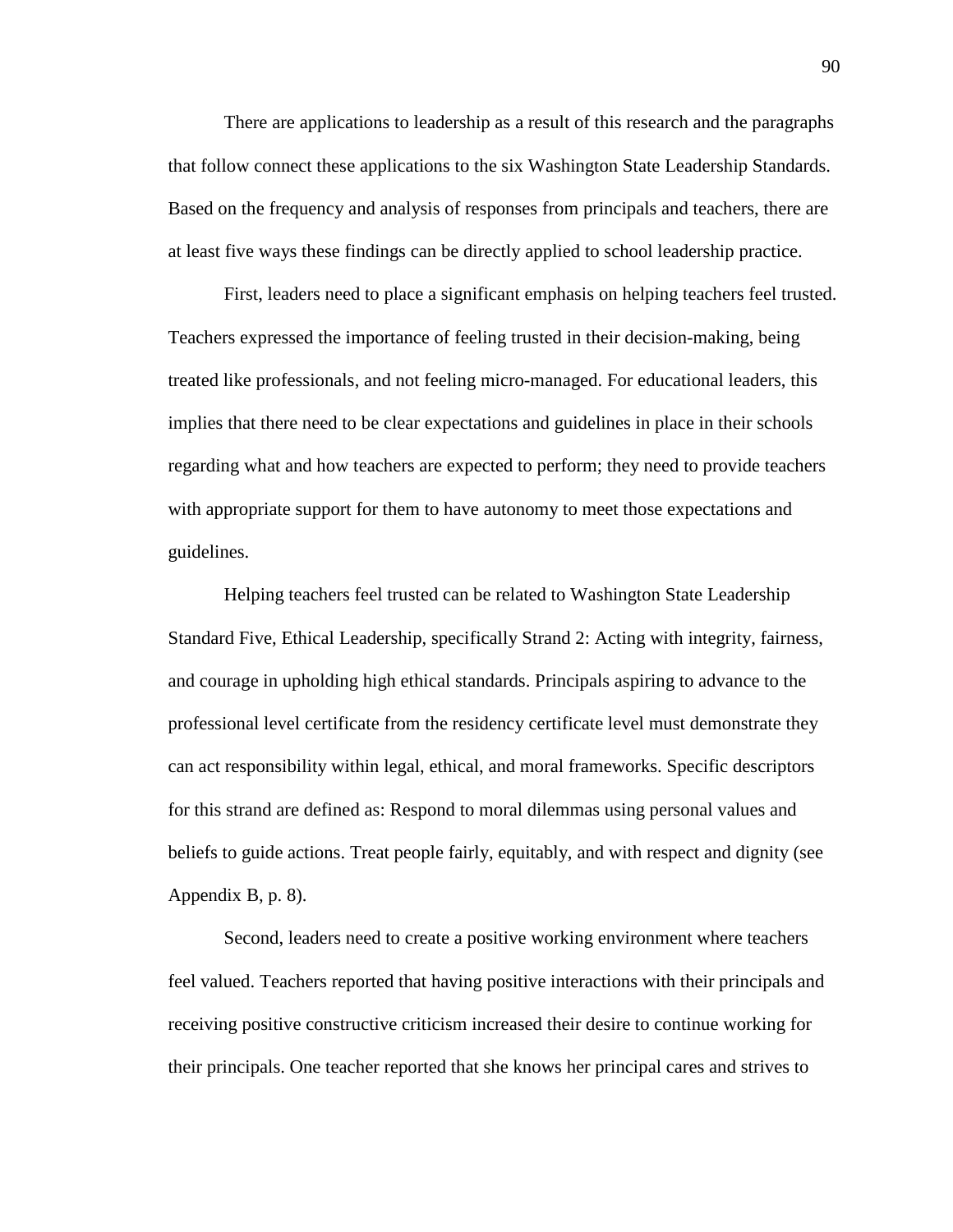build relationships. Several teachers said that the positive interactions and support from the principal made them feel valued, created a positive school culture, and made them want to work harder for their principal.

In Washington State Leadership Standard Two, Instructional Improvement, principals are asked to show they are educational leaders who can lead through "Advocating, nurturing, and sustaining an effective school/program culture," as stated in Strand 1. For nine of the 13 teachers interviewed, working in a positive school culture, where they felt supported and sustained, was a key reason for their retention.

Third, as revealed by the theme of Ongoing Presence of Support, providing support for teachers with difficult parents and students is essential. When teachers are asking for help it is often for one of two reasons: they do not want to deal with the issue alone, or they do not know how (Fiore & Whitaker, 2013; Riveros, Newton, & Burgess, 2012). The teachers reported that having their principals' support when dealing with a difficult parent or student had a significant impact on their decision to continuing working for their principals.

This leadership application can be connected to Washington State Leadership Standard Five, Ethical Leadership. Strand 2, Acting with integrity, fairness, and courage in upholding high ethical standards, states that a principal must be able to "serve as a role model of fairness, equity, and respect to the educational community and the community at large" (see Appendix B). There are many instances when teachers are questioned, challenged, opposed, or confronted by a parent or guardian. New teachers can be especially unprepared to handle these types of situations alone (Feiman-Nemser, 2003). Teachers in this stud shared that they valued and needed the support of principals, and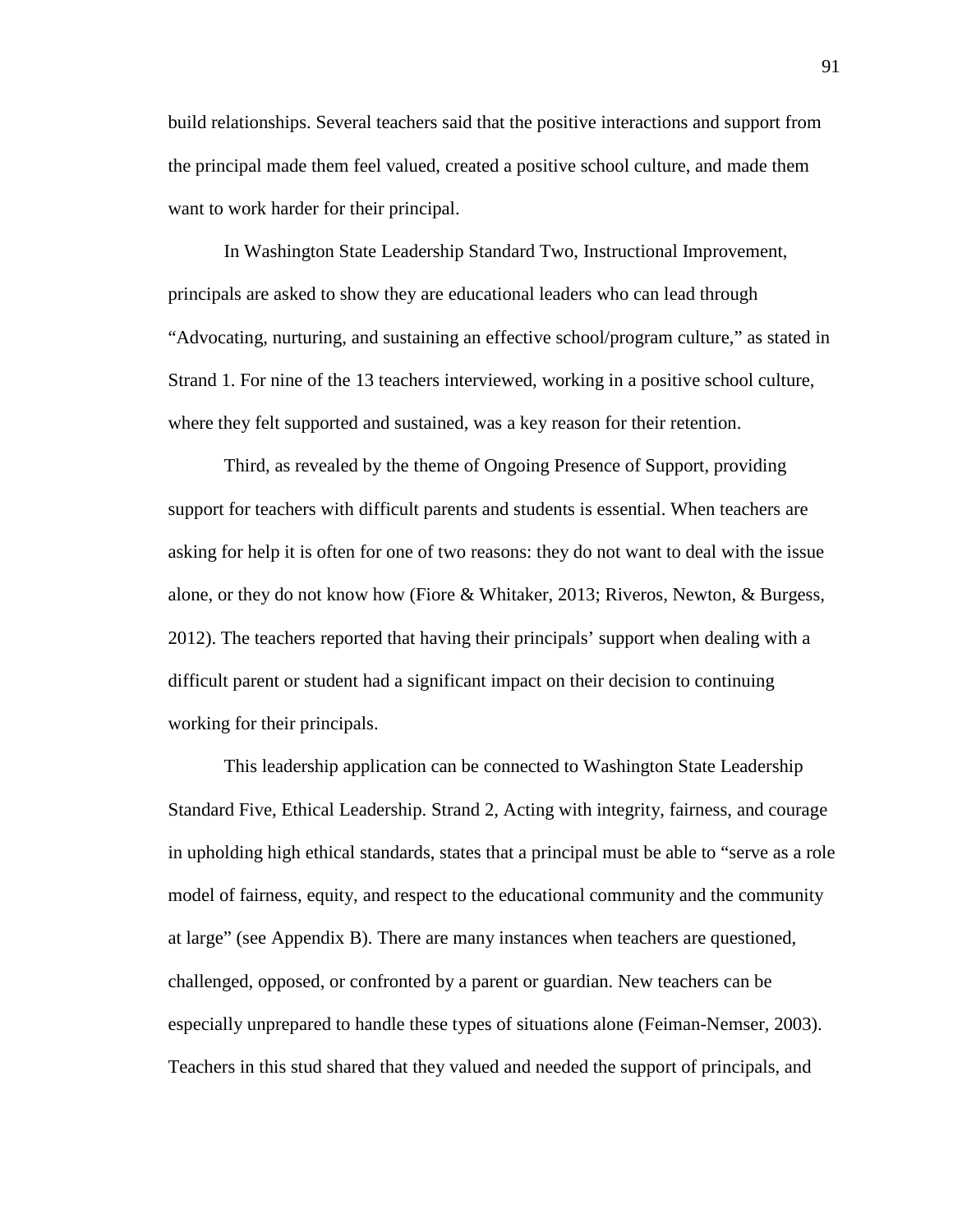appreciated how the principals worked respectfully and fairly when supporting them with community members.

Fourth, it is important for school leadership to organize and place provisional teachers within professional learning communities. Being with the right teaching team and right group of colleagues, who are engaged in the right work, had such a significant impact on one teacher that her teaching team was the reason she decided to stay. Some teachers referred to these as teaching teams or partners, and some called them professional learning communities. Dufour et al. (2010) stated that this type of collaboration is a systematic process where teachers work interdependently in order to gain better results for students, teams, and their school. Principals implement, sustain, and support these types of collaborative systems in their schools.

Washington State Leadership Standard Three, Effective Management, addresses a principal's capacity to manage the organization, operations, and systems within a school to ensure the success of each student. Strand 1 states that principals create and sustain a culture of continuous analysis, and coach and mentor emerging staff in an effort to improve structures and procedures that positively impact student learning.

Washington State Leadership Standard Two, Instructional Improvement, Strand 2, Advocating, nurturing, and sustaining student learning, can also be directly connected to this leadership application. Hattie (2009) identified effective teacher collaboration as the most impactful instruction practice to increase student learning. Teacher responses frequently stated the positive and profound impact their teams and collaboration had on their retention.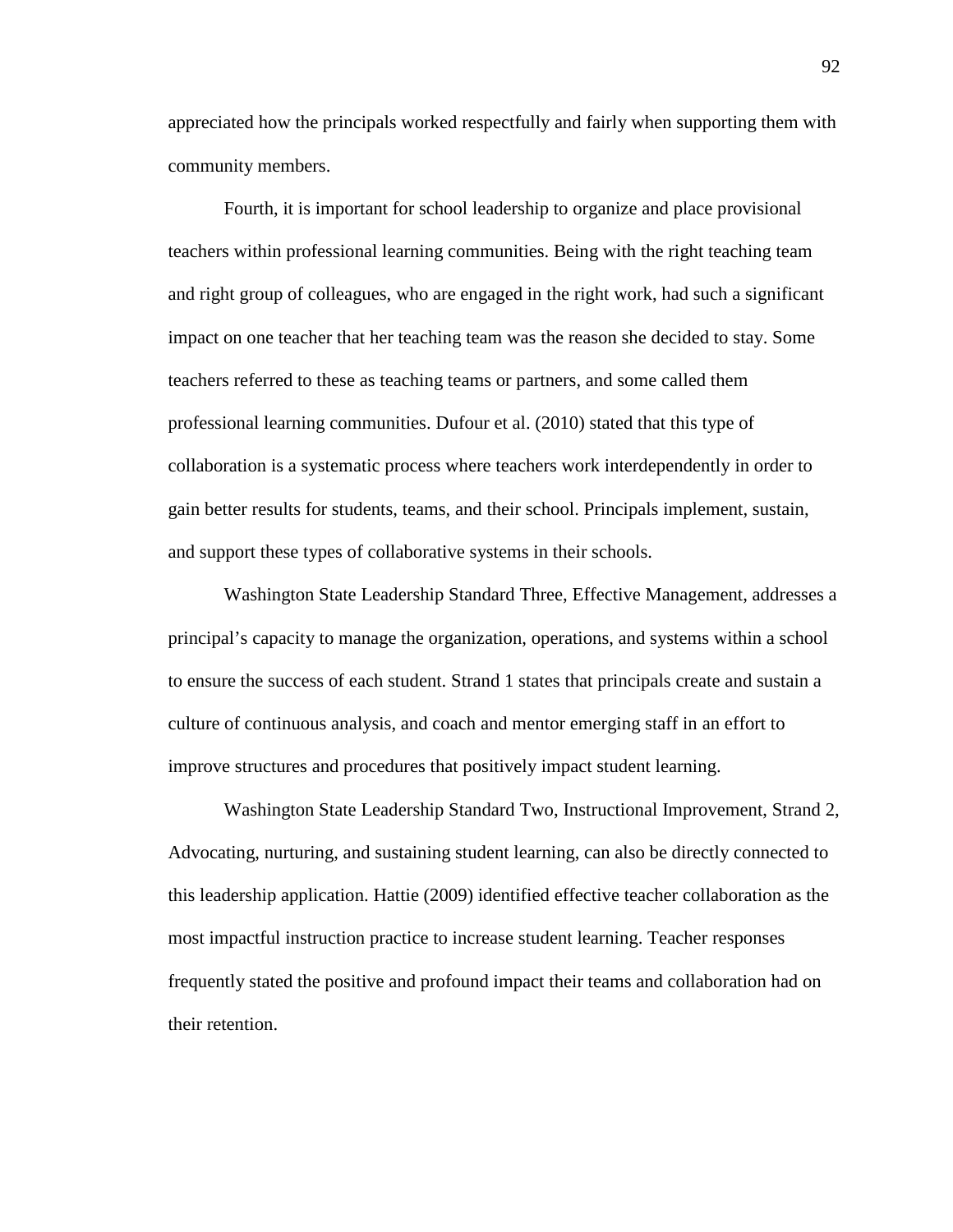Lastly, to elevate provisional teacher retention rates in rural schools, the findings from this research study suggest that principals and district administrators identify options for partnering with higher education to create opportunities for hometown students to obtain their teaching degrees.

Washington State Leadership Standard Three, Effective Management, can be related to this leadership application. According to Strand 3, a principal must be able to ensure efficient and effective management of the operations. In most public school districts, the principal is responsible for screening, interviewing, and hiring teachers. Results from this study suggest that principals in rural schools may increase teacher retention by increasing the number of candidates who reside in or were raised in the community where the school is located.

#### **Recommendations for Action**

There are four recommendations for action based on findings from this study: partner with higher education to increase the number of hometown candidates; utilize professional learning communities; utilize the five components of a successful induction program, as identified by Charlton and Kritsonis (2010), and be a practitioner of responsive leadership by nurturing, supporting, empowering, and helping teachers feel trusted.

First, teachers from rural communities continued working in their hometown schools. A way to increase retention rates is to increase the number of hometown teaching candidates. To do this, principals can contact local colleges and universities, visiting their teacher education programs, introducing themselves to higher education providers in an effort to building relationships between the teacher preparation programs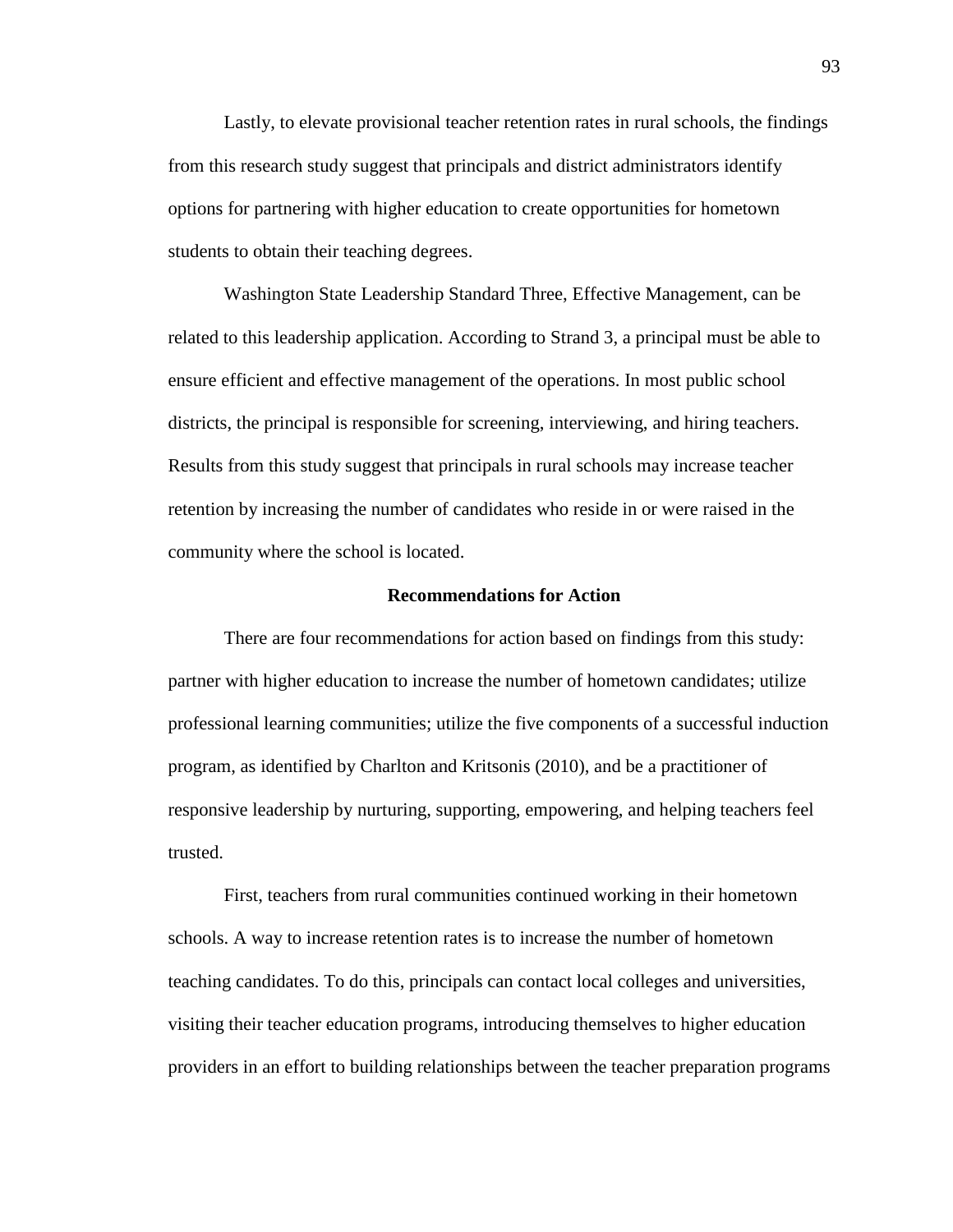and the rural school district. Principals can also actively pursue teacher interns who they know are from the local community. This provides the principal with firsthand knowledge of the abilities of the teacher interns and gives the principal opportunities to provide feedback and instructional support as well as develop relationships with the teacher interns and their respective university preparation programs. Principals also should attend local job and career fairs in an effort to recruit potential candidates.

Second, principals should become more knowledgeable about and create schoolwide systems to implement professional learning communities. Teachers discussed the positive impact of being part of a strong teaching team or professional learning community, and it may be more beneficial for principals to focus efforts on strengthening and supporting the teams of the new teacher, and careful consideration of which team they are placed on, rather than focusing on mentor-teachers. Professional learning communities have been shown to have significant positive impact on student growth and teacher efficacy (Dufour et al., 2010) and collective teacher efficacy was identified by Hattie's (2009) research as having a positive effective size of 1.57 on student academic growth, greater than anything else he found in his research.

Third, when prioritizing initiatives and allocating funds, principals and school district officials may want to align resources that will facilitate the establishment and sustainability of intentional induction program components that teachers reported having the most significant impact. The principals in this research study who implemented all five of the components identified by Charlton and Kritsonis (2010) reported 100% retention for provisional teachers from 2010 to 2014.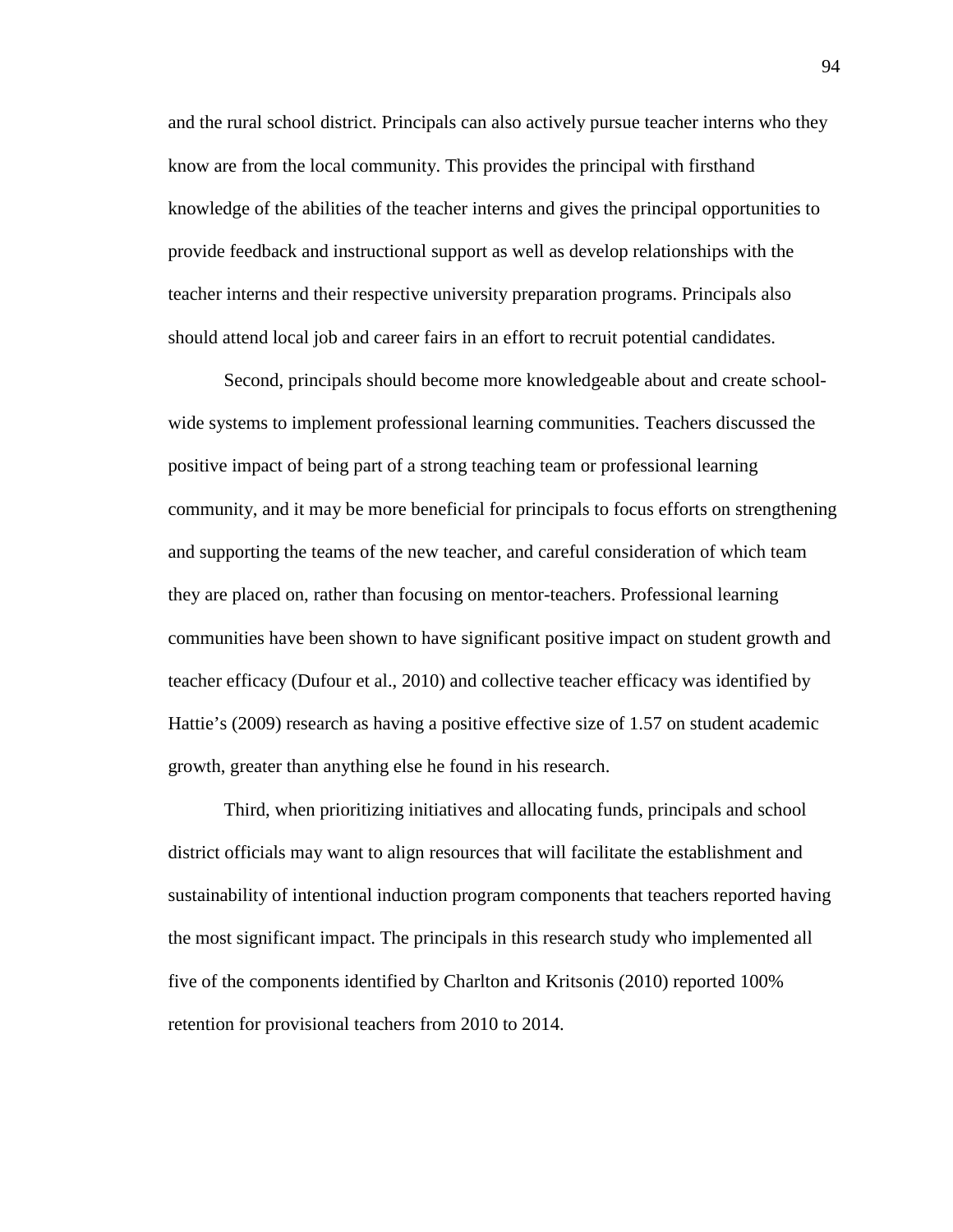Lastly, consistently support and empower provisional teachers when they are dealing with challenging parents and students. Feeling that they received ongoing support from their principals had a significant impact on several teachers' decisions to continue teaching at their schools. Along with supporting them with their challenges, principals will also be modeling strategies for teachers to use with disgruntled parents and difficult students. This instructional leadership strategy has been found to have a positive impact on student growth (Hattie, 2009).

The principals in this study who had a significant impact on teacher retention not only focused on the systems and operations in the school setting that would support early career teachers, they were also responsive to meeting the emotional needs of their teachers. These principals knew when to step in and support teachers when they had an issue with parents, knew how to establish positive and uplifting learning environments, and were able to help early career teachers feel supported with decision-making and risk taking.

#### **Recommendations for Further Research**

Improving retention rates for new teachers was the impetus for this research. But rather than determine why schools are struggling to retain new and provisional teachers, this research study was designed to identify why some rural schools are having success. Responses to interview questions from five principals and 13 former provisional teachers were recorded, themed, and analyzed. Using this data as a starting point, the following are recommendations for further research:

1. Using the themes identified from this study, create a survey to do quantitative follow-ups with a larger number of principals and teachers in rural schools in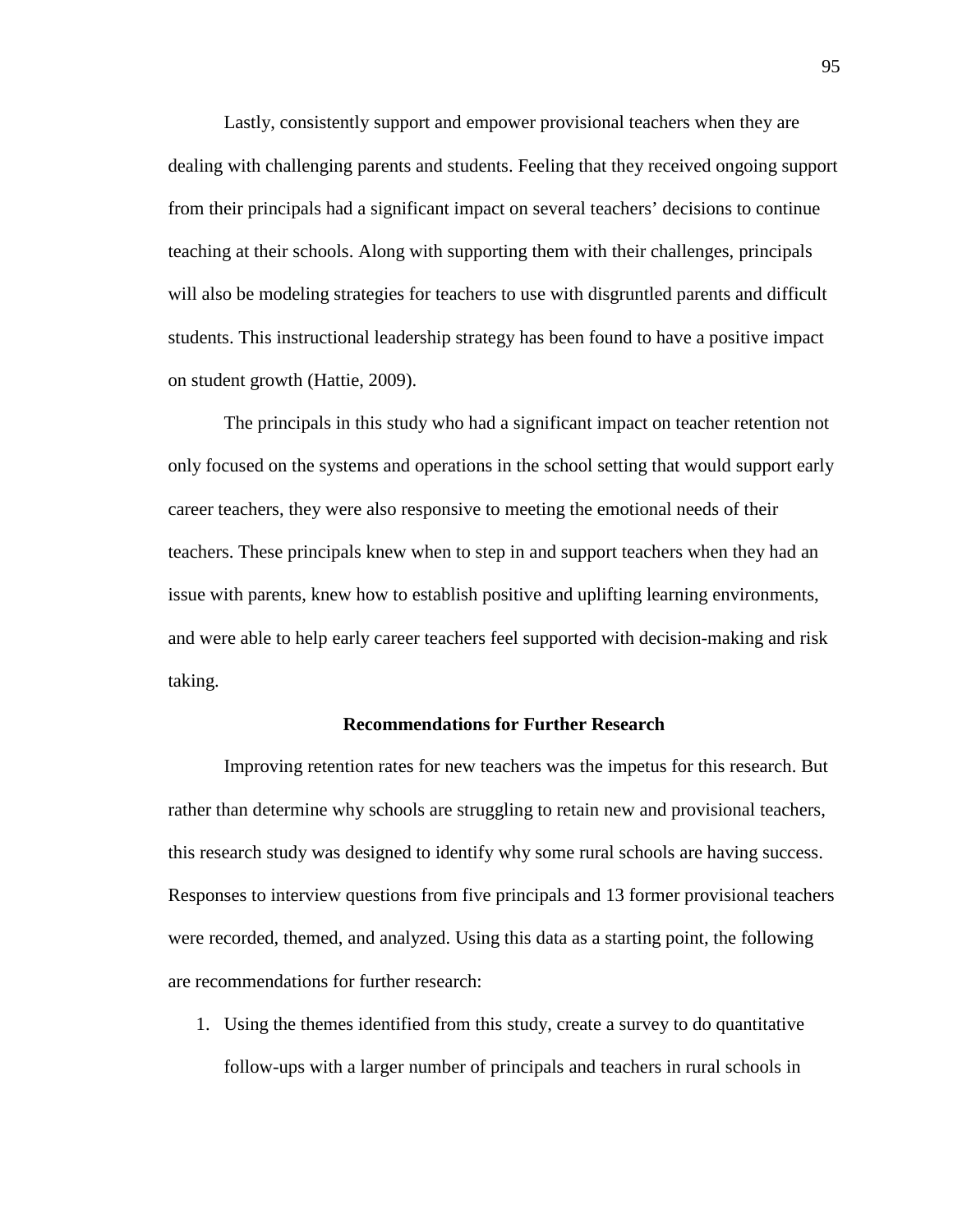Washington State, as well as rural schools in other states, to determine whether or not the reasons those principals were successful in teacher retention are consistent with those interviewed for this study.

- 2. All of the teachers in this research were female. Further research might seek out male teachers in rural schools, and compare their responses to those provided by female teachers. Research could also be done to determine if there were different retention rates for teachers based on their gender, and if there are findings relevant to the gender of the school principals.
- 3. Data was disaggregated based on the collective responses, although participants represented elementary, middle, and high schools. Further research should be done to determine if there are different induction components or significant factors that impact retention of teachers at the different grade/school levels.
- 4. This research study did not identify the depth, consistency, or frequency to which the Charlton and Kristonis (2010) five components were provided by the principals for the teachers. Further research could quantify implementation or could have teachers rank the components based on what they felt were more or less significant, possibly using a Likert scale.
- 5. Research should be done to determine if there is a correlation between induction components and hometown resident teachers compared to teachers who were not raised in or reside in the same communities in which they teach.

#### **Concluding Statement**

In this study there was a relationship between the number of components a principal reported providing for provisional teachers in their induction program and the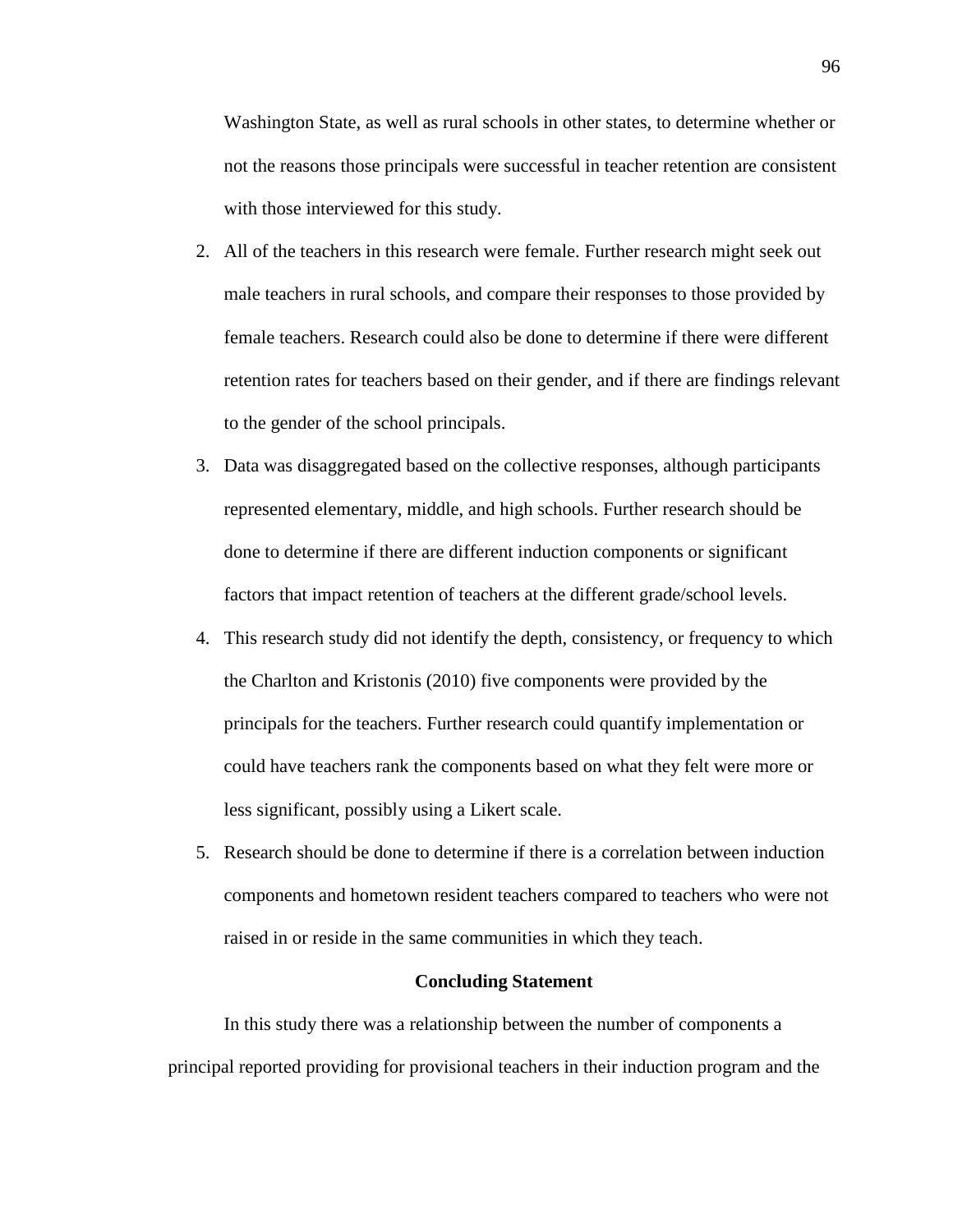increased retention rates in these rural schools. The principals who reported providing all five induction Charlton and Kristonis (2010) components had 100% retention of provisional teachers from 2010 to 2014. Teachers varied on which of these components they felt had an impact on their retention however all but one teacher agreed that "opportunities to provide input for student learning outcomes" had an impact on their retention. Additionally, teachers identified factors outside of the five induction components that impacted their retention rates. Some of these factors were directly connected to the principal, and some were not.

Aside from implementing support systems for provisional teachers, principals with high retention rates demonstrated they had a nurturing and responsive leadership style. They created school environments that were positive and provided teachers with positive constructive criticism. Teachers reported they continued working at the same school because their principal made them feel supported with difficult parents and students. The teachers stayed because their principals made them feel trusted to make decisions, not micro-managed.

Being part of a professional learning community, and having time specifically allocated in their schedule to work with their teaching teams was a frequent response that teachers reported as having a significant impact on their retention. School principals are responsible for instituting and enforcing these collaborative systems and expectations for collaboration in their schools.

This study identified what these principals have done to support provisional teachers, what teachers felt had a significant impact on their retention, and factors outside of the school that had a significant impact on teachers remaining at the same schools. If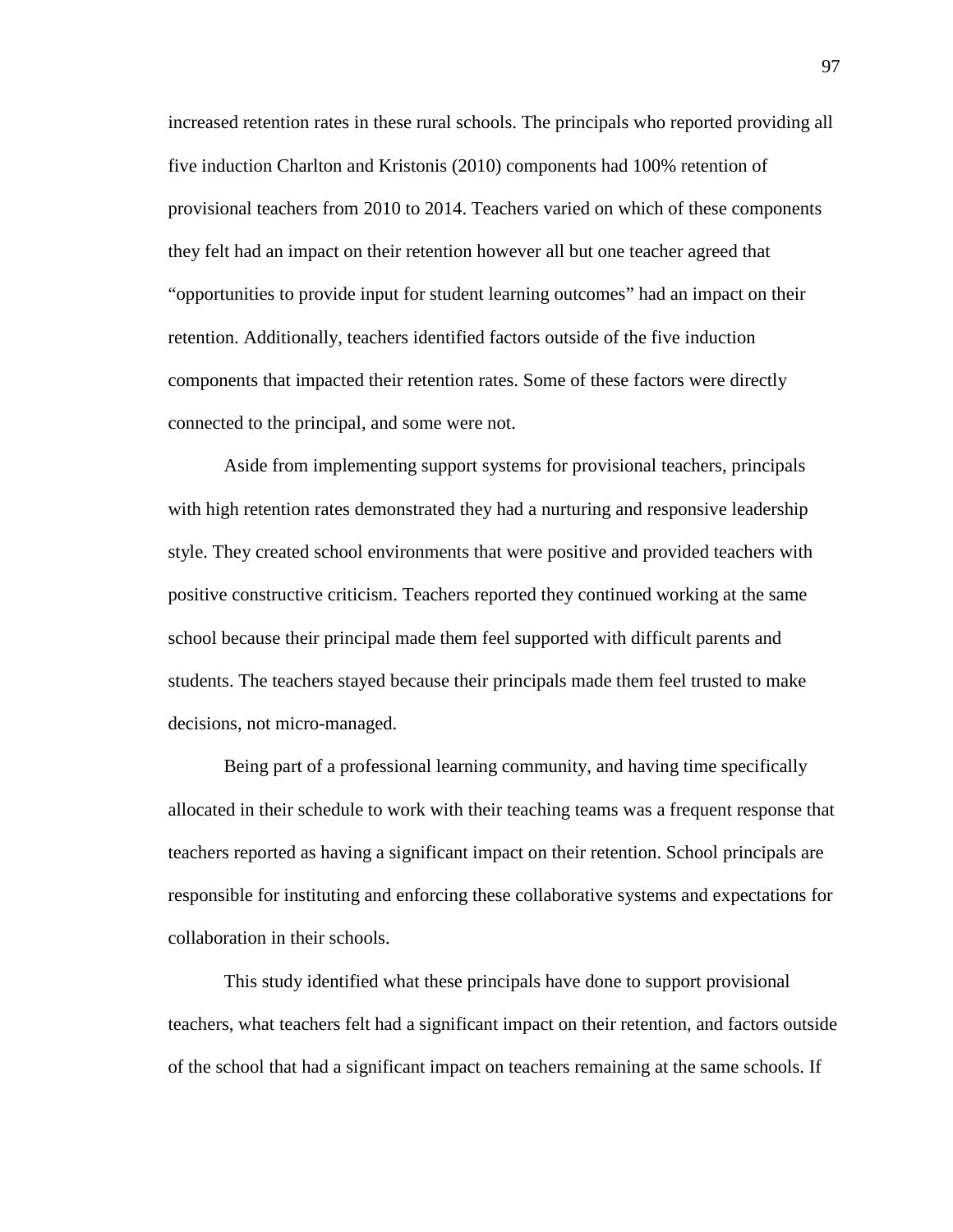principals implement or strengthen professional learning communities, they may increase their retention rates for provisional teachers. If principals can identify teacher candidates who reside in the school's community, those teachers may become experienced, more effective teachers.

The capacity of principals to be responsive leaders impacted the professional needs of their provisional teachers. Through communication and listening to teacher needs, principals were able to help them feel safe. Principals met with and were visible to teachers, providing them with consistent and positive leadership. Teachers reported that their principals made them feel welcomed, made them feel like they belonged and were included in a school family or community. Principals who had higher levels of teacher retention in rural schools were able to help provisional teachers by responding to teacher needs during the early stages of their careers. Subsequently, teachers started to feel successful, gained respect from others, and pushed themselves to increase their teaching efficacy. Aside from residing in the same community in which one teaches, the professional satisfaction with being in teaching teams, and feeling supported by responsive leaders emerged as answers for the two questions guiding this study.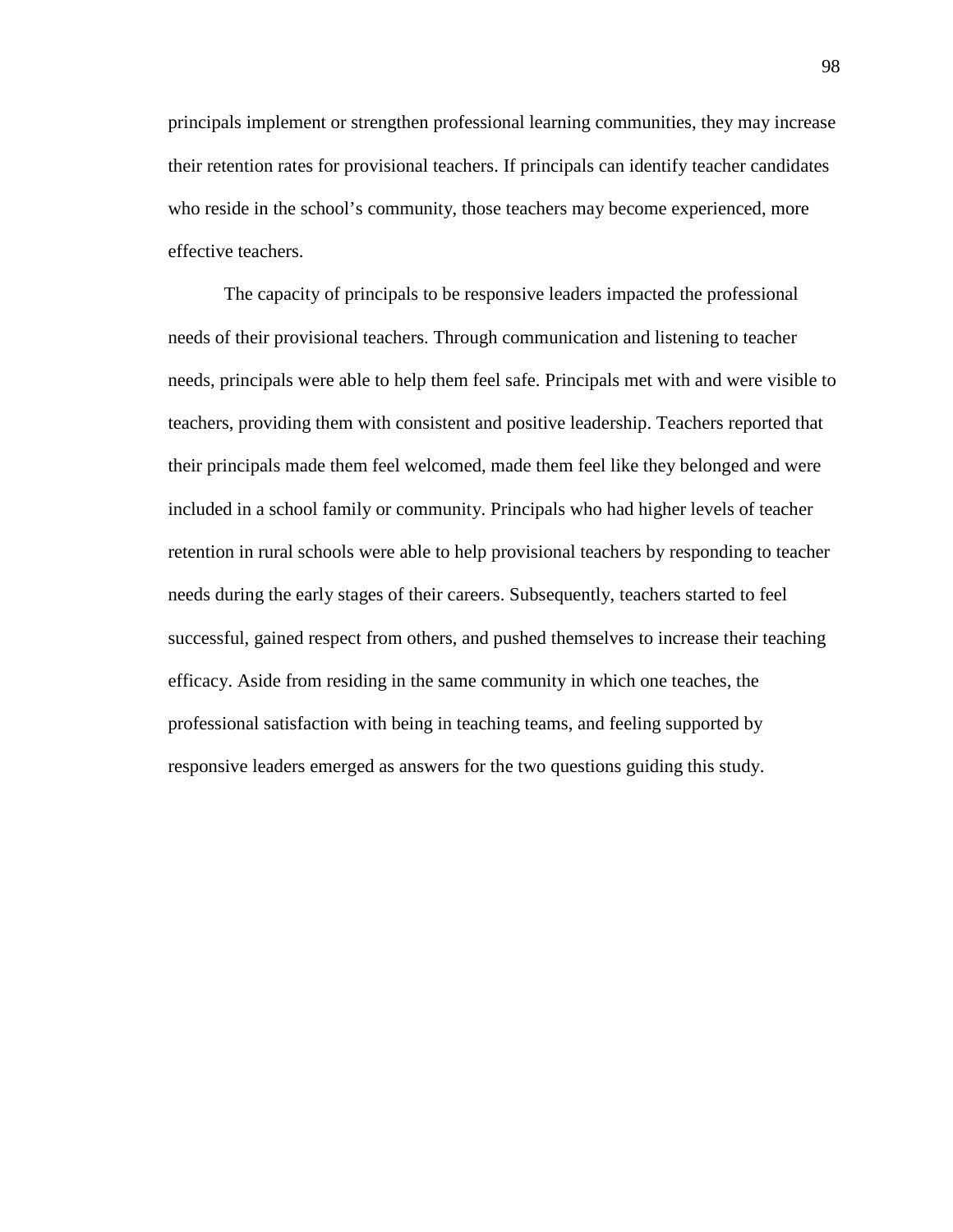#### References

Agarwal, P. K., Bain, P. M., & Chamberlain, R. W. (2012). The value of applied research: Retrieval practice improves classroom learning and recommendations from a teacher, a principal, and a scientist. *Educational Psychology Review, 24*(3), 437-448. doi:10.1007/s10648-012-9210-2

Allensworth, E., Ponisciak, S., & Mazzeo, C. (2009). The school's teachers leave: Teacher mobility in Chicago public schools. *Consortium on Chicago School Research*. Retrieved from

https://consortium.uchicago.edu/sites/default/files/publications/CCSR\_Teacher\_ Mobility.pdf

- Alliance for Excellent Education. (2005, August 1). Teacher attrition: A costly loss to the nation and to the states [Electronic Version]. *Issue Brief*. Retrieved from http://all4ed.org/reports-factsheets/teacher-attrition-a-costly-loss-to-the-nationand-to-the-states/
- Aponte‐Soto, L., Ling Grant, D. S., Carter‐Johnson, F., Colomer, S. E., Campbell, J. E., & Anderson, K. G. (2014). Championing culturally responsive leadership for evaluation practice. *New Directions for Evaluation*, *2014, 143*, 37-47. doi:10.1002/ev.20092

Avalos, B. (2011). Teacher professional development in teaching and teacher education over ten years. *Teaching and Teacher Education*, *27*(1), 10-20. doi:10.1016/j.tate.2010.08.007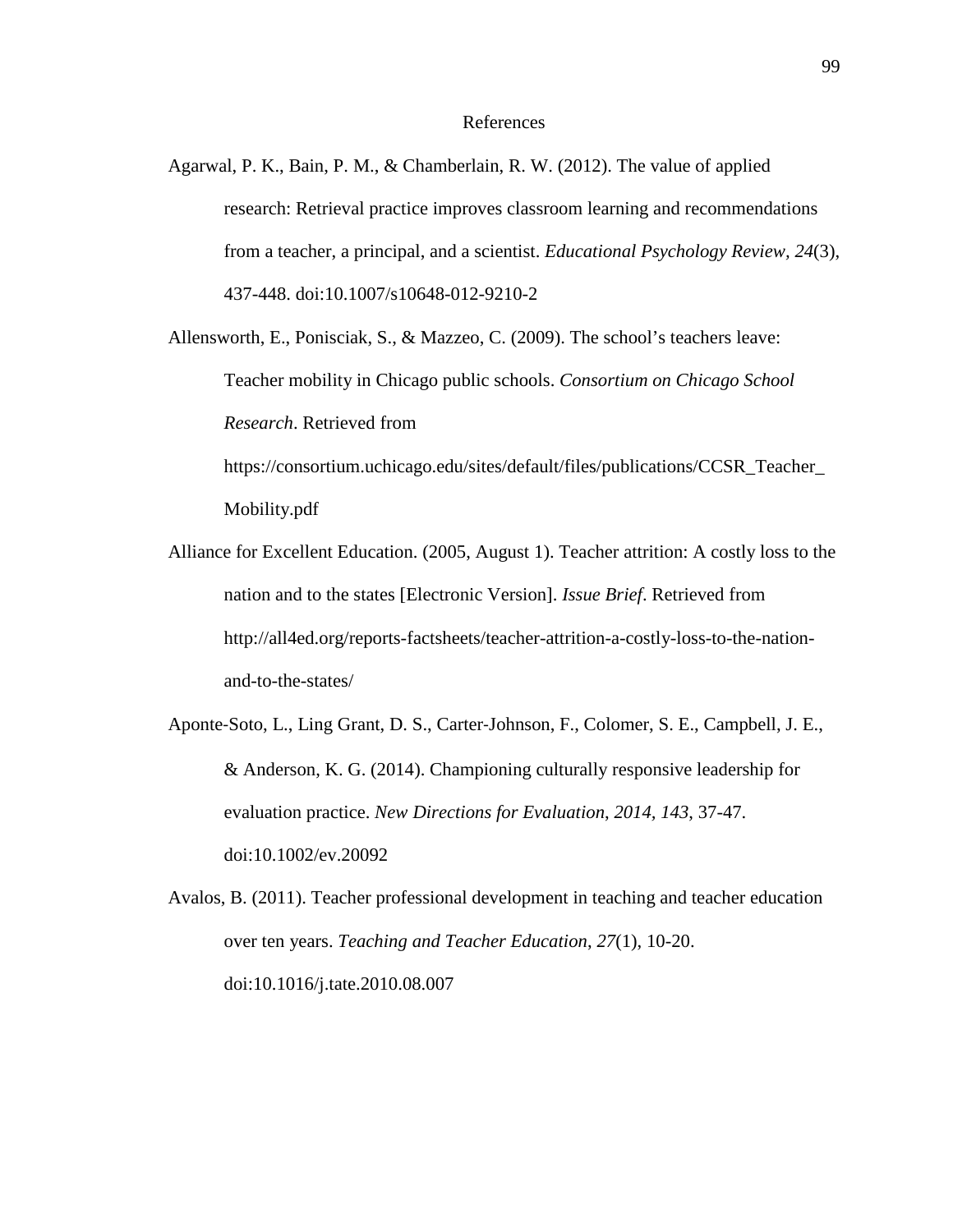- Baker, S. K., Chard, D. J., Ketterlin-Geller, L. R., Apichatabutra, C., & Doabler, C. (2009). Teaching writing to at-risk students: The quality of evidence for selfregulated strategy development. *Exceptional Children*, *75*(3), 303-318.
- Ballou, D., & Springer, M. G. (2015). Using student test scores to measure teacher performance some problems in the design and implementation of evaluation systems. *Educational Researcher*, *44*(2), 77-86.
- Bambrick-Santoyo, P. (2010). *Driven by data: A practical guide to improve instruction*. San Francisco, CA; John Wiley & Sons.
- Banks, T. (2015). Teacher education reform in urban educator preparation programs. *Journal of Education and Learning*, *4*(1), 60.
- Banville, D., & Rikard, G. L. (2009). Teacher induction—Implications for physical education teacher development and retention. *Quest*, *61*(2), 237-256.
- Barr, K. M. (2014). The effects of teacher collaboration on early literacy development in kindergarten (Doctoral dissertation). Retrieved from California State University San Marcos. 2014-06-24t22:42:01z
- Beavers, A. (2011). Teachers as learners: Implications of adult education for professional development. *Journal of College Teaching & Learning (TLC)*, *6*(7), 25-30.
- Beesley, A. D., Atwill, K., Blair, P. & Barley, Z. A. (2010). Strategies for recruitment and retention of secondary teachers in central U.S. rural schools. *The Rural Educator, 57*(2), 1-9.
- Beetham, H., & Sharpe, R. (Eds.). (2013). *Rethinking pedagogy for a digital age: Designing for 21st century learning*. New York, NY: Routledge.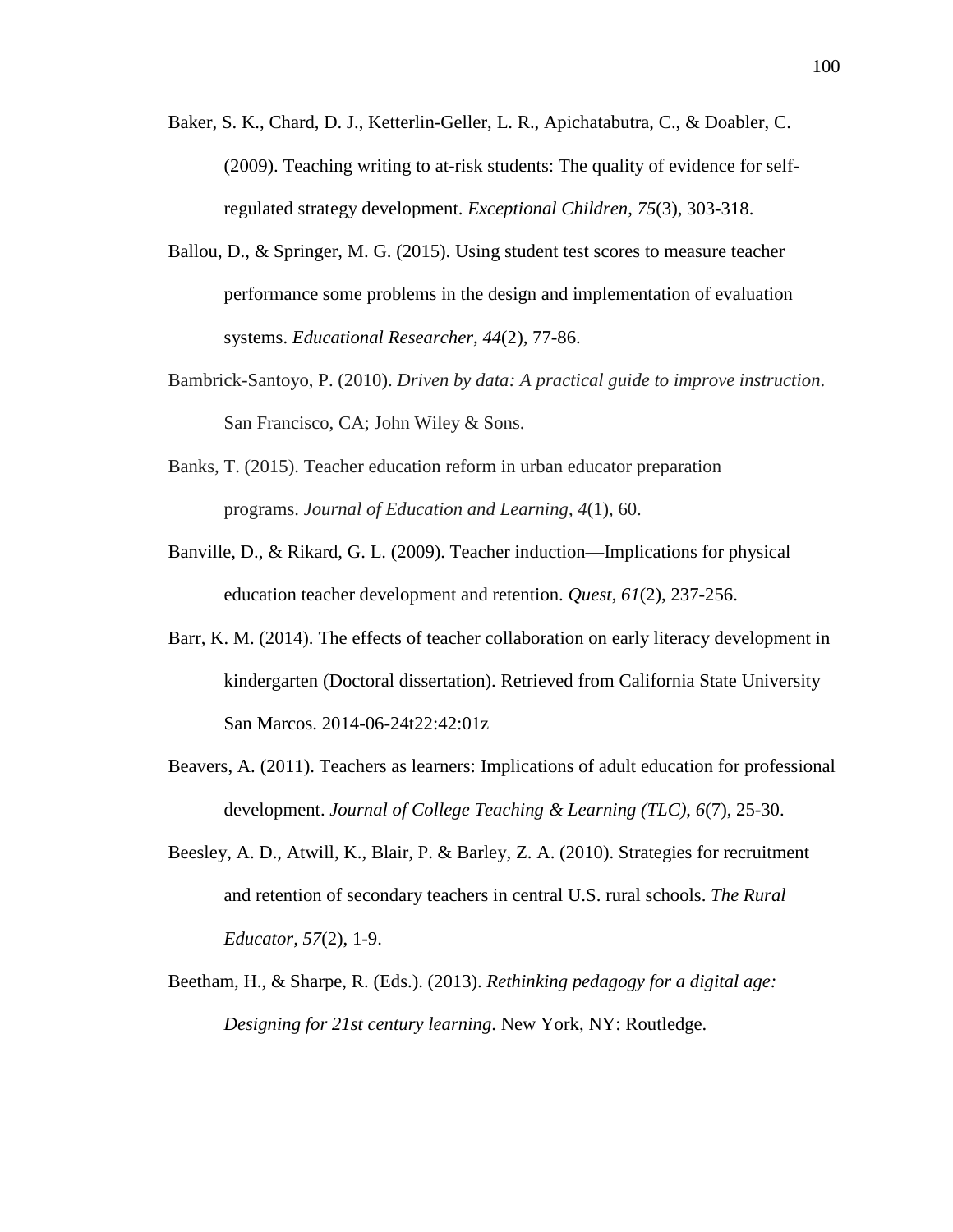- Bland, J. M., & Altman, D. G. (1999). Measuring agreement in method comparison studies. *Statistical Methods in Medical Research, 8*(2), 135-160.
- Bleach, K. (2013). *Induction and mentoring of newly qualified teachers: A new deal for teachers*. London, England: David Fulton.
- Books, S., & de Villiers, R. (2013). Importing educators and redefining what it means to be a teacher in the U.S. *Journal for Critical Education Policy Studies*, *11*(2), 82- 112.
- Booth, A., & Dunn, J. F. (Eds.). (2013). *Family-school links: How do they affect educational outcomes?* New York, NY: Routledge.
- Boyd, D., Lankford, H., Loeb, S., Ronfeldt, M., & Wyckoff, J. (2011). *The effect of school neighborhoods on teachers' career decisions*. Paper prepared for the conference, New Evidence on How Families, Neighborhoods and Labor Markets Affect Educational Opportunities for American Children, Brookings, Washington DC.
- Bredeson, P. V., Klar, H., & Johansson, O. (2011). Context-responsive leadership: Examining superintendent leadership in context. *Education Policy Analysis Archives*, *19*(18). doi:10.14507/epaa.v19n18.2011
- Buddin, R., & Zamarro, G. (2009). Teacher qualifications and student achievement in urban elementary schools. *Journal of Urban Economics*, *66*(2), 103-115.
- Bullough, R. V., Jr, (2012). Mentoring and new teacher induction in the United States: A review and analysis of current practices. *Mentoring & Tutoring: Partnership in Learning*, *20*(1), 57-74.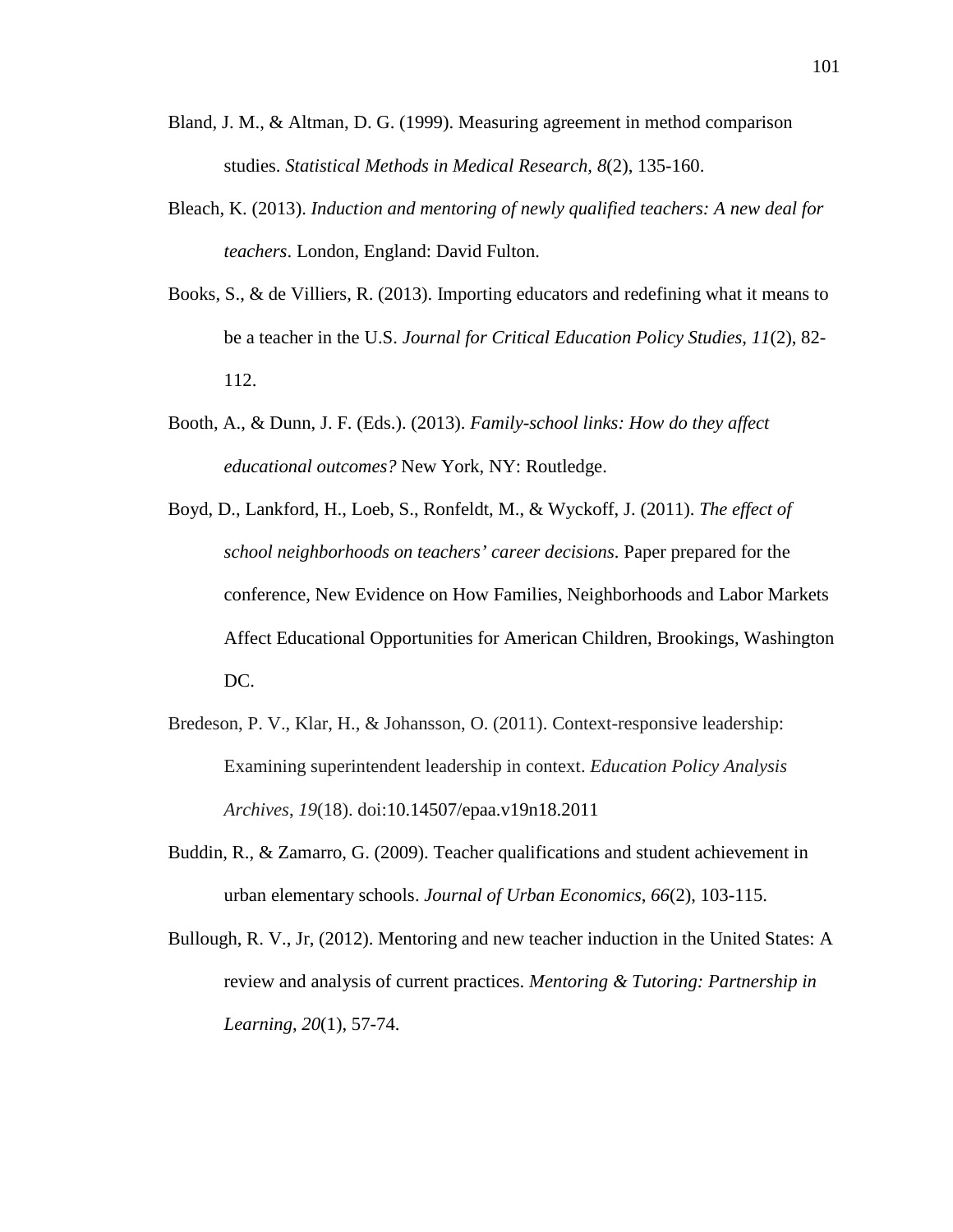- Burnett, A., Cushing, E., & Bivona, L. (2012). *Uses of multiple measures for performance-based compensation*. Washington, DC: U.S. Department of Education, Office of Elementary and Secondary Education, Center for Educator Compensation Reform.
- Butcher, J., Bezzina, M., & Moran, W. (2011). Transformational partnerships: A new agenda for higher education. *Innovative Higher Education, 36*(1), 29-40.
- Carroll, T. (2007). The high cost of teacher turnover. Washington, DC: National Commission on Teaching and America's Future. Retrieved from http://www.eric.

ed.gov/ERICWebPortal/detail?accno=ED498001

- Carrol, T., Fulton, F., & Doerr, H. (2010). *Team up for 21st century teaching and learning: What research and practice reveal about professional learning.* Washington, DC: National Council on Teaching and America's Future.
- Carver, P. R., and Lewis, L. (2010). *Alternative schools and programs for public school students at risk of educational failure: 2007–08 (NCES 2010–026).* U.S. Department of Education, National Center for Education Statistics. Washington, DC: Government Printing Office.
- Center for Strengthening the Teaching Profession (CSTP). (2014). *Effective support for new teachers in Washington State*. Retrieved from http://www.k12.wa.us/BEST/InductionStandards/default.aspx
- Charlotte Advocates for Education. (2004). *Education Justice*. Retrieved from http://www.educationjustice.org/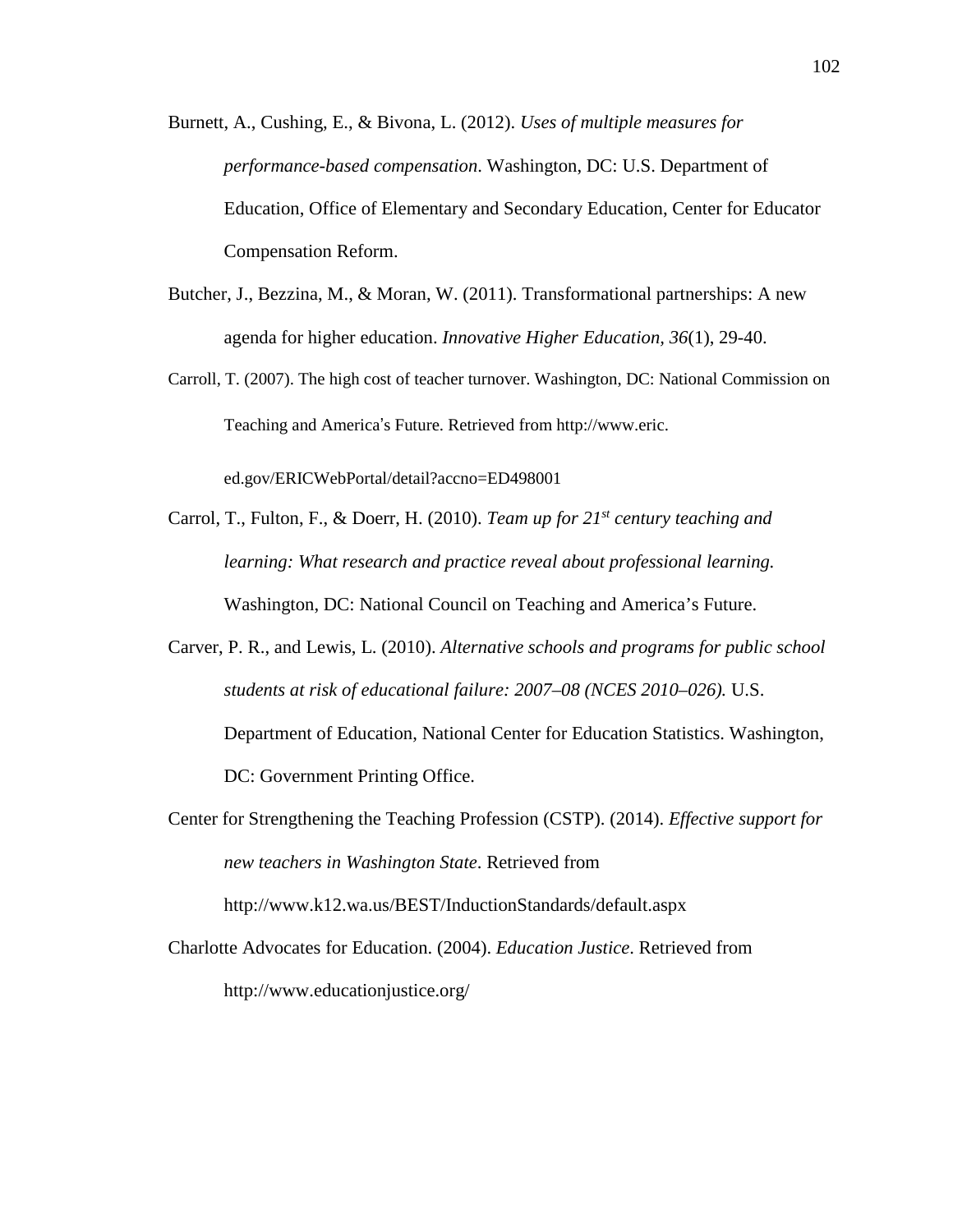- Charlton, D., & Kritsonis, W. A. (2010). Human resource management: Accountability, reciprocity and the nexus between employer and employee. *National Forum of Educational Administration and Supervision Journal, 26*(3), 46-61.
- Chetty, R., Friedman, J. N., & Rockoff, J. E. (2011). *The long-term impacts of teachers: Teacher value-added and student outcomes in adulthood (No. w17699).* Cambridge, MA: National Bureau of Economic Research.
- Chiu, M., & Klassen, R. (2010). Effects on teachers' self-efficacy and job satisfaction: Teacher gender, years of experience, and job stress. *Journal of Educational Psychology*, *102*(3), 741-756. doi:10.1037/a0019237
- Cohen, D., & Crabtree, B. (2006). Qualitative research guidelines project. *Robert Wood Johnson Foundation.* Retrieved from http://www.qualres.org/
- Collie, R. J., Shapka, J. D., & Perry, N. E. (2012). School climate and social-emotional learning: Predicting teacher stress, job satisfaction, and teaching efficacy. *Journal of Educational Psychology*, *104*(4), 1189. doi:10.1037/a0029356
- Cope, D. G. (2014). Methods and meanings: Credibility and trustworthiness of qualitative research. *Oncology Nursing Forum, 41*(1), 89-91.
- Corbin, J. M., & Strauss, A. (1990). Grounded theory research: Procedures, canons, and evaluative criteria. *Qualitative Sociology*, *13*(1), 3-21.
- Creswell, J., & Clark, V.L.P. (2011). *Designing and conducting mixed methods research*  $(2<sup>nd</sup>$  ed.). Thousand Oaks, CA: Sage.
- Creswell, J. W. (2012). *Qualitative inquiry and research design: Choosing among five approaches*. Thousand Oaks, CA: Sage.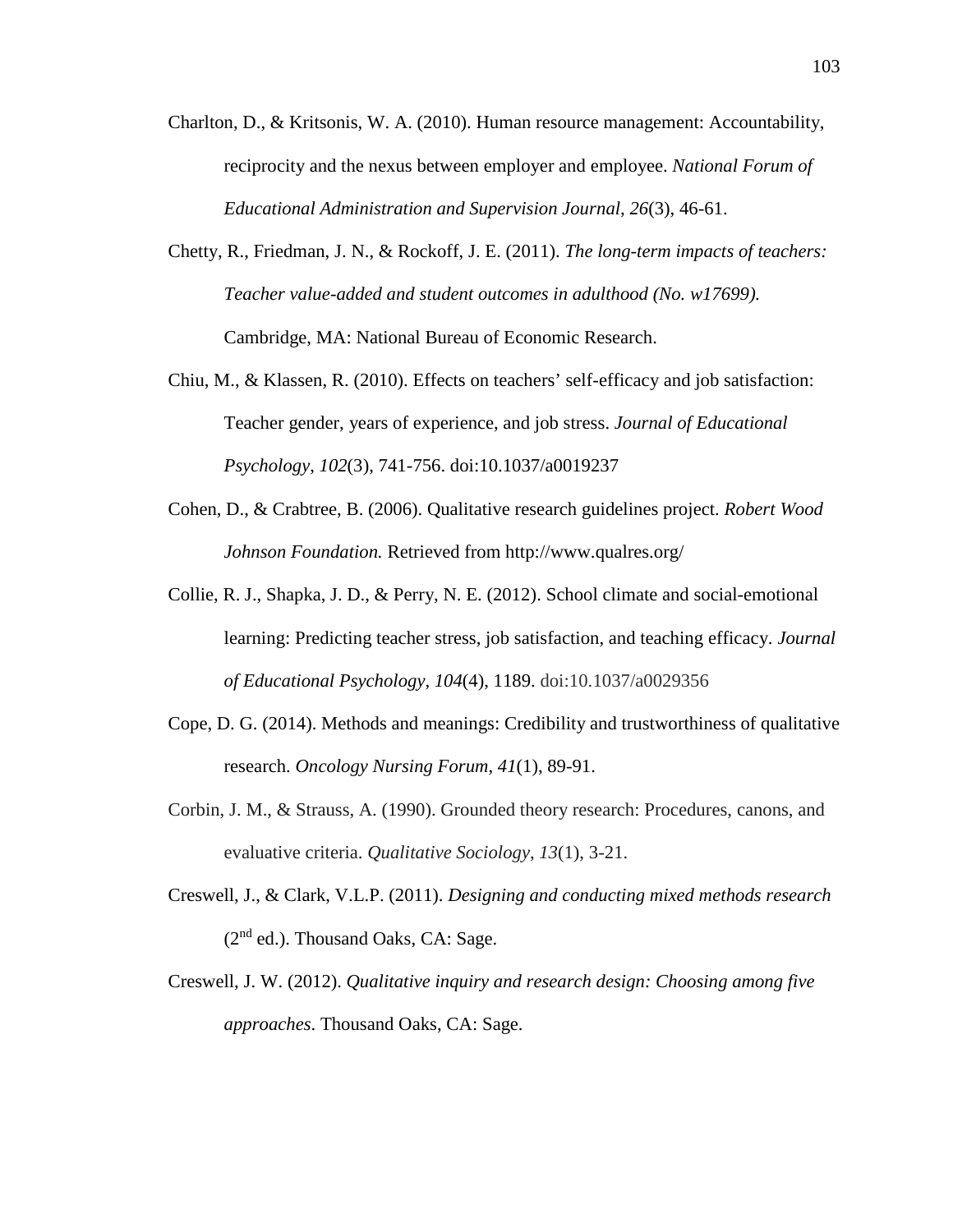- Croft, A., Coggshall, J. G., Dolan, M., & Powers, E. (2010). Job-embedded professional development: What it is, who is responsible, and how to get it done well. *Issue Brief.* National Comprehensive Center for Teacher Quality. Retrieved from http://learningforward.org/docs/pdf/jobembeddedpdbrief.pdf?sfvrsn=0
- Darling-Hammond, L. (2010). Teacher education and the American future. *Journal of Teacher Education*, *61*(1-2), 35-47. doi:10.1177/0022487109348024
- DeAngelis, K., & Presley, J. (2011). Toward a more nuanced understanding of new teacher attrition. *Education and Urban Society, 43*(5), 598-626.
- Desimone, L. M. (2011). A primer on effective professional development. *Phi DeltaKappan*, *92*(6), 68-71.
- Diyen, H. (2013). Transforming school's conditions for the future: Challenges and successes. *The Journal of Quality in Education, 4*, 9. Retrieved from http://journal.amaquen.com/index.php/JQE/article/view/70
- Dobele, A. R., Gangemi, M., Kopanidis, F., & Thomas, S. (2013). At risk policy and early intervention programmes for underperforming students: Ensuring success. *Education+ Training*, *55*(1), 69-82.
- Dolnicar, S. (2013). Asking good survey questions. *Journal of Travel Research, 52*(5), 551-574.
- Donaldson, M. L., & Johnson, S. M. (2010). The price of misassignment: The role of teaching assignments in Teach for America teachers' exit from low-income schools and the teaching profession. *Educational Evaluation and Policy Analysis*, *32*(2), 299-323.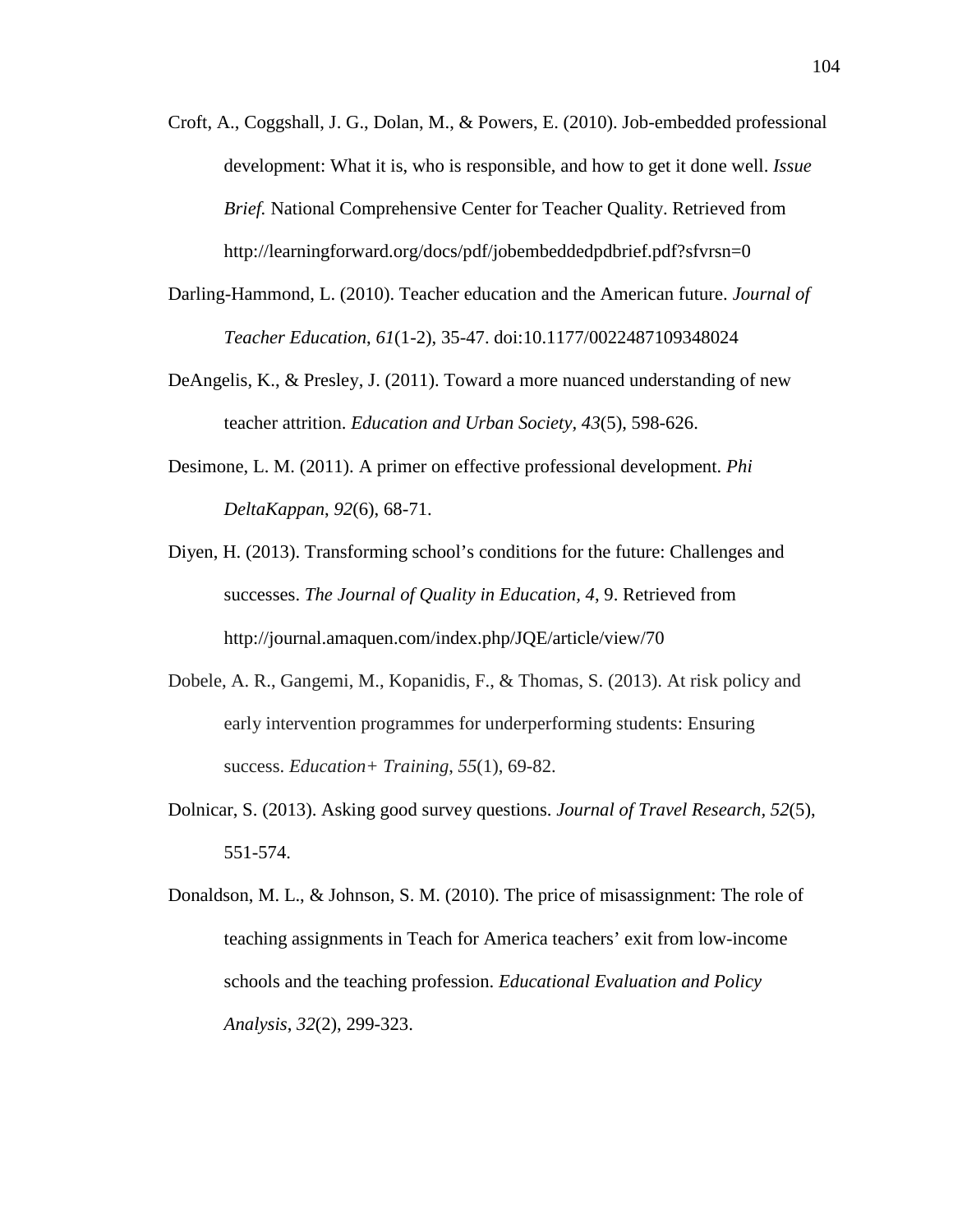- Donaldson, M. L., & Johnson, S. M. (2011). Teach for America teachers: How long do they teach? Why do they leave? *Phi Delta Kappan*, *93*(2), 47-51.
- DuFour, R., Eaker, R., & DuFour, R. (2010). *Recurring themes of professional learning communities and the assumptions they challenge.* Bloomington, IN: Solution Tree Press.
- DuFour, R., & Marzano, R. J. (2015). *Leaders of learning: How district, school, and classroom leaders improve student achievement*. Bloomington, IN: Solution Tree Press.
- Duncan, G. J., & Murnane, R. J. (Eds.). (2011). *Whither opportunity? Rising inequality, schools, and children's life chances*. New York, NY: Russell Sage Foundation.

Eberhard, J., Reinhardt-Mondragon, P., & Stottlemyer, B. (2000). *Strategies for new teacher retention: Creating a climate of authentic professional development for teachers with three or less years of experience.* Retrieved from http://files.eric.ed.gov/fulltext/ED450116.pdf

Education Research & Data Center [ERDC]. (2010). Geographic setting of schools in Washington state's classification based on urban-centric locale. *ERDC Research Brief*. Version 2010-04. Retrieved from

http://www.erdc.wa.gov/sites/default/files/publications/201004.pdf

Educational Service District (ESD) 105. (2013). *The 105 region: An overview*. Retrieved from http://www.esd105.org/cms/lib3/WA01920102/Centricity/Shared/105%20 Region%20handout%20-%201-2016.pdf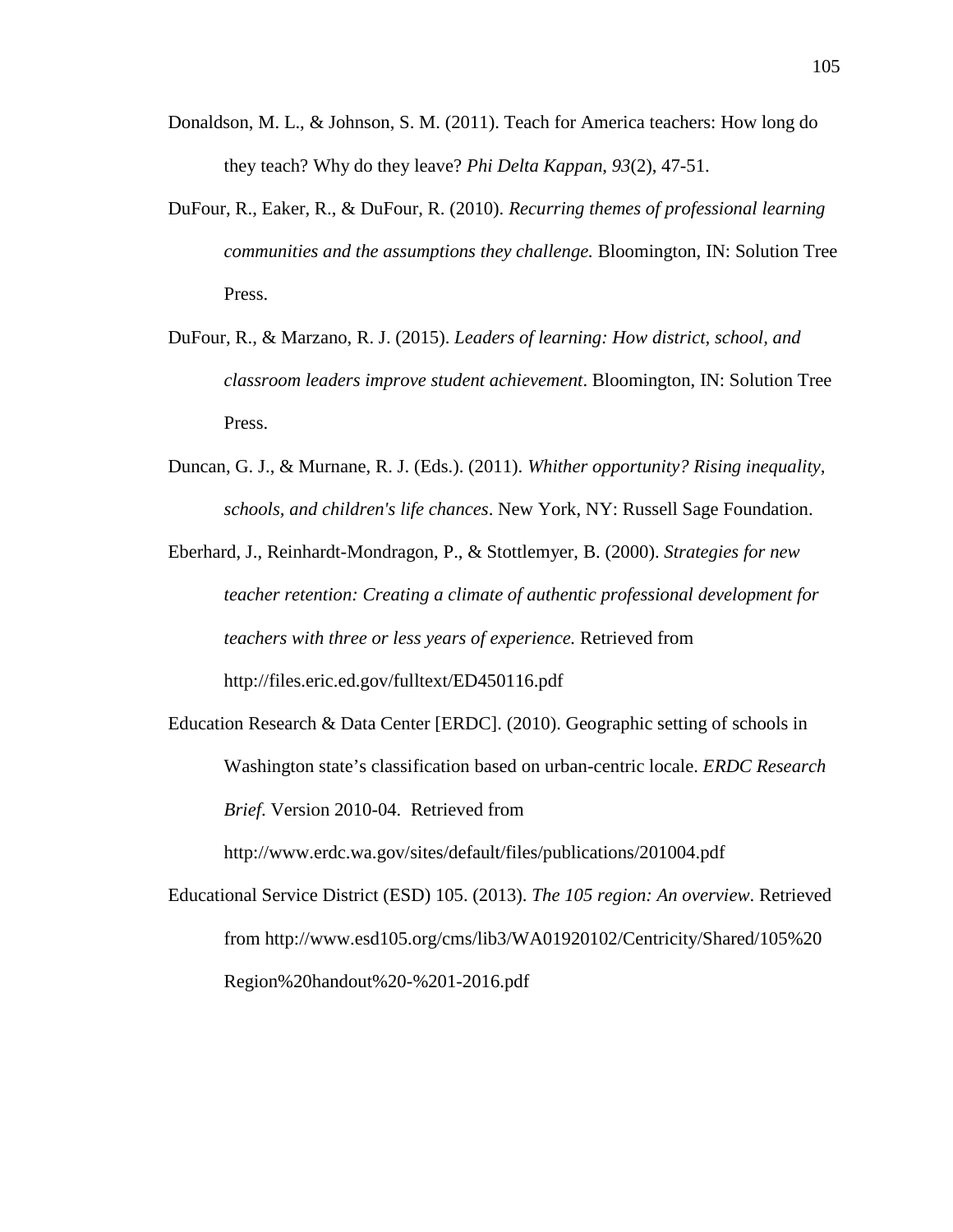- Eisenstein, J., O'Connor, B., Smith, N. A., & Xing, E. P. (2012). Mapping the geographical diffusion of new words. *1210.5268*. Retrieved from https://www.cs.washington.edu/node/11517
- Elfers, A. M., Plecki, M. L., McGowan, M., Kido, R. S., & Schulze-Oechtering, M. (2006). *Examining teacher retention and mobility in small and rural districts in Washington State*. Seattle, WA: University of Washington College of Education.
- Engrossed Second Substitutes Senate Bill (ESSB) 5895, 62nd Legislature, Regular Session. (2012). Retrieved from http://apps.leg.wa.gov/documents/billdocs/2011- 12/Pdf/Bills/Senate%20Bills/5895-S.E.pdf
- Every Student Succeeds Act Highly Qualified Teachers. (2016). Retrieved from http://www.k12.wa.us/ESEA/ESSA/HQT.aspx
- Faircloth, S. C., & Tippeconnic, J. W., III, (2010, January). The dropout/graduation crisis among American Indian and Alaska native students: Failure to respond places the future of native peoples at risk. *Civil Rights Project/Proyecto Derechos Civiles*. Retrieved from http://files.eric.ed.gov/fulltext/ED511323.pdf
- Feiman-Nemser, S. (2003). What new teachers need to learn? *Educational Leadership*, *60*(8), 25-29.
- Fiore, D., & Whitaker, T. (2013). *Dealing with difficult parents*. New York, NY: Routledge.
- Fisher, M. H. (2011). Factors influencing stress, burnout, and retention of secondary teachers. *Current Issues in Education, 14*(1). Retrieved from http://cie.asu.edu/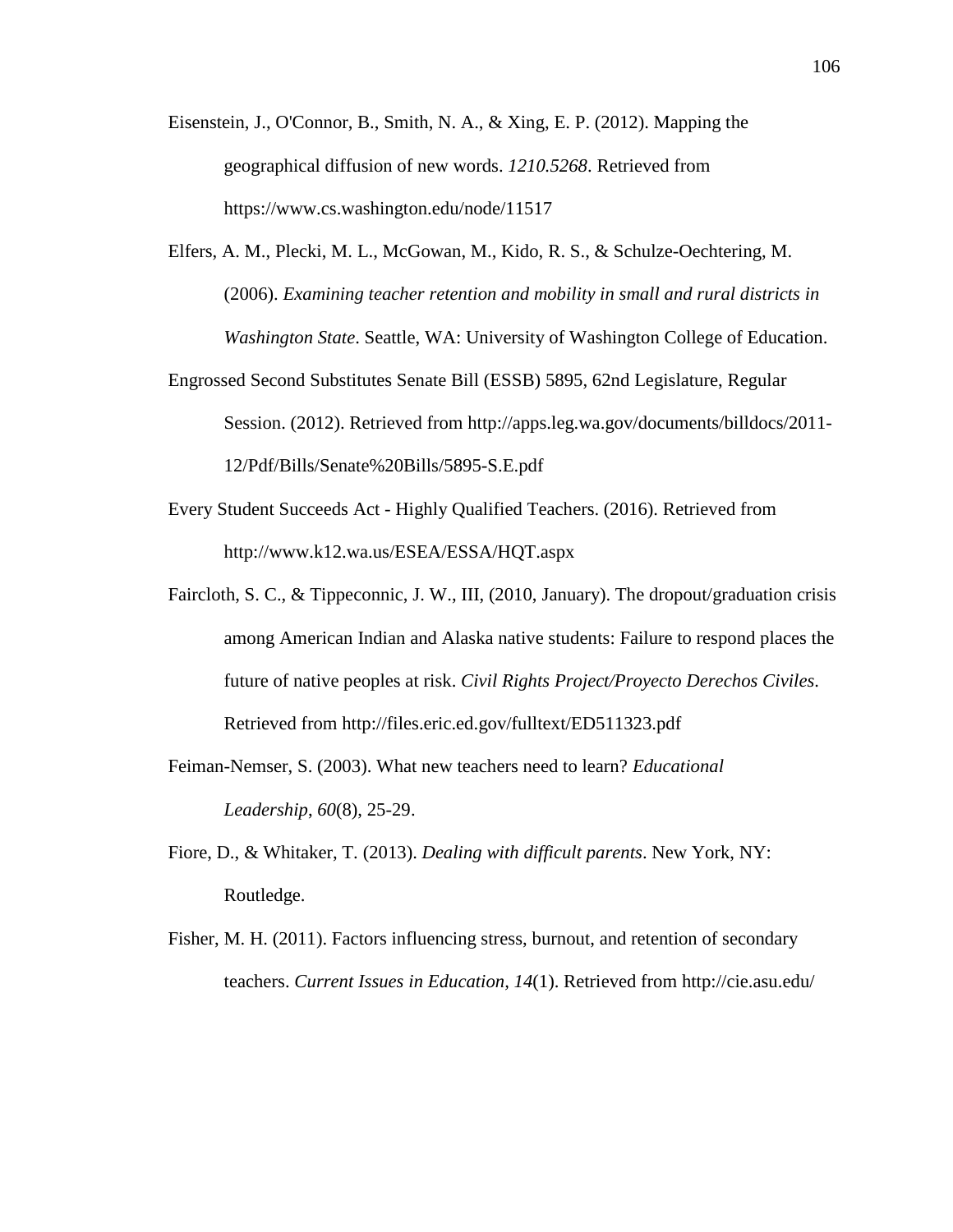- Flook, L., Goldberg, S. B., Pinger, L., Bonus, K., & Davidson, R. J. (2013). Mindfulness for teachers: A pilot study to assess effects on stress, burnout, and teaching efficacy. *Mind, Brain, and Education*, *7*(3), 182-195.
- Fram, S. (2013). The constant comparative analysis method outside of grounded theory. *The Qualitative Report, 18*, 1-25.

Freedman, S. W., & Appleman, D. (2009). In it for the long haul. How teacher education can contribute to teacher retention in high-poverty, urban schools. *Journal of Teacher Education*, *60*(3), 323-337.

- Gardner, R. D. (2010). Should I stay or should I go? Factors that influence the retention, turnover, and attrition of K–12 music teachers in the United States. *Arts Education Policy Review*, *111*(3), 112-121. doi:10.1080/10632910903458896
- Golafshani, N. (2003). Understanding reliability and validity in qualitative research. *The Qualitative Report*, *8*(4), 597-607.
- Goldhaber, D., Gross, B., & Player, D. (2011). Teacher career paths, teacher quality, and persistence in the classroom: Are public schools keeping their best? *Journal of Policy Analysis and Management, 30*(1), 57-87. doi:10.1002/pam.20549
- Goldhaber, D., Liddle, S. & Theobald, R. (2012). The gateway to the profession: Assessing teacher preparation programs based on student achievement. *CEDR Working Paper 2012-4*. Seattle, WA: University of Washington.
- Goldhaber, D., Walch, J., Gabele, B., & Schools, S. P. (2012). Does the model matter? Exploring the relationship between different student achievement-based teacher assessments. In *2012 APPAM Fall Research Conference*. Retrieved from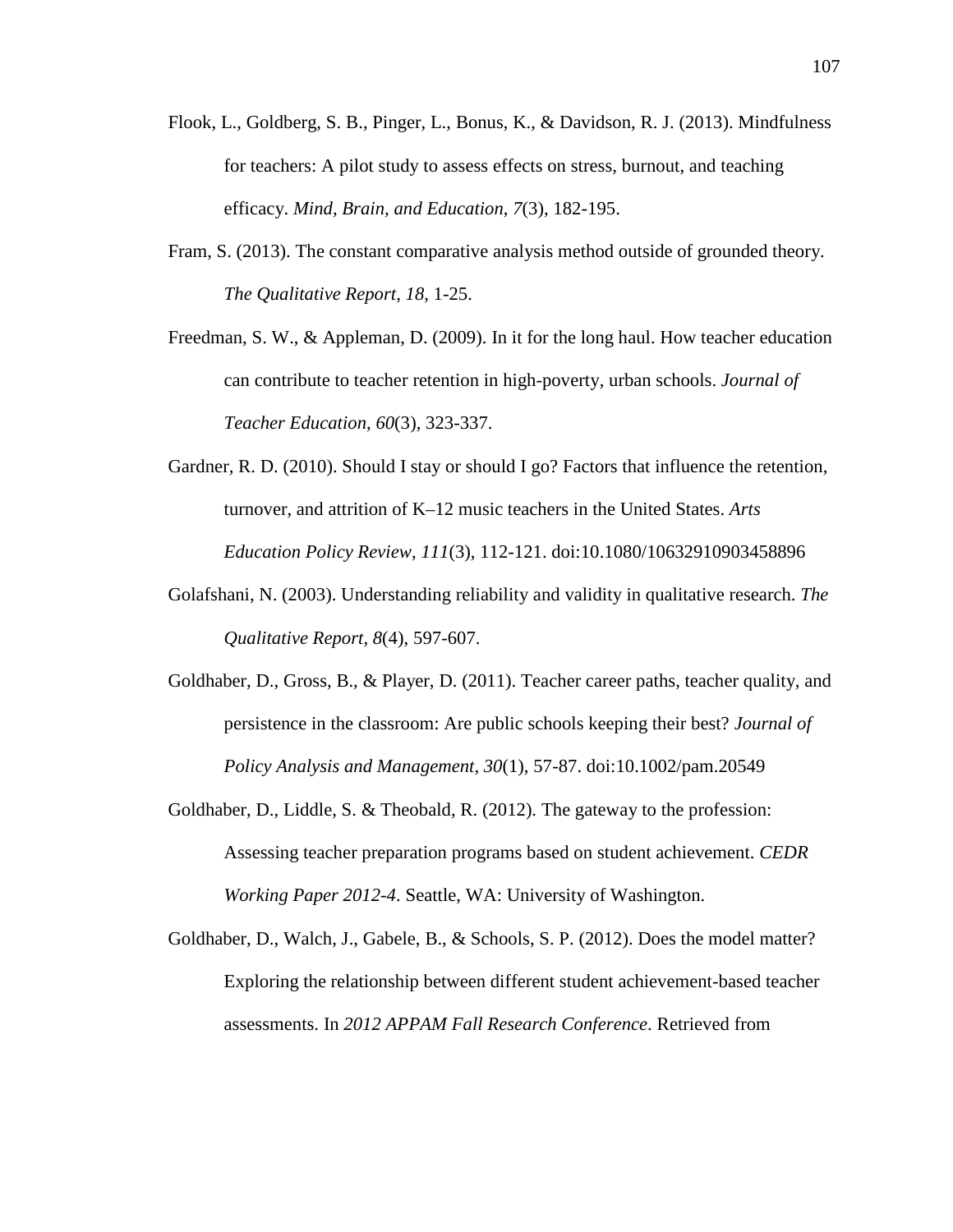http://www.cedr.us/papers/working/CEDR%20WP%202012-

6\_Does%20the%20Model%20Matter.pdf

- Green, J. (2015). Somatic sensitivity and reflexivity as validity tools in qualitative research. *Research in Dance Education, 16*(1), 67-79.
- Grissom, J. A., Nicholson-Crotty, S., & Harrington, J. R. (2014). Estimating the effects of No Child Left Behind on teachers' work environments and job attitudes. *Educational Evaluation and Policy Analysis*, *36*(4), 417-436.
- Hallberg, L. R. (2006). The "core category" of grounded theory: Making constant comparisons. *International journal of qualitative studies on health and wellbeing*, *1*(3), 141-148.
- Hallinger, P. (2011). Leadership for learning: Lessons from 40 years of empirical research. *Journal of Educational Administration*, *49*(2), 125-142.
- Hanushek, E., & Rivkin, S. (2010). Constrained job matching: Does teacher job search harm disadvantaged urban schools? *Working paper No. 15816.* Cambridge, MA: National Bureau of Economic Research.
- Hanushek, E. A., Rivkin, S. G., Figlio, D., & Jacob, B. (2010). Generalizations about using value-added measures of teacher quality. *American Economic Review*, *100*(2), 267-271.
- Harmon, J., Herren, K., Luke, R., & Emry, T. (2012). The power of 2: Partnership paves the way for teacher leadership academy. *Journal of Staff Development*, *33*(1), 28- 31.
- Harris, J., Mishra, P., & Koehler, M. (2009). Teachers' technological pedagogical content knowledge and learning activity types: Curriculum-based technology integration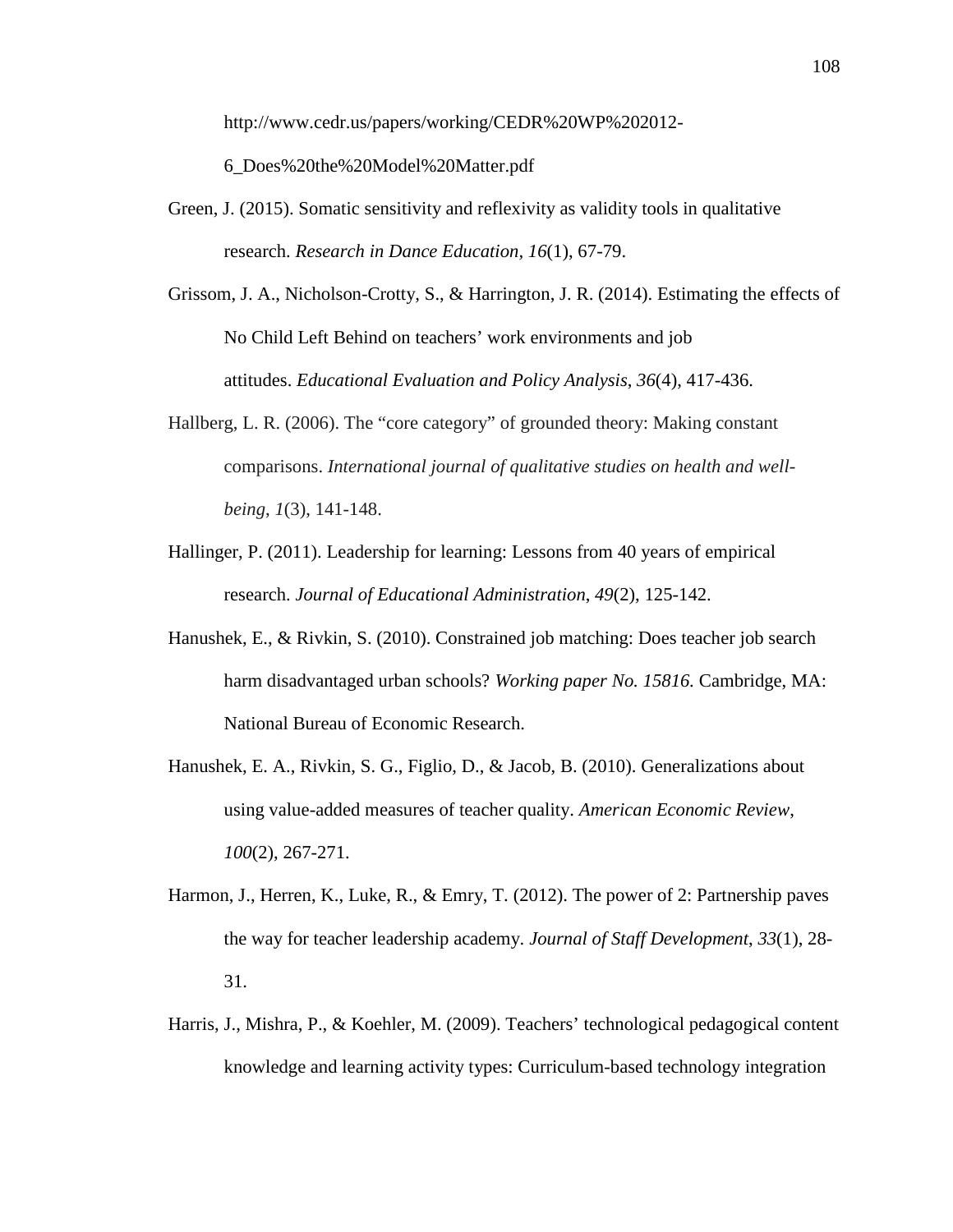reframed. *Journal of Research on Technology in Education*, *41*(4), 393-416. doi:10.1080/15391523.2009.10782536

- Hattie, J. (2009). *Visible learning: A synthesis of over 800 meta-analyses relating to achievement*. New York, NY: Routledge.
- Hattie, J., Masters, D., & Birch, K. (2015). *Visible learning into action: International case studies of impact*. New York, NY: Routledge.
- Henry, G. T., Bastian, K. C., & Fortner, C. K. (2011). Stayers and leavers: Early-career teacher effectiveness and attrition. *Educational Researcher*, *40*(6), 271-280. doi:10.3102/0013189X11419042
- Hill, H., & Grossman, P. (2013). Learning from teacher observations: Challenges and opportunities posed by new teacher evaluation systems. *Harvard Educational Review*, *83*(2), 371-384. doi:10.17763/haer.83.2.d11511403715u376
- Høigaard, R., Giske, R., & Sundsli, K. (2012). Newly qualified teachers' work engagement and teacher efficacy influences on job satisfaction, burnout, and the intention to quit. *European Journal of Teacher Education*, *35*(3), 347-357.
- Hughes, G. D. (2012). Teacher retention: Teacher characteristics, school characteristics, organizational characteristics, and teacher efficacy. *The Journal of Educational Research, 105*(4), 245-255. doi:10.1080/00220671.2011.584922
- Hunt, B. (2011). Publishing qualitative research in counseling journals. *Journal of Counseling & Development, 89*(3), 296-300.
- Hunzicker, J. (2011). Effective professional development for teachers: A checklist. *Professional Development in Education*, *37*(2), 177-179.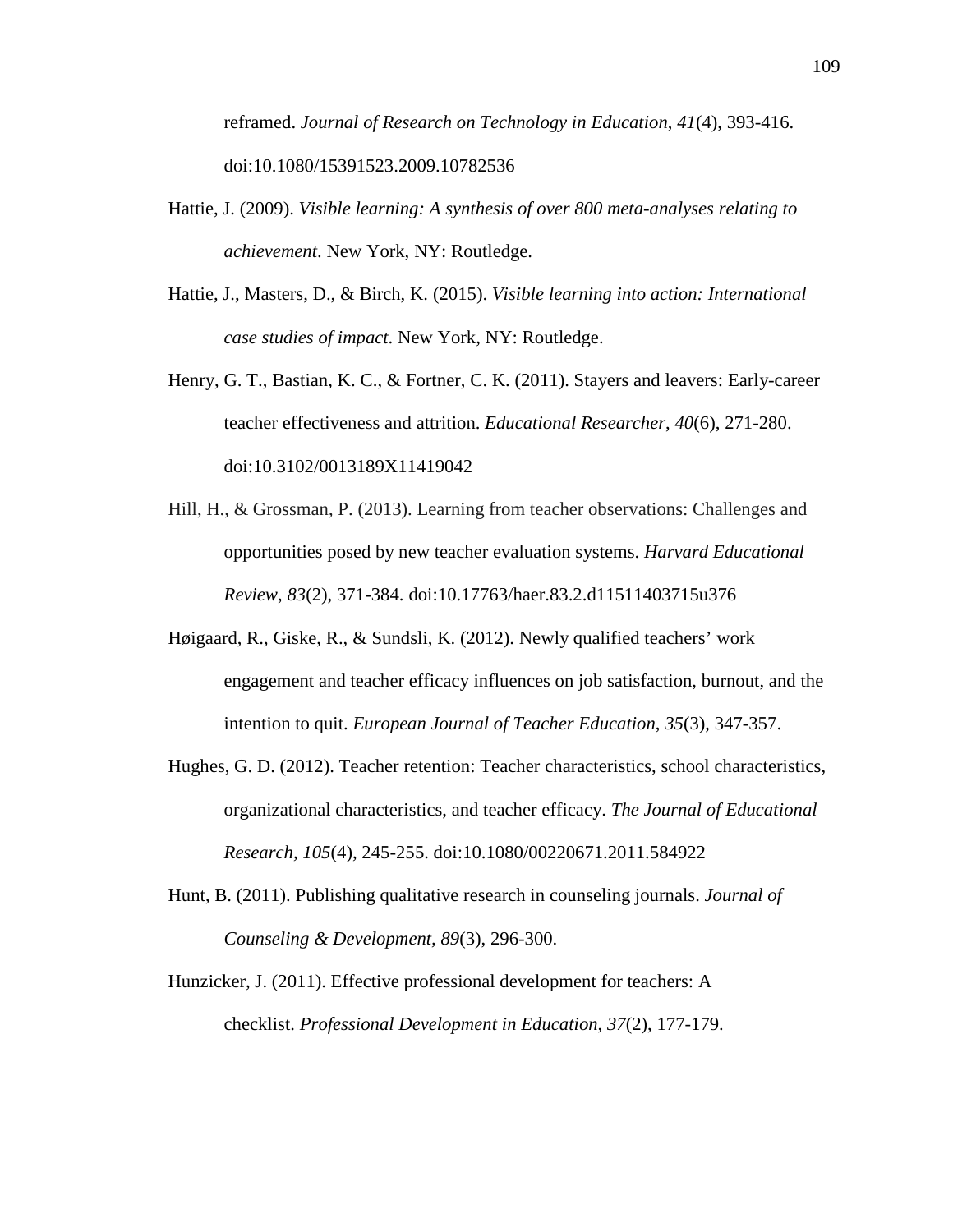- Hussar, W. J., and Bailey, T. M. (2013). Projections of education statistics to 2022 (NCES 2014-051). *U.S. Department of Education, National Center for Education Statistics*. Washington, DC: U.S. Government Printing Office.
- Ingersoll, R., & May, H. (2011). *Recruitment, retention and the minority teacher shortage*. Philadelphia, PA: Consortium for Policy Research in Education, University of Pennsylvania and Center for Educational Research in the Interest of Underserved Students, University of California, Santa Cruz.
- Ingersoll, R., & Merrill, L. (2010). Who's teaching our children? *Educational Leadership*, *67*(8), 14-20.
- Ingersoll, R., & Merrill, E. (2012). Seven trends: The transformation of the teaching force*. CPRE Working Paper* (#WP-01). Philadelphia, PA: Consortium for Policy Research in Education, University of Pennsylvania.
- Ingersoll, R., & Perda, D. (2010). *How high is teacher turnover and is it a problem?* Philadelphia, PA: Consortium for Policy Research in Education, University of Pennsylvania.
- Ingersoll, R. M., & Strong, M. (2011). The impact of induction and mentoring programs for beginning teachers: A critical review of the research. *Review of Educational Research*, *81*(2), 201-233. doi:10.3102/0034654311403323
- Ingersoll, R. M. (2012). Beginning teacher induction: What the data tell us. *Phi Delta Kappan*, *93*(8), 47-51.
- Jackson, R. R. (2014). *You can do this: Hope and help for new teachers.* New York, NY: John Wiley & Sons.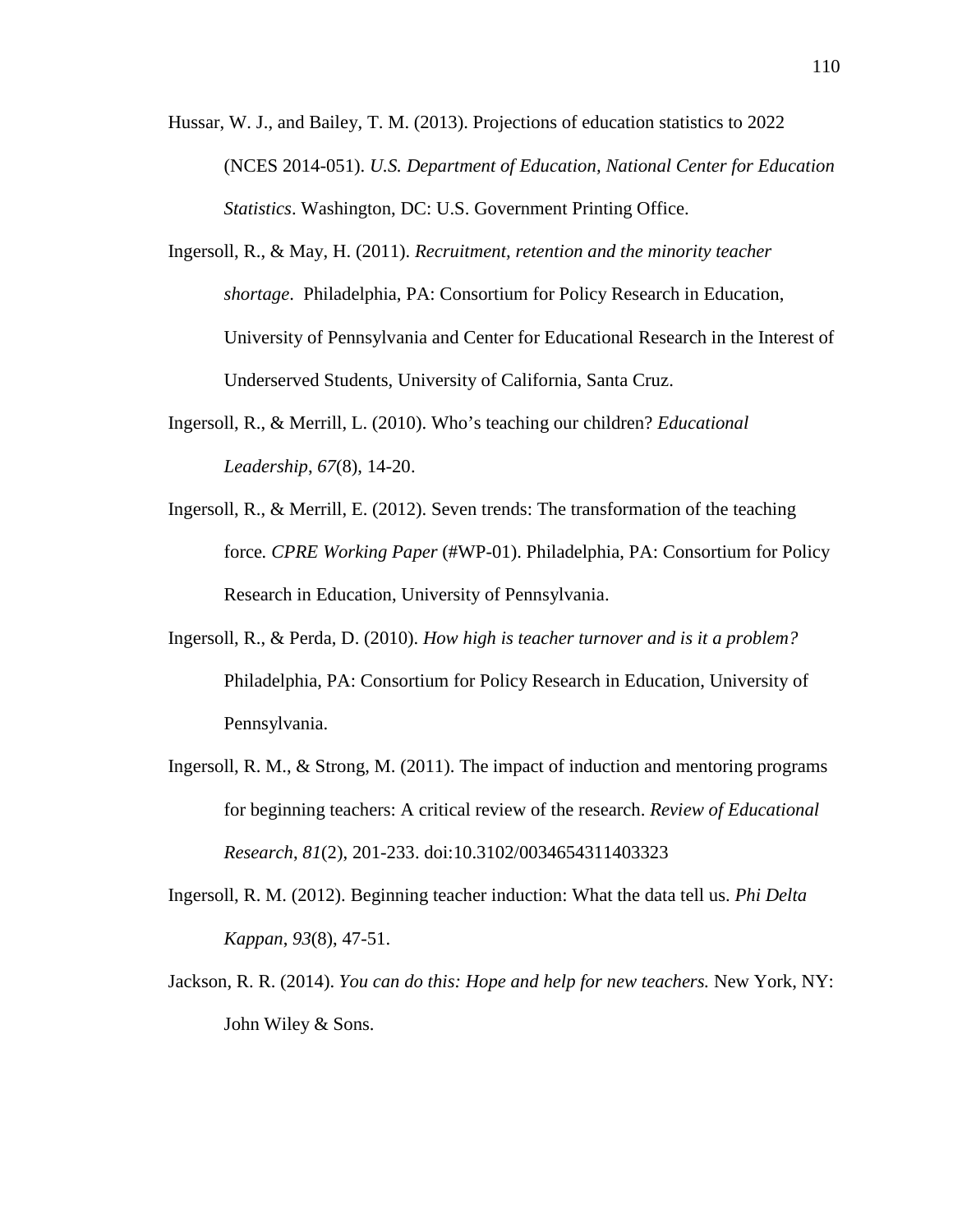- Johnson, L. (2014). Culturally responsive leadership for community empowerment. *Multicultural Education Review*, *6*(2), 145-170.
- Kaiser, A. (2011). Beginning teacher attrition and mobility: Results from the first through third waves of the 2007-08 beginning teacher longitudinal study. First Look. NCES 2011-318. *National Center for Education Statistics*. Retrieved from http://nces.ed.gov/pubs2011/2011318.pdf
- Kelm, J. L., & McIntosh, K. (2012). Effects of school-wide positive behavior support on teacher self‐efficacy. *Psychology in the Schools*, *49*(2), 137-147.
- Kim, C., Kim, M. K., Lee, C., Spector, J. M., & DeMeester, K. (2013). Teacher beliefs and technology integration. *Teaching and Teacher Education*, *29*, 76-85.
- Klassen, R. M., & Chiu, M. M. (2010). Effects on teachers' self-efficacy and job satisfaction: Teacher gender, years of experience, and job stress. *Journal of Educational Psychology*, *102*(3), 741. doi:10.1037/a0019237
- Kuh, G. D., Jankowski, N., Ikenberry, S. O., & Kinzie, J. (2014). *Knowing what students know and can do: The current state of student learning outcomes assessment in US colleges and universities.* Urbana, IL: University of Illinois and Indiana University, National Institute for Learning Outcomes Assessment (NILOA).
- Kukla-Acevedo, S. (2009). Do teacher characteristics matter? New results on the effects of teacher preparation on student achievement. *Economics of Education Review*, *28*(1), 49-57.
- Labaree, R. (2013). Organizing your social sciences research paper. Quantitative methods. *LibGuides*. Retrieved from

http://libguides.usc.edu/writingguide/quantitative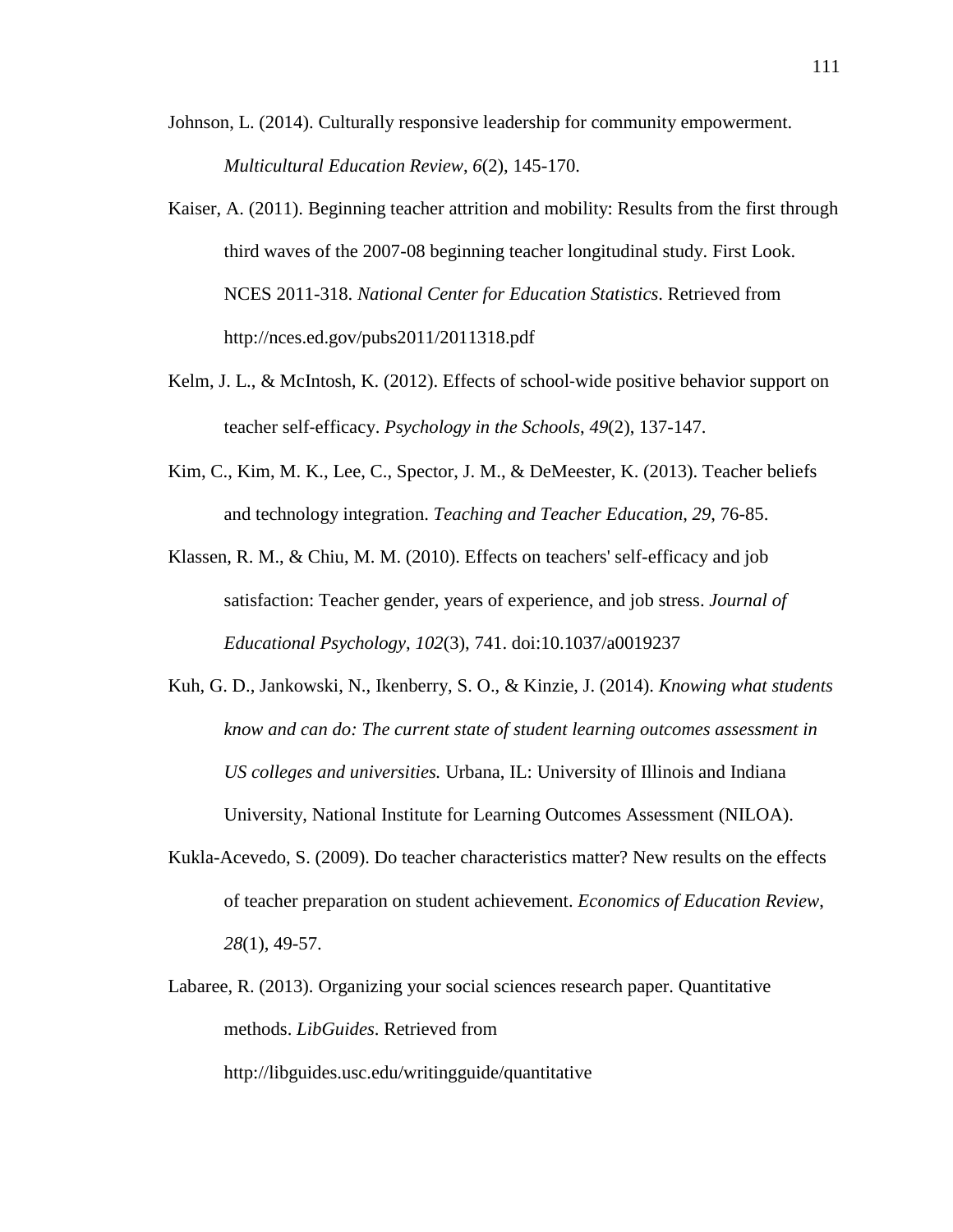- Lacireno-Paquet, N., Morgan, C., & Mello, D. (2014). *How states use student learning objectives in teacher evaluation systems: A review of state websites.* Washington, DC: U.S. Department of Education, Institute of Education Sciences.
- Laguardia, A., & Pearl, A. (2009). Necessary educational reform for the 2lst Century: The future of public schools in our democracy. *The Urban Review*, *41*(4), 352- 368. doi:10.1007/s11256-008-0115-9
- Leary, H., Lee, V. R., & Recker, M. (2014). More than just plain old technology adoption: Understanding variations in teachers' use of an online planning tool. *ICLS 2014 Proceedings*, *110.*
- Leedy, P., & Ormrod, J. (2010). *Practical research: Planning and design* (9th ed.). Upper Saddle River, NJ: Prentice Hall.
- Lewis, S. (2015). Responsive leadership in social services: A practical approach for optimizing engagement and performance. *Health Promotion Practice*, *17*(2), 169- 171.
- Liew, J., Chen, Q., & Hughes, J. N. (2010). Child effortful control, teacher-student relationships, and achievement in academically at-risk children: Additive and interactive effects. *Early Childhood Research Quarterly*, *25*(1), 51-64. doi:10.1016/j.ecresq.2009.07.005
- Lyman, L. (1988). *The principal: Responsive leadership in times of change*. Retrieved from http://eric.ed.gov/?id=ED293201
- Maranto, R., & Shuls, J. V. (2012). How do we get them on the farm? Efforts to improve rural teacher recruitment and retention in Arkansas. *Rural Educator*, *34*(1), n1.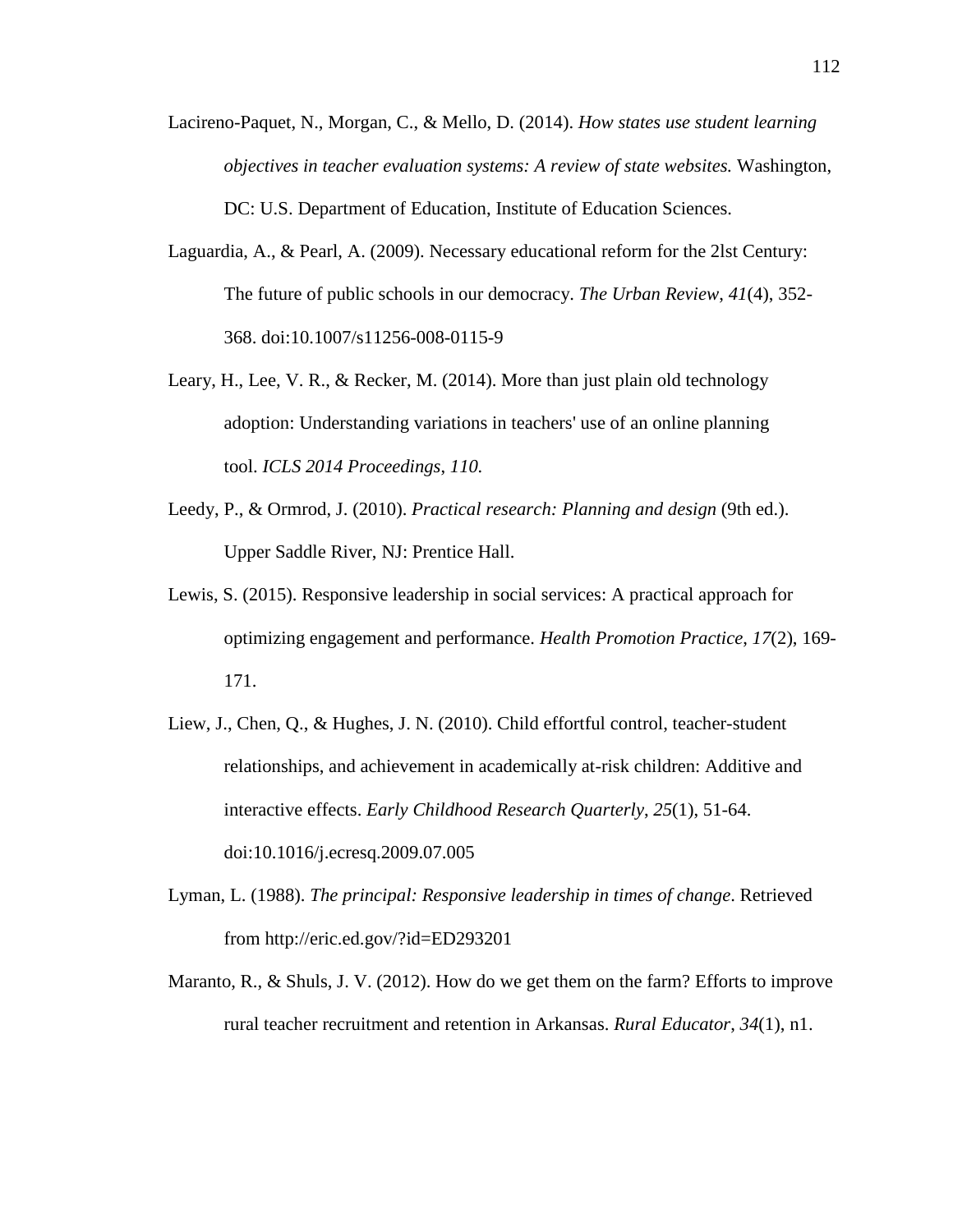- Markow, D., Macia, L., & Lee, H. (2013). *The MetLife survey of the American teacher: Challenges for school leadership.* New York, NY: Metropolitan Life Insurance Company.
- Martin, P., Andrews, P., & Gilbert, L., (2009). New teachers and support: An examination of ratings of significant agents. *Research in the Schools, 16*(1), 25- 31.
- Martinez-Garcia, C., & Slate, J. R. (2012). Elementary school campuses and new teachers: A multiyear study. *Education and Urban Society*, *44*(1), 83-96.
- Marzano, R. J. (2012). The two purposes of teacher evaluation. *Educational Leadership*, *70*(3), 14-19.
- Maxwell, J. A. (2012). *Qualitative research design: An interactive approach.* Thousand Oaks, CA: Sage.
- McGrath, I. (2000). Teacher autonomy. In B. Sinclair, I. McGrath, & T. Lamb (Eds.), *Learner autonomy, teacher autonomy: Future directions* (pp. 100-110). London, England: Longman.
- Merriam, S. B., & Tisdell, E. J. (2015). *Qualitative research: A guide to design and implementation*. San Francisco, CA: John Wiley & Sons.
- Milner, H. R. (2010). What does teacher education have to do with teaching? Implications for diversity studies. *Journal of Teacher Education*, *61*(1-2), 118- 131. doi:10.1177/0022487109347670
- Monk, D. H. (2007). Recruiting and retaining high-quality teachers in rural areas. *The Future of Children*, *17*(1), 155-174.

Morrison, J. (2012). The principal's role in teacher retention: Keeping new teachers.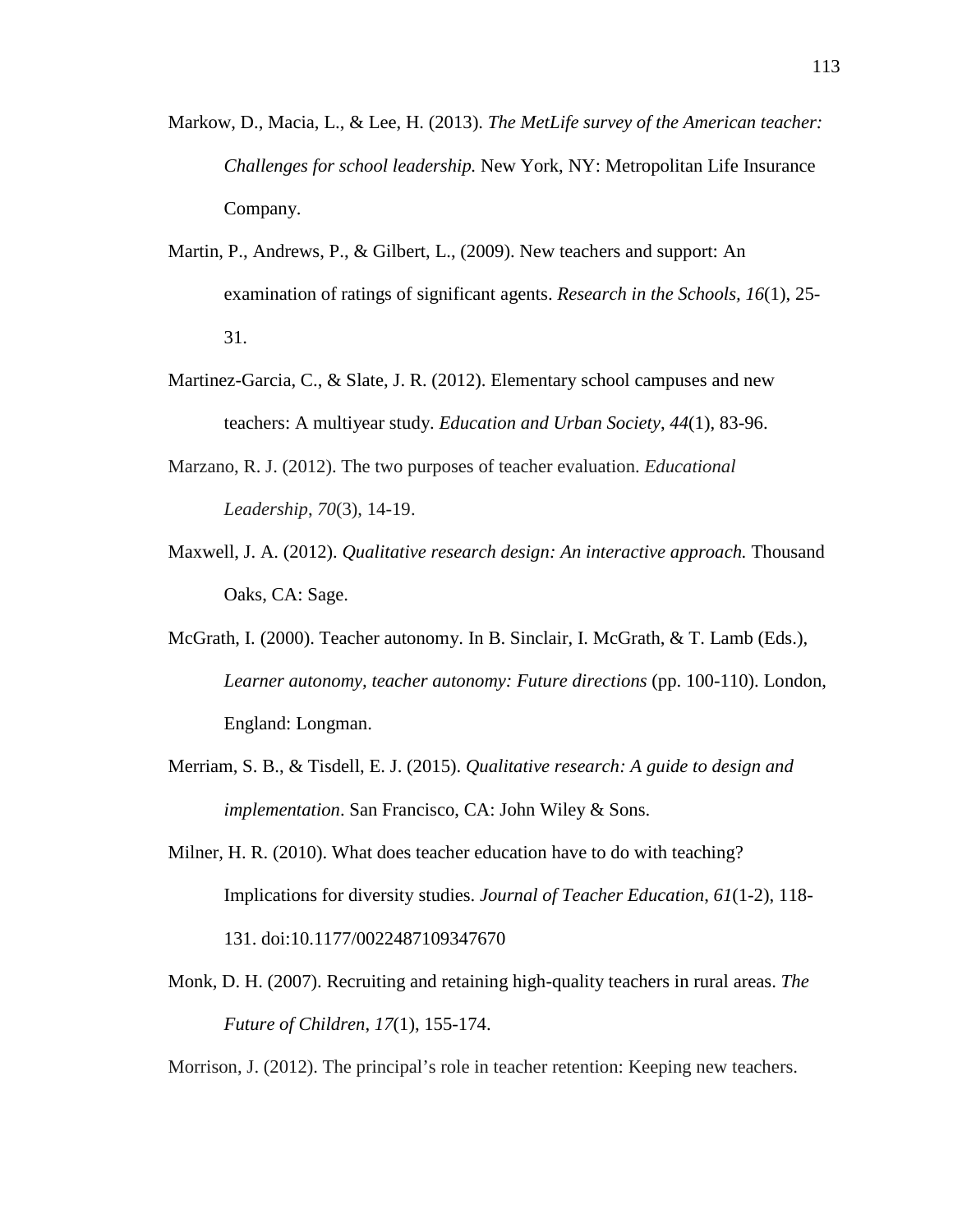*A white paper produced for the RETAIN Center of Excellence Newberry College.* Retrieved from http://www.retainscteachers.org/wordpress/wpcontent/uploads/2013/10/Morrison-Principals-Role-in-Teacher-Retention-24.pdf

- Morrison, Z. J., Gregory, D., & Thibodeau, S. (2012). Thanks for using me: An exploration of exit strategy in qualitative research. *International Journal of Qualitative Methods*, *11*(4), 416-427.
- Nasser-Abu Alhija, F., & Fresko, B. (2010). Socialization of new teachers: Does induction matter? *Teaching and Teacher Education*, *26*(8), 1592-1597.
- New Teacher Center (2011). *Practice.* Retrieved from http://www.newteachercenter.org/impact/
- Office of Superintendent of Public Instruction [OSPI] Teacher Assistance Program (2016). *New teacher induction programs: What does Washington state law require?* Retrieved from http://www.k12.wa.us/
- Office of Superintendent of Public Instruction [OSPI] (2014). *Beginning Educator Support Team [BEST]*. Retrieved from http://www.k12.wa.us/BEST/ default.aspx
- Office of the Superintendent of Public Instruction (OSPI) Washington State Report Card. (2016). *Washington State Report Card*. Retrieved from http://reportcard.ospi.k12.wa.us/
- Onwuegbuzie, A. J., Leech, N. L., Slate, J. R., Stark, M., Sharma, B., Frels, R.,…Combs, J. P. (2012). An exemplar for teaching and learning qualitative research. *Qualitative Report, 17*(1), 16-77.
- OSPI/AWSP Teacher and Substitute Shortage Survey. (2015, November 21). Retrieved from http://www.k12.wa.us/LegisGov/2016documents/SubShortageSurvey.pdf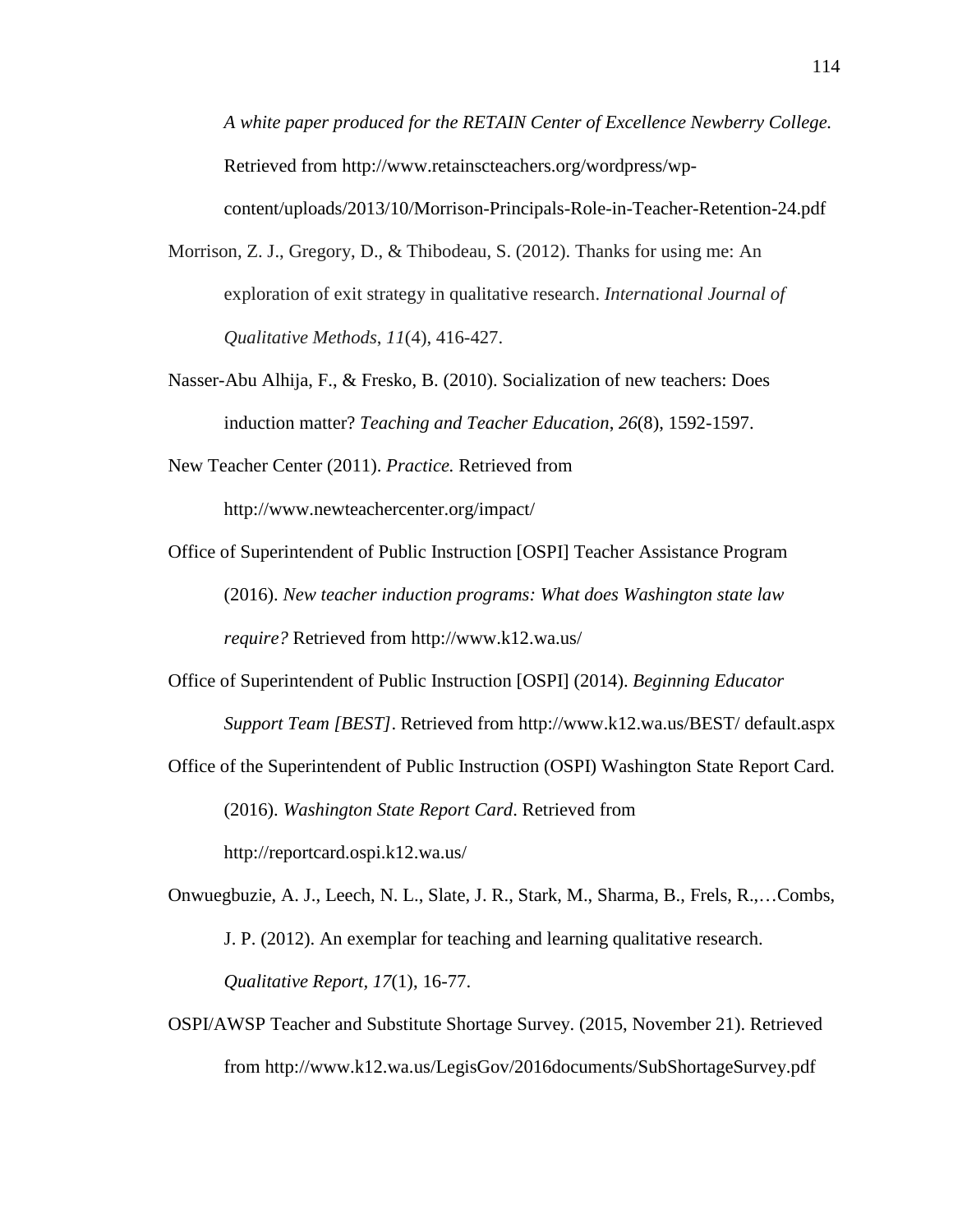- Parkay, F. W., Stanford, B. H., & Gougeon, T. D. (2010). *Becoming a teacher*. Pullman, WA: Pearson/Merrill.
- Patton, M. Q. (2005). *Qualitative research.* New York, NY: John Wiley & Sons.
- Pearson, L. C., & Moomaw, W. (2005). The relationship between teacher autonomy and stress, work satisfaction, empowerment, and professionalism. *Educational Research Quarterl*y, *29*(1), 38-54.
- Plecki, M. L., Elfers, A. M., Loeb, H., Zahir, A., & Knapp, M. S. (2005). Teacher retention and mobility: A look inside and across districts and schools in Washington State. *Center for the Study of Teaching and Policy*. Retrieved from https://depts.washington.edu/ctpmail/PDFs/TeacherRetention.pdf
- Price, H. E. (2012). Principal–teacher interactions how affective relationships shape principal and teacher attitudes. *Educational Administration Quarterly*, *48*(1), 39- 85. doi:10.1177/0013161X11417126
- Ravitch, D. (2013). *Reign of error: The hoax of the privatization movement and the danger to America's public schools*. New York, NY: Random House.
- Rentner, D. S. (2013). Year 3 of implementing the common core state standards: An overview of states' progress and challenges. *Center on Education Policy*, George Washington University, Washington DC.
- Reynolds, A., Ross, S. M., & Rakow, J. H. (2002). Teacher retention, teaching effectiveness, and professional preparation: A comparison of professional development school and non-professional development school graduates. *Teaching and Teacher Education*, *18*(3), 289-303.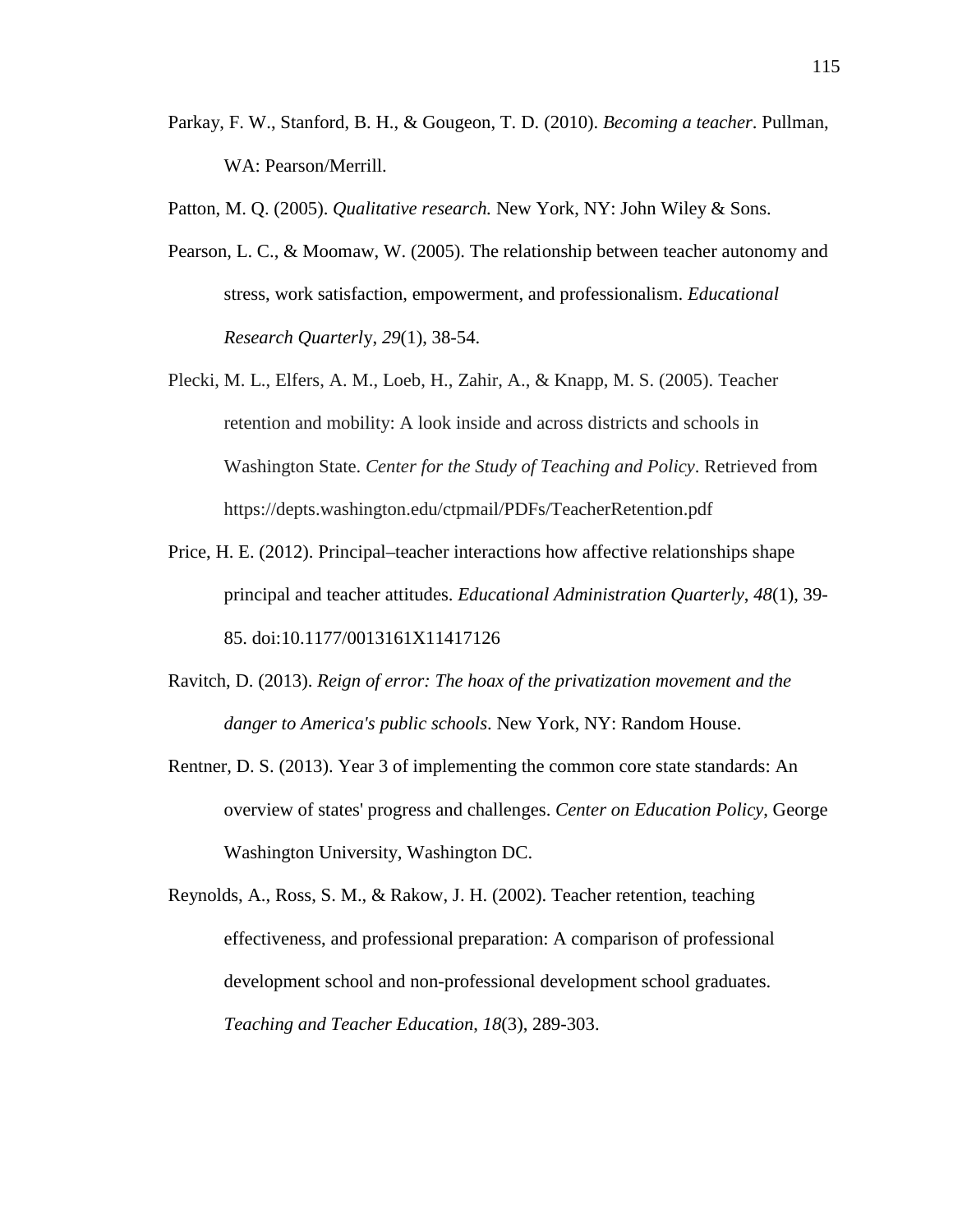- Richter, D., Kunter, M., Lüdtke, O., Klusmann, U., Anders, Y., & Baumert, J. (2013). How different mentoring approaches affect beginning teachers' development in the first years of practice. *Teaching and Teacher Education*, *36*, 166-177.
- Riggs, L. (2013). Why do teachers quit. *The Atlantic*. Retrieved from http://www.theatlantic.com/education/archive/2013/10/why-do-teachersquit/280699/
- Ritchie, J., Lewis, J., Nicholls, C. M., & Ormston, R. (Eds.). (2013). *Qualitative research practice: A guide for social science students and researchers.* Thousand Oaks, CA: Sage.
- Ritter, N. (2010). *Understanding a widely misunderstood statistic: Cronbach's alpha*. Paper presented at Southwestern Educational Research Association (SERA) Conference 2010, New Orleans, LA. (ED526237).
- Riveros, A., Newton, P., & Burgess, D. (2012). A situated account of teacher agency and learning: Critical reflections on professional learning communities. *Canadian Journal of Education*, *35*(1), 202-216. Retrieved from http://files.eric.ed.gov/fulltext/EJ968812.pdf
- Roberts, M. B., & Pankake, A. (2012). *Teacher induction*. *Educational leaders encouraging the intellectual and professional capacity of others: A Social justice agenda (Hc)*, 1099. Charlotte, NC: Information Age Publishing.

Ronfeldt, M. (2012). Where should student teachers learn to teach? Effects of field placement school characteristics on teacher retention and effectiveness. *Educational Evaluation and Policy Analysis*, *34*(1), 3-26.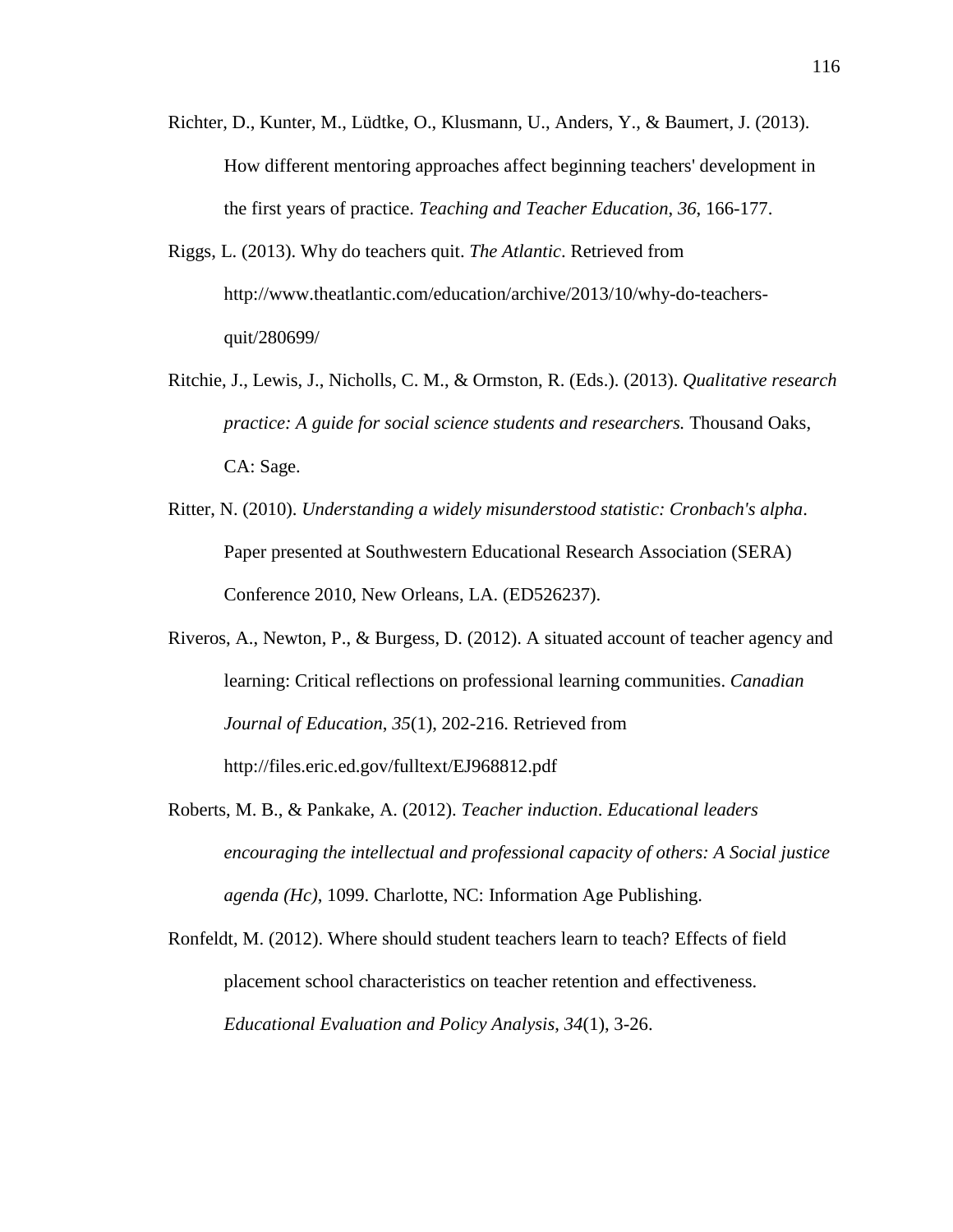- Ronfeldt, M., Loeb, S., & Wyckoff, J. (2013). How teacher turnover harms student achievement. *American Educational Research Journal*, *50*(1), 4-36. doi:10.3102/0002831212463813
- Rothstein, J. (2010). Teacher quality in educational production: Tracking, decay, and student achievement. *The Quarterly Journal of Economics*, *125*(1), 175-214. doi:10.3386/w14442
- Rots, I., Kelchtermans, G., & Aelterman, A. (2012). Learning (not) to become a teacher: A qualitative analysis of the job entrance issue. *Teaching and Teacher Education*, *28*(1), 1-10.
- Rubie-Davies, C. M., Peterson, E., Irving, E., Widdowson, D., & Dixon, R. (2010). Expectations of achievement: Student, teacher and parent perceptions. *Research in Education, 83*(1), 36-53. http://dx.doi.org/10.7227/RIE.83.4
- Saldana, J. (2009). An introduction to codes and coding. *The Coding Manual for Qualitative Researchers*, 1-31.
- Sass, T. R., Hannaway, J., Xu, Z., Figlio, D. N., & Feng, L. (2012). Value added of teachers in high-poverty schools and lower poverty schools. *Journal of Urban Economics*, *72*(2), 104-122. doi:10.1016/j.jue.2012.04.004
- Sass, D. A., Seal, A. K., & Martin, N. K. (2011). Predicting teacher retention using stress and support variables. *Journal of Educational Administration*, *49*(2), 200-215.
- Schneider, M. (2006). *A new classificatory scheme for locale codes.* Retrieved from http://nces.ed.gov/whatsnew/commissioner/remarks2006/6\_12\_2006.
- Seidman, I. (2012). *Interviewing as qualitative research: A guide for researchers in education and the social sciences.* New York, NY: Teachers College Press.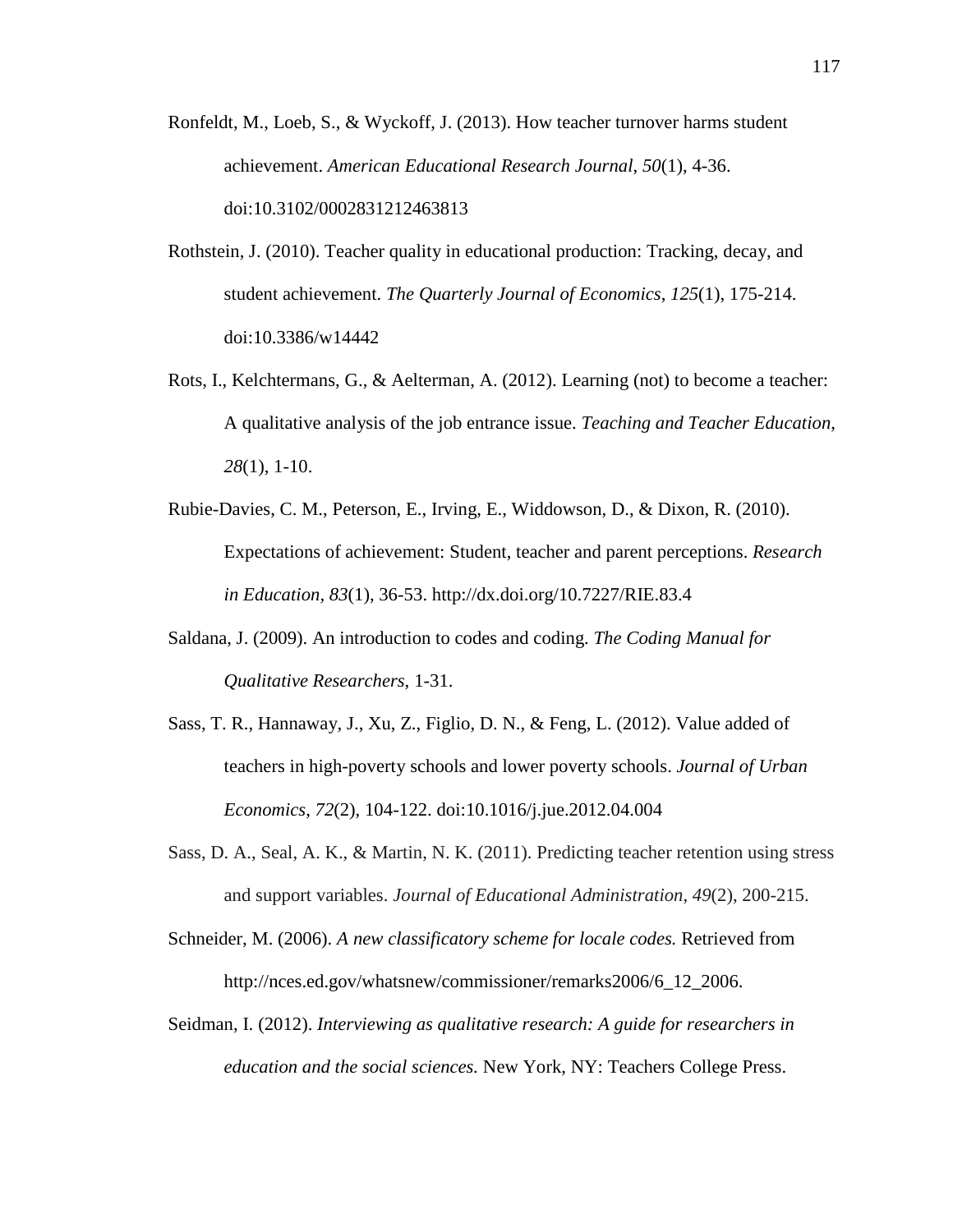- Shakman, K., Riordan, J., Sanchez, M. T., Cook, K. D., Fournier, R., & Brett, J. (2012). An examination of performance-based teacher evaluation systems in five states. *Issues & Answers Report, 129*, 32. Retrieved from http://files.eric.ed.gov/fulltext/ED529800.pdf
- Sharplin, E., O'Neill, M., & Chapman, A. (2011). Coping strategies for adaptation to new teacher appointments: Intervention for retention. *Teaching and Teacher Education*, *27*(1), 136-146. doi:10.1016/j.tate.2010.07.010
- Shen, J., Leslie, J. M., Spybrook, J. K., & Ma, X. (2012). Are principal background and school processes related to teacher job satisfaction? A multilevel study using schools and staffing survey 2003-04. *American Educational Research Journal*, *49*(2), 200-230.
- Siemens, G. (205). Connectivism: A learning theory for the digital age. *International Journal of Instructional Technology and Distance Learning (ITDL).* Retrieved from
	- http://er.dut.ac.za/bitstream/handle/123456789/69/Siemens\_2005\_Connectivism\_ A\_learning\_theory\_for\_the\_digital\_age.pdf?sequence=1
- Silverman, D. (Ed.). (2010). *Qualitative research*. Thousand Oaks, CA: Sage.
- Simon, N. S., & Johnson, S. M. (2015). Teacher turnover in high-poverty schools: What we know and can do. *Teachers College Record*, *117*(3), 1-36.
- Skaalvik, E. M., & Skaalvik, S. (2014). Teacher self-efficacy and perceived autonomy: Relations with teacher engagement, job satisfaction, and emotional exhaustion. *Psychological Reports*, *114*(1), 68-77.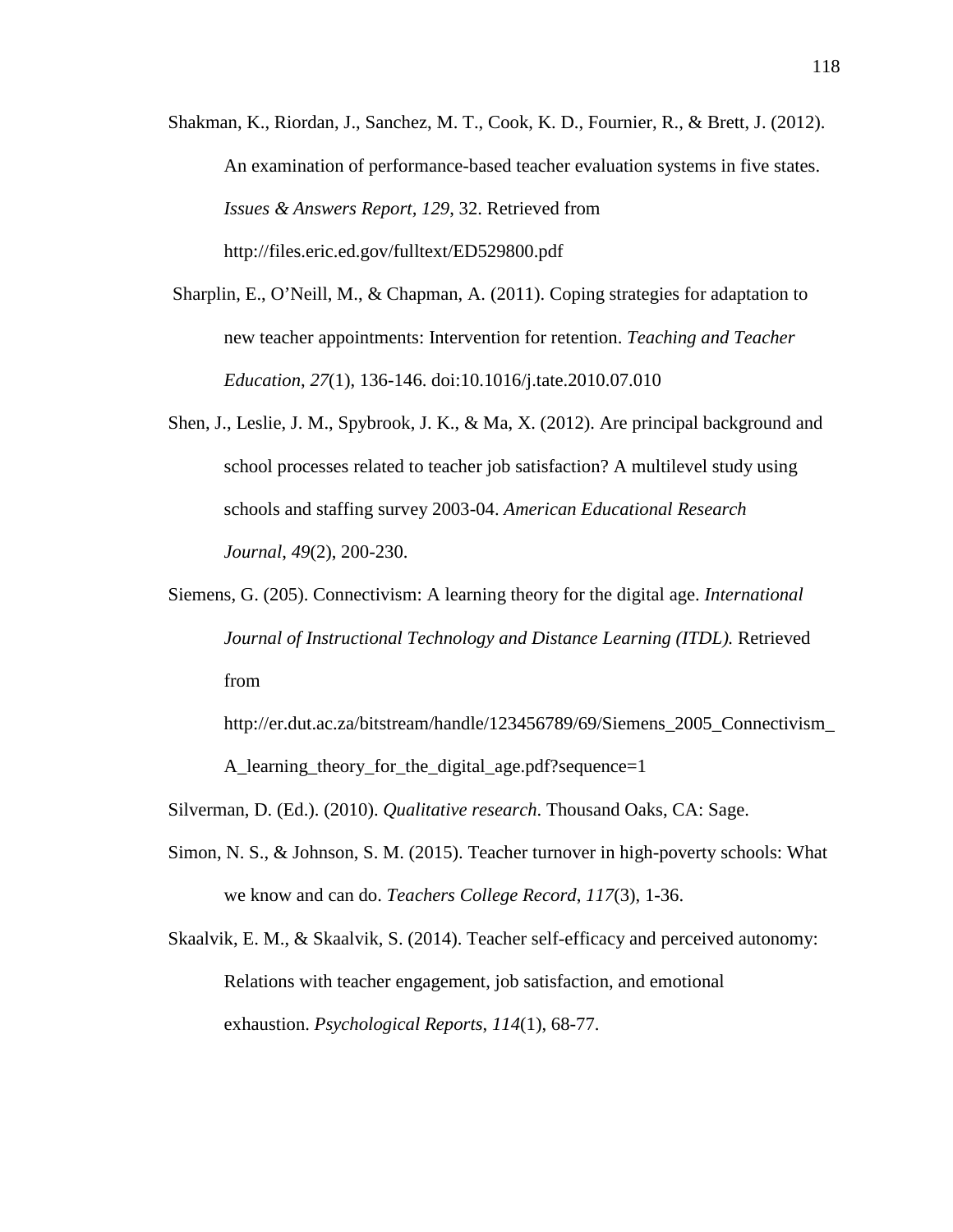- Strange, M., Sheng, Z., Sheng, Y., & Anderson, C. J. (2011). Dropping out of school among ELL students: Implications to schools and teacher education. *The Clearing House*, *84*(3), 98-103. doi:10.1080/00098655.2010.538755
- Sullivan, G. M., & Sargeant, J. (2011). Qualities of qualitative research: Part I. *Journal of Graduate Medical Education*, *3*(4), 449-452. doi:10.4300/jgme-d-11-00221.1

Thibodeaux, A. K., Labat, M. B., Lee, D. E., & Labat, C. A. (2015). The effects of leadership and high-stakes testing on teacher retention. *Academy of Educational Leadership Journal*, *19*(1), 227.

- Tondeur, J., van Braak, J., Sang, G., Voogt, J., Fisser, P., & Ottenbreit-Leftwich, A. (2012). Preparing pre-service teachers to integrate technology in education: A synthesis of qualitative evidence. *Computers & Education*, *59*(1), 134-144.
- Trickett, E. J., Rukhotskiy, E., Jeong, A., Genkova, A., Oberoi, A., Weinstein, T., & Delgado, Y. (2012). The kids are terrific: It's the job that's tough: The ELL teacher role in an urban context. *Teaching and Teacher Education*, *28*(2), 283- 292.
- Tschannen-Moran, M. (2014). *Trust matters: Leadership for successful schools*. New York, NY: John Wiley & Sons.
- Valencia, R. R. (Ed.). (2012). *The evolution of deficit thinking: Educational thought and practice*. New York, NY: Routledge.
- Vansteenkiste, M., Sierens, E., Goossens, L., Soenens, B., Dochy, F., Mouratidis, A. & Beyers, W. (2012). Identifying configurations of perceived teacher autonomy support and structure: Associations with self-regulated learning, motivation and problem behavior. *Learning and Instruction*, *22*(6), 431-439.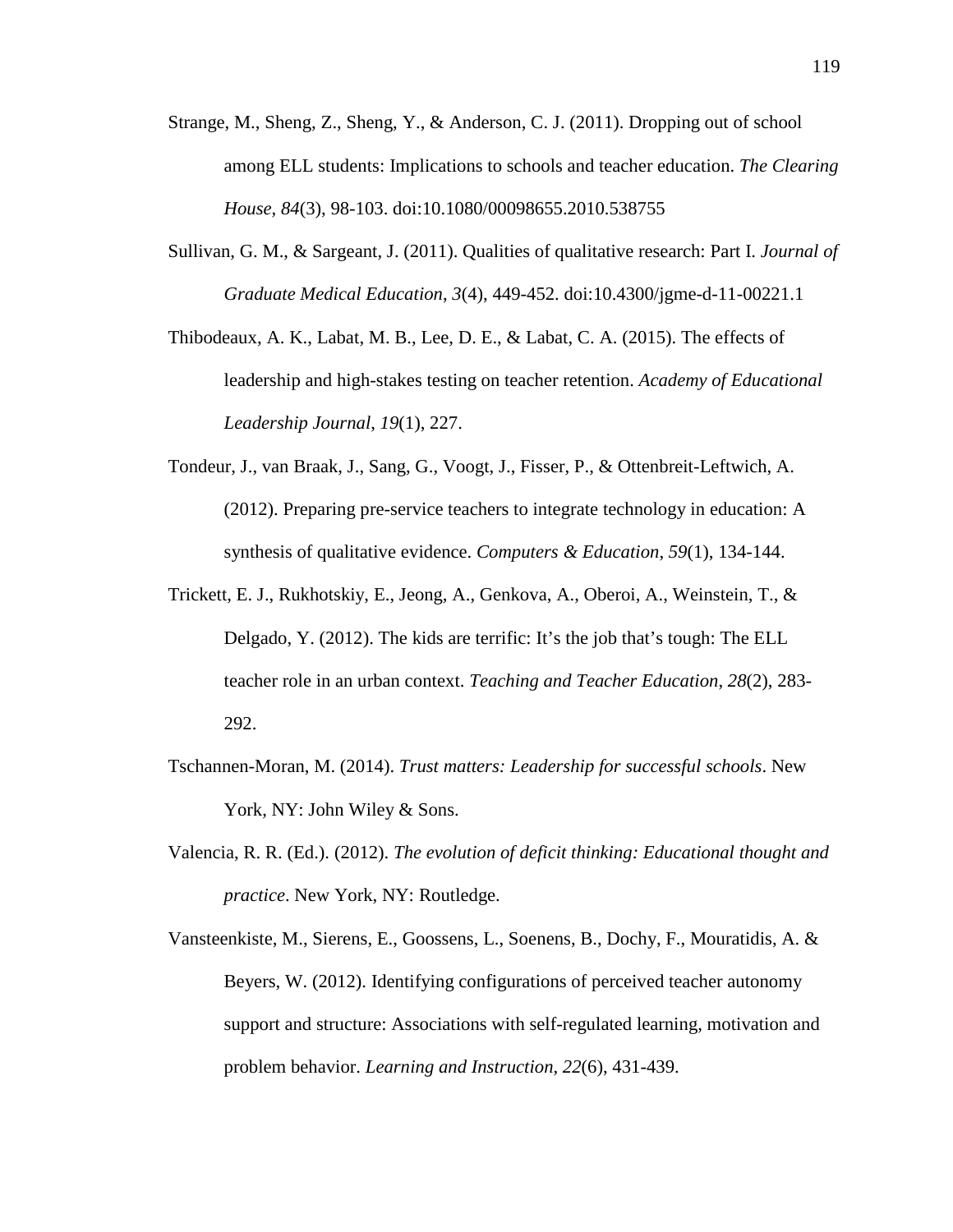- Veldman, I., van Tartwijk, J., Brekelmans, M., & Wubbels, T. (2013). Job satisfaction and teacher–student relationships across the teaching career: Four case studies. *Teaching and Teacher Education*, *32*, 55-65
- Washington State Engrossed State Senate Bill (ESSB) 6696. (2015). *Washington State Legislature*. Retrieved from http://apps.leg.wa.gov/billinfo/summary. aspx?year=2009&bill=6696
- Washington State Professional Educator Standards Board (PESB). (2014). Retrieved from http://www.pesb.wa.gov/
- Washington State Engrossed State Senate Bill (ESSB) 6002. (2014). *Washington state 63rd legislature: Operating budget, supplemental*. Retrieved from apps.leg.wa.gov/ billinfo/summary.aspx?bill=6002&year=2014
- Washington State Teacher and Principal Evaluation Project. (2016). *Washington state teacher/ principal evaluation project*. Retrieved from http://tpepwa.org/about-tpep/
- Watlington, E., Shockley, R., Guglielmino, P., & Felsher, R. (2010). The high cost of leaving: An analysis of the cost of teacher turnover. *Journal of Education Finance*, *36*(1), 22-37. doi:10.1353/jef.0.0028
- Wechsler, M. E., Caspary, K., Humphrey, D. C., & Matsko, K. K. (2010). *Examining the effects of new teacher induction.* Menlo Park, CA: SRI International.
- Weisberg, D., Sexton, S., Mulhern, J., & Keeling, D. (2009). *The widget effect: Our national failure to acknowledge and act on teacher differences*. Brooklyn, NY: The New Teacher Project.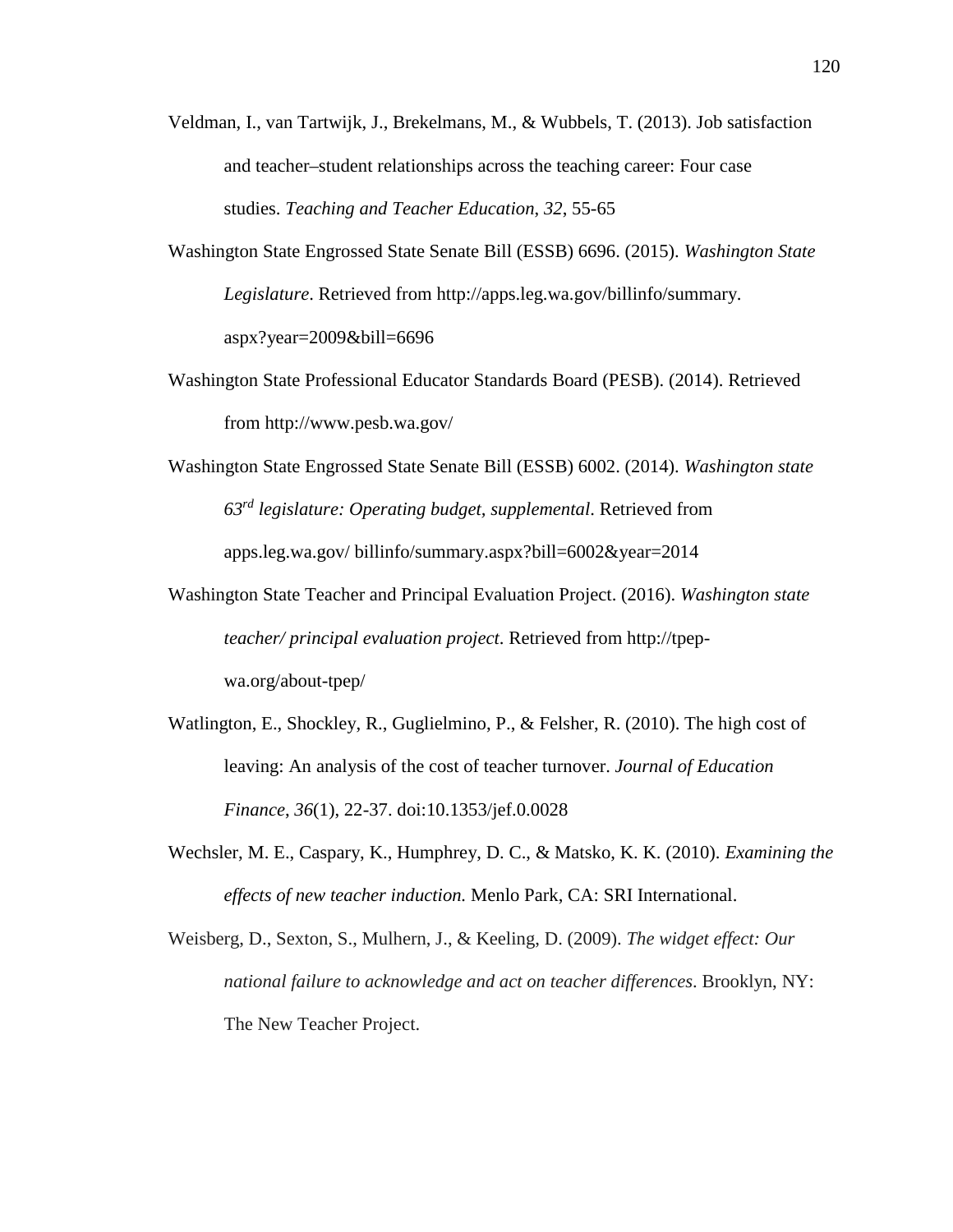- Willig, C. (2013). *Introducing qualitative research in psychology.* New York, NY: McGraw-Hill.
- Wiseman, D. L. (2012). The intersection of policy, reform, and teacher education. *Journal of Teacher Education*, *63*(2), 87-91.
- Zai, S A. Y., & Munshi, P. (2016). Construct validity to examine the latent traits of teacher self-efficacy instrument. *Advances in Social Sciences Research Journal, 3*(4), 74-83. doi:10.14738/assrj.34.1944.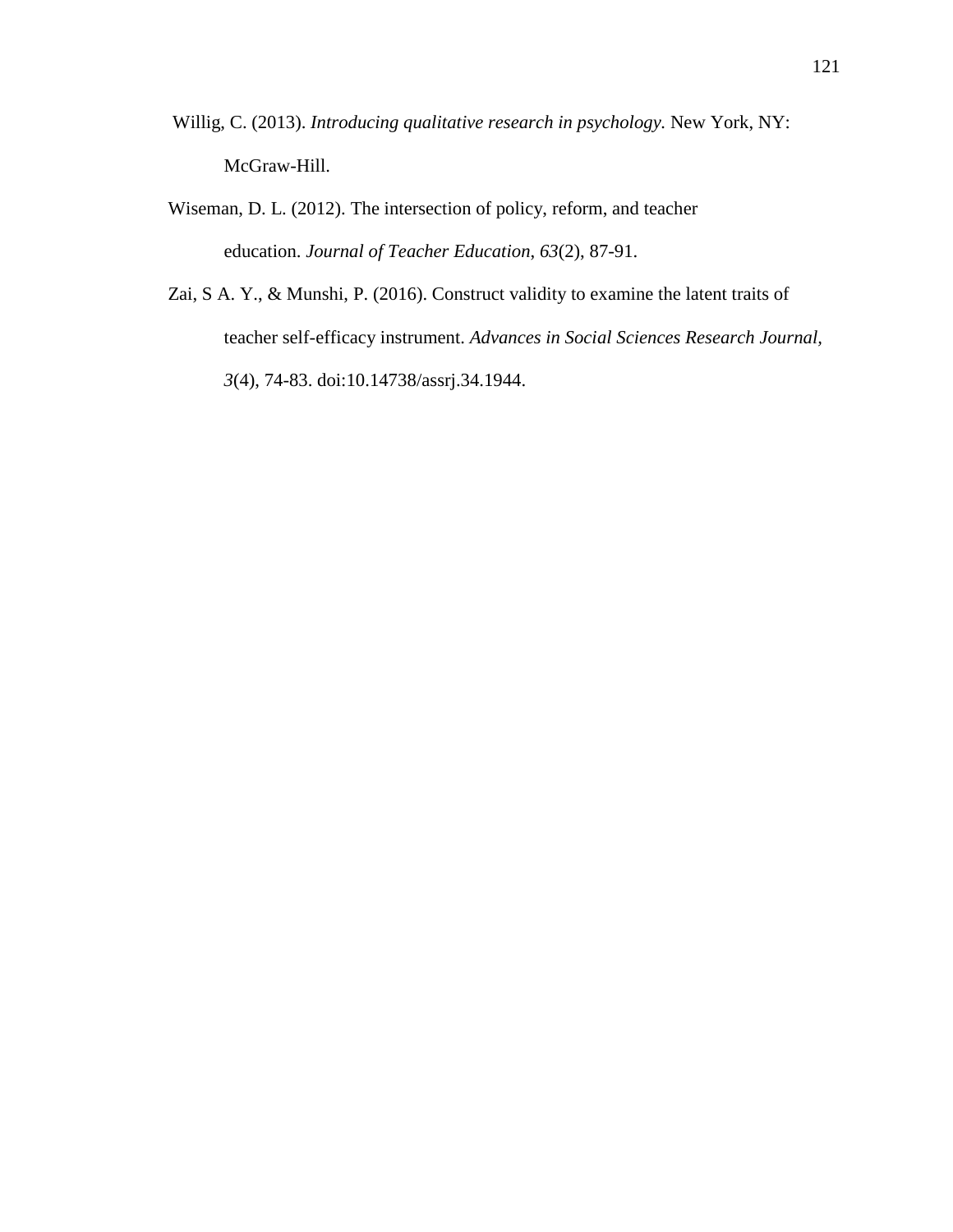## Appendix A

# **Interview Questions for Principals and Teachers**

#### **Interview Questions for Teachers**

Researchers identified five key areas of support for provisional teachers that influence teacher retention. They are: time to collaborate with colleagues, job-embedded professional development, sense of autonomy, time to interact with supportive educational leaders, and opportunities to provide input regarding student learning outcomes.

- *1. How long have you been teaching?*
- *2. (For middle and high school teachers) What subject(s) do you teach?*
- *3. Which, if any, of the five components had the biggest impact on your decision to continue at your school?*
	- a. Time to collaborate with colleagues
	- b. Job-embedded professional development
	- c. Sense of autonomy
	- d. Time to interact with supportive educational leaders
	- e. Opportunities to provide input regarding student learning outcomes.
- *4. What did your principal(s) do to encourage you to remain teaching at your school?*
- *5. What were other factors that had a significant impact on your decision to continue teaching in the same school?*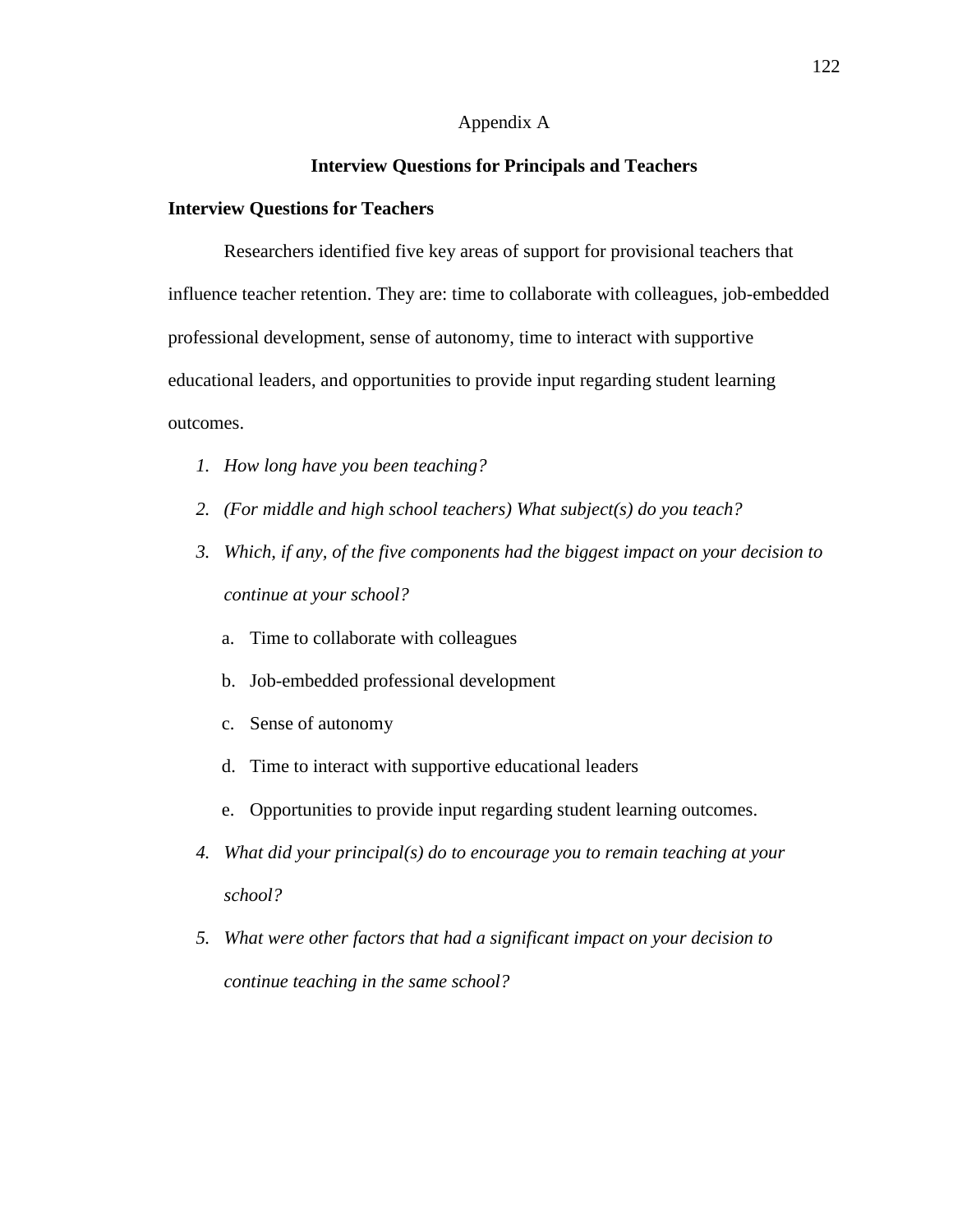## **Interview Questions for Principals**

Researchers identified five key areas of support for provisional teachers that influence teacher retention. They are: time to collaborate with colleagues, job-embedded professional development, sense of autonomy, time to interact with supportive educational leaders, and opportunities to provide input regarding student learning outcomes.

- *1. How long have you been a principal at \_\_\_\_\_\_\_\_\_\_ School?*
- *2. Which, of any, of the five components, have you included in supporting early career teachers in your school?*
	- a. Time to collaborate with colleagues
	- b. Job-embedded professional development
	- c. Sense of autonomy
	- d. Time to interact with supportive educational leaders
	- e. Opportunities to provide input regarding student learning outcomes.
- *3. Why do you think you have been successful in retaining provisional and early career teachers?*

Possible follow-up or clarifying questions to be used during the interview may include:

- Can you give more details about that?
- When you say "\_\_\_\_\_\_\_\_" what do you mean?
- Let me read back what I wrote to make sure I understood you correctly. Does that sound correct?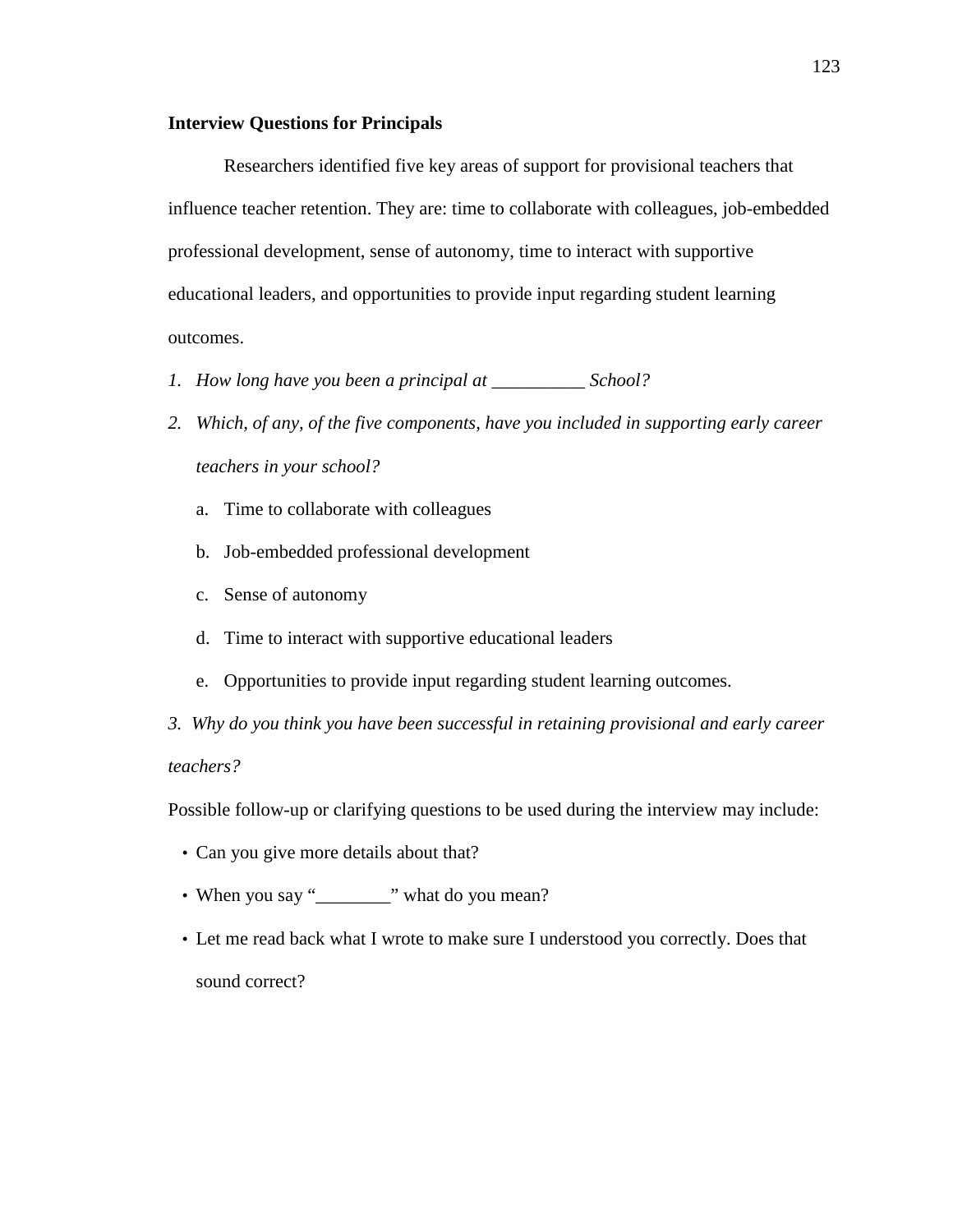# Appendix B

# **Washington State Leadership Standards**

# **Certification Levels: Residency, Professional,**

# **And Career**

Principal and Program Administrator Benchmarks - Residency Level Effective Aug. 31, 2013 and Professional & Career Levels Effective Nov. 1, 2013

Note: The residency level benchmarks were updated to include the new evaluation system and to align with the professional and career levels. Residency benchmarks are effective August 31, 2013 per RCW 28A.410.278(1).

There are three levels of the career continuum (residency, professional, and career) for the principal and program administrator.

# **Definitions**

Community stakeholders: Includes students, staff, families, and community members.

Cultural competence: Is the set of beliefs, practices, and behaviors that allows us to maintain and support appropriate, fair, and effective interactions with individuals from all ages, abilities, socio-economic backgrounds, race/ethnicities, languages, cultures, and life circumstances. Includes knowledge of student cultural and linguistic histories and contexts, as well as family norms and values in different cultures; knowledge and skills in accessing community resources and community and parent outreach; and skills in adapting instruction to students' experiences and identifying cultural contexts for individual students.

Culturally responsive: Practice that incorporates cultural elements in a way which reflect the school as a social system and dynamic relationship between teachers, families, and students for the purpose of increasing student achievement.

Diversity: Includes race, socioeconomic class, gender, disability, sexual orientation, religion, and language.

Equity pedagogy: Teaching strategies and classroom environments that help students from diverse racial, ethnic, linguistic, and cultural groups attain the knowledge and skills needed to function within and help create and perpetuate a just, humane, and democratic society (Banks & Banks, 2005).

Learning community: Includes students, staff, families, community members, community resources, program(s), school, and district.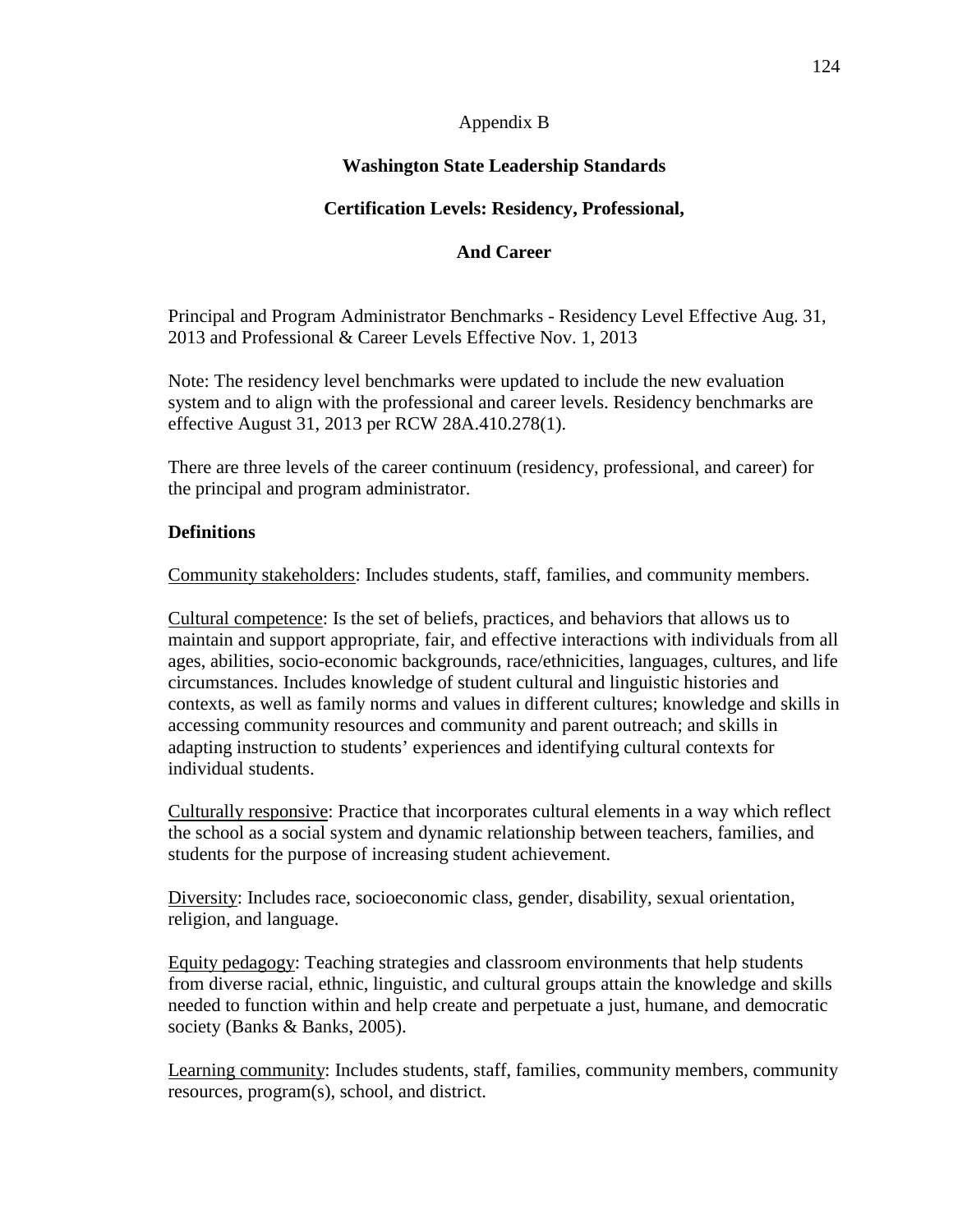Staff: All employees including teachers, education staff associates, paraprofessional, administrators, office workers, cafeteria workers, custodial workers, bus drivers, and all other district-based support personnel.

# **Standard One**

**Visionary Leadership:** A school or program administrator is an educational leader who has the knowledge, skills, and cultural competence to improve learning and achievement to ensure the success of each student by leading the development, articulation, implementation, and stewardship of a vision of learning that is shared and supported by school/program and community stakeholders.

## **Strand 1 – Advancing a school- or program-wide shared vision for learning.**

## **Residency**

Articulate purposes and rationale for a site-specific vision for learning consistent with the district-wide vision. Demonstrate how schools develop an inclusive shared vision that promotes success for each student.

## **Professional**

Develop the vision with stakeholders at a specific school/program. Build vision to include consideration of site demographics, components of research-based instruction, student achievement and other relevant data, and to identify barriers and promote the success of all. Ensure the vision aligns with the broader districtwide vision.

## **Career Level**

Continually review and restructure the vision to address changing circumstances based on relevant data, including student cultural histories and contexts. Guide others in furthering the vision. Enhance the vision to include cultural competence of the district and region.

## **Strand 2 – Putting the vision for learning into operation.**

## **Residency**

Identify objectives and strategies to implement a school vision. Analyze how systems are affected by a shared vision and suggests changes to an existing system. Demonstrate ability to develop school improvement plans that align structures, processes, and resources with a vision.

## **Professional**

Use the vision to create a School/Program Improvement Plan that in collaboration with the district shapes education programs, systems, and resources. Use action plans and timelines to communicate the school/program vision to all stakeholders. Evaluate the effectiveness of the School/Program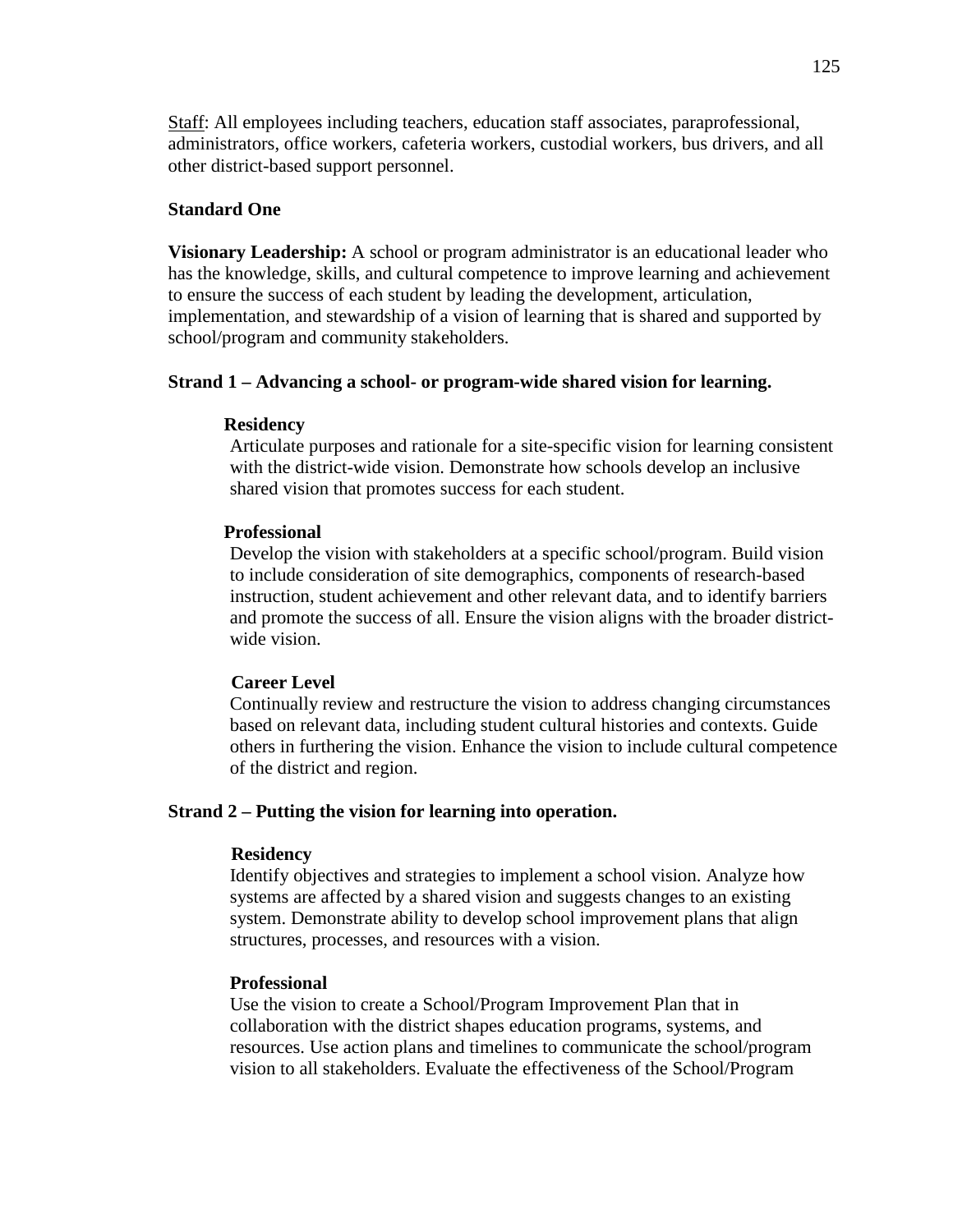Improvement Plan in moving the school/program community toward the vision of promoting success of all students.

## **Career Level**

Implement the vision across multiple stakeholder groups and settings. Use data to continually monitor and revise systems to reflect the vision. Solicit from and give feedback to other administrators to analyze the effectiveness of the school/program vision in shaping education programs, systems, and resources to positively impact student learning.

## **Strand 3 - Developing stewardship of the vision.**

#### **Residency**

Demonstrate understanding of the leader's role as keeper of the vision while establishing a means to involve stakeholders in keeping the vision. Evaluate how the vision serves the needs of students, staff and community. Demonstrate understanding of how to use the vision to facilitate effective communication, nurture and maintain trust, develop collaboration among stakeholders and celebrate efforts and achievement of the vision.

#### **Professional**

Accept responsibility as keeper of the vision. Communicate the vision through a variety of media. Model vision to all stakeholders, focusing priorities on student learning. Systematically engage stakeholders in carrying out the vision through an atmosphere of collaboration and vision ownership. Evaluate alignment between the vision and progress toward promoting success of all students within the learning community. Facilitate, guide, and celebrate progress toward the vision.

## **Career Level**

Continually evaluate alignment between vision and progress toward promoting success of all students within the learning community. Expand base and empower stakeholders to participate in shaping education programs, systems, and resources to move the learning community toward the shared vision of promoting success of all students. Design a system of shared responsibility for renewing the vision, as well as acknowledging and celebrating progress toward the vision.

#### **Standard Two**

**Instructional Improvement:** A school or program administrator is an educational leader who has the knowledge, skills, and cultural competence to improve learning and achievement to ensure the success of each student by leading through advocating, nurturing, and sustaining district/school/program cultures and coherent instructional programs that are conducive to student learning and staff professional growth.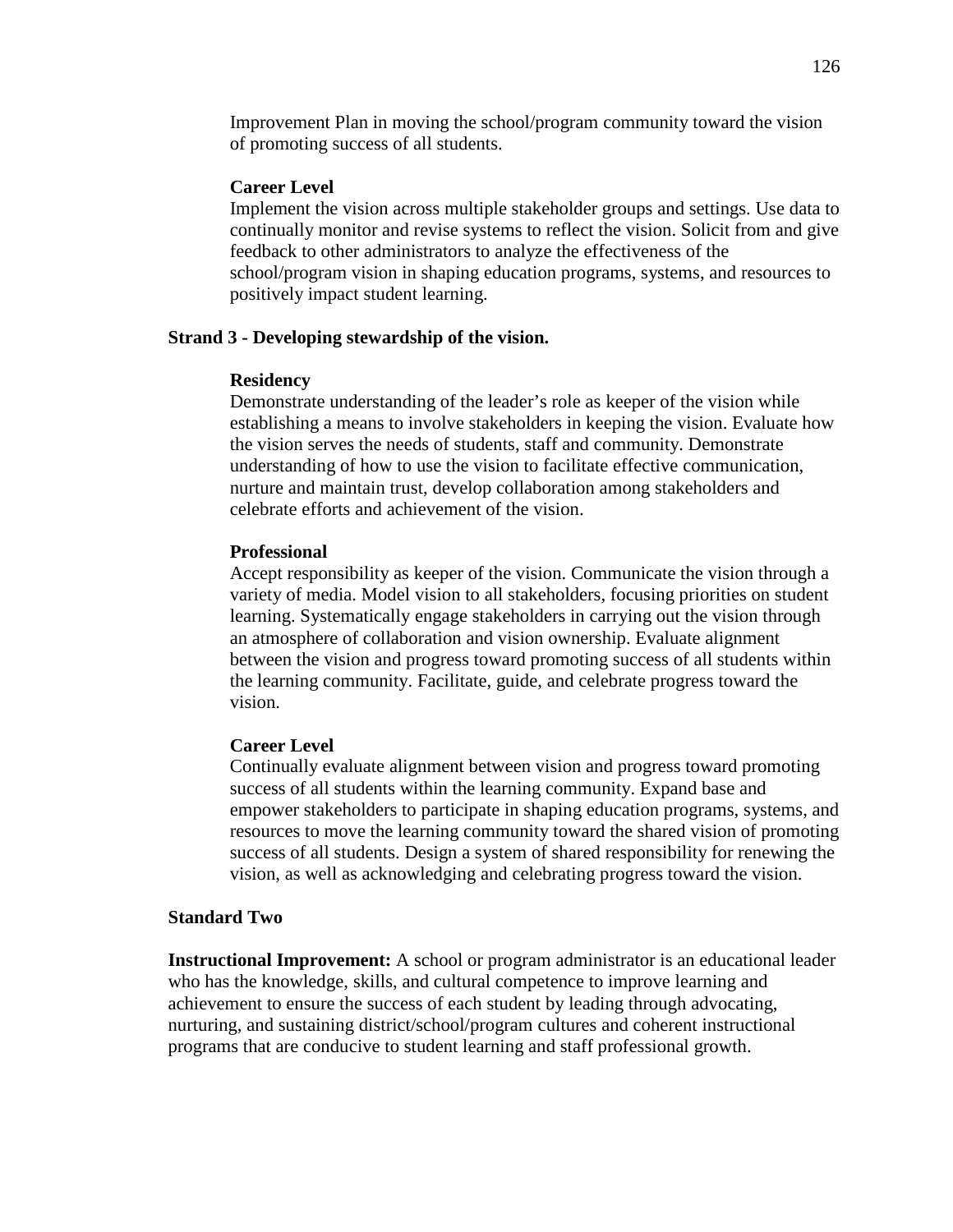# **Strand 1 – Advocating, nurturing, and sustaining an effective school/program culture.**

## **Residency**

Demonstrate understanding that student learning is the fundamental purpose of schools. Identify features of organizational cultures promoting student learning. Use a variety of skills and strategies to design systems that respect and support diverse cultural perspectives and customs in order to promote success of each student. Engage in the creation and/or implementation of a School Improvement Plan that supports a culture of continuous learning. Promote classroom communities based on acceptance, respect, and civility.

## **Professional**

Identify the school/program specific culture within the broader context of the district wide culture. Create a School/Program Improvement Plan that utilizes skills and strategies to assure students and parents from diverse racial, ethnic, cultural, and language groups work together cooperatively to promote the success of all students. Use understanding of the school/program and district culture to analyze the ways current systems and programs, including technology, are affecting student learning.

## **Career Level**

Empower the stakeholders to define, maintain, and monitor the ways in which the school/program specific culture is affecting student learning. Collaborate with other administrators to give and receive feedback on effectiveness of expectations, implementation, respect, and fairness in improving the overall systems and programs reflective of the school or program learning culture.

## **Strand 2 – Advocating, nurturing, and sustaining student learning.**

#### **Residency**

Demonstrate understanding of how to engage and support each student in meaningful learning that is regularly assessed to improve instruction. Supervise instruction and knows how to use a continuous cycle of assessment to improve instruction and ensure that each student has equitable and sufficient opportunities to learn and to meet high standards. Work with staff to align curriculum, instruction and assessment with state and local learning goals. Manage learning systems to assure their responsiveness to students' cultural, cognitive, and linguistic needs. Understand the Washington teacher and principal evaluation criteria, four-tiered performance rating system, and the preferred instructional and leadership frameworks used to describe the evaluation criteria including selfassessment, goal setting, and reflective practices; evidence gathering over time; classroom observation skills; bias training; rater agreement on the four-tiered system; use of student growth data and multiple measures of performance; evaluation conferencing; development of classroom teacher and principal support plans resulting from an evaluation; and use of an online tool to manage the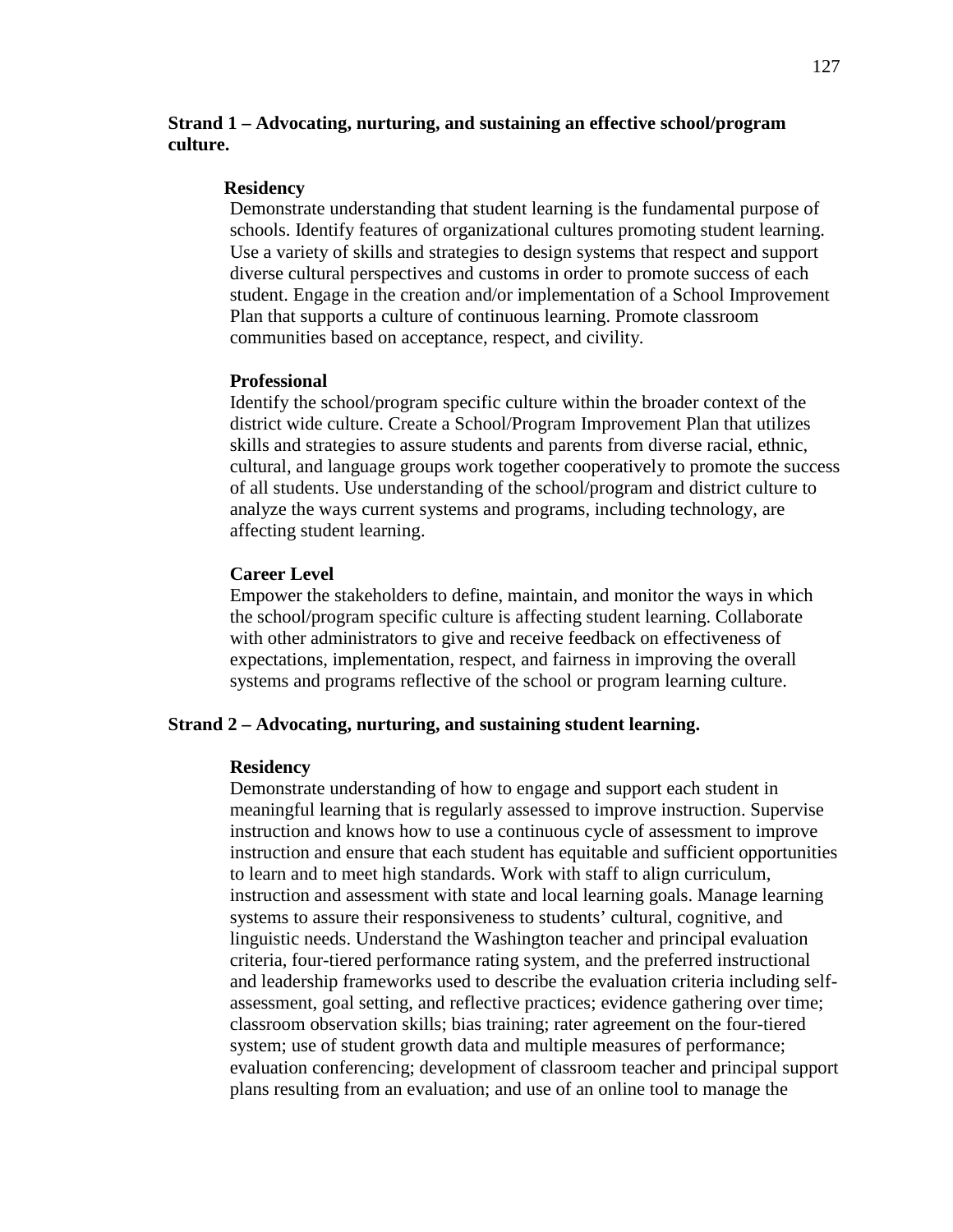collection of observation notes, teacher and principal-submitted materials, and other information related to the conduct of the evaluation.

#### **Professional**

Use state and locally adopted standards, research, assessment data, and district recommendations to help make district wide curriculum decisions as well as school/program specific curriculum decisions. Use classroom-based assessment, district achievement data, state measures, and demographic data to identify the barriers to student learning and strategies to ensure that all students move towards meeting standards. Establish processes through which research-based, culturally responsive instructional strategies, and cycles of inquiry are implemented to improve instructional practice and student learning.

## **Career Level**

Facilitate the understanding and implementation of research-based teaching and assessment along with equity pedagogy that empowers students to take ownership of and to monitor their learning processes in every classroom, every day. Build greater capacity for system support for student learning in collaboration with families, stakeholders, and district staff.

# **Strand 3 – Advocating, nurturing, and sustaining coherent, intentional professional development.**

## **Residency**

Use evidence of student learning to create professional development systems. Use a continuous cycle of analysis to create and monitor professional development systems that have a positive impact on student learning. Understand that professional development increases the instructional and leadership capacity of staff. Use district-wide and school improvement plans to support professional development, including the use of technology. Know processes for coaching staff, conducting staff evaluation, and for using a professional growth plan to improve student learning. Demonstrate understanding of how to build leadership capacity to improve student learning.

#### **Professional**

Use a continuous cycle of analysis to create and monitor professional development systems that have a positive impact on student learning. Take responsibility for supervising and coaching staff to ensure only effective educators and support staff are in the classroom. Support staffs' capacity to analyze student learning data in order to establish school/program goals and associated professional development. Use cycle of inquiry-identified area(s) of professional growth within the staff evaluation process.

### **Career Level**

Facilitate systems that focus staff on reflection, collaboration, and peer mentorship to support successful professional development. Build staff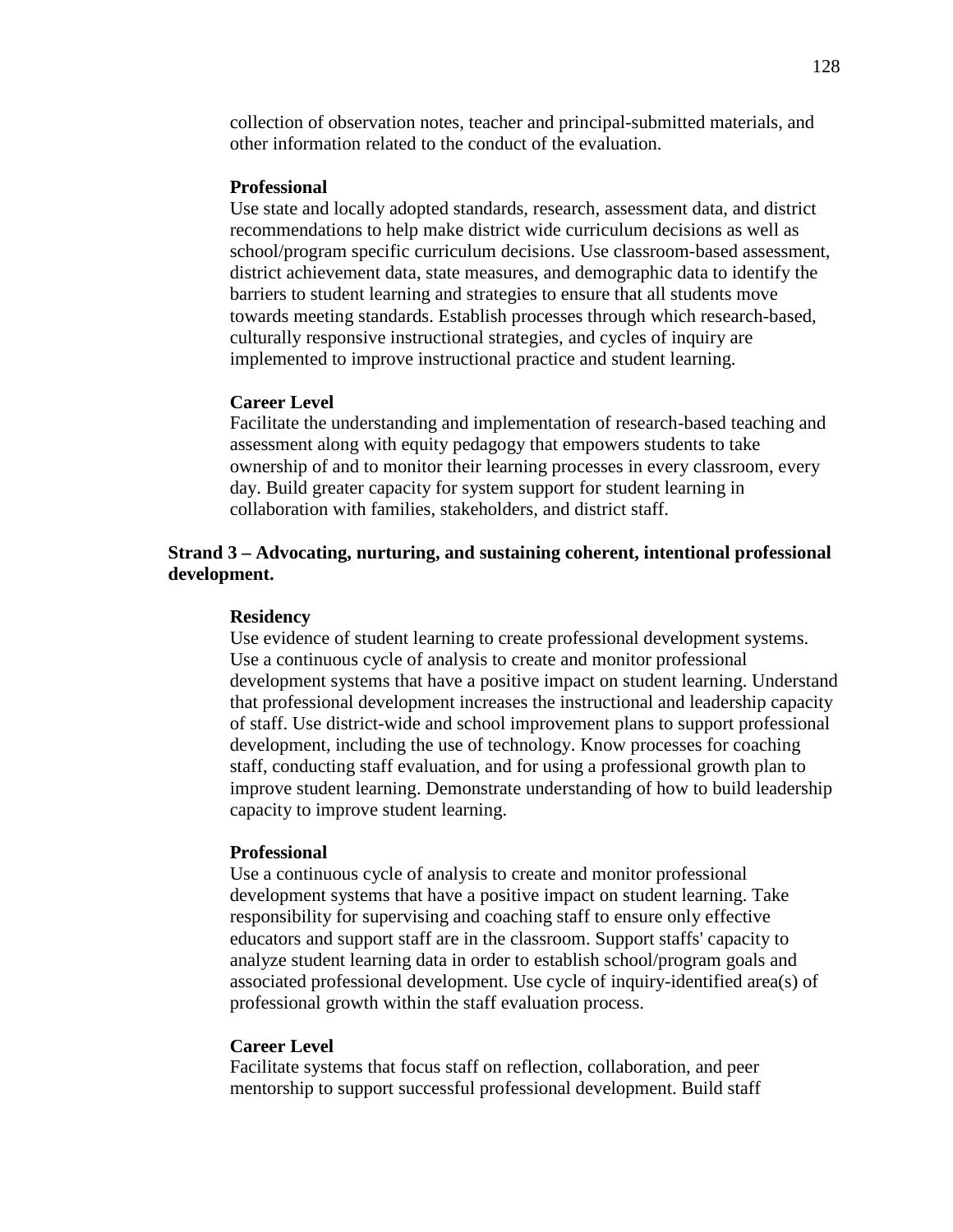leadership in creating and maintaining student-centered achievement goals. Learn from and with peers to gather and interpret data to build greater capacity for professional development support using resources from community stakeholders as well as state-funded initiatives.

## **Standard Three**

**Effective Management:** A school or program administrator is an educational leader who has the knowledge, skills, and cultural competence to improve learning and achievement to ensure the success of each student by ensuring management of the organization, operations, and resources for a safe, efficient, and effective learning environment.

## **Strand 1 – Uses a continuous cycle of analysis to ensure efficient and effective systems.**

#### **Residency**

Use a continuous and repeating cycle of analysis for evaluating the effectiveness of school programs, systems, and issues. The continuous cycle of analysis includes problem framing, data collection and interpretation, synthesis, use of data to outline options for action, implementing chosen action, and gathering evidence to check progress and to judge effectiveness.

#### **Professional**

Use the continuous cycle of analysis for evaluating multiple programs, systems, and school/program issues. Model and inspire others in the learning community to use the cycle of analysis to examine difficult school/program issues and to improve student learning.

#### **Career Level**

Create and sustain a culture of continuous analysis in every aspect of the learning community. Coach and mentor emerging staff, student, and community leaders. Collaborate with other administrators and education staff associates to use the continuous cycle of analysis to improve structures, procedures and resources to positively impact student learning through professional development, the family community, and community at large.

## **Strand 2 – Ensuring efficient and effective management of the organization.**

#### **Residency**

Use organizational theory to create and support structures within a building that promote school safety, behavior management, and other site-specific issues. Demonstrate understanding of developmentally appropriate behavior expectations and discipline policies that are balanced with students' emotional and personal needs. Assure that school policies and practices result in equitable treatment of each student.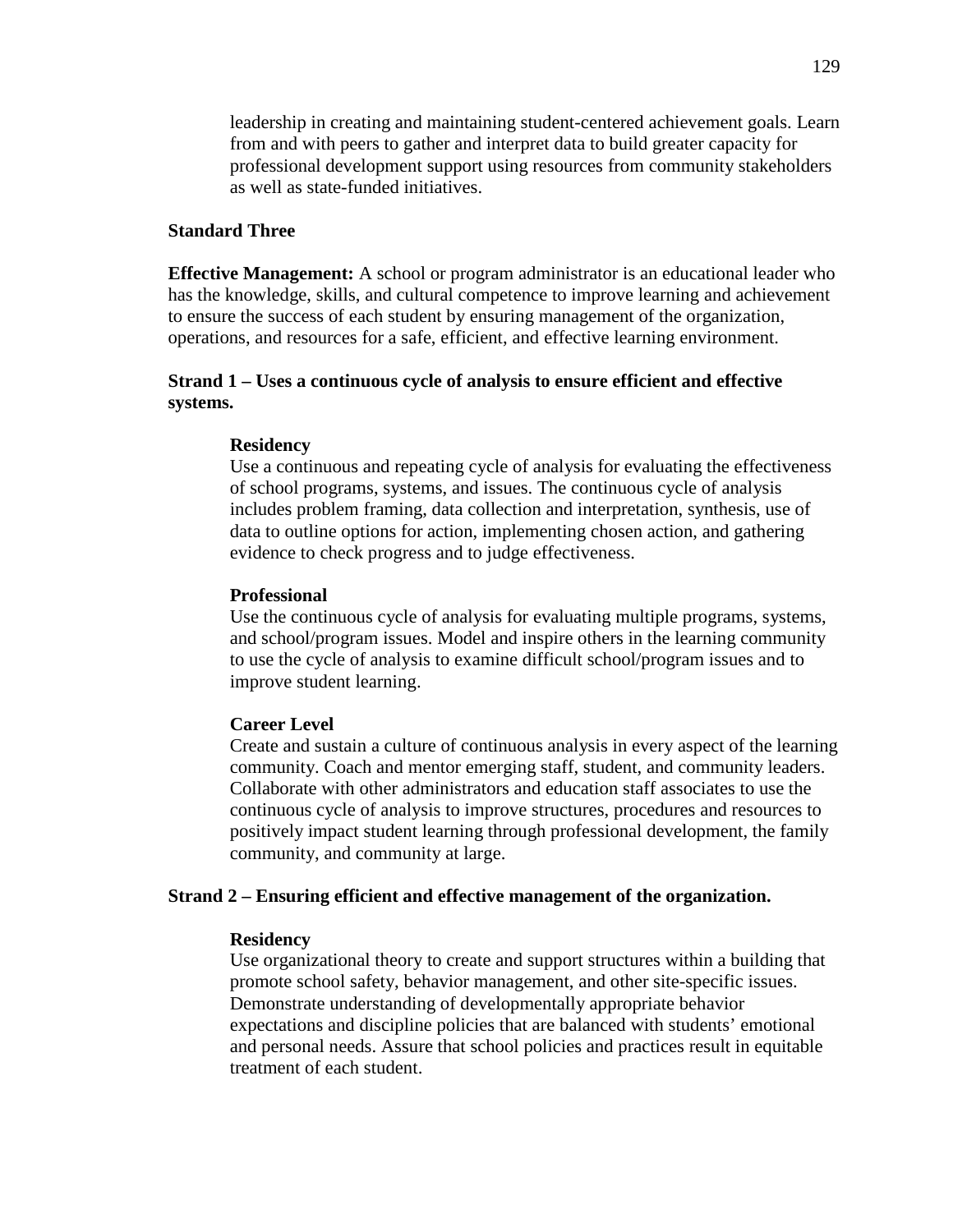#### **Professional**

Design and implement structures for effective and efficient operations including scheduling, classroom, and school- or program-wide progressive discipline, and other school/program specific issues specifically targeted to improve student learning opportunities. Create a School/Program Improvement Plan that provides for monitoring and supporting these structures. Monitor the effective implementation of the school/program safety plan.

## **Career Level**

Align organizational elements of the school/program with the School/Program Improvement Plan ensuring an effective and positive learning environment. Develop a school- or program-wide student self-regulation program. Use data to adjust the effective implementation of the school/program safety plan. Seek feedback from and give to other administrators. Share organizational expertise with others and actively mentor other educational leaders.

## **Strand 3 – Ensuring efficient and effective management of the operations.**

## **Residency**

Demonstrate understanding of knowledge and skills necessary for effective building-wide operations, including, including awareness of legal and ethical issues, problem-framing and problem-solving, bargaining and other contractual agreements, and group process and decision-making.

#### **Professional**

Establish procedures to ensure compliance with legal issues, bargaining agreements, maintaining confidential information, and records retention requirements. Implement effective communication plans with all stakeholders. Extend the cycle of inquiry to management operations. Collaborate with other administrators to seek and give feedback to improve the effectiveness of management procedures system-wide.

#### **Career Level**

Establish a culture where everyone accepts shared responsibility for management operations. Collaborate with all stakeholders to seek and give feedback to improve the effectiveness of management procedures system-wide.

## **Strand 4 – Ensuring management of the resources for a safe, efficient, and effective learning environment.**

## **Residency**

Demonstrate understanding of procedures necessary for management and maintenance of a safe and orderly learning environment. Identify the responsibilities related to financial, human, and material resources as required by state law, Board policy, and employee contracts. Engage in the creation and/or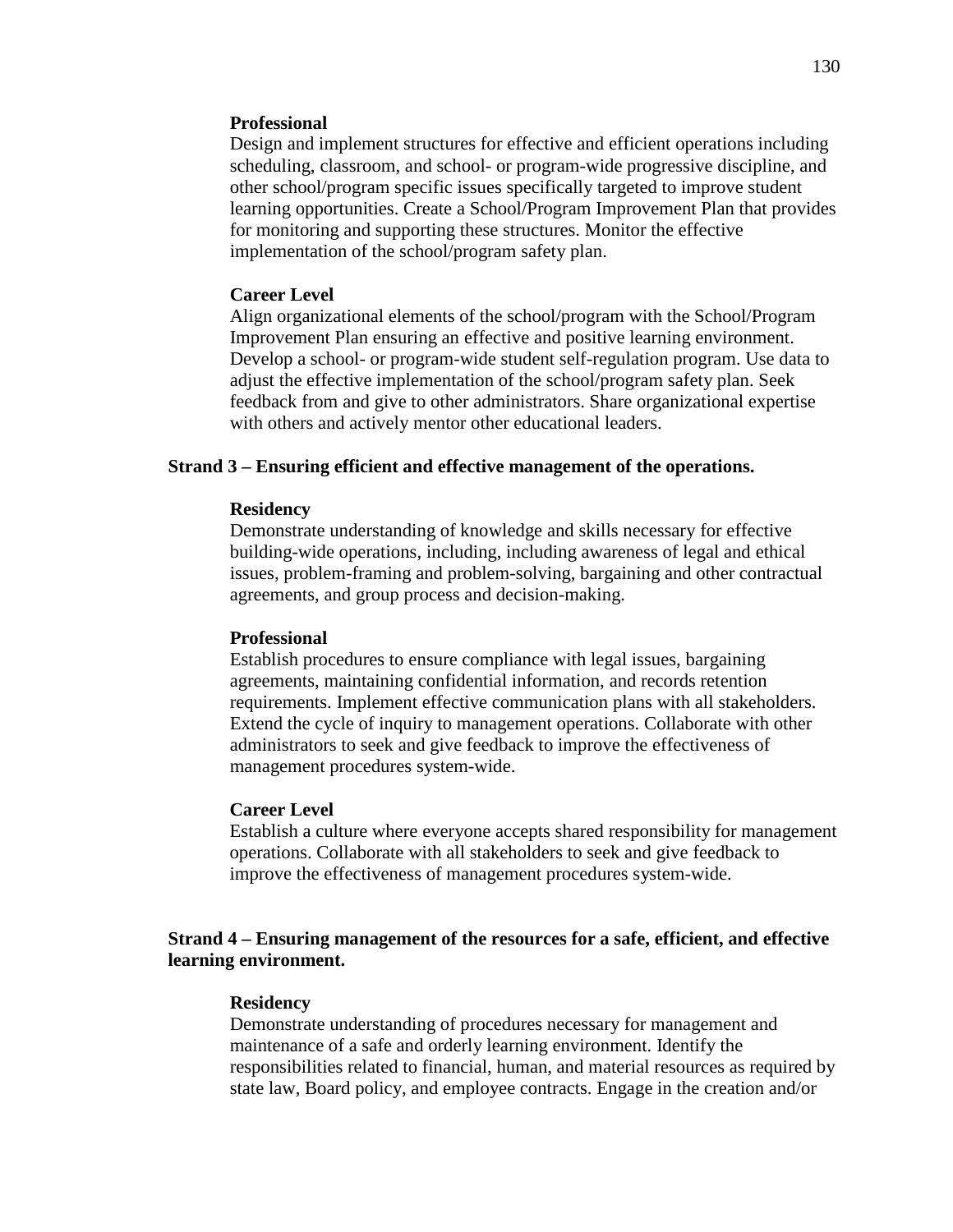implementation of plans to ensure responsible and equitable management of resources.

## **Professional**

Manage and align school/program equipment and schedules to use human, technological, material, and fiscal resources responsibly. Collaborate with district staff and local educator preparation programs to determine workforce needs and focus educator and education staff associate development and recruitment efforts. Collect the relevant data needed to effectively monitor use of resources. Monitor procedures that assure the school/program facility is a safe, efficient, and effective learning environment.

## **Career Level**

Maximize the use of human, fiscal, technological, and material resources based on data analysis and forecasting. Act creatively to support continuous school/program improvement in response to the changing environment. Collaborate with other administrators and stakeholders to increase and distribute available resources equitably for your school/program and district.

# **Standard Four**

**Inclusive Practice:** A school or program administrator is an educational leader who has the knowledge, skills, and cultural competence to improve learning and achievement to ensure the success of each student by collaborating with families and community members, responding to diverse community interests and needs, and mobilizing community resources.

## **Strand 1 – Collaborating with families and community members.**

#### **Residency**

Demonstrate understanding that family support affects student success in school. Demonstrate understanding that sustaining successful family partnerships is challenging, and knows the critical partnership issues that must be addressed, the barriers to success, and ways to overcome them. Demonstrate collaboration skills with diverse students and families in support of student academic performance.

## **Professional**

View families as full partners in the education of their children. Identify the diverse family groups within the school/program community and actively invite them into the various roles families should play in their student's learning process, involve them in school/program decision-making, and utilize family resources for the benefit of student growth. Use a variety of culturally responsive means to communicate with families and stakeholders.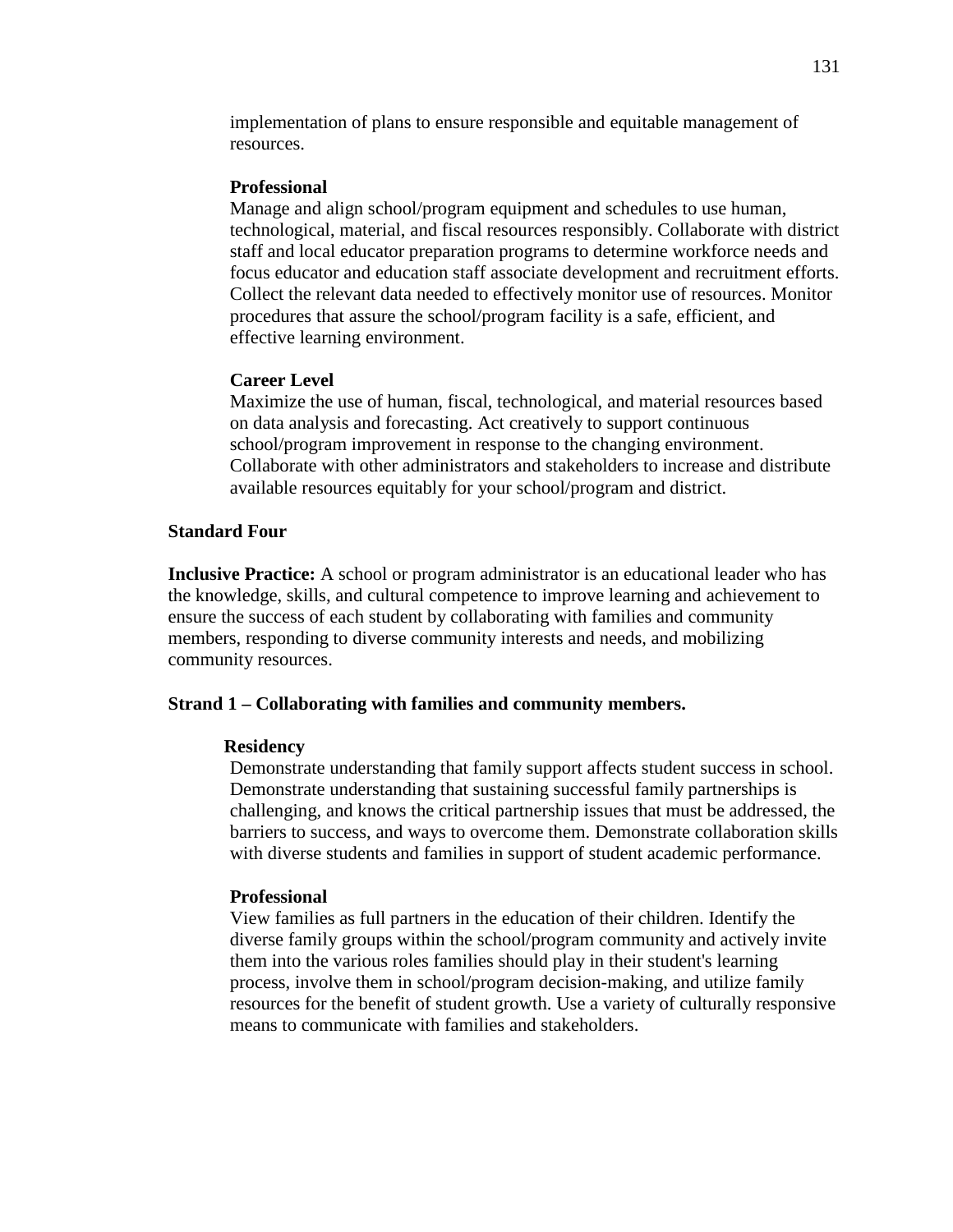## **Career Level**

Regularly seek information and respond to families' and stakeholders' concerns, expectations, and needs. Validate differences in values, opinions, and views, acknowledging that families, stakeholders, and educators have the best interests of the children and community in mind, leading to common goals for providing learning opportunities for all students.

# **Strand 2 – Collaborating with and responding to diverse communities.**

#### **Residency**

Recognize the diversity within the school and the district. Understands the complex characteristics of ethnic, racial, and cultural groups and the challenges faced by immigrant communities. Understand that knowledge is socially constructed and reflects the personal experiences and the social, political, and economic contexts in which students live and work. Demonstrate understanding of the importance of each student having opportunities to participate in cocurricular activities that are congruent with the academic and interpersonal goals of the school.

## **Professional**

Ensure that the school/program is an inclusive learning community that develops mutual respect among students, staff, families, and all other stakeholders. Model mutual respect towards students, staff, families, and all other stakeholders. Ensure students are taught about stereotyping and other related biases that have negative effects on racial and ethnic relations; values shared by virtually all cultures, such as justice, equality, freedom, peace, compassion, and charity; and social skills that are needed to interact effectively with students from other racial, ethnic, and cultural groups. Students are provided the opportunity to interact with students from different racial, ethnic, cultural, and language groups under conditions designed to promote acceptance of diversity.

#### **Career Level**

Lead staff in examining the personal, social, and cognitive consequences of policies and practices on equity in the schools/programs. Develop programs that promote mutual respect and understanding among students, staff, families, and all other stakeholders. Work to assure that policies encourage the use of researchbased assessments appropriate for individual linguistic and cultural groups. Advocate development and recruitment of a racially, culturally, and ethnically diverse staff.

#### **Strand 3 – Mobilizing community resources.**

#### **Residency**

Recognize the importance of funding and distribution of resources to ensure that each student has equal opportunities to access learning. Engage in the creation and/or implementation of plans to obtain adequate resources, including technology. Investigates potential community resources appropriate to the plan.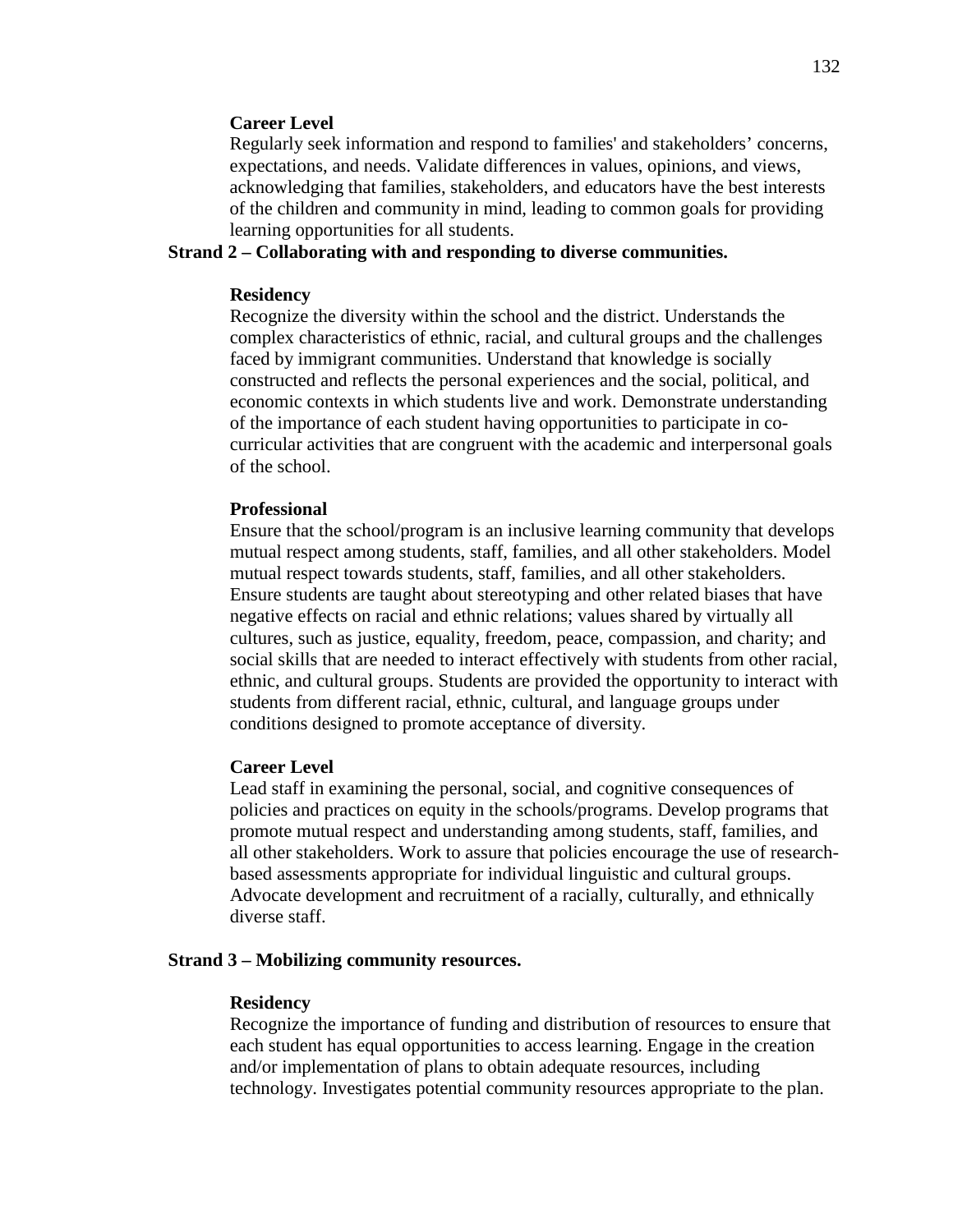## **Professional**

Utilize funds and distribute resources, including technology, to ensure that all students have equal access to learning. Value resources of diverse community groups. Identify and nurture relationships with community leaders. Prioritize high visibility, active involvement, and regular communication, using technology, to facilitate the school/program and community serving one another as resources.

## **Career Level**

Develop strategies to ensure that all schools/programs, regardless of their locations in the district, are funded equitably. Advocate state and district level officials to provide additional funding for schools/programs with low-income populations. Develop and maintain effective media relations. Establish mutually beneficial relations with businesses, higher education institutions, agencies, and community groups that support the implementation of the School/Program Improvement Plan.

## **Standard Five**

**Ethical Leadership:** A school or program administrator is an educational leader who has the knowledge, skills, and cultural competence to improve learning and achievement to ensure the success of each student by acting with integrity, fairness, and in an ethical manner.

# **Strand 1 – Using the continuous cycle of analysis for self-assessment of professional leadership.**

## **Residency**

Understand and exemplify the standards, responsibilities, and indicators for the principal's role in a democratic school. Create a professional growth plan, identifies needed growth, plans professional growth activities, and gathers evidence to document that professional growth leads to school improvement and increased student learning. Engage in self-analysis of own values, behaviors, and dispositions, including awareness of own ethnicity/culture as it relates to others.

## **Professional**

Use the continuous cycle of analysis to assess personal progress and revise professional growth plan to include increasingly complex goals. Continually gather evidence that professional growth has led to increased student learning. Seek feedback from others about professional leadership and performance.

### **Career Level**

Use the professional growth plan to collaborate with other professionals to identify and sustain needed professional growth. Coach and mentor emerging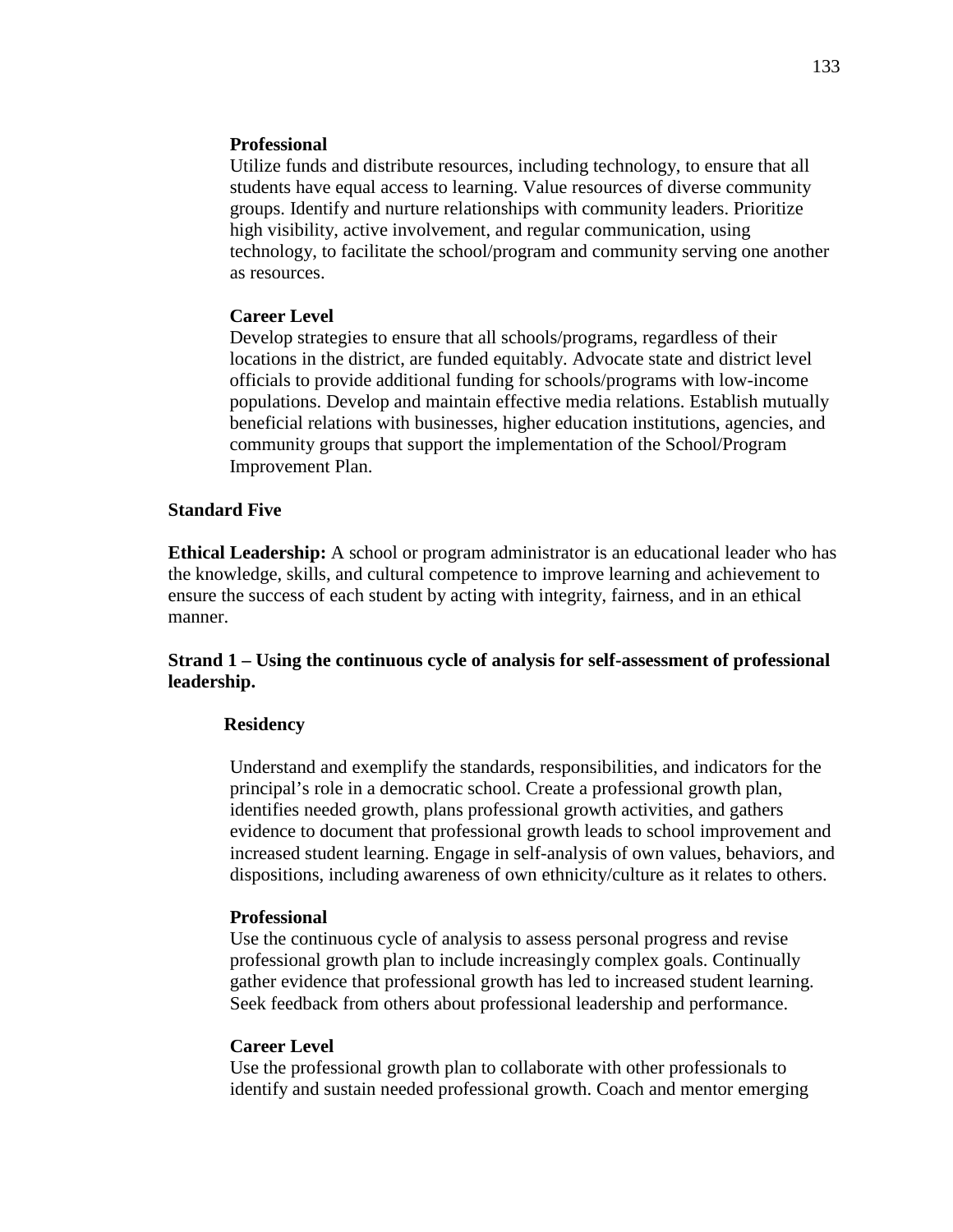instructional leaders. Contribute to the advancement of the profession through sharing experience, advancing best practice, and extending learning beyond the ISLLC and Washington State standards.

# **Strand 2 – Acting with integrity, fairness, and courage in upholding high ethical standards.**

## **Residency**

Understand the career expectation for leading within legal, ethical, and moral frameworks. Articulate and use personal values and beliefs to guide actions. Treat people fairly, equitably, and with dignity.

## **Professional**

Act responsibly within legal, ethical, and moral frameworks. Respond to moral dilemmas using personal values and beliefs to guide actions. Treat people fairly, equitably, and with respect and dignity.

#### **Career Level**

Serve as a role model of fairness, equity, and respect to the educational community and the community at large. Respond to moral dilemmas in a manner that inspires others to demonstrate integrity and exercise ethical behavior.

## **Standard Six**

**Socio-Political Context:** A school or program administrator is an educational leader who has the knowledge, skills, and cultural competence to improve learning and achievement to ensure the success of each student by understanding, responding to, and influencing the political, social, economic, legal, and cultural context.

#### **Strand 1 – Understanding the role of schools or programs in a democracy.**

#### **Residency**

Demonstrate understanding of the role of education in renewing a democratic society and the leader's responsibility in influencing the larger political, social, economic, legal, and cultural context. Advocate for equitable and inclusive policies that benefit children, families, and caregivers. Act to influence local, state, and national decisions affecting learning. Adapt leadership strategies to reflect emerging trends and initiatives.

## **Professional**

Establish equitable systems within the school/program that value diversity and prepare citizens for participation in a democratic society. Support district efforts to ensure fairness throughout the school/program system. Participate actively in political and policy-making contexts at the local level (e.g., levy, community organizations, and PTSA within the district.)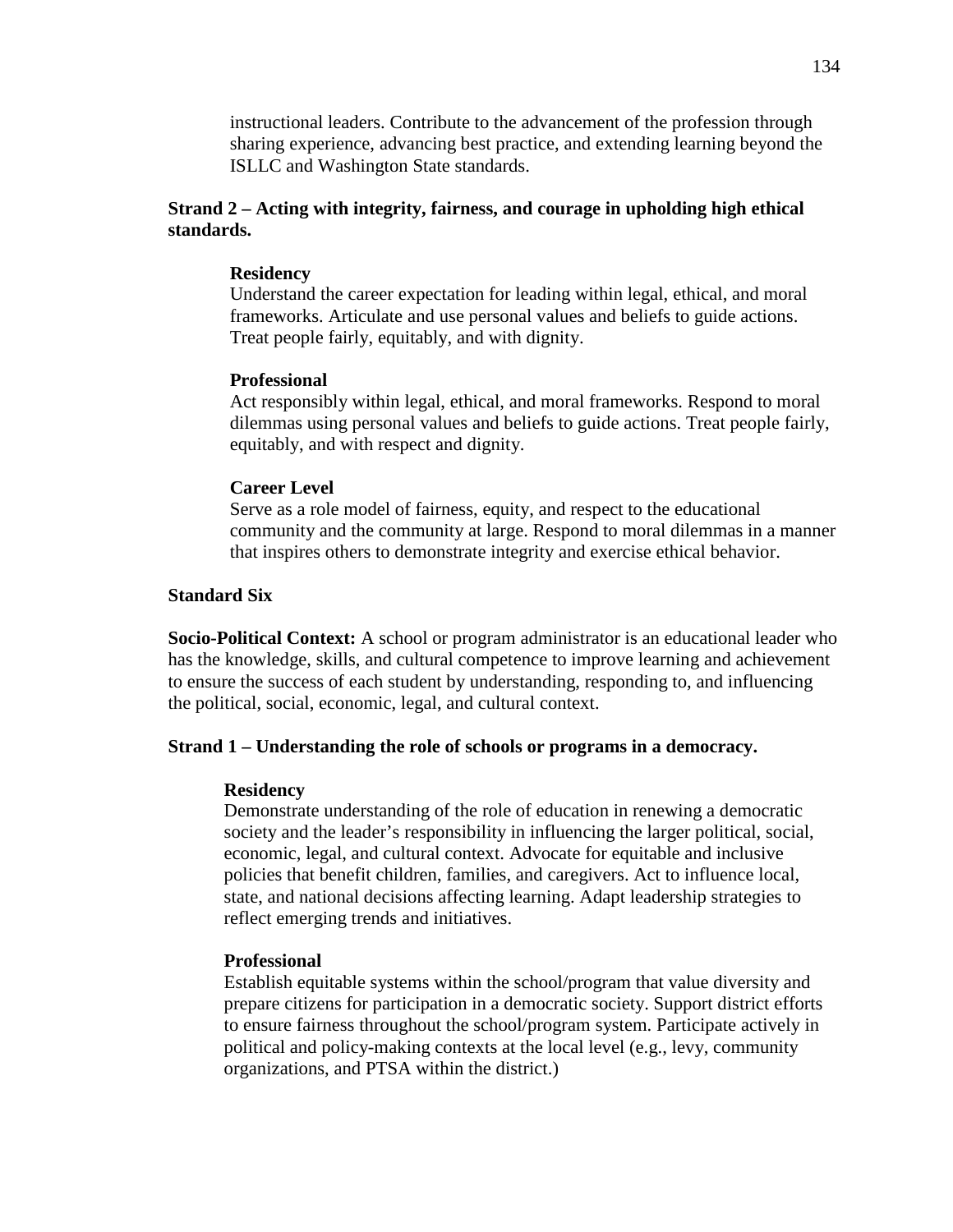# **Career Level**

Promote student civic involvement which prepares them for active participation in a democratic and global society. Actively participate in influencing the quality of a democratic education beyond the local levy (e.g., state and federal policy and legislation, professional associations, share knowledge and experience through workshops and written work, or mentor fellow educators through a continuing dialogue around educational issues). Empower others to create school- or program-based accountability models using the continuous cycle of analysis that goes beyond state standards for improvement.